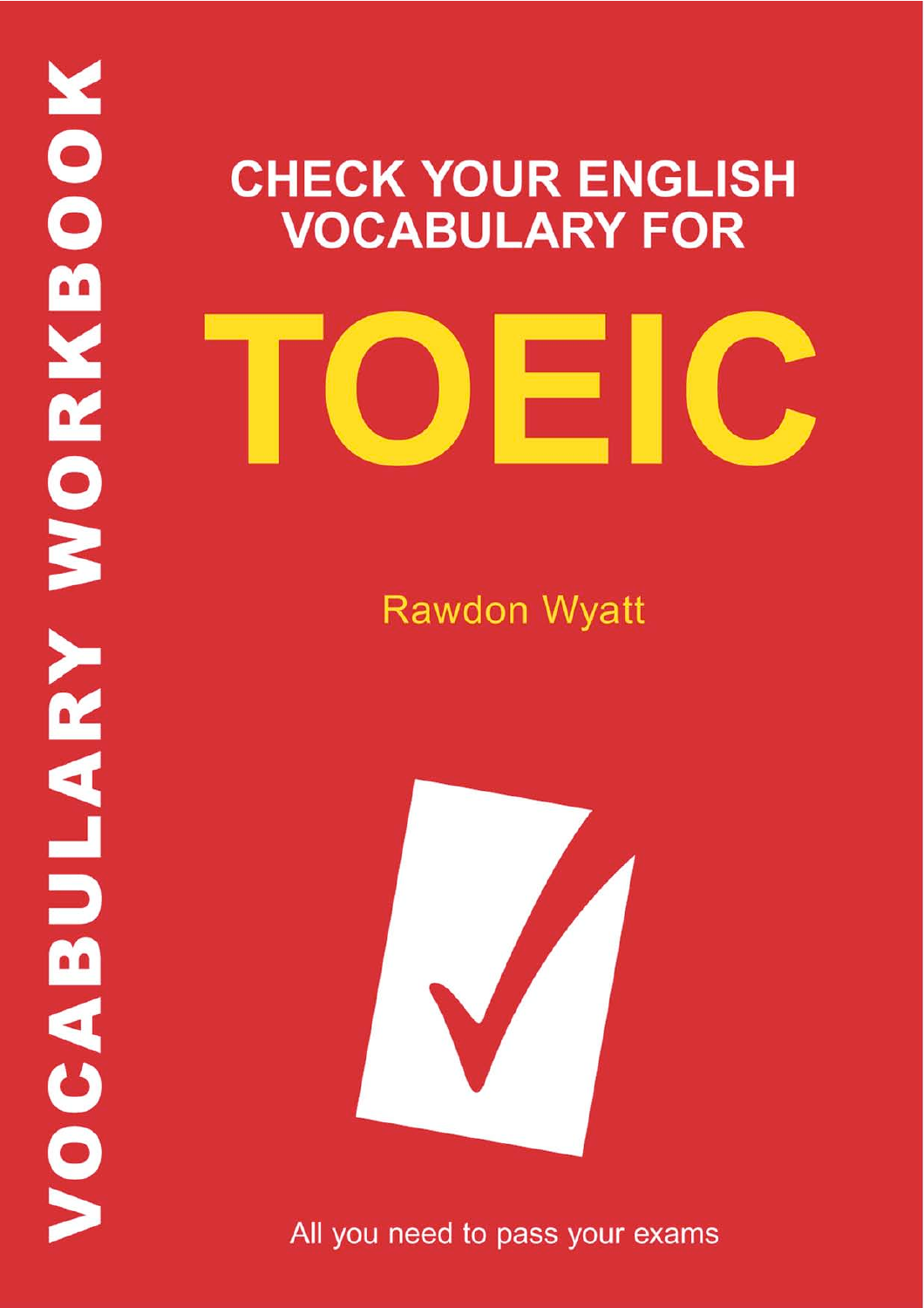# CHECK YOUR ENGLISH VOCABULARY FOR

# TOEIC®

by

# Rawdon Wyatt

A & C Black . London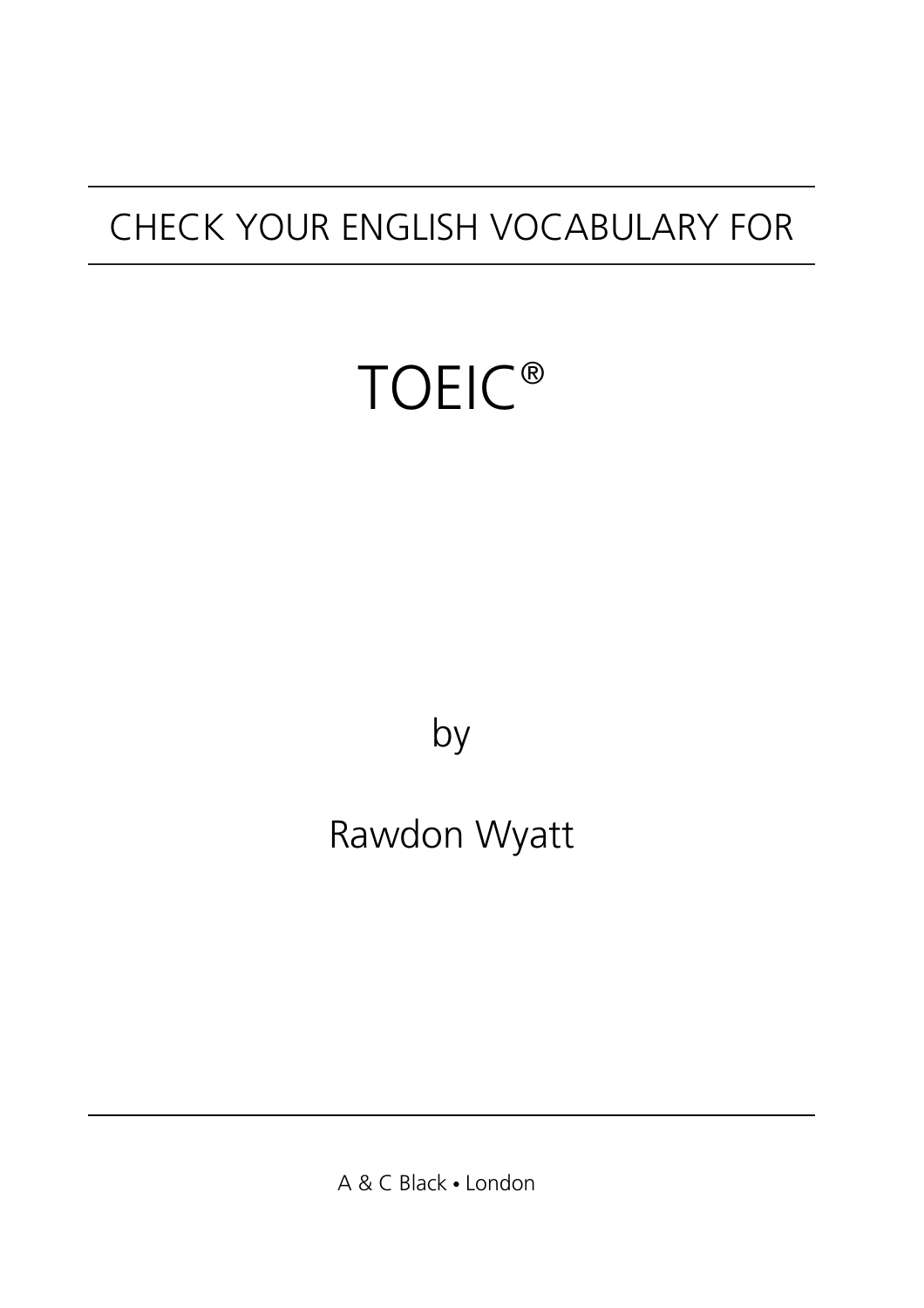[www.acblack.com](http://www.acblack.com)

First published in Great Britain in 2006

A & C Black Publishers Ltd 38 Soho Square, London W1D 3HB

© Rawdon Wyatt 2006

All rights reserved. No part of this publication may be reproduced in any form without the permission of the publishers.

A CIP entry for this book is available from the British Library

ISBN-10: 0 7136 7508 5 ISBN-13: 978 0 7136 7508 X eISBN-13: 978-1-4081-0234-3

Text typeset by A & C Black Printed in Italy by Legoprint

A & C Black uses paper produced with elemental chlorine-free pulp, harvested from managed sustainable forests.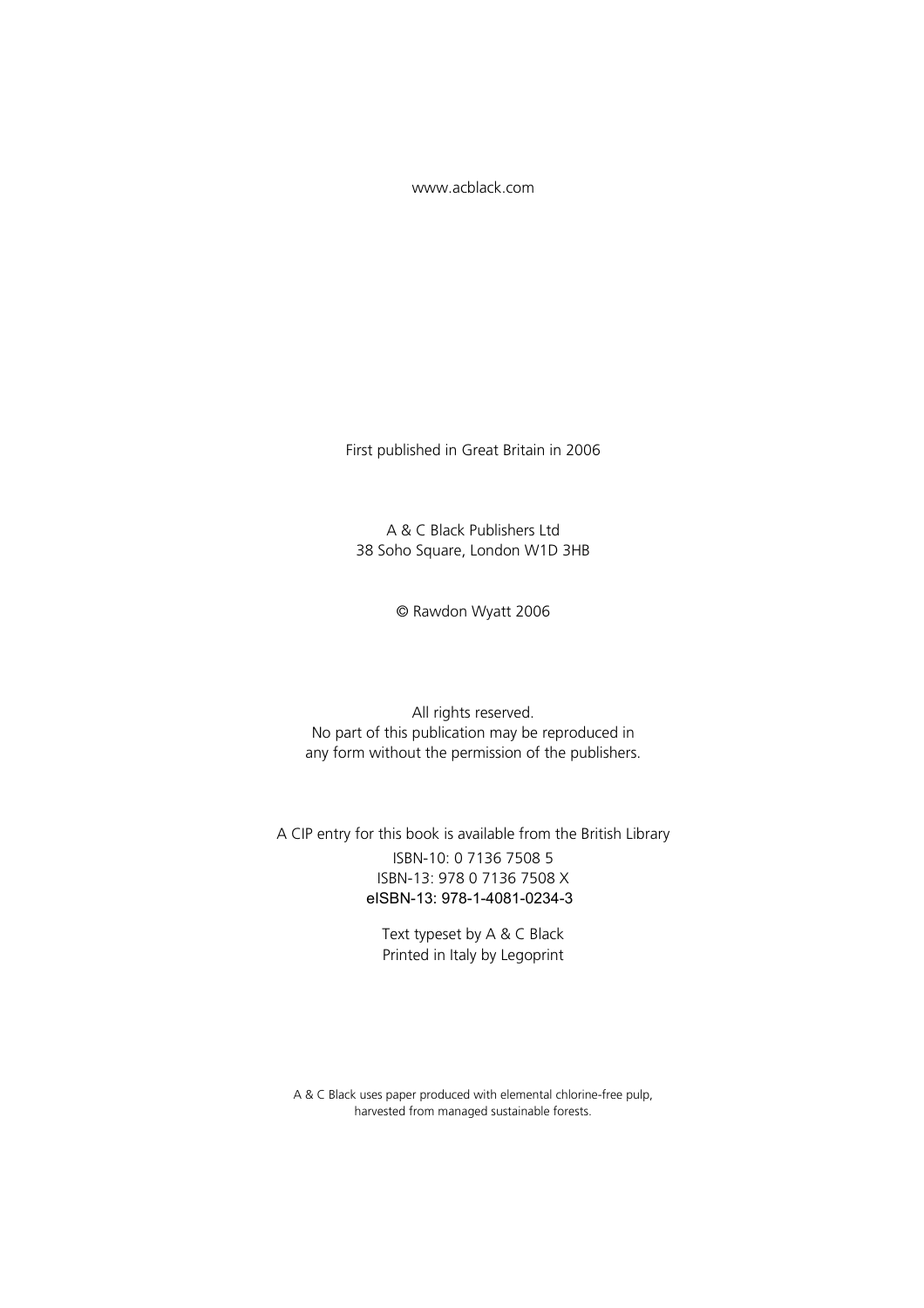### **Introduction**

This book has been written for anyone who is planning to take the TOEIC®, and who wants to practice and develop their vocabulary. A greater command of vocabulary is one of the key factors that will help you raise your TOEIC® score.

You should not go through the exercises in this book mechanically. It is better to choose areas that you are unfamiliar with, or areas that are of specific interest or importance to you.

Each exercise is accompanied by a full answer key at the back of the book. This key also gives you other information about particular vocabulary items (for example, words with similar meanings, alternative words and expressions, etc.) that are not covered in the exercises themselves.

When you are doing the tasks in this book, look at the instructions carefully to make sure you understand what to do, then read through the text / questions first before attempting the exercises. This is a useful 'skimming' technique that you should also use when you are doing the TOEIC® itself.

We recommend that you have a good dictionary with you, and refer to it when necessary. However, always try to do the exercises *without* a dictionary first, and then use a dictionary to check anything that you are not sure of.

It is very important to keep a record of new words and expressions that you learn, and review these on a regular basis so that they become a part of your 'active' vocabulary. Unless you are taking the TOEIC® Test of Spoken English, the TOEIC® is an exam which tests your language *recognition* skills rather than your language *production* skills. However, if you familiarize yourself with the vocabulary in the book by reviewing it and then trying to use it in your written and spoken English on a regular basis, you will be in a better position to recognize it if and when it comes up in the exam.

No vocabulary book can possibly contain all of the words and expressions that you are likely to come across in the TOEIC®, so it is important that you acquire new vocabulary from other sources. Try to read as much as possible from a different variety of authentic reading materials (books, newspapers, journals, magazines, etc.), and familiarize yourself with spoken English by listening to English-language radio stations and watching Englishlanguage movies and television programs whenever possible.

Try to get plenty of exam practice before you do the exam itself, so that you become familiar with the format. There are several books, courses and other publications that will help you. Barron's *How to prepare for the TOEIC*® (ISBN 0 7641 7514 9), which contains lots of helpful advice as well as complete model tests, is particularly useful.

We hope you enjoy doing the exercises in this book and that they help you to practice and develop the vocabulary that you need. Good luck in the TOEIC®!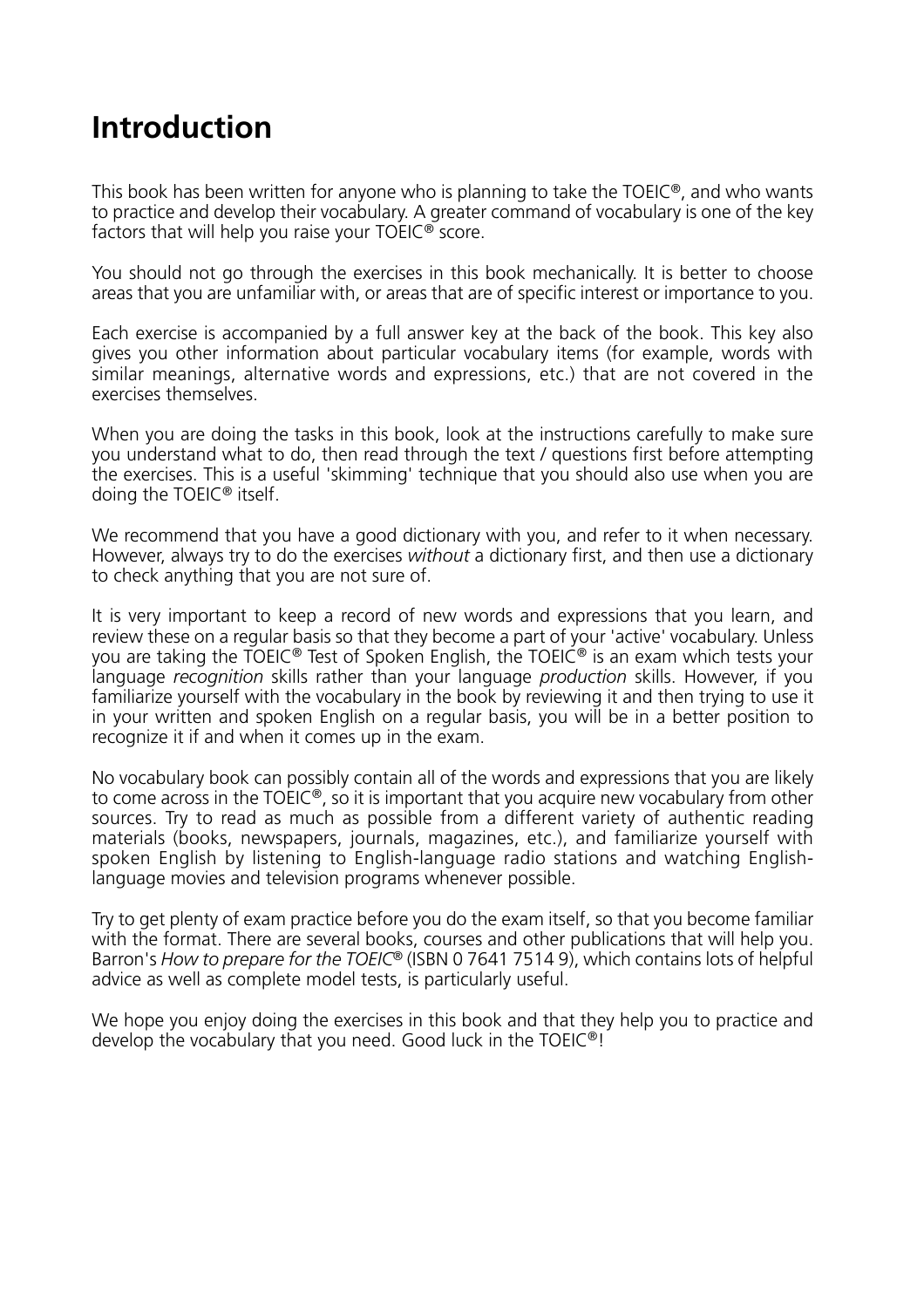## **Contents**

| Page:          | Title:                                                    |
|----------------|-----------------------------------------------------------|
|                |                                                           |
| $1 - 2$        | Changes 1                                                 |
| 3              | Changes 2                                                 |
| 4              | Comparing and contrasting                                 |
| $5 - 6$        | Computers and information technology                      |
| $\overline{7}$ | Condition and requirement                                 |
| $8 - 9$        | Confusing words                                           |
| $10 - 11$      | Continuing, repeating and starting again                  |
| $12 - 13$      | Contracts                                                 |
| $14 - 15$      | Different situations                                      |
| $16 - 17$      | Earnings, rewards and benefits                            |
| $18 - 19$      | Entertainment, art, sports and the media                  |
| 20             | Food and eating out                                       |
| $21 - 22$      | Hotels                                                    |
| $23 - 24$      | Job advertising                                           |
| $25 - 26$      | Job recruitment                                           |
| 27             | Joining ideas together: addition, equation and conclusion |
| $28 - 29$      | Location and direction                                    |
| 30             | Meetings and presentations                                |
| 31             | Money matters 1                                           |
| $32 - 33$      | Money matters 2                                           |
| 34             | Obligation and option                                     |
| 35             | Opposites 1: verbs and adjectives                         |
| 36             | Opposites 2: adjective prefixes                           |
| $37 - 38$      | Opposites 3: verb prefixes                                |
| 39             | Ownership, giving, lending and borrowing                  |
| 40             | Phrasal verbs 1                                           |
| 41             | Phrasal verbs 2                                           |
| 42             | Phrasal verbs 3                                           |
| 43             | Prepositions 1                                            |
| 44             | Prepositions 2                                            |
| $45 - 46$      | Sales and marketing                                       |
| $47 - 48$      | Shopping and consumerism                                  |
| $49 - 51$      | Similar meanings 1: nouns                                 |
| $52 - 53$      | Similar meanings 2: verbs                                 |
| 54             | Similar meanings 3: adjectives                            |
| $55 - 56$      | Starting and stopping                                     |
| $57 - 58$      | Travel 1                                                  |
| 59             | Travel 2                                                  |
| $60 - 61$      | Word forms 1: nouns from verbs                            |
| $62 - 63$      | Word forms 2: nouns from adjectives                       |
| 64             | Word forms 3: adjectives from verbs                       |
| 65             | Workplace problems                                        |
| $66 - 76$      | Answers                                                   |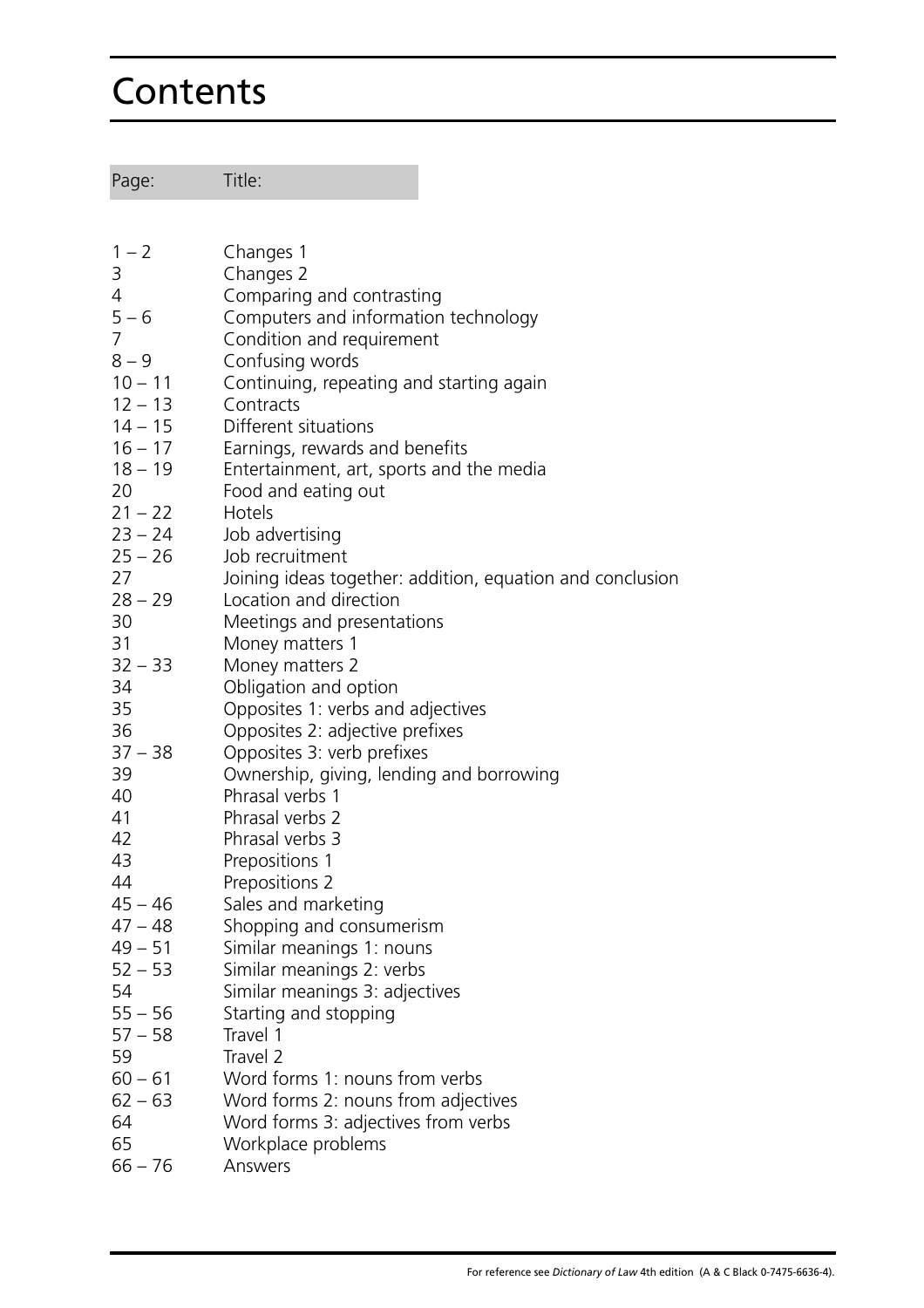# Changes 1

1

Look at the sentence pairs  $1 - 24$ , then complete the second sentence in each pair with a word or expression from the box so that its meaning is similar to the first sentence. There are some words / expressions in the box that do not fit in any of the sentences. You do not need to change the form of any of the words / expressions.

amended broaden build up considerable growth constant rise cuts deterioration downsizing downward trend dramatic increase expansion fluctuated general improvement marked progress narrow narrowing phased in phased out reduce relaxation restructure sharp decline / fall slipped steady decrease streamline strengthening tightening up upgrade upward trend weakening widening

- 1. Last year, 33% of the population worked in secondary industries and 48% worked in the tertiary sector. This year, the figures are 27% and 53% respectively. *There has been a \_\_\_\_\_\_\_\_\_\_ of the gap between those working in different sectors of the economy.*
- 2. Last year, the overseas market accounted for 60% of our sales. This year, it only accounts for about 15%. *There has been a \_\_\_\_\_\_\_\_\_\_ in overseas sales figures in the last year.*
- 3. People can afford to buy more and live more comfortably than they could twenty years ago. *There has been a \_\_\_\_\_\_\_\_\_\_ in the standard of living.*
- 4. Because our company is bigger now than it was two years ago, we need to recruit more employees. *Because of company \_\_\_\_\_\_\_\_\_\_ over the last two years, we need more workers.*
- 5. American travelers abroad have discovered that they can buy more foreign currency with their dollar. *There has been a \_\_\_\_\_\_\_\_\_\_ of the dollar.*
- 6. It is now much harder to import goods into the country than it was a few years ago. *There has been a \_\_\_\_\_\_\_\_\_\_ of border controls for imports.*
- 7. In 2002 inflation was running at about 4%, in 2003 it was 4.5%, in 2004 it was 5% and in 2005 it was 5.5%. *Between 2002 and 2005, there was a \_\_\_\_\_\_\_\_\_\_ in the rate of inflation.*
- 8. Last year, the company employed 200 people. This year it now has over 1000 employees. *There has been a \_\_\_\_\_\_\_\_\_\_ in the number of employees working for the company.*
- 9. Unemployment figures have dropped by about 2% every year for the last four years. *There has been a \_\_\_\_\_\_\_\_\_\_ in unemployment figures over the last four years.*
- <span id="page-5-0"></span>10. Over the next few years, some management positions in the company will be gradually removed. *Some management positions will be \_\_\_\_\_\_\_\_\_\_ over the next few years.*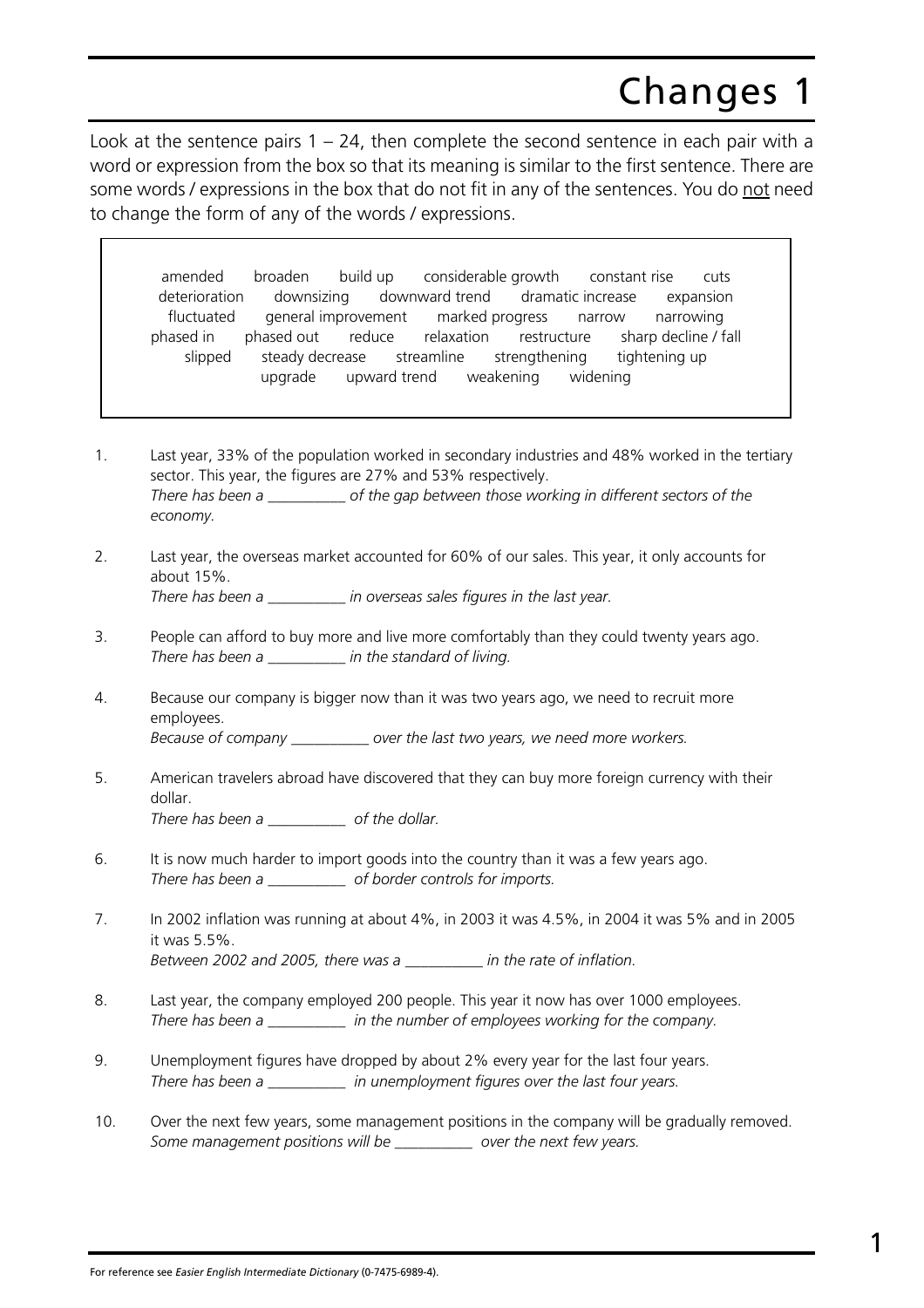- 11. Because of forecasts for high demand in the future, we need to increase our stocks. *We need to \_\_\_\_\_\_\_\_\_\_ our stocks to cope with future demand.*
- 12. The government will spend less on the welfare system next year. *There are going to be \_\_\_\_\_\_\_\_\_\_ in welfare spending next year.*
- 13. Public services are less reliable now than they were five years ago. *There has been a \_\_\_\_\_\_\_\_\_\_ in public services reliability over the last five years.*
- 14. Nowadays, more and more people are traveling abroad for business and pleasure. *There has been \_\_\_\_\_\_\_\_\_\_ in the overseas travel market.*
- 15. Compared with five years ago, more people are shopping in out-of-town malls than in local stores. *There has been an \_\_\_\_\_\_\_\_\_\_ in the number of people shopping in out-of-town malls.*
- 16. Unless your work visibly improves, we will have to recommend a transfer to another department. *We need to see some \_\_\_\_\_\_\_\_\_\_ in your work, or we will recommend a departmental transfer.*
- 17. Young Americans want to travel, meet new people and see more of the world than their parents and grandparents did. *Young Americans want to \_\_\_\_\_\_\_\_\_\_ their horizons.*
- 18. Over the next two months, we plan to make our office computers faster and more efficient. *Over the next two months, we plan to \_\_\_\_\_\_\_\_\_\_ our office computers.*
- 19. We are trying to make the accounting system simpler and more efficient. *We are trying to \_\_\_\_\_\_\_\_\_\_ the accounting system.*
- 20. Making the company smaller by making a lot of staff members redundant has made it much more profitable than it was before. *\_\_\_\_\_\_\_\_\_\_ the company has made it much more profitable than it was before.*
- 21. Standards of service have gone down recently, and as a result we have lost a lot of customers. *Standards of service have \_\_\_\_\_\_\_\_\_\_ recently, and as a result we have lost a lot of customers.*
- 22. Property prices have gone up, then gone down, then gone up again this year. *Property prices have \_\_\_\_\_\_\_\_\_\_ this year.*
- 23. We have made small changes to the rules for applying for instant credit. *We have \_\_\_\_\_\_\_\_\_\_ the rules for applying for instant credit.*
- 24. The company is planning to change its marketing division to make it more effective. *The company is planning to \_\_\_\_\_\_\_\_\_\_ its marketing division.*

Also see *Changes 2* on page 3.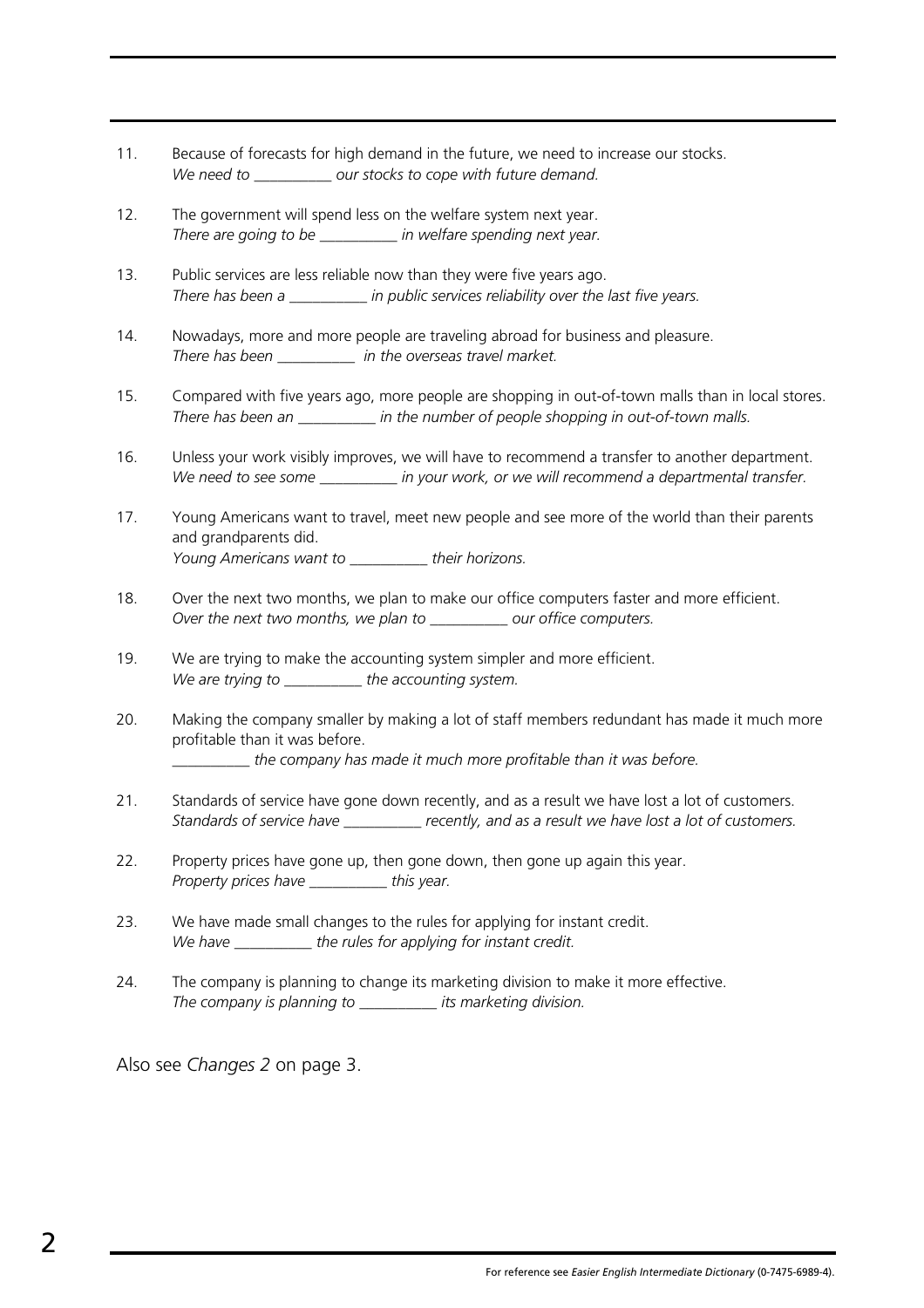# Changes 2

The box below contains 27 words used to describe change in different situations. These are all verbs, and they can be found by reading from left to right and from right to left, starting in the top-left corner and following the direction of the arrows. Separate these words, then use some of them to complete sentences  $1 - 10$  below. In some cases you will need to change the form of the verb (for example, by putting it into its past simple or past participle form).

|  |  |  |  |  |                      |  |  |  |  |  | $ \Rightarrow$ adapt replace expandin $\mathbb{R}$                                                                                          |
|--|--|--|--|--|----------------------|--|--|--|--|--|---------------------------------------------------------------------------------------------------------------------------------------------|
|  |  |  |  |  |                      |  |  |  |  |  | $ \mathcal{F}% (A)\backslash\mathcal{A} $ tecu dereto morpes a erc $\mathcal{\varphi}$                                                      |
|  |  |  |  |  |                      |  |  |  |  |  |                                                                                                                                             |
|  |  |  |  |  |                      |  |  |  |  |  | $ \mathcal{F}% (A)\backslash\mathcal{A} $ et la et omedeg na h cxeet $\mathcal{F}% (A)\backslash\mathcal{A}$                                |
|  |  |  |  |  |                      |  |  |  |  |  | $ \mathbb{B}_\mathbb{F}$ rdisappearvaryraisel $\mathbb{B}_\mathbb{F}$                                                                       |
|  |  |  |  |  |                      |  |  |  |  |  | $ \mathcal{F}% (A)\backslash\mathcal{A} $ iehegralned net xerewo $\mathcal{F}$                                                              |
|  |  |  |  |  |                      |  |  |  |  |  | $ \mathbb{b}\rangle$ ght en lengthen widen de $\mathbb{b}\rangle$                                                                           |
|  |  |  |  |  |                      |  |  |  |  |  | $ \mathscr{F}% _{\alpha}^{\ast}(\theta) = \mathscr{F}_{\alpha}^{\alpha}(\theta) $ are hoter ts net rohsnepe $\mathscr{F}_{\alpha}^{\alpha}$ |
|  |  |  |  |  | & vise falloutsource |  |  |  |  |  |                                                                                                                                             |

- 1. The company cannot refund customers' money, and goods can only be  $\Box$  on production of a receipt or other proof of purchase.
- 2. We have made radical changes to the working regulations, and employees are expected to \_\_\_\_\_\_\_\_\_\_ to these over the next few weeks.
- 3. Our customer call center used to be in Wichita, but last year we \_\_\_\_\_\_\_\_\_\_ it to India, where costs are much lower.
- 4. The new director has completely \_\_\_\_\_\_\_\_\_\_ the company, from a small local enterprise to a major international concern.
- 5. The hotel is currently being \_\_\_\_\_\_\_\_\_, but will remain open while building work is carried out.
- 6. Production has been \_\_\_\_\_\_\_\_\_ from our Boston site to a new industrial center outside of Portland.
- 7. Our new memory cards in price, from \$35 for a 64Mb card up to \$125 for a 2Gb card.
- 8. The Internet clothing company *Pants-2-U.com* has \_\_\_\_\_\_\_\_\_\_ its range to include jewelry and watches.
- 9. After the sales manager lost the company almost \$20,000 in a bad deal, the director had no choice but to do him to sales assistant.
- 10. Air fares will be \_\_\_\_\_\_\_\_\_\_ on July 21: domestic flights will go down by 10%, but international flights will go up by 22%.

<span id="page-7-0"></span>Also see *Changes 1* on pages 1 and 2.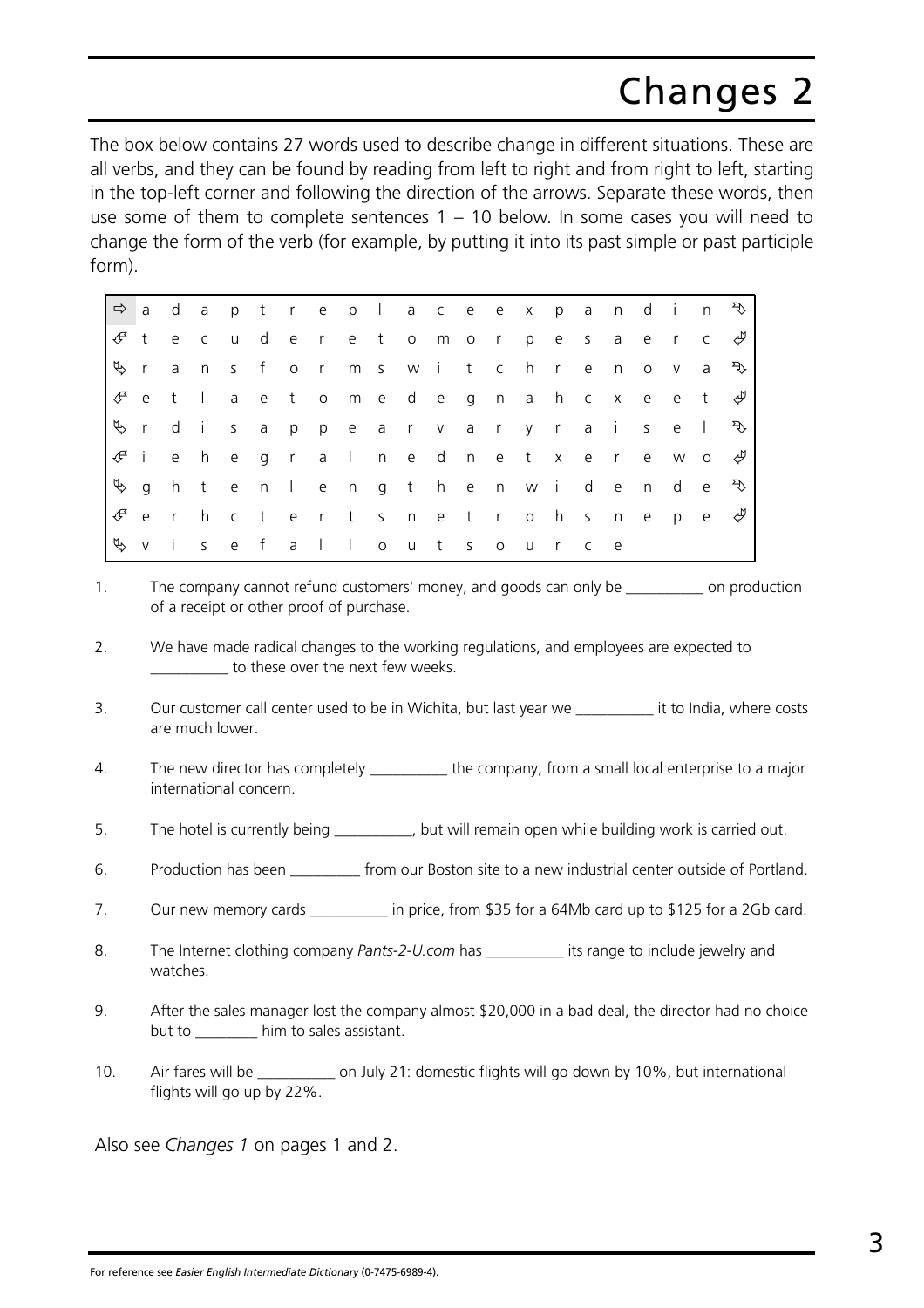## Comparing and contrasting

Complete these sentences with the most appropriate word or expression in **bold**. In one case, all three options are possible.

- 1. The **contrast / compare / comparison** in working conditions between our Denver department and our department in Chicago is very noticeable, and employees are now demanding equality in this area.
- 2. The two companies **differentiate / differ / different** considerably from each other: one sells to the wholesale market, and one sells directly to retailers.
- 3. It is often difficult to **differentiate / differ / contrast** between employees who are off work because they are genuinely ill, and those who are just enjoying a day at home.
- 4. Our new software program shares some common **characters / characterizes / characteristics** with those that are already on the market.
- 5. There's a clear **distinguish / distinctive / distinction** between starting your own company, and taking over one that already exists.
- 6. **Compared / Compare / Comparing** with 15 years ago, home PCs are cheaper, faster and have a much bigger memory.
- 7. The two products are different in every way: there's absolutely no **compare / comparison / contrast** between them.
- 8. Our latest mobile phones **similar to / alike / resemble** those of our main competitor, except that they have more features and are more reliable.
- 9. There are several **similarities / similarly / similar to** between our new photocopier and our old one: these include an advanced color facility and a multi-task option.
- 10. Serious computer hackers can access your personal files and destroy or alter them. **Exactly / In the same way / Just as**, they can gain access to your Internet banking facility and steal your money.
- 11. The quality of our products is excellent. **Likewise / Alike / Likeness**, the price.
- 12. The TOEFL® exam covers a variety of general English tasks. **In contrast to / Although / By way of contrast**, the TOEIC<sup>®</sup> focuses more on business and professional issues.
- 13. The company has not performed very well during the last quarter. **Nevertheless / Even so / However**, it has still managed to turn a profit and retain most of its clients.
- 14. There currently seems to be a large **discrepancy / discrimination / differential** between the number of people employed in service industries, and those employed in the primary sector.
- <span id="page-8-0"></span>15. Our new contract states that both parties must give 6 months' notice of termination, **unlike / whereas / whereby** our old contract had an immediate 'get-out' clause.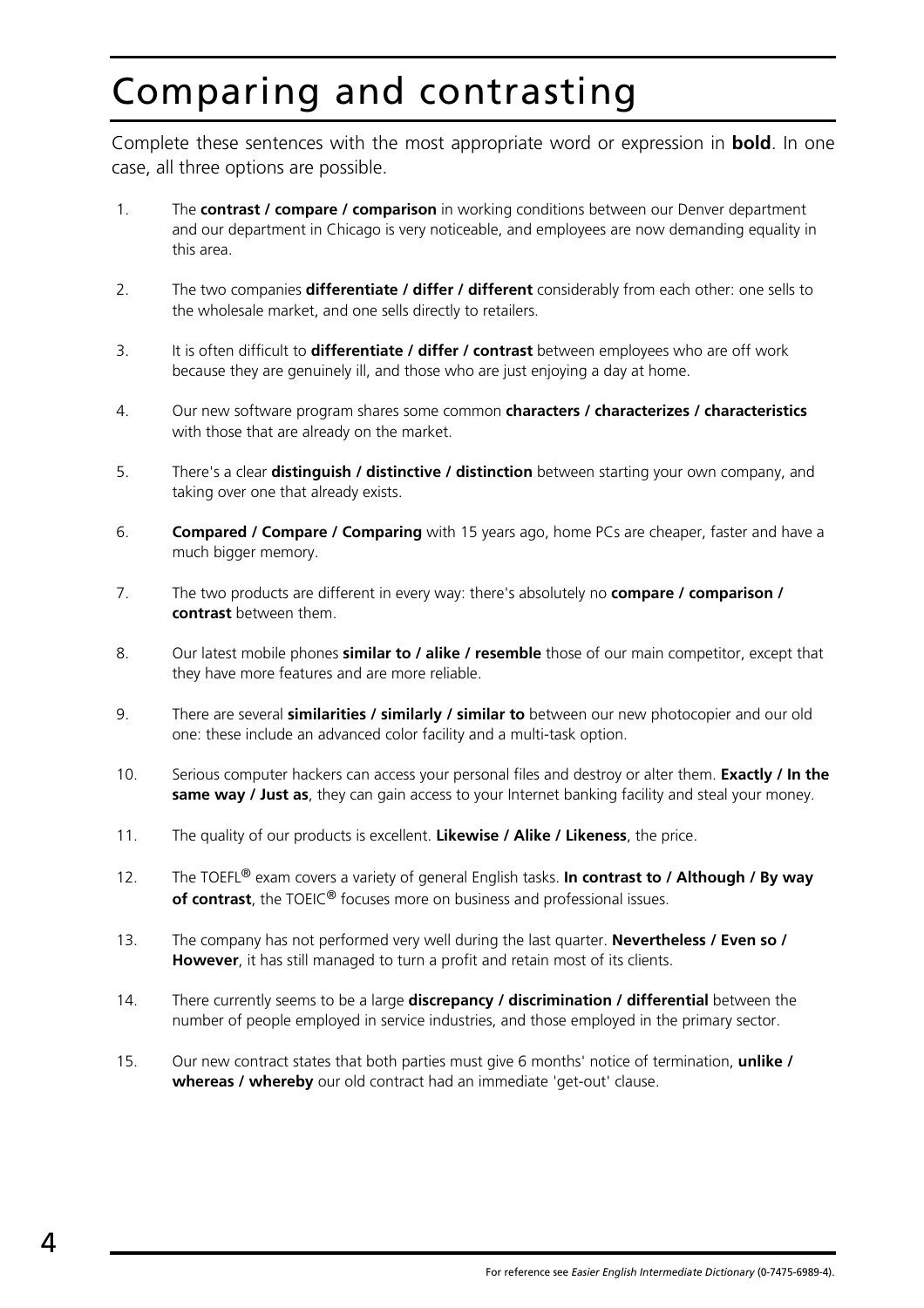### Computers and information technology

Exercise 1:

Read the text below, in which someone is talking about their computer. Unfortunately, they have used rather 'un-technical' language. Replace the words and expressions in **bold** with something more appropriate from the box.

CD drive components CPU (Central Processing Unit) desktop DTP (desktop publishing) flash-drive hard disk hard drive keyboard laptop load memory monitor mouse printer scanner software spreadsheet USB port word processing

This is my new (1) **computer that sits on top of a table or desk** (I've also got a (2) **small computer which can be carried or placed on your knees**). As you can see, there are six main (3) **parts** to it. The first is the (4) **part of the computer that runs it and controls what it does**, and this is the most important bit. It carries the (5) **part that stores and controls the flow of information**, including the (6) **round thing that is used for storing information**. Mine has a particularly high (7) **capacity for storing information**, which means that it's much faster than most. It came with its own (8) **computer programs** package (including (9) **writing, checking and changing texts**, (10) **calculating in columns of figures**, and (11) **producing texts and pictures for magazines** packages). You can also (12) **put in** other programs using the (13) **sliding tray for carrying round, plastic, information-holding things**, or the (14) **hole for connecting computer parts to one another** (into which you can put a (15) **small plastic and metal stick which can hold a lot of information**). The other five parts of the computer are the (16) **screen that lets you see what your computer is doing**, the (17) **flat thing with the letters and numbers on it that let you control the computer**, the (18) **machine that lets you make copies of the documents that you create on your computer**, the (19) **device for making color copies of photographs and other documents which you can put onto your computer**, and last but not least, the (20) **device that you hold in your hand and move across your desk to control the cursor**.

#### Exercise 2:

Instructions as above

access attachment bookmark browser chatrooms crashing delete download email homepage Internet keywords links log on log out online pop-up provider search engine spam upgrade virus website

<span id="page-9-0"></span>Now, in my opinion, the best thing about modern information technology is the (1) **network that links millions of computers from around the world**. Once you've got yourself a / an (2) **company that allows you** (3) **entry**, and a (4) **program that finds information** you can start using this. It's especially useful if you want to get information about something, go shopping or (5) **transfer** information, games, music, etc., onto your own computer. You can even 'talk' to other computer users in (6) **special places where you can leave messages and get instant replies**. Most companies have their own (7) **special computer pages**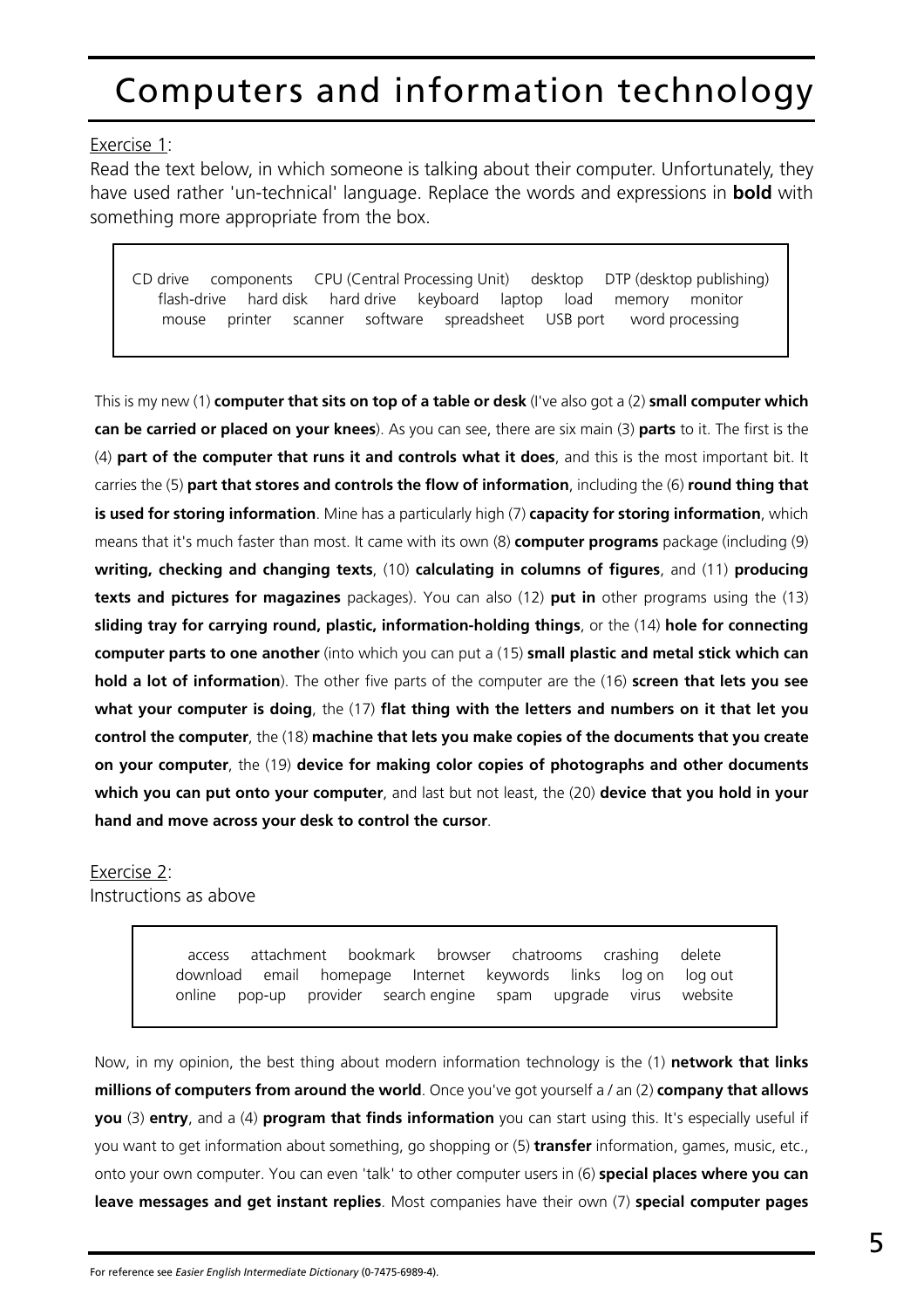which you can look at. Let me (8) **turn the computer on, enter my code and access the computer system**, and I'll show you ours. OK, here we go. Oh no, another (9) **advertisement that suddenly appears on the computer screen**. How annoying. Let me just remove it. That's better.

Now, I can never remember the exact address of our company, so first of all I'll type it into the (10) **program that helps you find the information you want**. OK, A & C Black Publishing. The computer identifies the (11) **most important or main words** and then gives me (12) **connections** to a list of possible sites. This one looks right: [www.acblack.com.](http://www.acblack.com) I'll click on that. Bingo! Here's our (13) **front page**. You can use this to find the different books that we publish, and if you want you can even buy them (14) **through the computer**. Hmm, this book looks good: Check Your English Vocabulary for TOEIC®. Now, before I (15) **exit this site**, I'll just (16) **add it to my list of favorites** so that I can find it more quickly next time.

Perhaps the most important thing, however, is (17) **a special electronic letter-sending facility**, which allows you to communicate with people around the world in an instant. Let me quickly check mine. Oh dear, nothing very interesting. Mainly a load of (18) **unwanted advertising**. I'll just (19) **remove** it: I don't particularly want to rent a vacation home in Mexico, have my future read by one of America's top astrologers or buy a phone that lets you smell the person you're talking to. There's something here from my sister with a / an (20) **document or file that has been sent with it**. You have to be careful with these: sometimes they contain a (21) **hidden routine placed in the program that destroys or corrupts files**. If you open it, it can do all sorts of horrible things to your computer. I had one last week that kept (22) **shutting down** my computer. I do have a protection package, but it's a bit out of date: I really ought to (23) **bring it up to date**.

*The exercises above contain just a few of the words and expressions related to computers and IT. Many more enter our vocabulary each year. How many others do you know?*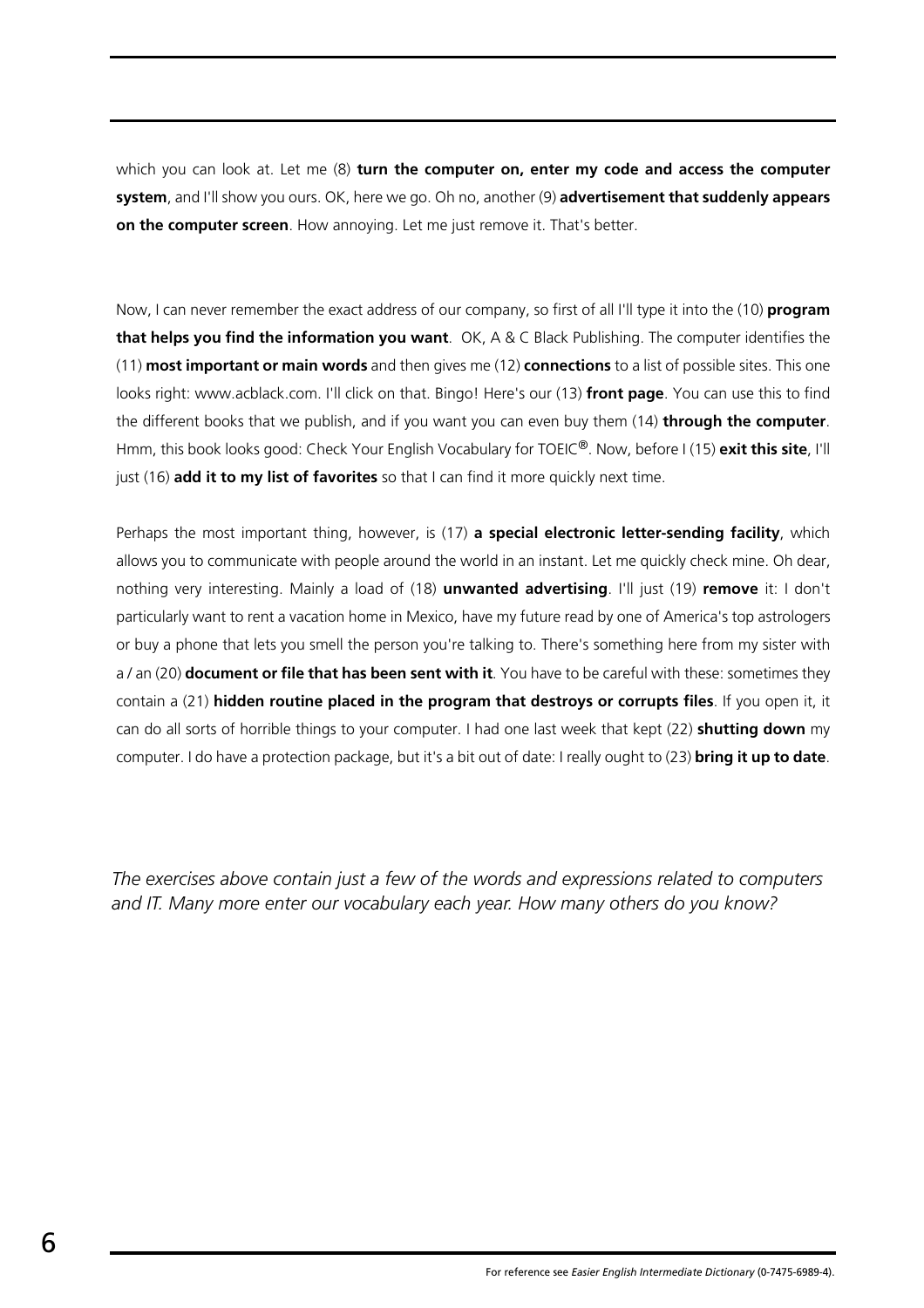# Condition and requirement

Rearrange the letters in **bold** to make words and expressions related to condition and requirement. The first one has been done as an example.

- 1. **sa nlgo sa** customers continue to demand the BD17 model mobile, Telelink will continue to produce it. If demand falls, the line will be discontinued. (Answer = As long as)
- 2. **seusln** we receive your payment within ten days, we will have to start charging you interest.
- 3. We will continue to offer you interest-free credit **no incotnido atth** you maintain regular repayments to your account. The minimum monthly repayment is \$250.
- 4. Everyone will get a pay rise **vogrnipid ttha** we meet our sales targets.
- 5. The main **retncopiinod** for increased consumer spending is a stable economy with low inflation and low interest rates. Without these, people will save rather than spend.
- 6. (Notice on a fire alarm): **ni eacs fo** fire, break class.
- 7. **ni het nvete fo** a delay, all passengers will receive a voucher for a light meal at the airport.
- 8. We agreed to sign the contract, the only **aputonstili** being that it would run for at least five years.
- 9. The management has **nidncoalitoun** trust in its employees: it knows they will do their best at all times, even if things get difficult.
- 10. **sumsagin hatt** the flight is on time, we will meet you at LaGuardia airport at ten o'clock.
- 11. We will proceed with the delivery of spare parts **no teh autonmsspi hatt** your order has remained unchanged.
- 12. Being able to drive is one of the **quereesisitpr** of the job: if you cannot drive, you will not be considered for the post.
- 13. Before you accept a job, it is important that you agree with the **remst** and **ioctnsodin** set out in the contract.
- 14. It is a **nmreiretque** of the company that employees have a medical at least once a year.
- 15. If you have a query, telephone us at the number above. **niifagl ttha**, send us an email.
- <span id="page-11-0"></span>16. We need to involve at least 20 people on this project, **ehewotris** it can't go ahead.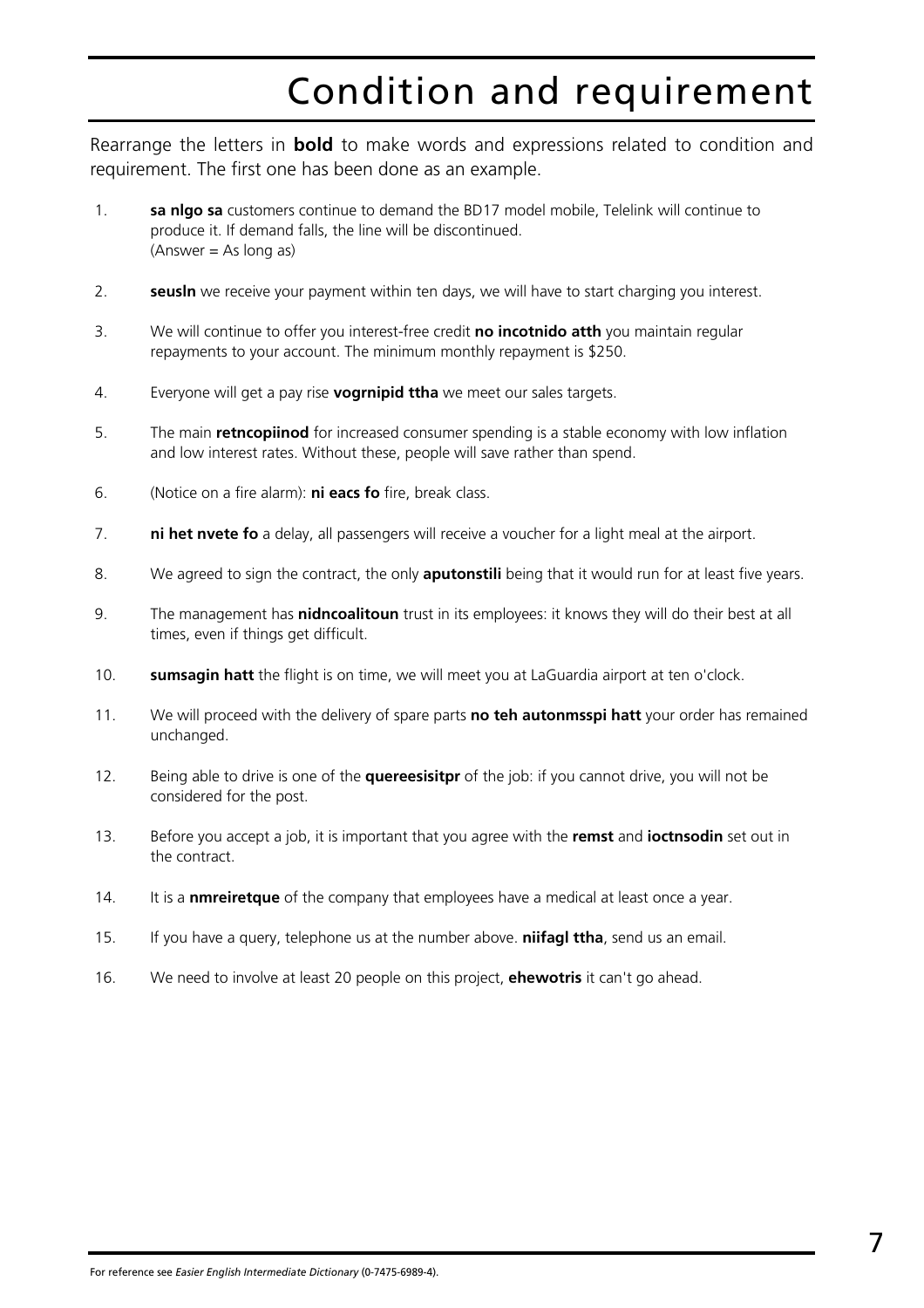# Confusing words

The sentences below are all missing one word. Four possible answers follow each sentence. Choose the best answer in each case. Note that each set of answers includes some words that are often confused with one another, either because: (a) they are related to the same topic, but have a different meaning; (b) they look similar but have a different meaning; (c) they are English words which have a similar-looking word in another language but which have a different meaning (we call these words *false friends*).

- 1. Try to make your report as \_\_\_\_\_\_\_\_\_\_ as possible: only give us the facts, and not your opinions. (a) **subjective** (b) **objectionable** (c) **subjected** (d) **objective**
- 2. Environmental inspectors regularly \_\_\_\_\_\_\_\_\_\_ our kitchens and other food preparation areas to make sure they conform to regulations. (a) **inspect** (b) **control** (c) **study** (d) **analyze**
- 3. \_\_\_\_\_\_\_\_\_\_ workers are often rewarded with higher salaries and other benefits. (a) **conscious** (b) **conscientious** (c) **conscience** (d) **consciousness**
- 4. Airlines are already increasing their prices on the \_\_\_\_\_\_\_\_\_\_\_ that fuel prices are going to rise. (a) **consumption** (b) **destruction** (c) **assumption** (d) **presumption**
- 5. The fire caused a lot of \_\_\_\_\_\_\_\_\_\_ to the building and factory machinery. (a) **damage** (b) **harm** (c) **injury** (d) **wound**
- 6. Government subsidies helped to \_\_\_\_\_\_\_\_\_\_ many companies being forced to close down. (a) **prevent** (b) **preventive** (c) **avoidance** (d) **avoid**
- 7. The manager made it clear that he intended to \_\_\_\_\_\_\_\_\_\_ down some new rules to enforce workplace discipline. (a) **lying** (b) **lie** (c) **laying** (d) **lay**
- 8. Cuts in advertising will have a serious electron consales. (a) **effective** (b) **effect** (c) **affect** (d) **affection**
- 9. If you want to take photographs, you will need to apply for a (a) **permit** (b) **permission** (c) **permissible** (d) **permitting**
- 10. At the meeting, the manager talked about the need for better attendance and punctuality. (a) **briefly** (b) **briefing** (c) **shortly** (d) **shorts**
- 11. The office will be closed \_\_\_\_\_\_\_\_\_\_\_ it is being decorated. (a) **during** (b) **while** (c) **for** (d) **throughout**
- 12. Can you \_\_\_\_\_\_\_\_\_ me on the best course of action to take? (a) **advisory** (b) **advisable** (c) **advice** (d) **advise**
- 13. Economic \_\_\_\_\_\_\_\_\_\_ slowly stagnated as the recession became worse. (a) **active** (b) **action** (c) **activity** (d) **activist**
- 14. \_\_\_\_\_\_\_\_\_\_ their regular daytime job, many people do extra work in the evening. (a) **by** (b) **beside** (c) **between** (d) **besides**
- <span id="page-12-0"></span>15. The computer system crashed on Monday, then again on Wednesday and finally today. These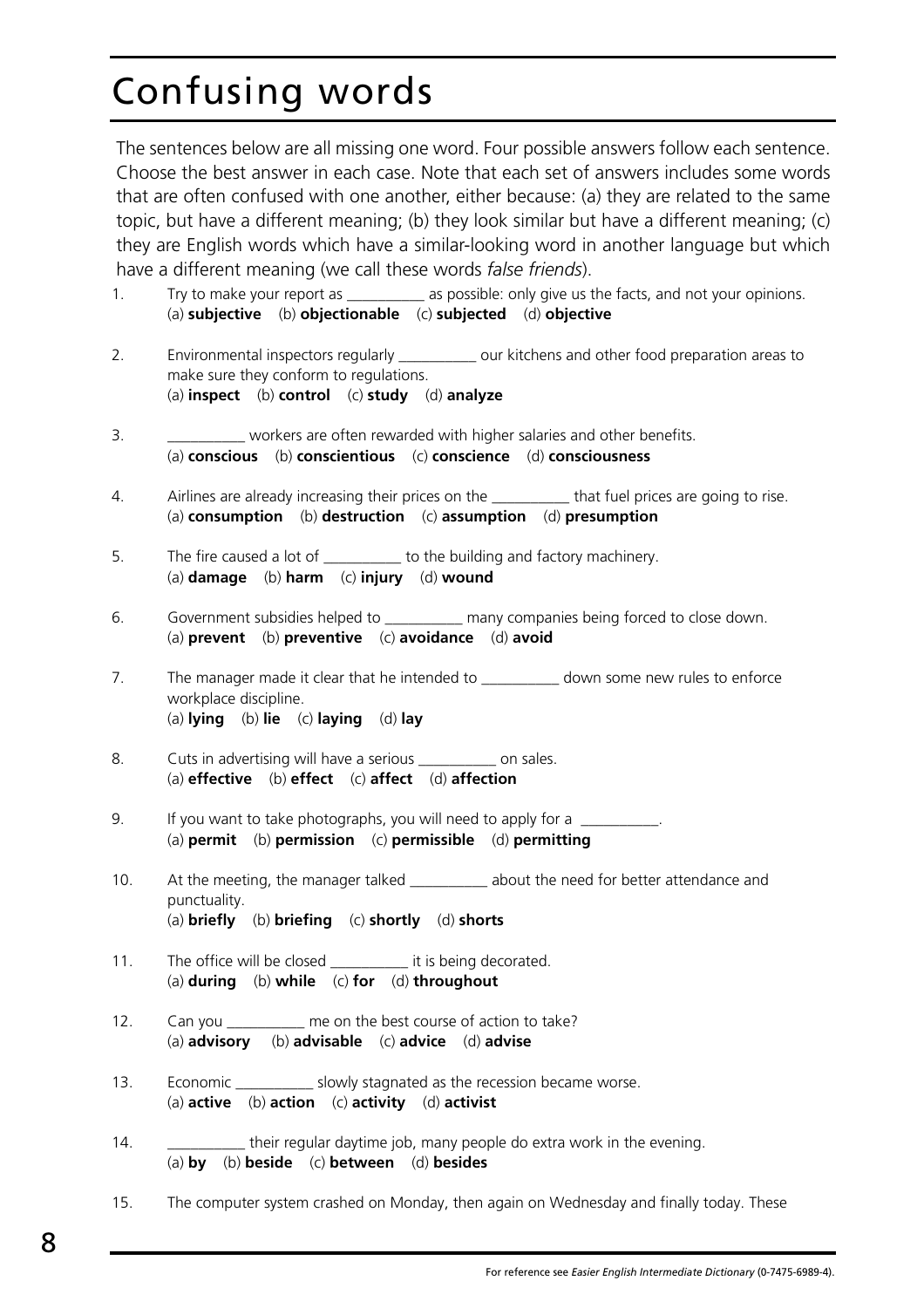|     | __ breakdowns are wasting us time and costing us a lot of money.<br>(a) continuing (b) continuous (c) continuation (d) continual                                                                                                  |
|-----|-----------------------------------------------------------------------------------------------------------------------------------------------------------------------------------------------------------------------------------|
| 16. | She was very _____________ of our efforts to help.<br>(a) appreciable (b) appreciative $(c)$ appreciating $(d)$ appreciate                                                                                                        |
| 17. | The manager said he believed we would win the contract, but I knew that we didn't really stand<br>$a / an \_$<br>(a) possibility (b) probability $(c)$ chance $(d)$ opportunity                                                   |
| 18. | The proposals he put forward were excellent. ___________, it quickly became apparent that they<br>would work when put into practice.<br>(a) Moreover (b) However (c) Nevertheless (d) Although                                    |
| 19. | We need to remain ____________ to the needs of our customers, and react accordingly.<br>(a) sensible (b) sensitive (c) sensitivity (d) sensibility                                                                                |
| 20. | A ____________ amount of working hours are lost every year because of illness and absenteeism.<br>(a) considerate (b) considerable (c) consistent (d) convenient                                                                  |
| 21. | The new salesman refused to wear a tie on __________.<br>(a) principle (b) principality (c) principal (d) principally                                                                                                             |
| 22. | Nobody raised any __________ when we insisted on opening an hour earlier.<br>(a) criticism (b) complaints (c) protests (d) objections                                                                                             |
| 23. | The museum contains several ___________ works of Renaissance art, including two paintings by<br>Raphael, one by Dürer, one by Titian, and an early sketch by Tintoretto.<br>(a) worthless (b) valueless (c) priceless (d) useless |
| 24. | Despite the recent economic recovery, many people are still looking for _________.<br>(a) work (b) $job$ (c) profession (d) career                                                                                                |
| 25. | The Avicenna Partnership is a ______________ company with a long and successful sales history.<br>(a) respectable (b) respectful (c) respecting (d) respective                                                                    |
| 26. | Because of increased operating costs, we have been forced to ____________ our prices.<br>(a) rise (b) raze (c) raise (d) arise                                                                                                    |
| 27. | The bank has said it will be happy to ____________ us the money provided we have suitable<br>collateral.<br>(a) $lend$ (b) borrow (c) lease (d) rent                                                                              |
| 28. | When we leave the office tonight, ________ me to turn everything off and lock up properly.<br>(a) remembrance (b) reminisce (c) remember (d) remind                                                                               |
| 29. | Because of the current _____________ situation, we have been forced to close down several of our city<br>center outlets.<br>(a) economical (b) economic $(c)$ economize $(d)$ economics                                           |
| 30. | Shortly before you hold a meeting, it is a good idea to send everyone in the office a<br>outlining the main points to be discussed.<br>(a) notify $(b)$ notice $(c)$ note $(d)$ notification                                      |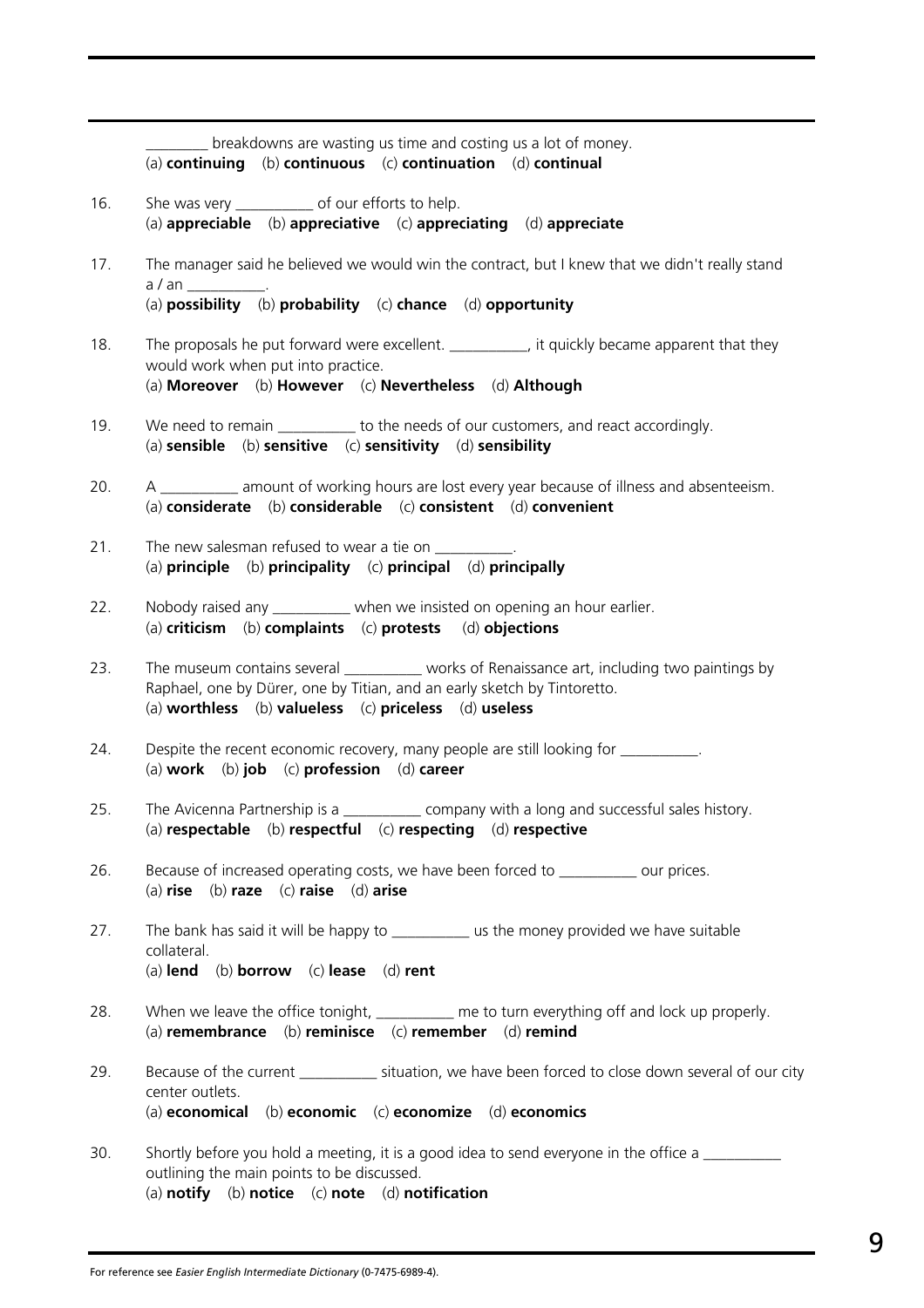### Continuing, repeating and starting again

Exercise 1: The sentences below all contain a word or expression in bold referring to *continuing something*, *repeating something*, or *starting something again*. In some of the sentences, the word has been used correctly. In others, the wrong word has been used.

Identify which sentences are correct and which are wrong. Replace the words in the wrong sentences with a correct word. You will find these words in the other wrong sentences.

- 1. Despite **repeated** warnings, you have failed to show any improvement in your work or your attitude.
- 2. The production line has been temporarily shut down following a report from the Health and Safety officer, but we hope to **ongoing** production as soon as possible.
- 3. The meeting will break for lunch at half past twelve, and **restart** at two.
- 4. I think that we have talked enough about planning permission for the new office. I would like to **reopen** to the previous subject of overdue payments, if that's all right?
- 5. We like to **continuous** good relations with our customers, and take any complaints very seriously indeed.
- 6. The computer crashed on Monday, then again on Wednesday and once more on Friday. If it gives us **persevere** problems, I suggest we get a new one.
- 7. A regular, repeated tone means that the person you are trying to call is already on the phone, but a / an **maintain** tone means that the number you are trying to call is not available.
- 8. We are worried that work on the new warehouse will **progress** too slowly unless we offer the contractors more incentives.
- 9. We understand that you are supposed to retire next month, but we would be delighted if you would **carry on** working for us after that on a part-time basis.
- 10. The economic climate is very bad at the moment, and we are losing over \$10,000 a month as a result, but I suggest we **steady** and hope that recovery comes soon.
- 11. Unfortunately, the latest company report will **persist** the rumor that we are going to close down some departments.
- 12. The managing director called, and says he wants us to **press on** with the proposed changes to the distribution scheme despite opposition from the marketing department.
- 13. The hotel will be closed for renovations between October 15 and November 20, but will **revert** in time for the Thanksgiving holiday.
- 14. The Directors have said they are delighted with the commitment you have shown the company this year, and hope that you will be able to **perpetuate** the good work.
- <span id="page-14-0"></span>15. If you **continual** in coming late and taking unauthorized breaks, we will have no option but to dismiss you from your post.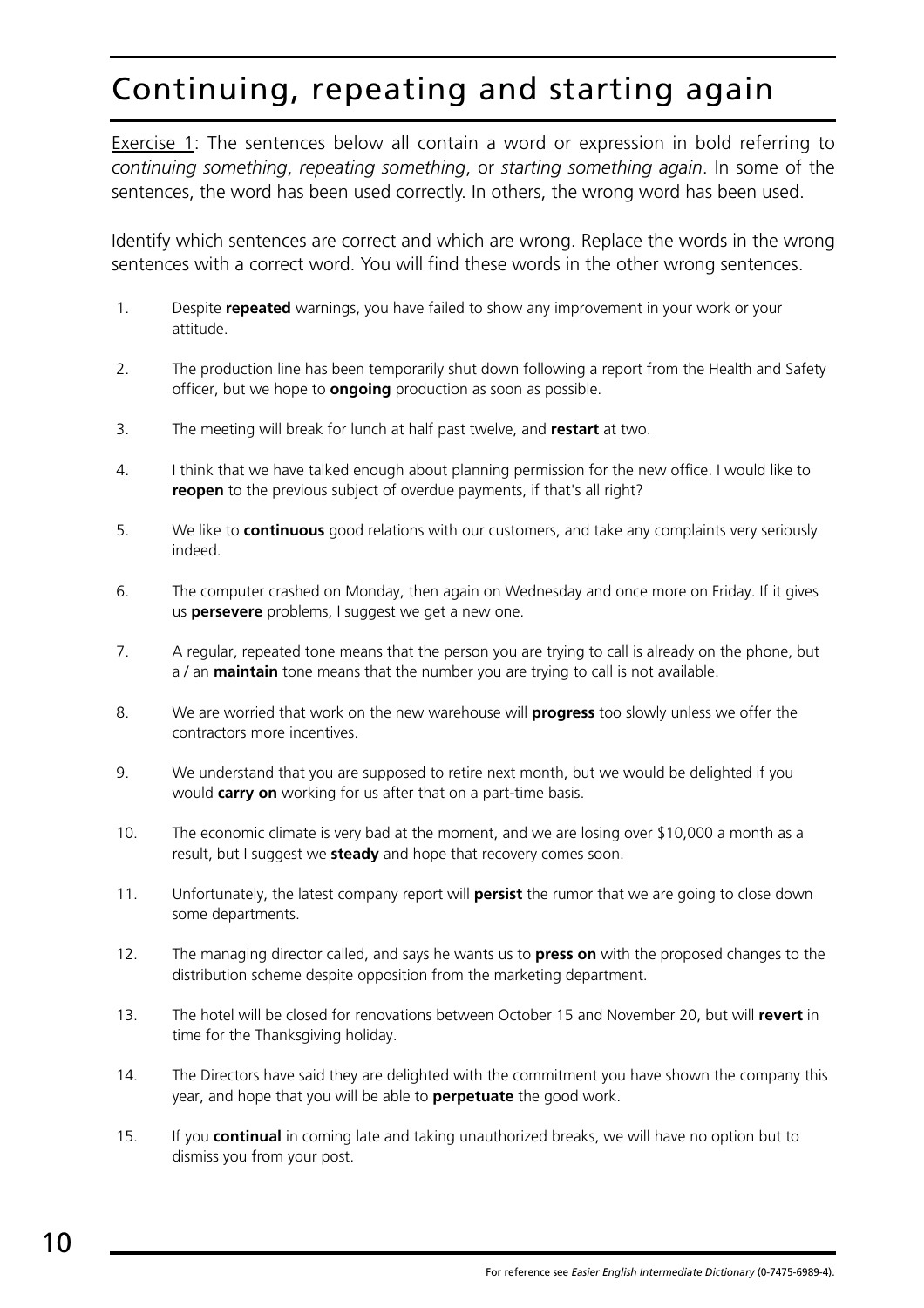- 16. Staff absenteeism is a / an **keep up** problem which we need to resolve as soon as possible.
- 17. The **constant** noise from the highway outside the office makes it very difficult to concentrate.
- 18. As long as the negotiations continue to **proceed** well, we hope to sign the contract by the end of the month.
- 19. Unemployment figures have fallen by about 2% every year for the last ten years. It is hoped that this **resume** decrease will continue.
- 20. If the government agrees to **pursue** its current policy of reducing taxation, we can afford to invest more in developing our technology.

Exercise 2: Complete these sentences using the most appropriate word or expression from Exercise 1. In some cases you will need to change the form of the word (for example, from an adjective to an adverb), and in some cases more than one option is possible.

- 1. We have asked them to send us the invoice, but they have ignored us every time.
- 2. The air conditioning is breaking down, usually when it's really hot.
- 3. Sales figures have been dropping by about 3% a month. If this problem exactle will have to start making staff cutbacks.
- 4. Rail services between Albion Creek and Elgin City have been suspended while the track is repaired, but will early next week.
- 5. Learning a language isn't easy. You need to \_\_\_\_\_\_\_\_\_\_ if you want to make any real progress.
- 6. One of the most important things you should do in this line of work is \_\_\_\_\_\_\_\_\_\_ a sense of humor, especially when things go wrong.
- 7. The work on the new airport isn't \_\_\_\_\_\_\_\_\_\_\_ fast enough, and won't be ready in time for the beginning of the tourist season.
- 8. The presentation ended early because of \_\_\_\_\_\_\_\_\_\_ interruptions from the audience.
- 9. Staff development workshops help our team to develop new and more effective ways of working, but eventually many of them but eventually many of them but to their old ways.
- 10. Everyone is delighted with the quality of service you provide.  $\cdot$  it  $\cdot$ !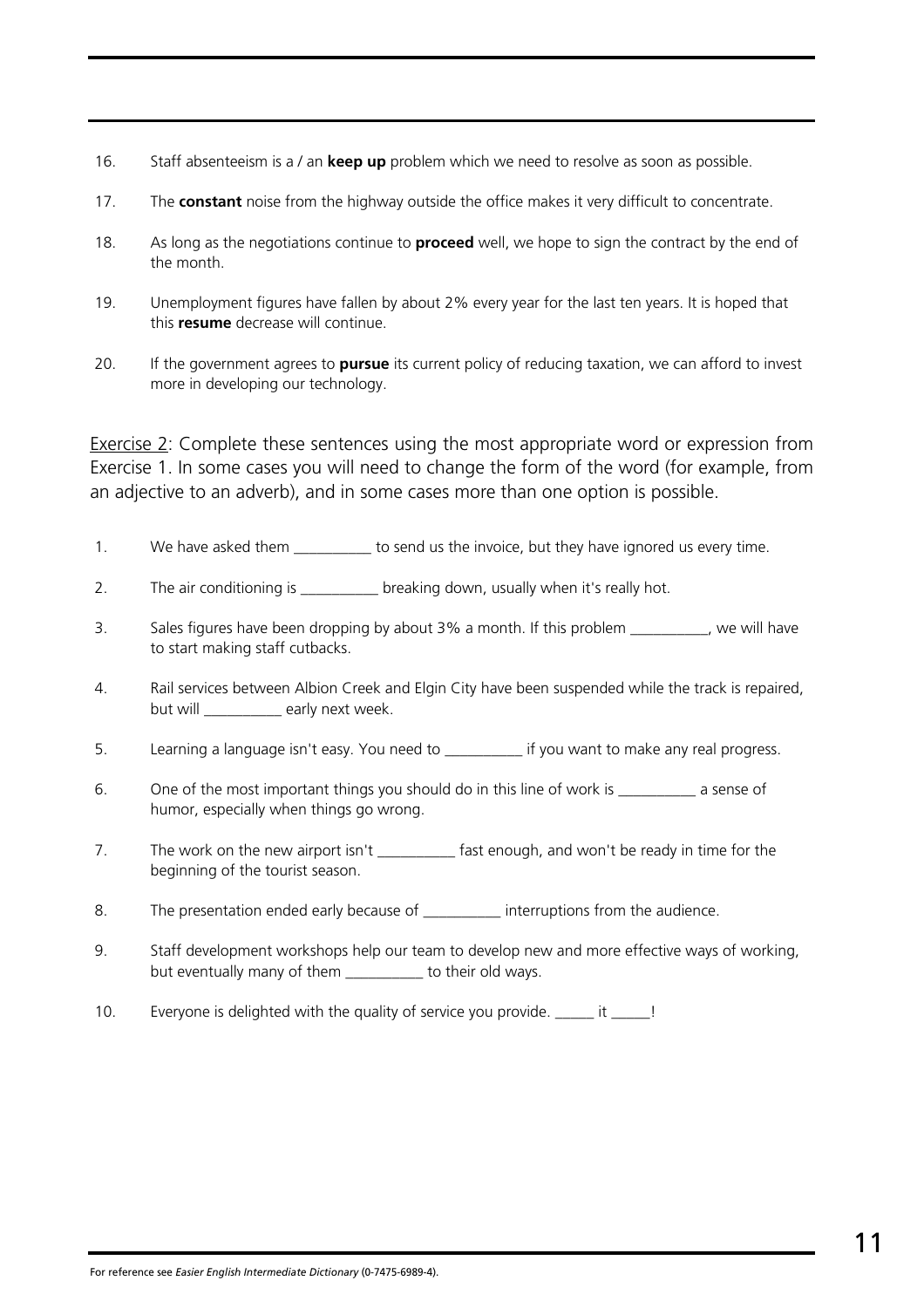# Contracts

Look at paragraphs 1 – 6 in the boxes, and answer the questions that follow them.

#### **1.**

This contract is binding, and we expect all the parts involved (both clients and suppliers) to abide by the terms and conditions stated in sections  $3a - 37q$  on pages  $1 - 17$ .

- 1. One of the *underlined* words / expressions in the above sentence is wrong. Identify and correct it.
- 2. True or false: A contract which is *binding* is flexible and can be changed at any time.
- 3. Which of these words / expressions could replace *abide by*?: (A) choose (B) agree with (C) obey (D) change

#### **2.**

On terminator of this contract, the company will be obliged to return any unused materials to the supplier within 28 days, unless provision has been made for a temporary extension. If any of the rules of the contract are broken, all materials must be returned immediately.

- 1. One of the *underlined* words / expressions in the above sentence is wrong. Identify and correct it.
- 2. True or false: *Provision* has a similar meaning to *arrangement*.
- 3. Rearrange these letters to make two words which have a similar meaning to *obliged*: **degabtlio edequrir**

#### **3.**

The contract was originally verbal, but we've finally managed to get the company to give us something on paper. They say that this contract is <u>un-negotiable</u>, but maybe we can persuade them to amend some of the details before we sign on the dotted line.

- 1. One of the *underlined* words / expressions in the above paragraph is wrong. Identify and correct it.
- 2. True or false: The speaker thinks that it might be possible for small changes to be made to the contract before she signs it.
- 3. Rearrange the letters in **bold** to make four words which have the same meaning as *verbal* in this situation

<span id="page-16-0"></span>**rola kosnep plidemi etodnurdso**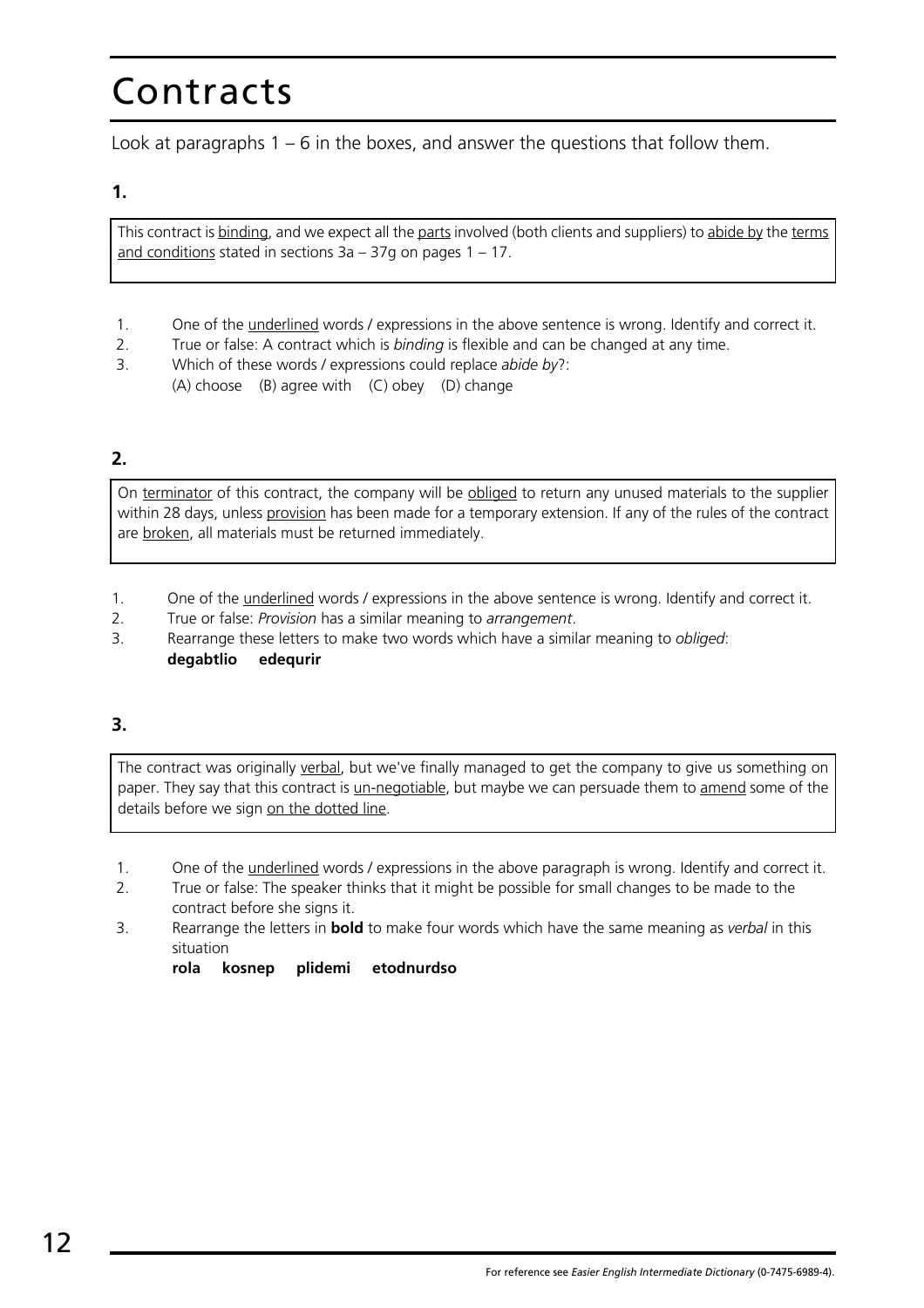#### **4.**

Swillpot Airline Catering Ltd were sued by Pan-Globe Airways when they were found to be in beach of their contract, specifically that they had failed to comply with clause 27B, which stated that their food should be "fit for human consumption."

- 1. One of the underlined words / expressions in the above sentence is wrong. Identify and correct it.
- 2. Find a word or expression in paragraphs 1 3 above which has a similar meaning to *comply with* in paragraph 4.
- 3. True or false: Pan-Globe Airways are unhappy with Swillpot Airline Catering because they have breached *all* of their contractual terms.

#### **5.**

Withers Interiors Ltd have entered into an agreement with Sophos Construction to act as sole providers of quality interior fittings commencing 15 August this year. This is to run for 18 months, with a 3 month period of notification in the event of cancellation by either side.

- 1. One of the underlined words / expressions in the above sentence is wrong. Identify and correct it.
- 2. Which word in the paragraph is the closest in meaning to the noun *contract*?
- 3. True or false: If either Withers Interiors Ltd or Sophos Construction want to end the contract, they must tell the other company 3 months before they do it.

#### **6.**

This contract recognizes the anointment of Mr. Alan Wiley as non-executive Director to the board of AKL Publishing following the company's amalgamation with Berryhill Books. While Mr. Wiley may continue to buy stocks in the company, he may not acquire a controlling interest, and he may have no professional dealings with any third parties during this period.

- 1. One of the underlined words / expressions in the above sentence is wrong. Identify and correct it.
- 2. True or false: AKL Publishing recently separated from Berryhill Books.
- 3. Mr. Wiley can buy as many shares as he likes in the company.

<sup>4.</sup> In addition to sitting on the board of AKL Publishing, how many other companies can Mr. Wiley work for?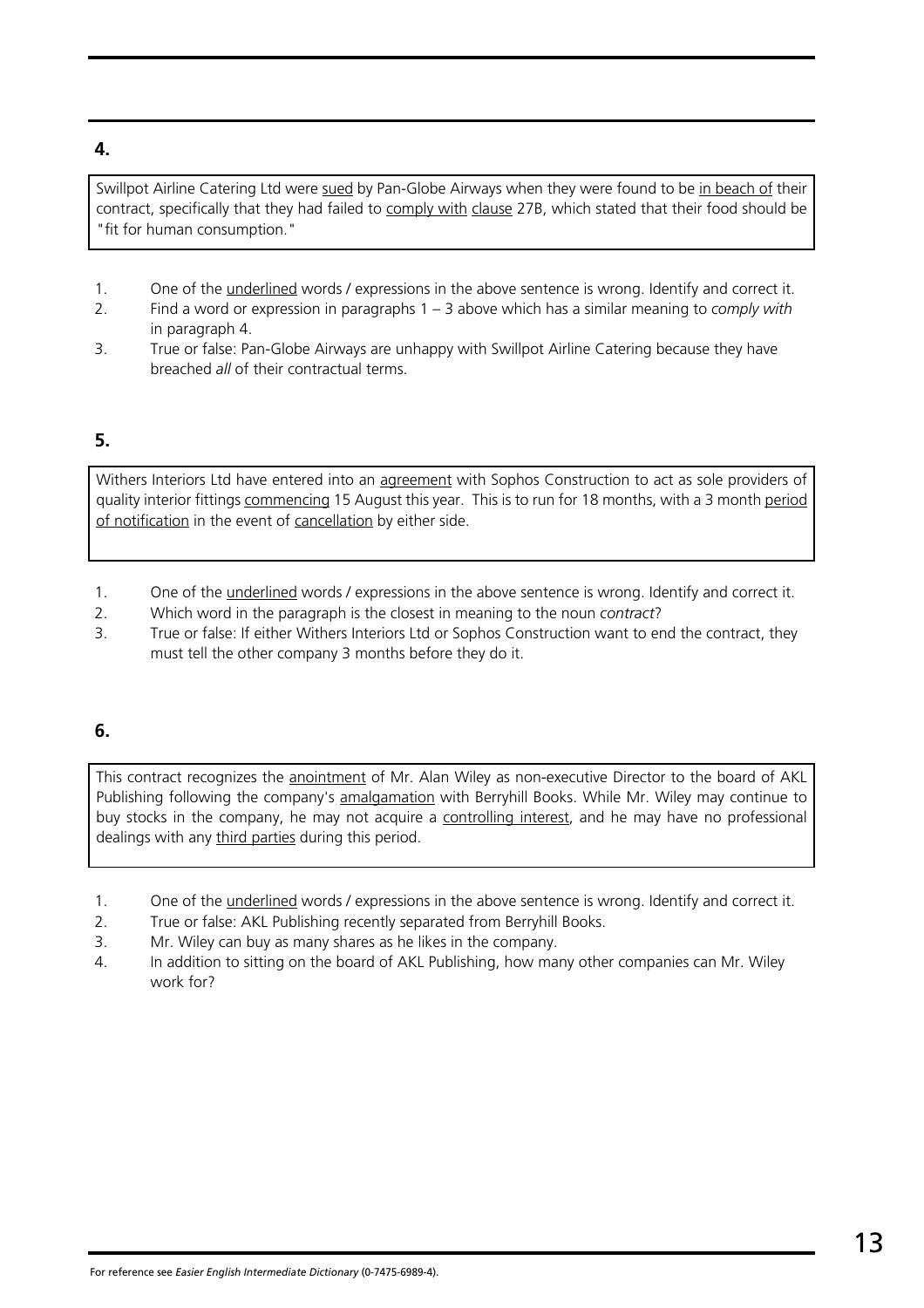# Different situations

Look at paragraphs 1 – 10, and answer the question that follows each one.

#### **1.**

If it is formal, it should begin with a polite salutation. If you don't know the recipient's name, call them *Sir* or *Madam*, but if you know their name, always use it (beginning with *Mr.* for men and *Ms.* for women). It should be brief, clear and to the point. End with *Yours sincerely* if you know the recipient's name, or *Yours faithfully* if you don't. Some people end theirs with *Yours truly*. Only use *Best wishes* at the end if it is informal.

! *What is the speaker talking about?*

#### **2.**

#### *Mr. Jenkins*: What's the schedule for today?

*Ms. Ranscombe*: Well, after everyone has arrived and registered, there will be coffee in the reception area. This will give everyone a chance to meet their fellow delegates and do some networking. This will be followed by a plenary session in the main hall: I believe the speaker will be giving a presentation on new marketing trends. After a break at 11 o'clock there will be different seminars for areas of special interest. The afternoon will consist of a series of workshops, and then there will be an evening reception and dinner for all the participants.

! *Where are Mr. Jenkins and Ms. Ranscombe?*

#### **3.**

*Ms. Akkabar*: Hello, Mr. Andrews. What can I do for you today?

*Mr. Andrews*: I originally just wanted a checkup, but two days ago I lost a filling, and I think one of my crowns is coming loose. I guess that will be expensive to fix.

*Ms. Akkabar*: Well, it might be, but we have various payment options that might spread the cost. Take a seat and I'll have a look. Hmm. Your gums look a bit sore. How often do you brush and floss? *Mr. Andrews*: About five times a day!

! *What is Ms. Akkabar's job?*

#### **4.**

Our company is committed to helping employees learn more about their jobs and develop their skills, so we run regular sessions to facilitate this. These are usually in the form of seminars and workshops, and cover a wide range of subjects, including leadership skills, problem solving, decision-making, negotiation skills and interpersonal development. Our employees can then revise and practice these skills through our online program which is run on the company intranet.

! *True or false: The speaker thinks that his employees don't work hard enough.*

#### **5.**

Is that Amanda Mellors? Oh, well, could you put me through then? You can't get through? Oh, her line is engaged. I see. No, I can't hang on, I'm afraid. Could you give me her extension? It's confidential, is it? Well, could you ask her to get back to me later? Hello? HELLO? I don't believe it, I've been cut off.

<span id="page-18-0"></span>! *What is the speaker doing?*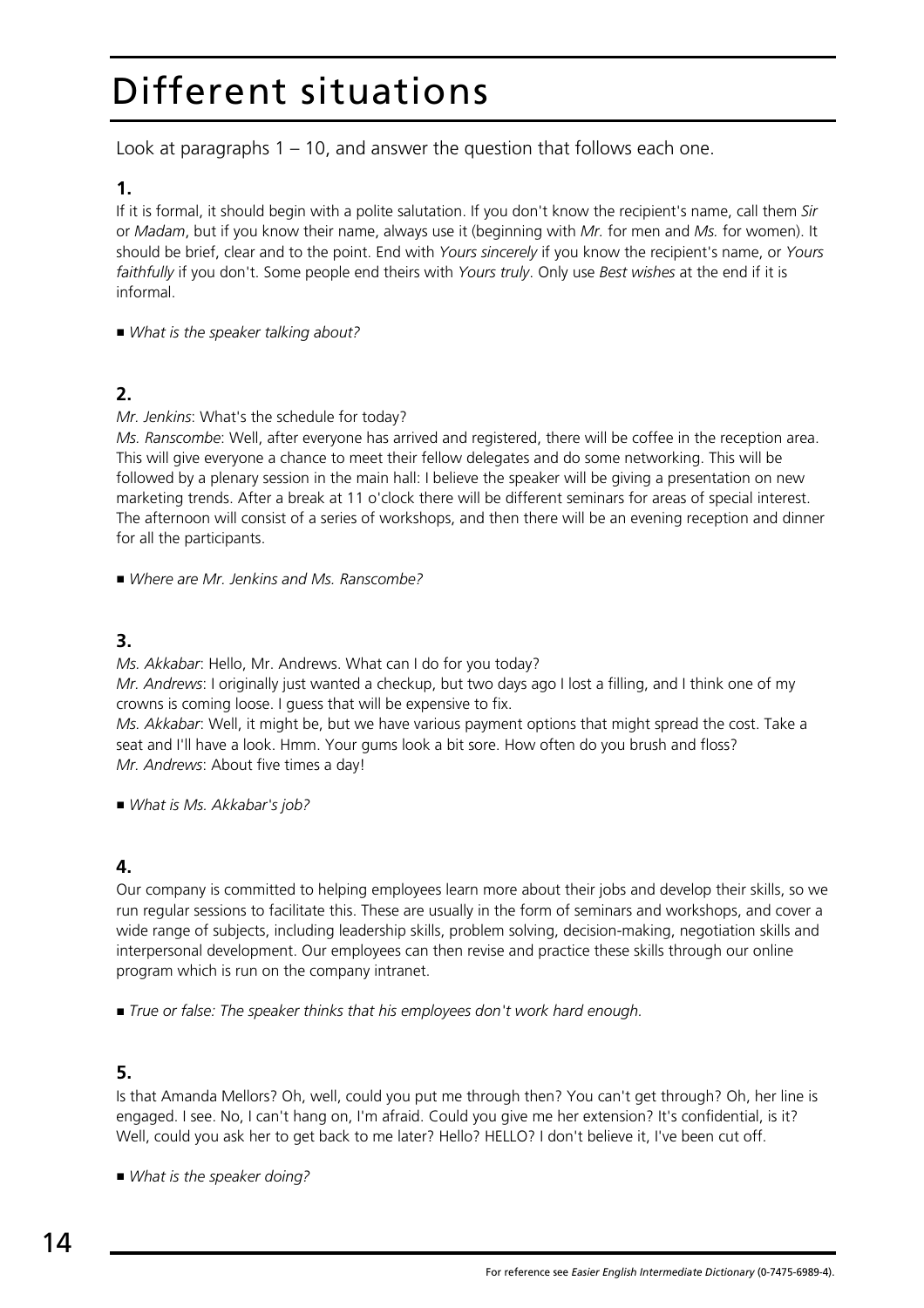#### **6.**

Each employee has at least one of these a year. Each session lasts about 45 minutes, and we ask them various questions. For example, we ask them if they think the work they are doing meets the correct standards and whether or not they have met the objectives we have set for them. We also like to know if they are happy with the way their career is progressing, if they would like to do something more challenging, and also if they receive sufficient encouragement, praise and motivation from their managers.

**. Rearrange the letters in bold to make words: The speaker is talking about his company's <b>fatfs spapialar** *program.*

#### **7.**

My boss is abrasive, bigoted, conceited, confrontational, critical, insensitive, intolerant and obstinate.

! *Does the speaker have a good boss or a bad one?*

#### **8.**

*Ms. Collins*: You will be expected to oversee the work of the production department, agree product specifications with sales departments and time schedules with the stock control department, ensure the product is manufactured according to agreed specifications, inspect the quality of the finished product, produce sales reports for the head office, visit and negotiate with suppliers on base material prices and deal with everyday problems as they arise.

*Mr. Sheppard*: Anything else?

*Ms. Collins*: Yes. Make my coffee. Two sugars and plenty of cream, please.

! *What is Ms. Collins explaining to Mr. Sheppard?*

#### **9.**

*Ms. Colley*: What's your diagnosis? Is it serious?

*Mr. Sagala*: Oh no. You have a throat infection, but it's fairly minor and nothing to worry about.

*Ms. Colley*: Can you treat it?

*Mr. Sagala*: Oh yes, I'll give you a prescription for antibiotics. They should cure it. But make an appointment to come back and see me in a week. It's contagious, so I suggest you take a few days off work. I'll write you a sick note.

! *How does Mr. Sagala make his living?*

#### **10.**

*Mr. Samson*: This says we owe them \$180, but the order was only for \$131.

*Ms. Grant*: Yes, but that price was exclusive of tax.

*Mr. Samson*: I know, but even with tax it should only come to \$165.

*Ms. Grant*: That's true. Oh, hang on, look what it says at the bottom. Package and delivery: \$15.

*Mr. Samson*: Oh, right. Well, I guess we had better pay them. Who do we make the remittance payable to? *Ms. Grant*: Oh, we don't need to send them anything. The payment will be automatically deducted from our account at the end of the month. Unfortunately, what this doesn't show us is the import duty we will have to pay. I guess we can expect to get a bill from Customs soon.

! *What are Mr. Samson and Ms. Grant looking at?*

Look at the situations again, and highlight the key words and expressions that helped you to identify what each one is about.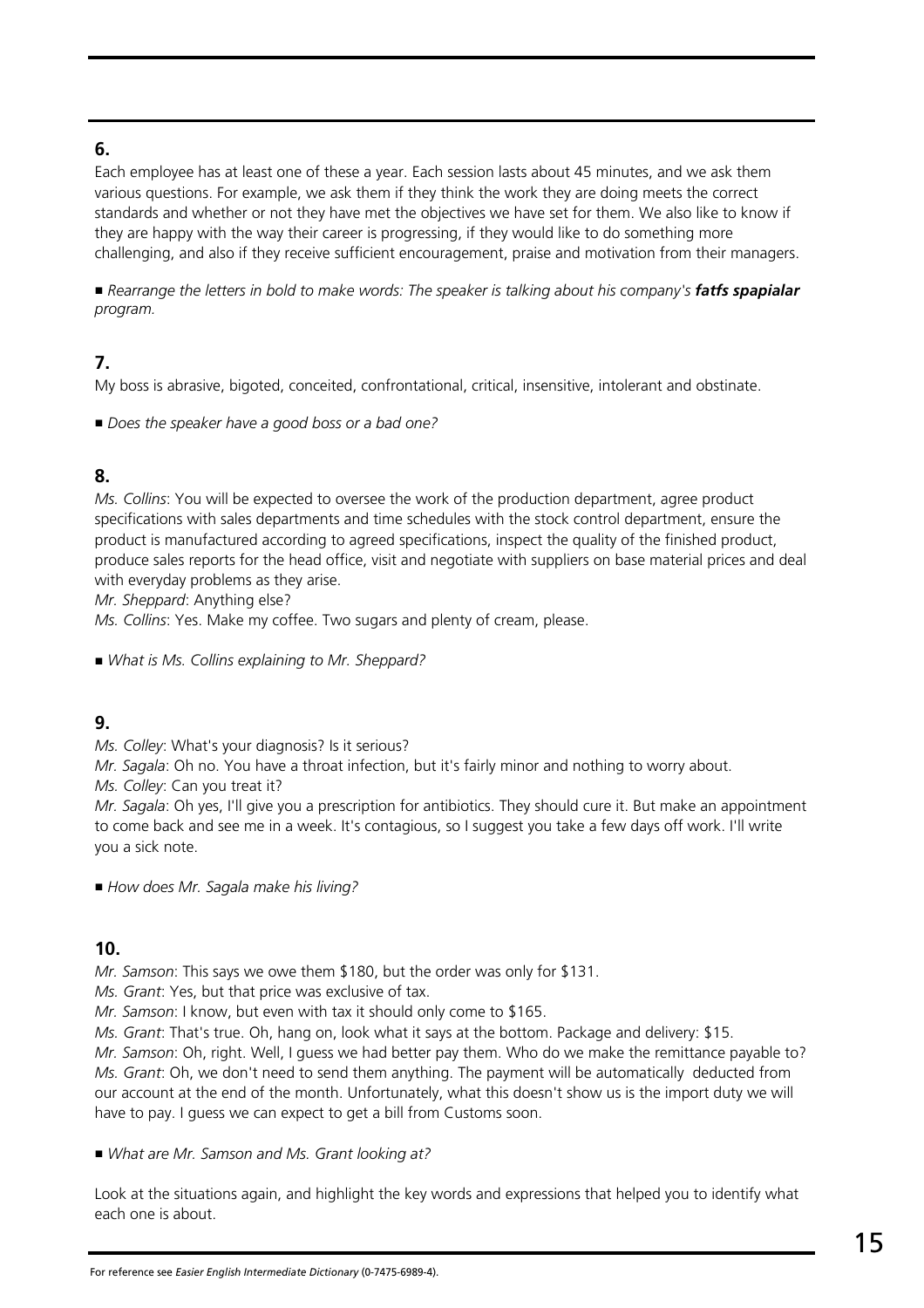## Earnings, rewards and benefits

Complete the first part of each word in **bold** in sentences 1 – 32 with the second part in the box.

-an -ance -ance -ans -ary -ated -ation -ay -ble -count -ction -dancy -den -dex -diture -ement -ensurate -eration -et -faction -fit -ge -hting -imum -ise -ission -kage -ked -lement -me -nus -ock -ome -ormance -oss -ring -roll -shake -sion -slip -te -time -tions -tive -ve

- 1. A *wage* is money that is normally paid to an employee on a weekly basis, and a **sal**\_\_\_\_ is money that is usually paid to an employee on a monthly basis.
- 2. **Remun** is the formal word for money that an employee receives for doing his / her job.
- 3. When we work for more than the normal working time, we say that we work (and therefore earn) **over**\_\_\_\_.
- 4. An automatic and regular increase in pay is called an **incr**\_\_\_\_.
- 5. Money that is removed from our earnings to pay for tax, national insurance, etc., is called a **dedu**\_\_\_\_.
- 6. The **min**\_\_\_\_ **wa**\_\_\_\_ is the lowest hourly wage which a company can legally pay its employees.
- 7. Time for which work is paid at twice the normal rate (for example, on national holidays) is called **dou**\_\_\_\_ **ti**\_\_\_\_.
- 8. A **pen**\_\_\_\_ **pl**\_\_\_\_ helps people to save money for when they retire from work.
- 9. When you want more money for the work you do, you might ask your boss for a **ra**\_\_\_\_\_.
- 10. If an employee needs some of his / her wages paid before the usual pay day, he / she might ask for an **adv**\_\_\_\_.
- 11. A **pay**\_\_\_\_ shows an employee how much pay he / she has received, and how much has been removed for tax, insurance, etc.
- 12. An extra payment made in addition to a normal payment (usually received by sales people for selling more than their quota) is called a **bo**\_\_\_\_.
- 13. A **pay**\_\_\_\_ is the list a company keeps that shows all the people employed and paid by that company.
- 14. A rewards **pac**\_\_\_\_ is the money and other benefits offered with a job.
- 15. A **weig**\_\_\_\_ is an additional amount of money paid to an employee to compensate him / her for living in an expensive area.
- <span id="page-20-0"></span>16. By law, American companies have to give their employees the right to take paid vacations: this is known as **lea**\_\_\_\_ **entit**\_\_\_\_.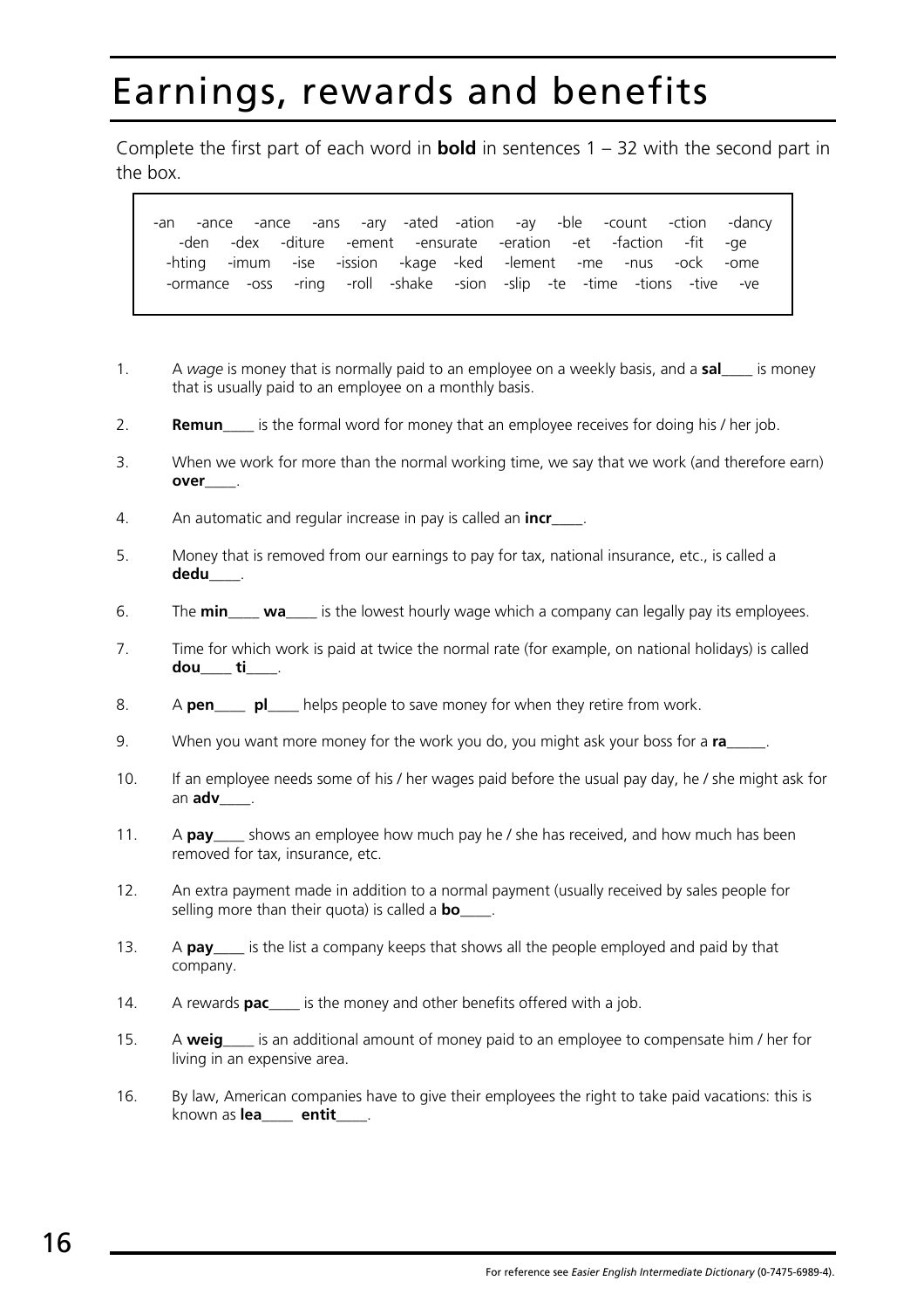- 17. **Inc**\_\_\_\_ is another word for the money that people receive for working. The money that they spend is known as **expen**\_\_\_\_.
- 18. For some people, the money that they earn for doing a job is less important than job **satis**\_\_\_\_ (the pleasure they get from doing their job).
- 19. A sales person usually earns a percentage of the sales value of the product or service he / she sells: this is called a **comm**\_\_\_\_ .
- 20. Some companies offer their employees **st**\_\_\_\_ **op**\_\_\_\_, which means that the employees can buy stocks at a price lower than the normal price.
- 21. Some companies have **incen**\_\_\_\_ **pl**\_\_\_\_, where they offer their employees extra rewards and benefits for good attendance, increased productivity, etc.
- 22. The amount of money an employee receives each hour, day, week, etc., is known as an hourly / daily / weekly **ra**\_\_\_\_.
- 23. If an employee loses his / her job because the company doesn't need or can't afford to keep him / her, they might receive **redun**\_\_\_\_ **p**\_\_\_\_.
- 24. Some companies offer their employees a **dis**\_\_\_\_ on the product and services they sell, which means that the employee can buy them for less than the usual price.
- 25. If an employee takes a job in another town or city which is a long way from his / her original home and place of work, he / she might be offered a **reloc** allow allow
- 26. Some companies have a policy of **pro**\_\_\_\_ **sha**\_\_\_\_, where some or all of the money that they make is given to their employees.
- 27. **Gr**\_\_\_\_ is an adjective used to describe an employee's earnings *before* tax, national insurance, etc., have been removed.
- 28. **N**\_\_\_\_ is an adjective used to describe an employee's earnings *after* tax, national insurance, etc., have been removed.
- 29. When the money that an employee receives rises automatically by the percentage increase in the cost of living, we say that it is **in**\_\_\_\_**-lin**\_\_\_\_.
- 30. If the amount of money an employee receives depends on how well he / she does his / her job, we say that it is **perf** - rel
- 31. When the money that an employee earns is based on age, experience, qualifications, position in the company, etc., we say that it is **comm**\_\_\_\_.
- 32. When an employee leaves his / her job after a long period with the company, he / she might be offered a large amount of money known as a **gol**\_\_\_\_ **hand**\_\_\_\_.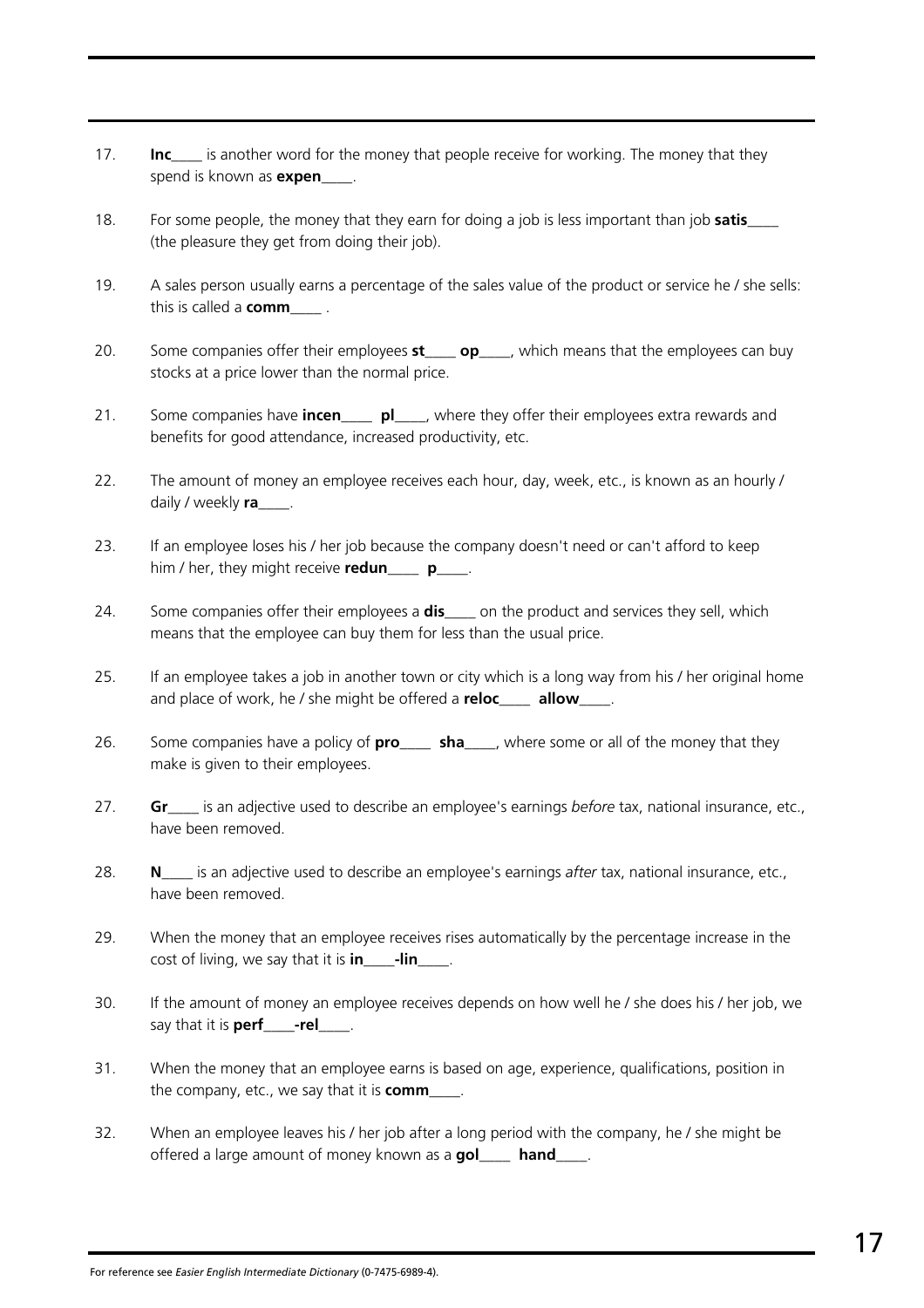### Entertainment, art, sports and the media

Complete paragraphs A – H with words from the box below each one and decide what the speaker is talking about in each case. In some cases, more than one answer may be possible.

#### **(A)**

|        | After a very successful year in which they had the country's highest (1) _________, their (2) __________ has |                                                 |  |
|--------|--------------------------------------------------------------------------------------------------------------|-------------------------------------------------|--|
|        | dropped recently. This has come as a major surprise, as their $(3)$ ________ of major national and world     |                                                 |  |
|        | $(4)$ is excellent, their $(5)$ and $(6)$ are well- $(7)$ and they                                           |                                                 |  |
|        | approach (8) affairs in a way that is (9) but (10) and interesting. Did you                                  |                                                 |  |
| award? | know that the (11) and several (12)                                                                          | recently won a National (13) ______________Club |  |

articles circulation coverage current editor events features journalists lively objective Press readership researched

#### **(B)**

There was clearly a  $(1)$ \_\_\_\_\_\_\_\_\_\_\_\_ problem in the  $(2)$ \_\_\_\_\_\_\_\_\_\_. You could see the  $(3)$ \_\_\_\_\_\_\_\_\_\_, but you couldn't hear her. However, you could hear the (4)\_\_\_\_\_\_\_\_\_\_, who obviously didn't realise that even though he was  $(5)$  he was still  $(6)$  and was going out  $(7)$  across the entire (8) [1] You wouldn't have believed the language he was using: I bet there were a few (9) from viewers to the (10) standards committee after that! It was so funny that I was really disappointed when they cut to a commercial (11)

> anchor break broadcasting complaints live network off-screen on air reporter studio technical

#### **(C)**

This is one of the most famous (1)\_\_\_\_\_\_\_\_\_\_\_ by the American (2)\_\_\_\_\_\_\_\_\_\_\_\_ Ernest Hemingway, and one for which he won the Nobel prize for  $(3)$ \_\_\_\_\_\_\_\_\_. What I like about it is the simple  $(4)$ \_\_\_\_\_\_\_\_\_, and the fact that the main (5)\_\_\_\_\_\_\_\_\_\_\_ is a simple, everyday man fighting the forces of nature. It is  $(6)$  \_\_\_\_\_\_\_\_\_\_\_ in Cuba, and the  $(7)$  \_\_\_\_\_\_\_\_\_\_\_ takes place mainly at sea. It's semi- $(8)$  \_\_\_\_\_\_\_\_\_, as the man really existed. I would (9)\_\_\_\_\_\_\_\_\_\_\_\_ it very much. It has recently been re-(10)\_\_\_\_\_\_\_\_\_\_\_ in an (11)\_\_\_\_\_\_\_\_\_\_ of the man's greatest works: I suggest you pick up a (12)\_\_\_\_\_\_\_\_\_\_ as soon as you can.

action anthology writer biographical character copy issued literature plot recommend set works

#### **(D)**

I'm not particularly keen on the (1) The style, but his latest offering is excellent and is bound to be a (2)\_\_\_\_\_\_\_\_\_\_ success. I wouldn't even be surprised if it picked up an Academy (3)\_\_\_\_\_\_\_\_\_\_ or two (or three or four). Apart from the  $(4)$ \_\_\_\_\_\_\_\_\_\_, who give an amazing  $(5)$ \_\_\_\_\_\_\_\_\_, the special  $(6)$  are excellent, the  $(7)$  is stunning, the  $(8)$  is very impressive, and there is a lively (9)\_\_\_\_\_\_\_\_\_\_\_. When it finished, even cynical (10)\_\_\_\_\_\_\_\_\_\_ such as myself were applauding. You should go and see it as soon as it is on general (11)

> <span id="page-22-0"></span>actors Award box-office cinematography critics director effects performance release scenery soundtrack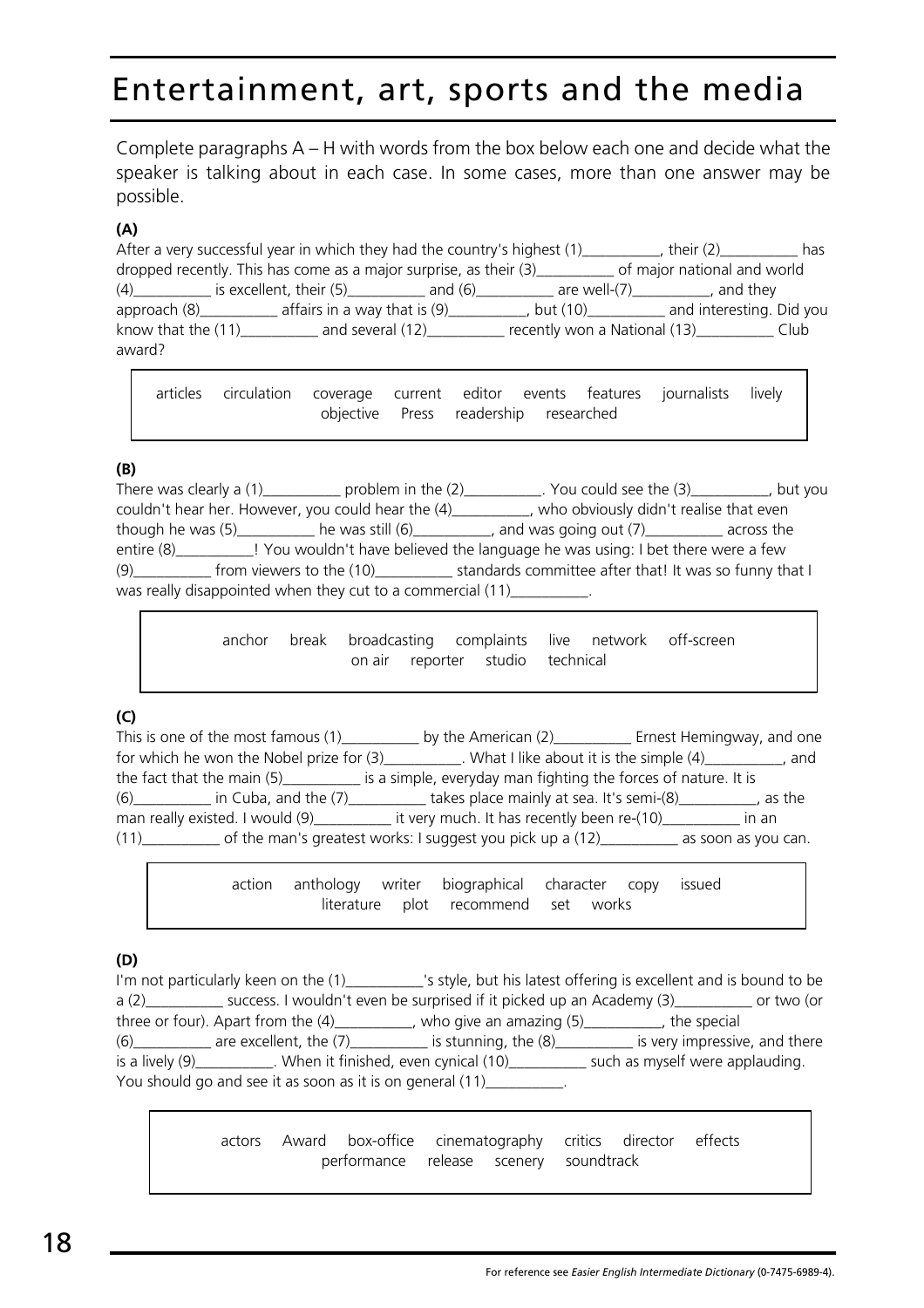#### **(E)**

This was the (1)\_\_\_\_\_\_\_\_\_\_ night, and from what I could see, many in the (2)\_\_\_\_\_\_\_\_\_\_ were probably hoping it would be the last: by the time the  $(3)$  and opened and the  $(4)$  had come up on the (5)\_\_\_\_\_\_\_\_\_\_ for the second (6)\_\_\_\_\_\_\_\_\_\_\_ of the (7)\_\_\_\_\_\_\_\_\_, the (8)\_\_\_\_\_\_\_\_\_\_\_ was half empty. The (9)\_\_\_\_\_\_\_\_\_\_\_ clearly hadn't (10)\_\_\_\_\_\_\_\_\_\_ enough and kept forgetting their (11)\_\_\_\_\_\_\_\_\_ the (12)\_\_\_\_\_\_\_\_\_\_ was as wooden as a tree, and the (13)\_\_\_\_\_\_\_\_\_\_ looked like it had been put together by a five-year-old. The (14) were probably in tears at the money they would be losing, and if the (15)\_\_\_\_\_\_\_\_\_\_ moved to Mars, I doubt anyone would be sorry.

> audience auditorium backers cast curtain dialog half lights lines opening performance rehearsed scenery scriptwriter stage

#### **(F)**

There are over 30 (1)  $\qquad \qquad$  holding a total of over 50,000 (2)  $\qquad \qquad$ , of which about 3000 come from (3)\_\_\_\_\_\_\_\_\_\_ Egypt, and which were (4)\_\_\_\_\_\_\_\_\_\_ from a private (5)\_\_\_\_\_\_\_\_\_\_ in the 1950s. There is also an excellent section on modern  $(6)$  \_\_\_\_\_\_\_\_, which has a permanent  $(7)$  \_\_\_\_\_\_\_\_ of landscapes, (8)\_\_\_\_\_\_\_\_\_\_, sculptures and still lifes by some of the 20th century's most (9)\_\_\_\_\_\_\_\_\_\_\_ and significant  $(10)$  There are regular temporary  $(11)$  as well.  $(12)$  is free for everyone, although visitors are encouraged to make a voluntary (13) of \$5 to help pay for the upkeep.

accomplished acquired admission ancient art artists collection collector contribution exhibitions exhibits galleries portraits

#### **(G)**

I am not particularly keen on live (1)\_\_\_\_\_\_\_\_\_\_, and I usually avoid heavy-metal rock (2)\_\_\_\_\_\_\_\_\_\_\_ like *The Würst*, but this is different. From the opening (3)\_\_\_\_\_\_\_\_\_\_ on the first (4)\_\_\_\_\_\_\_\_\_\_, to the last cheers of the (5)\_\_\_\_\_\_\_\_\_\_ as they worship their leather- clad heroes, you are there with the  $(6)$  as they go through their  $(7)$  of  $(8)$  The sound is crystal-clear throughout, there are some interesting (9)\_\_\_\_\_\_\_\_\_\_\_ on the usual (10)\_\_\_\_\_\_\_\_\_\_\_ versions, and some witty and (11)\_\_\_\_\_\_\_\_\_\_\_ comments to the (12)\_\_\_\_\_\_\_\_\_\_ from lead (13)\_\_\_\_\_\_\_\_\_\_ and guitarist Oswald Batmüncher. If you like this, you should also check out their latest (14)\_\_\_\_\_\_\_\_\_\_ *The Very Best of The Würst*, which contains 16 of their most famous numbers from the last 10 years.

> astute band compilation crowd fans groups hits note recordings repertoire singer studio track variations

#### **(H)**

The (1)\_\_\_\_\_\_\_\_\_\_ in the (2)\_\_\_\_\_\_\_\_\_\_ cheered and clapped as the (3)\_\_\_\_\_\_\_\_\_\_ came onto the (4)\_\_\_\_\_\_\_\_\_\_. Who would (5)\_\_\_\_\_\_\_\_\_\_ the event? Would the Denver Deadbeats (6)\_\_\_\_\_\_\_\_\_\_ again? Or would it be the Washington Wasters' time to (7) Their deadliest (8) at last? The  $(9)$  shook hands, the  $(10)$  tossed a coin, and it was game on! The  $(11)$ urged their (12) on with their well-practiced routine, the (13) sang and chanted slogans, and the (14)\_\_\_\_\_\_\_\_\_\_\_\_ shouted advice and (15)\_\_\_\_\_\_\_\_\_\_\_ from the sidelines. The final  $(16)$   $\qquad \qquad$  : a  $(17)$   $\qquad \qquad$  at 4 goals each.

> beat captains cheerleaders coaches draw encouragement opponents pitch players referee score spectators stadium supporters teams triumph win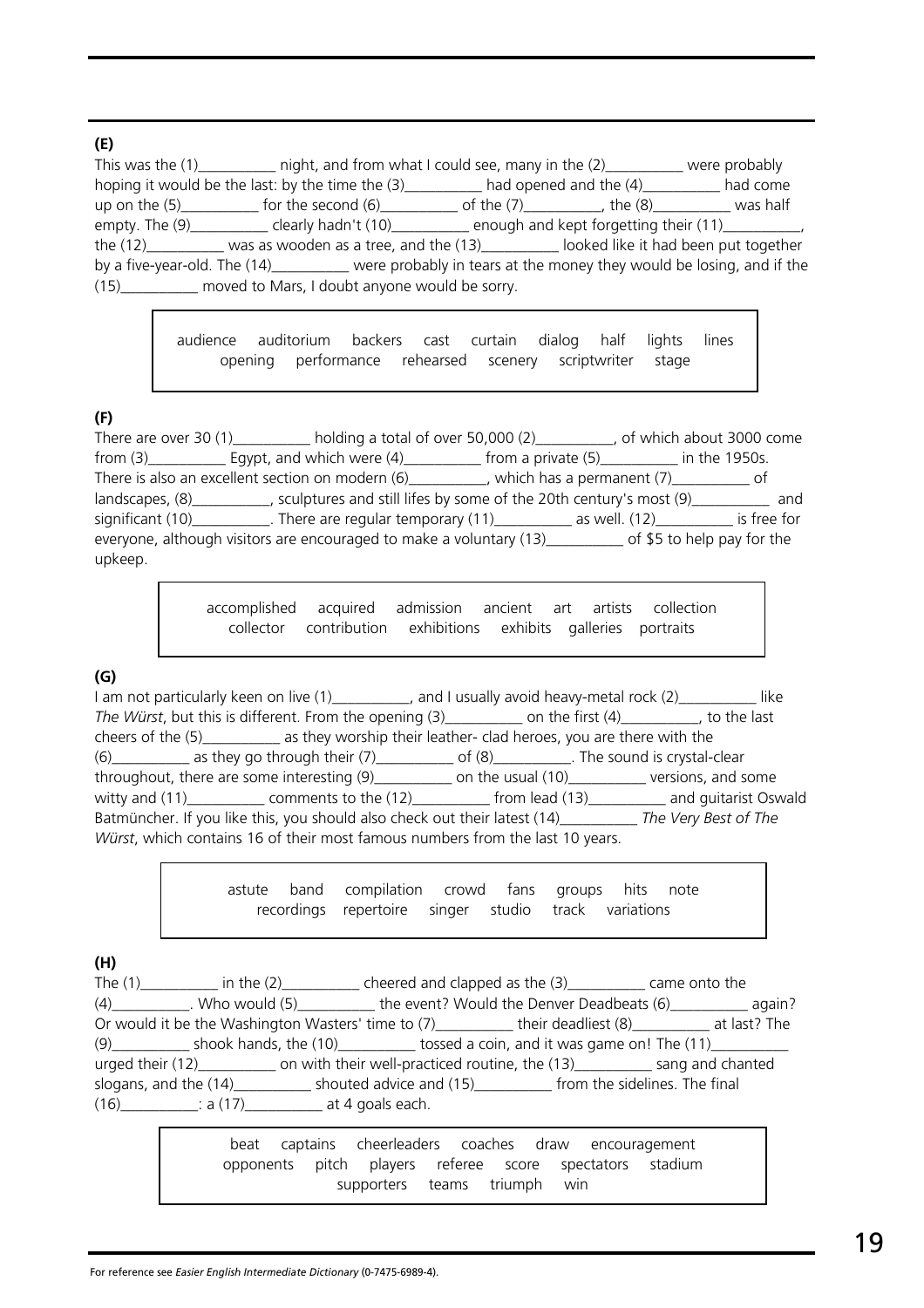# Food and eating out

Test your knowledge with this vocabulary quiz.

- 1. Look at this formal notice printed at the bottom of a menu. Replace the formal words and expressions in **bold** with less formal words. (1 point each. Total: 6 points) "*Patrons are requested to refrain from smoking in the dining area. If they wish to smoke, they should retire to the bar*." (a) \_\_\_\_\_\_\_ are (b) \_\_\_\_\_\_\_ (c) \_\_\_\_\_\_\_ to smoke in the (d) \_\_\_\_\_\_\_\_. If they (e) \_\_\_\_\_\_\_\_ to smoke, they should (f) \_\_\_\_\_\_\_\_ to the bar.
- 2. This extract from an article on healthy eating contains 2 factual mistakes. Can you identify them (2 points) and correct them (2 points)? (Total: 4 points) *Wholesome food should always be rich in vitamins and minerals, have a minimum amount of sugar and salt, be free from preservatives and other artificial ingredients, and be high in cholesterol. The best way of preparing meat and vegetables is to fry them, as this helps them to retain all their goodness.*
- 3. Find words or expressions in the above extract that are closest in meaning to: (a) *the part or parts of a food that are healthy for you* (b) *the different things that are needed to make a meal* (c) *containing a lot of something* (2 possible answers) (d) *very small* (e) *keep* (f) *healthy* (g) *cooking* (h) *lacking* / *not having* (i) *not real* / *not genuine* (j) *method* (1 point each. Total: 10 points)
- 4. Rearrange the letters in **bold** to make words (1 point each. Total: 3 points): *A person who doesn't eat meat is called a / an tagaenevri. A person who doesn't eat any products from or produced by animals (including milk, eggs, cheese, honey, etc.) is called a / an ganev. A person who doesn't drink alcohol is called a / an realtottee.*
- 5. Complete these sentences with an appropriate preposition or particle (1 point for each preposition / particle or combination. Total: 8 points): (a) *I can't eat nuts because I'm allergic \_\_\_\_\_ them.* (b) *He's not keen \_\_\_\_\_ Asian food in general, but he is very fond \_\_\_\_\_ Japanese food, especially sushi .* (c) *My doctor has advised me to cut \_\_\_\_\_ \_\_\_\_\_ my salt intake, and cut \_\_\_\_\_ meat from my diet altogether.* (d) *I wish I could give \_\_\_\_\_ eating candy, but I like it too much!* (e) *This meat smells really bad. I think it's gone \_\_\_\_\_.* 
	- (f) *What's \_\_\_\_\_ lunch? And what are we going to drink \_\_\_\_\_ it?*
- 6. This extract from an article on food contains five wrong words. Can you find them and correct them? (1 point each. Total: 5 points) *More consumers these days are interested in where their food comes from. As a result, there is now much more demand for things like free ranger eggs, and organism fruit, vegetables and meat. People are also more concerned about artificial additions and colorings in their food, and of course everyone is worried about the potential dangers of genetically modification (GM) food. As a result, fat food outlets are beginning to lose customers.*
- <span id="page-24-0"></span>7. Rearrange the letters in **bold** to make words and expressions (1 point each. Total: 14 points) *I really would not meordcenm the new restaurant on Alamy Street. Last week I made a sioenervrat for dinner, but when we arrived at the restaurant, our table wasn't ready. When we eventually sat down, the everisc was slow and the nagwiti staff were rude. When the food eventually arrived, the rotniops were tiny (all right if you are on a tide, but not so good if you're feeling hungry). My chicken was rudecodnoke (in fact it was still red on the inside!), and my partner's steak, which she wanted earr, was so lewl-neod that it was almost trunb! When the kcech arrived at the end of the meal, we discovered that we had been hogvdeacrer by almost \$20. We refused to pay the evsirec ragceh, and naturally we didn't leave a pit*.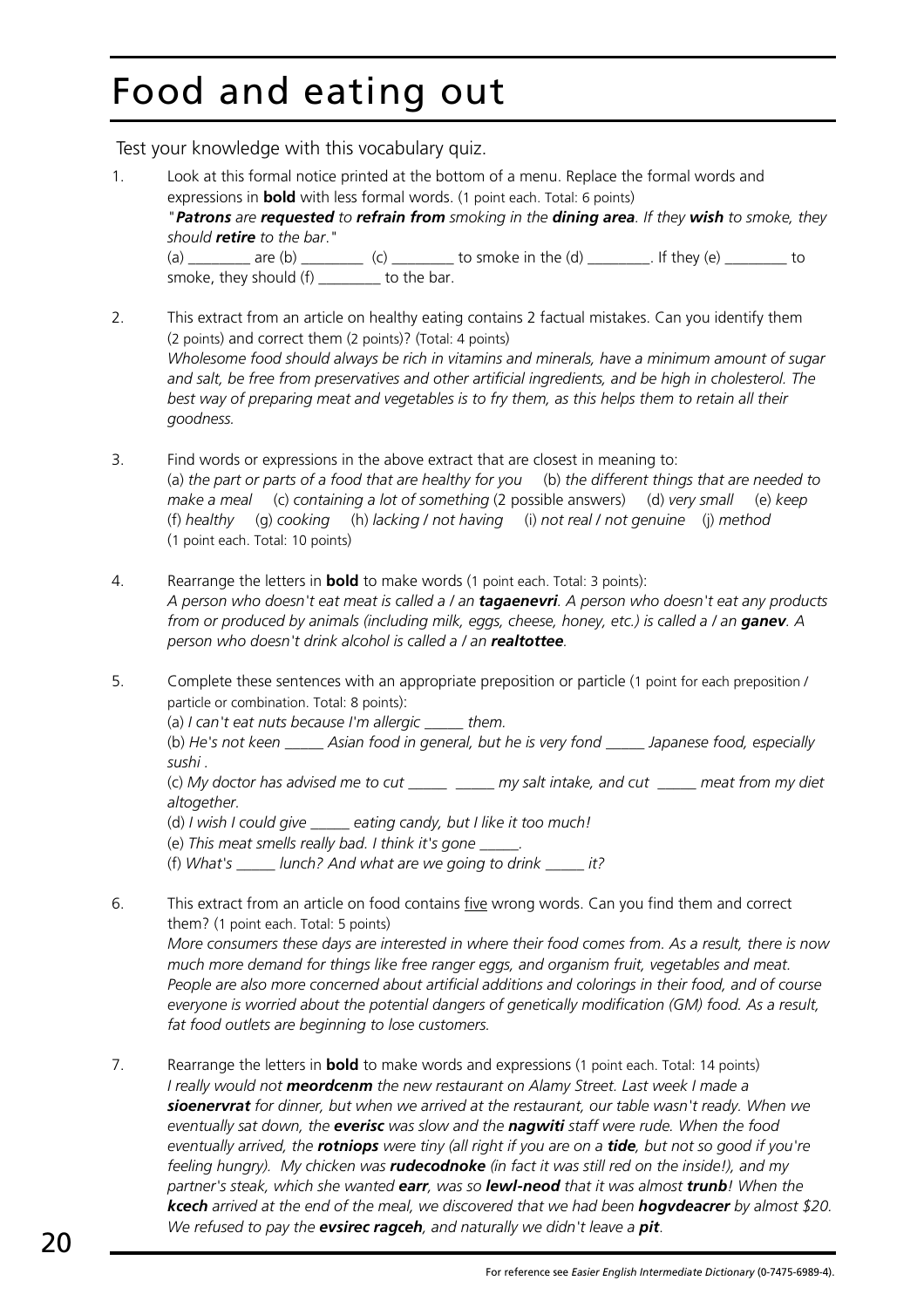Look at this extract from a hotel information leaflet and complete the gaps with words or expressions from the box. One word must be used twice.

advance all-inclusive (AI) amenities bed and breakfast (B+B) business and conference cashiers chain chambermaids charged check-in check-out chefs competitive double en-suite experience facilities family full-board guests half-board housekeeping Internet non-residents occupancy options pay-to-view peak period pool quote rates receptionists reservations residents room service safety deposit self-catering shuttle single staff suite supplement training transfer twin uniform vacancies vacated waiters waitresses website

<span id="page-25-0"></span>

| <b>Five Pillars Hotel, Cherryville, FL</b>                                                                                                                                                                                                                                                                                                                                                  |
|---------------------------------------------------------------------------------------------------------------------------------------------------------------------------------------------------------------------------------------------------------------------------------------------------------------------------------------------------------------------------------------------|
| The following room (1) ________ apply from April to October (prices<br>are per person per night):                                                                                                                                                                                                                                                                                           |
| ■ (2) __________ room (1 single bed): \$50<br>(3) _________ room (2 single beds): \$35<br>$(4)$ _______ room (1 King-size bed): $$30$ (+ single person (5)<br>■ (7) ________ room (1 King-size bed, 2 single beds): \$35 (adults) \$20<br>(children)<br>■ (8) ________ (Bedroom, living room, bathroom): \$65<br>All rooms are (9) ________ (attached bathroom with bath, shower<br>and WC) |
| Special group (10) ________ are available for groups of 15 or more.<br>Call us for a (11) _________ (the number is at the bottom of this page)                                                                                                                                                                                                                                              |
| Room (12) _______ include:<br>■ Mini bar. ■ (13) ________ box. ■ Tea and coffee making<br>facilities. (14) __________ satellite TV. Wi-Fi (15) ________<br>connection.                                                                                                                                                                                                                      |
| Hotel (16) ________ include:<br>Restaurant and bar (open to (17) ________ and (18) _________.<br>■ 24-hour (19) ________ (light meals only between 11.30 p.m. and<br>6.00 a.m.). Heated outdoor (20) ________. $\bullet$ (21) _______<br>center.                                                                                                                                            |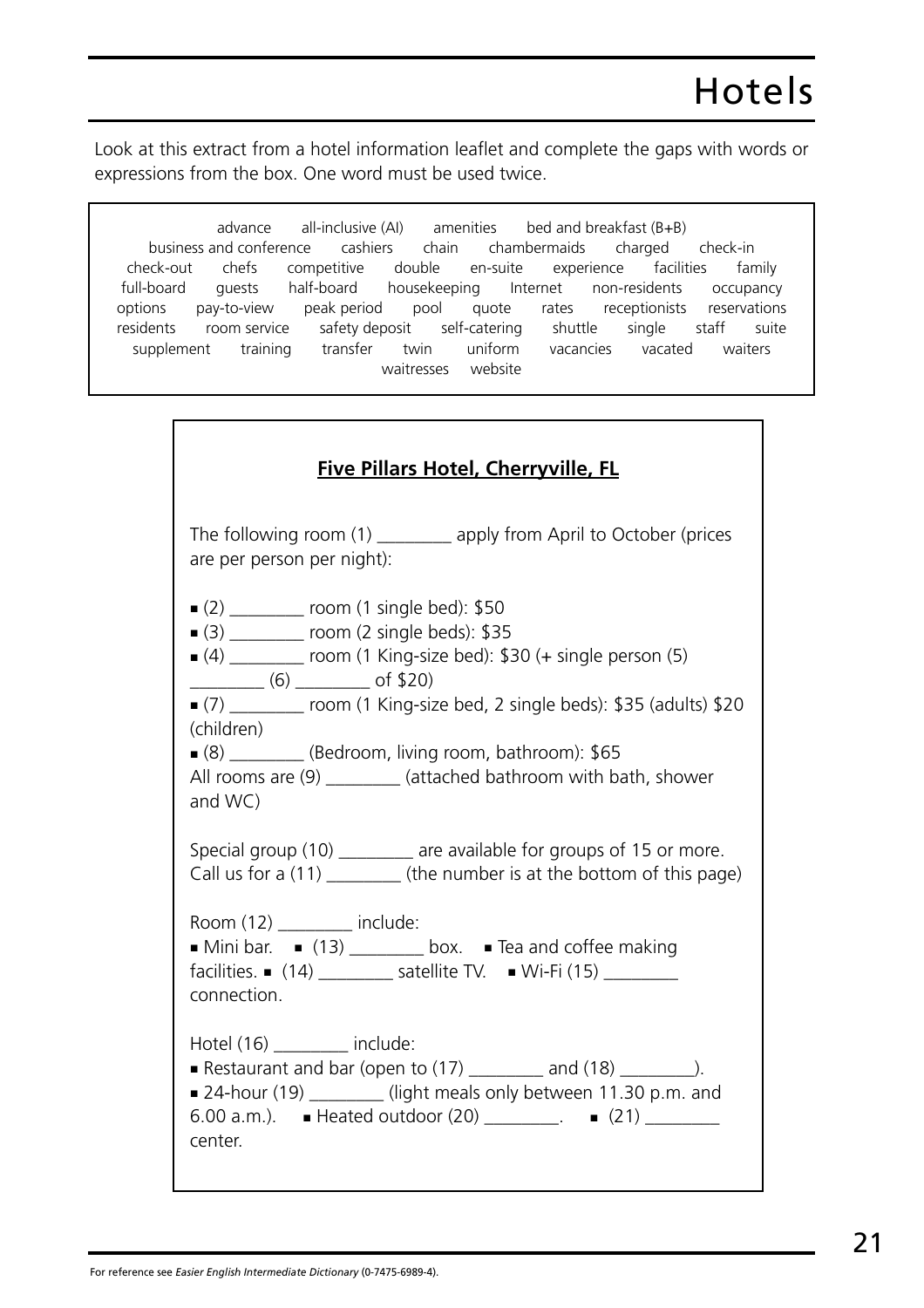| The following meal-plan (22) ________ are available:                                                                                                                                                                             |
|----------------------------------------------------------------------------------------------------------------------------------------------------------------------------------------------------------------------------------|
| ■ (23) _________ ( <i>European Plan</i> : room only. Cooking facilities provided)                                                                                                                                                |
| $(24)$ _________(Bermuda Plan: includes room + morning meal)                                                                                                                                                                     |
| ■ (25) _________ (Modified American Plan: includes room, morning + evening                                                                                                                                                       |
| meals)                                                                                                                                                                                                                           |
| $(26)$ _________ (American Plan: includes room + all meals)                                                                                                                                                                      |
|                                                                                                                                                                                                                                  |
| ■ (27) _________(Includes room, all meals, snacks, tea, coffee and other drinks)                                                                                                                                                 |
| Note that the hotel is very busy during our (28) _______ between June and<br>August, so (29) ________ (30) _______ are essential. We recommend that at<br>other times you telephone first to see if there are any (31) ________. |
| Also please note that earliest (32) ________ time is 2.00 p.m., and the latest                                                                                                                                                   |
|                                                                                                                                                                                                                                  |
| $(33)$ ________ time is 11.30 a.m. All rooms must be $(34)$ _______ by this time,                                                                                                                                                |
| or (35) ________ will be (36) ________ for an extra night.                                                                                                                                                                       |
| If you are arriving or leaving by air, the hotel operates a free airport bus<br>(37) _________ service; (38) ________ time from the airport to the hotel is                                                                      |
| approximately 40 minutes.                                                                                                                                                                                                        |
|                                                                                                                                                                                                                                  |
| The Five Pillars Hotel is part of the <i>Elite</i> (39) ________, with over 75 hotels and<br>motels throughout the USA and Canada. Call 0119 ELITEYU for more<br>information, or visit our (40) _______ at www.luvelite.com.     |
| JOBS<br>JOBS *<br><b>JOBS</b><br>$\bf *$<br>JOBS *<br><b>JOBS</b><br>$\ast$                                                                                                                                                      |
|                                                                                                                                                                                                                                  |
| Are you interested in working for any of the Elite hotels? We are always                                                                                                                                                         |
| looking for new (41) _________. Here are just a few of the areas you could work                                                                                                                                                  |
| in. No previous $(42)$ ________ is necessary, as full $(43)$ _______ will be given.                                                                                                                                              |
| We will offer you a $(44)$ ________ salary and provide you with a $(45)$ ________.                                                                                                                                               |
| Contact us on the number above.                                                                                                                                                                                                  |
|                                                                                                                                                                                                                                  |
| • Cleaners and (46) ________ to work in our busy (47) ________ departments.                                                                                                                                                      |
| ■ (48) ________ to meet and greet our customers when they arrive.                                                                                                                                                                |
| ■ (49) _________ and (50) _________ to work in our popular restaurants and                                                                                                                                                       |
| bars.                                                                                                                                                                                                                            |
| ■ (51) ________ to prepare quality meals in our kitchens.                                                                                                                                                                        |
| ■ (52) _________ to run our exchange bureaus and handle the financial side of                                                                                                                                                    |
| the hotel                                                                                                                                                                                                                        |
|                                                                                                                                                                                                                                  |
|                                                                                                                                                                                                                                  |
|                                                                                                                                                                                                                                  |
|                                                                                                                                                                                                                                  |
|                                                                                                                                                                                                                                  |
|                                                                                                                                                                                                                                  |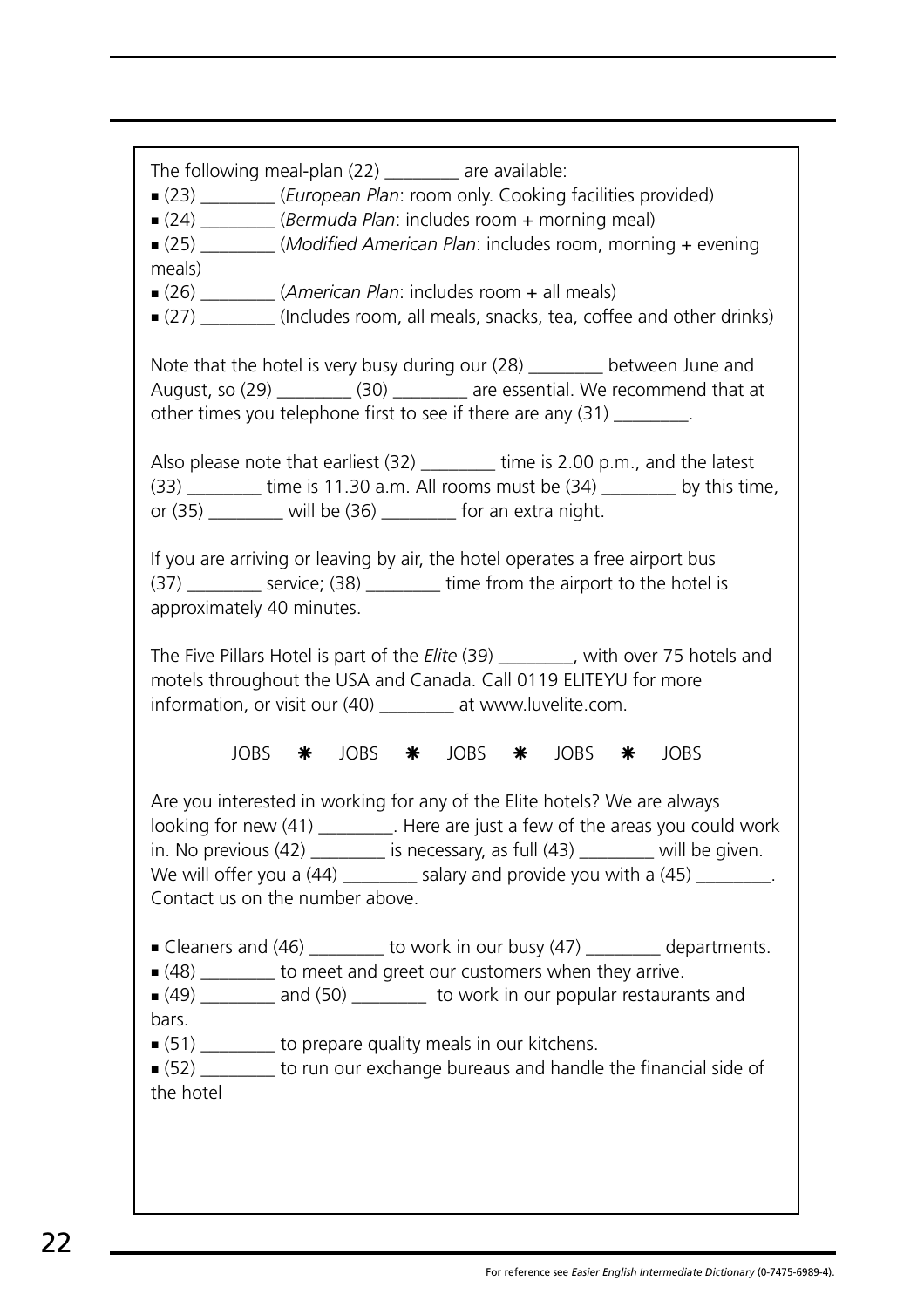# Job advertising

Exercise 1:

Match the words and expressions in the first box with one of the dictionary definitions in the second box.

(1) advance (2) application (3) basic salary (4) benefits (5) candidate (6) colleagues (7) commencing (8) commission (9) cover letter (10) drive (*noun*) (11) experience (12) incentive (13) increment (14) interview (15) leading (*adjective*) (16) motivate (17) post (noun) (18) qualified (19) relocation allowance (20) responsibilities (21) résumé (22) rewards package (23) team (24) vacancy

- A. To have the right qualifications.
- B. Money which is given to a sales person for selling a certain amount of goods (usually expressed as a percentage of the value of goods sold).
- C. To encourage somebody to do something.
- D. Something which encourages you to work harder.
- E. The different things you need to do as part of your job.
- F. A letter that you send with a résumé, document, etc., which gives basic information about why you are sending it.
- G. (In a job) To reach a higher position with more money and more responsibility.
- H. The collection of different things that you receive in return for doing your job.
- I. The people you work with in a company.
- J. A job.
- K. A detailed list of your qualifications, work experience, etc.
- L. The knowledge and skills that you get by doing a particular job.
- M. A job which is not filled by somebody.
- N. The things that you get for doing your job in addition to money.
- O. The minimum amount of money you receive for doing a job.
- P. A group of people who work together in one company or department.
- Q. The questioning of a person who is applying for a job.
- R. Money which is sometimes paid to somebody when they leave one place to go and work in another place.
- S. A formal request (usually written) for a job.
- T. A more formal word for *beginning* or *starting*.
- U. The most successful or most important.
- V. A regular pay rise, often based on how well an employee performs at work.
- W. An energetic way of working.
- X. A person who applies for a job.

#### Exercise 2:

Look at this conversation and complete the gaps with words or expressions from Exercise 1. Try to do this *without* looking back at Exercise 1.

- Bob: What are you reading?
- Terry: The jobs pages in the paper.
- Bob: Oh really? Anything interesting?
- <span id="page-27-0"></span>Terry: Well, there's something here I like the sound of. Modus International, a (1) supplier of auto parts, has a (2) \_\_\_\_\_\_\_\_\_\_\_ for the (3) \_\_\_\_\_\_\_\_\_\_ of Sales Manager in their Seattle office.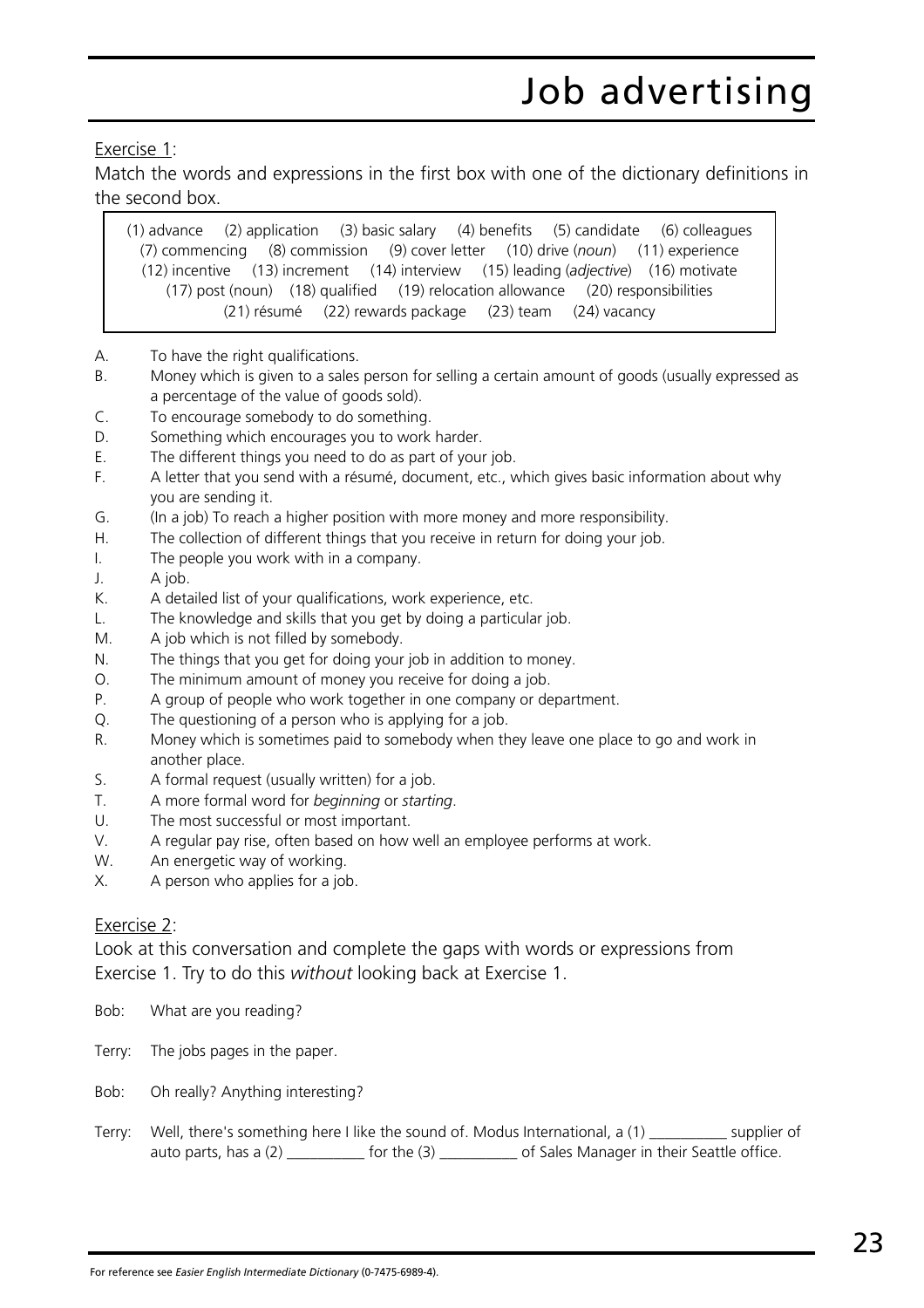Bob: That sounds like your kind of job. When does it begin?

- Terry: Let me see. Er, (4)  $\Delta$  April 1st, it says here. That's in three weeks' time.
- Bob: You'd better get your (5) \_\_\_\_\_\_\_\_\_\_ in, if you're interested. What else does it say about the job?
- Terry: It says that the successful  $(6)$  should be suitably  $(7)$  and should have had extensive (8) \_\_\_\_\_\_\_\_\_\_ in sales management.
- Bob: That sounds perfect. You've got a University degree in Business Management, and you've been working in sales for more than five years.
- Terry: I guess so. It also says that he or she should be able to work as part of a (9) Terry: I guess so. It also says that he or she should have (10) \_\_\_\_\_\_\_\_\_\_\_\_\_ and the ability to (11) \_\_\_\_\_\_\_\_\_\_\_\_\_ and inspire his or her (12) \_\_\_\_\_\_\_
- Bob: Well, that's great! You've always got on with the people you work with, and everyone is always saying how you're able to encourage people to work harder.
- Terry: That's true. It also says that the (13) \_\_\_\_\_\_\_\_\_\_ include liaising with colleagues around the country, training new staff and presenting a full report to the board of directors twice a year.
- Bob: It all sounds quite good. What's the company offering in return?
- Terry: The (14) \_\_\_\_\_\_\_\_\_\_ they're offering looks very attractive. It includes a (15) \_\_\_\_\_\_\_\_\_\_ of \$35000 per annum…
- Bob: What does that mean?
- Terry: Well, that's the minimum amount of money that you can earn during the year. In addition to that, they're offering 10% (16) on all sales made.
- Bob: Well, that's a good (17) \_\_\_\_\_\_\_\_\_\_. The more you work, the more you sell. And the more you sell, the more money you'll make!
- Terry: Exactly. There's also a guaranteed annual (18) \_\_\_\_\_\_\_\_\_\_ of \$2500, and a (19) \_\_\_\_\_\_\_\_\_\_ of \$4000.
- Bob: What's that for?
- Terry: To pay me for moving to the area, finding an apartment, and so on. Oh, and there are other (20) \_\_\_\_\_\_\_\_\_\_, such as a company car, free medical and dental insurance and free meals in the cafeteria. It also says that there is room to (21) \_\_\_\_\_\_\_\_\_\_, so I might end up with an even better job within the company.
- Bob: So what should you do if you're interested in applying for the job?
- Terry: It says I should send my (22) \_\_\_\_\_\_\_\_\_, together with a (23) \_\_\_\_\_\_\_\_, to their head office in Los Angeles. If the company is interested, they'll contact me to arrange an (24) \_\_\_\_\_\_\_\_\_ at one of their offices nearer home.
- Bob: Go for it! I can come and visit you. I've always wanted to see the Pacific Ocean!

Also see *Contracts* on pages 12 and 13, *Earnings, rewards and benefits* on pages 16 and 17, and *Job recruitment* on pages 25 and 26.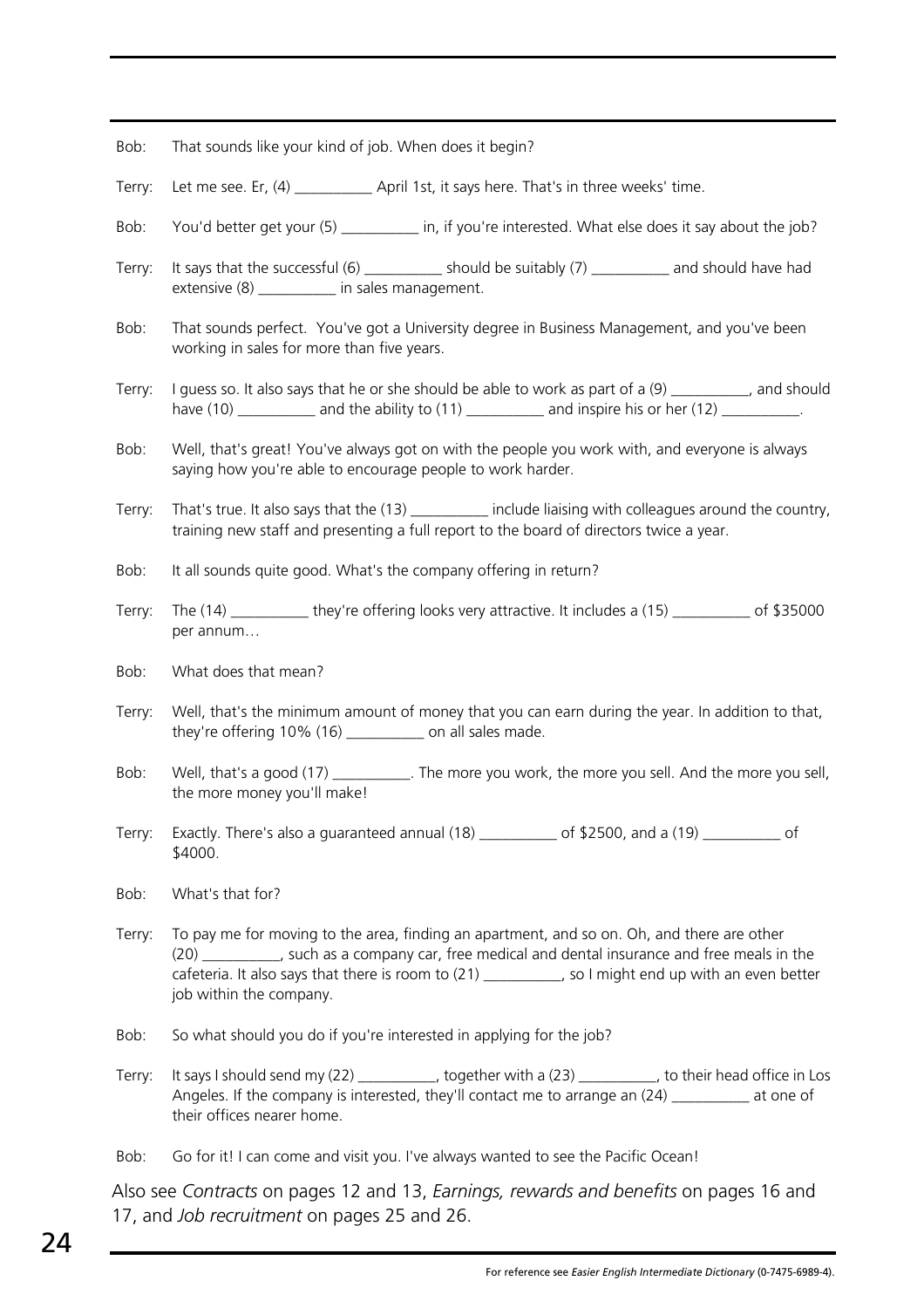# Job recruitment

Look at the pairs of words and expressions in **bold** in this article, and decide which one is best in each situation. In several cases, *both* words are correct.

#### Part 1

When a company has a (1) **vacancy** / **vacant** for a job, and it needs to (2) **hire** / **recruit** a new member of (3) **crew** / **staff**, it usually (4) **publicizes** / **advertises** the (5) **post** / **position**. It does this (6) **internally** / **internationally** (for example, in the company magazine or on a company notice board, so that the job is only open to people already working for the company), or (7) **extensively** / **externally** in the 'situations vacant' section of a newspaper. It might also use a recruitment (8) **agency** / **agenda**, which helps people to find (9) **job** / **work**.

A job advertisement has to give an accurate (10) **describing** / **description** of the job and what the company needs and expects from the (11) **applicant** / **application** (the person who is (12) **applying** / **appalling** for the job). These (13) **requirements** / **requisitions** might include (14) **qualifications** / **qualities** (academic, vocational or professional), (15) **experience** / **experiences** in similar lines of work, and personal (16) **qualifications** / **qualities** (for example, it might say that you need to be (17) **practicing** / **practical**, (18) **professional** / **professorial** and have a sense of humor).

Most advertisements specify the (19) **rewards** / **remuneration** that the company can offer in return for your work (including the basic annual (20) **wage** / **salary**, any commission you could receive, regular pay (21) **rises** / **increments**, and so on). Some advertisements will also tell you about other (22) **benefits** / **beneficial** (including paid annual (23) **leave** / **vacations**, free medical care, a company car, free meals in the cafeteria, etc.) that you might receive. If the (24) **packet** / **package** they are offering is very generous and attractive, and is (25) **commensurate** / **commendable** with the work that is necessary, the company can expect a lot of people to apply for the job.

#### Part 2

<span id="page-29-0"></span>If somebody is interested in the job, they are usually asked to send to send their (1) **resume** / **résumé** with a (2) **cover** / **covering** letter. Alternatively, they might be asked to (3) **fill in** / **fill out** an (4) **application** / **applicant** form and (5) **submit** / **send** it to the company. The managers of the company will read these and then make a (6) **short-list** / **small-list** of the people it wants to (7) **attend** / **attempt** an interview. At the same time, it will (8) **reject** / **turn down** those who it feels are (9) **unsuitable** / **unthinkable**.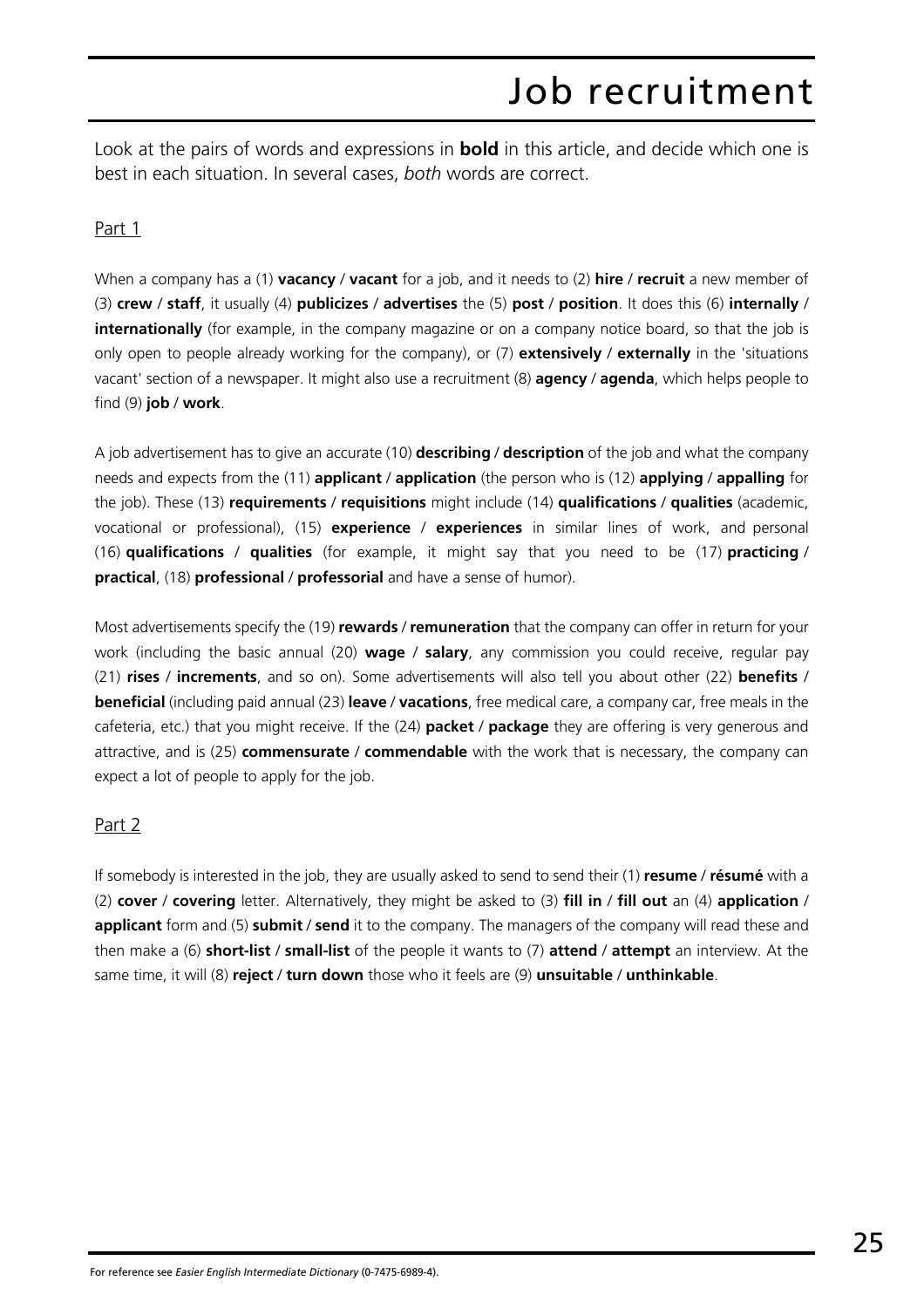During and after the interviews, the managers will consider the different aspects of the (10) **candidates** / **applicants** to decide whether they have the correct (11) **potency** / **potential** for the job. These might include physical (12) **apparition** / **appearance** (are they smart and well-presented?), general (13) **disposition** / **disposal** (for example, are they friendly and easy to work with?), special (14) **skills** / **abilities** (for example, are they computer literate, can they drive, or do they speak any other languages?) and (15) **interests** / **hobbies** (what do they like doing in their free time?). They might also consider their family (16) **backing** / **background** (are they married, do they have children?) and (17) **medicine** / **medical** history. The person who most closely (18) **suits** / **matches** the (19) **profile** / **criteria** decided by the managers will then be accepted for the job.

Before somebody is (20) **offered** / **suggested** the job, s/he is asked to provide (21) **referees** / **references** from people who know him / her (usually a former (22) **employer** / **employee**, a (23) **colleague** / **coworker**, and / or a close friend). Before s/he actually starts working, s/he may go through an (24) **induction** / **introduction** program to learn more about the company and the job. Sometimes, s/he may be given a (25) **temporary** / **temporal** contract and obliged to complete a (26) **trial** / **probationary** period (where his / her employers make sure that s/he is suitable for the job) before being offered something that is more (27) **permanence** / **permanent** (a fixed-term or open-ended contract, for example). After s/he has been with the company for a while, there will probably be an (28) **appraisal** / **appreciable**, to assess how s/he is getting on. These may be repeated on a regular basis throughout his / her time with the company.

Also see *Contracts* on pages 12 and 13, *Earnings, rewards and benefits* on pages 16 and 17, and *Job advertising* on pages 23 and 24.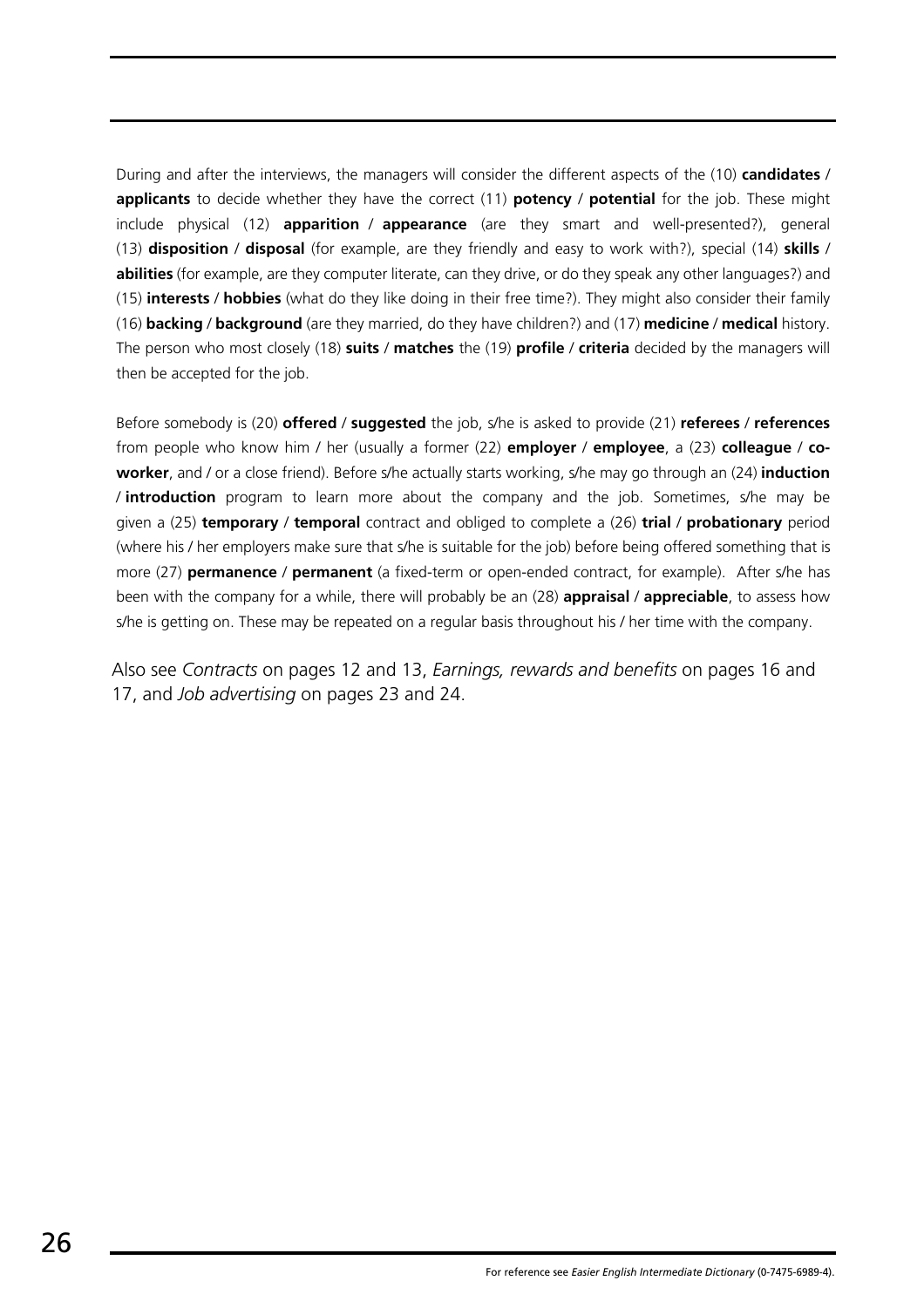# Joining ideas together

#### **Addition, equation and conclusion**

If you take the TOEIC® Test of Spoken English, you might be asked to give a recommendation, state your opinion about something or describe the cause and / or effect of something. Your language will flow more naturally and your ideas will be clearer if you are able to 'join' your ideas together using conjunctions such as *and*, *so*, *because*, *but*, etc., and other expressions.

Each of the paragraphs below contains a gap. This gap can be completed with one *or more* of the words or expressions below each paragraph. Decide which of them can be used.

<span id="page-31-0"></span>

| 1.  | Visitors to another country should respect the local environment. ___________ they should respect<br>the local customs.<br>$(A)$ Therefore $(B)$ Likewise $(C)$ Similarly $(D)$ In the same way                         |  |
|-----|-------------------------------------------------------------------------------------------------------------------------------------------------------------------------------------------------------------------------|--|
| 2.  | bringing much-needed money to developing countries, tourism provides employment<br>for the local population.<br>$(A)$ Besides $(B)$ In the same way $(C)$ As well as $(D)$ In addition to                               |  |
| 3.  | Tourism brings much-needed money to developing countries. _________, it provides employment<br>for the local population.<br>$(A)$ Furthermore $(B)$ In addition $(C)$ Along with $(D)$ Moreover                         |  |
| 4.  | The company lost a large share of its market to a competitor. __________, it had to close down<br>two of its factories.<br>$(A)$ Consequently $(B)$ Likewise $(C)$ Because of $(D)$ As a result                         |  |
| 5.  | The acting in the movie was terrible, the story was boring and the sound quality was very poor.<br>_________, I wouldn't recommend it to anyone.<br>$(A)$ In brief $(B)$ So $(C)$ In the same way $(D)$ Correspondingly |  |
| 6.  | When we made a loss for the third year in a row, two hundred factory workers lost their jobs<br>half the sales department.<br>$(A)$ together $(B)$ also $(C)$ along with $(D)$ similarly                                |  |
| 7.  | During the war, many young men went abroad to fight. _________ the number of children being<br>born dropped sharply during this period.<br>$(A)$ For this reason $(B)$ Consequently $(C)$ Besides $(D)$ Since           |  |
| 8.  | Economic activity in the area has declined ____________ poor government investment.<br>(A) because of $(B)$ due to $(C)$ as a result of $(D)$ on account of                                                             |  |
| 9.  | _ my home town is mainly industrial, there is very little reason for tourists to visit it.<br>$(A)$ Thanks to $(B)$ Because of $(C)$ Owing to $(D)$ Seeing as                                                           |  |
| 10. | 'The Clockwork Gallery' toy museum is not only popular with children: it is popular with adults                                                                                                                         |  |
|     | $(A)$ as well $(B)$ too $(C)$ also $(D)$ in addition                                                                                                                                                                    |  |
| 11. | offering a generous salary and other benefits, the company received very few<br>applications for the job.<br>$(A)$ In spite of<br>(B) However<br>$(C)$ Despite<br>(D) Nevertheless                                      |  |
| 12. | There is only one hotel in the town and it is always full. ___________, if you want a room there, you<br>should book well in advance.<br>$(C)$ Due to<br>(A) Therefore<br>(D) Consequently<br>(B) However               |  |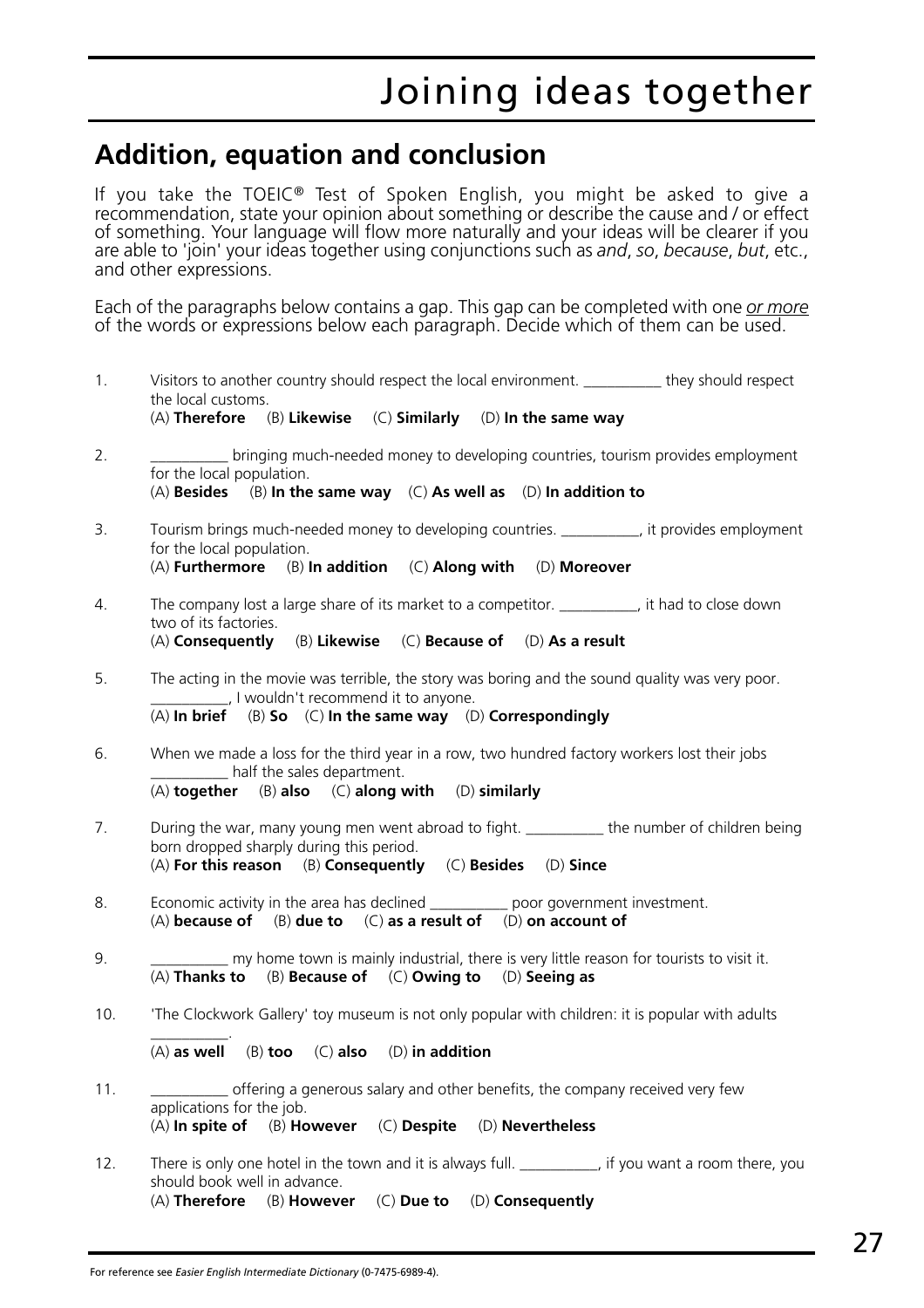# Location and direction

Where is the **movie theater** on the map on the next page? Work it out by reading sentences 1 – 26 below, and matching the roads, buildings and other places mentioned with the letters (A, B, C, etc.) on the map. The movie theater is not actually mentioned in any of the sentences, so you will have to use deduction and a process of elimination to find it. The sentences are in no particular order.

- 1. Stallone Street runs alongside the railway line.
- 2. Clemenceau Avenue connects Dominion Street with Central Avenue.
- 3. Easy Street is a one-way street.
- 4. Central Avenue runs through the middle of the town, parallel to Dominion Street.
- 5. City Hall faces Washington Park.
- 6. If you want to get to the library from City Hall, the best way is to cross Dominion Street, walk through Washington Park to Central Avenue, and walk west along Central Avenue until you get to Commercial Street. You'll find the library at the far end of Commercial Street.
- 7. To get to the department store from the library, cross over Commercial Street and walk toward Central Avenue. You'll see the department store on your left.
- 8. There is a deli on the corner of Central Avenue and Telegraph Road.
- 9. You cannot drive your car along Commercial Street: it is a pedestrian-only zone.
- 10. The post office is at the intersection of Commercial Street and Central Avenue.
- 11. The nightclub is next to the fast food restaurant.
- 12. There is a tourist information office on Stallone Street directly opposite the railway station.
- 13. Washington Park is surrounded on all sides by roads.
- 14. The bus station is directly across the road from the tourist information office.
- 15. The railway station is in the south-east of the town.
- 16. To get to the Grand Hotel from the station, the best way is to cross Stallone Street, walk along Telegraph Road and at the end of the road turn left onto Central Avenue. Take the second road on your right, and you'll find the hotel at the far end of this road.
- 17. The safest way to get to Washington Park from the art gallery is to use the pedestrian underpass that goes under Clemenceau Avenue.
- 18. Park Lane is at right angles to Central Avenue.
- 19. The fast food restaurant is at the end of Dominion Street, where it meets Easy Street and Park Lane.
- 20. The nightclub is on Park Lane.
- 21. Commercial Street and Telegraph Road are parallel to each other, but at opposite ends of the town.
- 22. The museum is adjacent to the post office.
- 23. The shopping mall is to the west of City Hall, just past Marlene's bar.
- 24. To get from the bus station to Luigi's restaurant, go along Telegraph Road, and turn left at the intersection. The restaurant is the first building on your left.
- 25. The Grand Hotel is diagonally across Dominion Street from City Hall.
- <span id="page-32-0"></span>26. Marlene's bar is between City Hall and the shopping mall.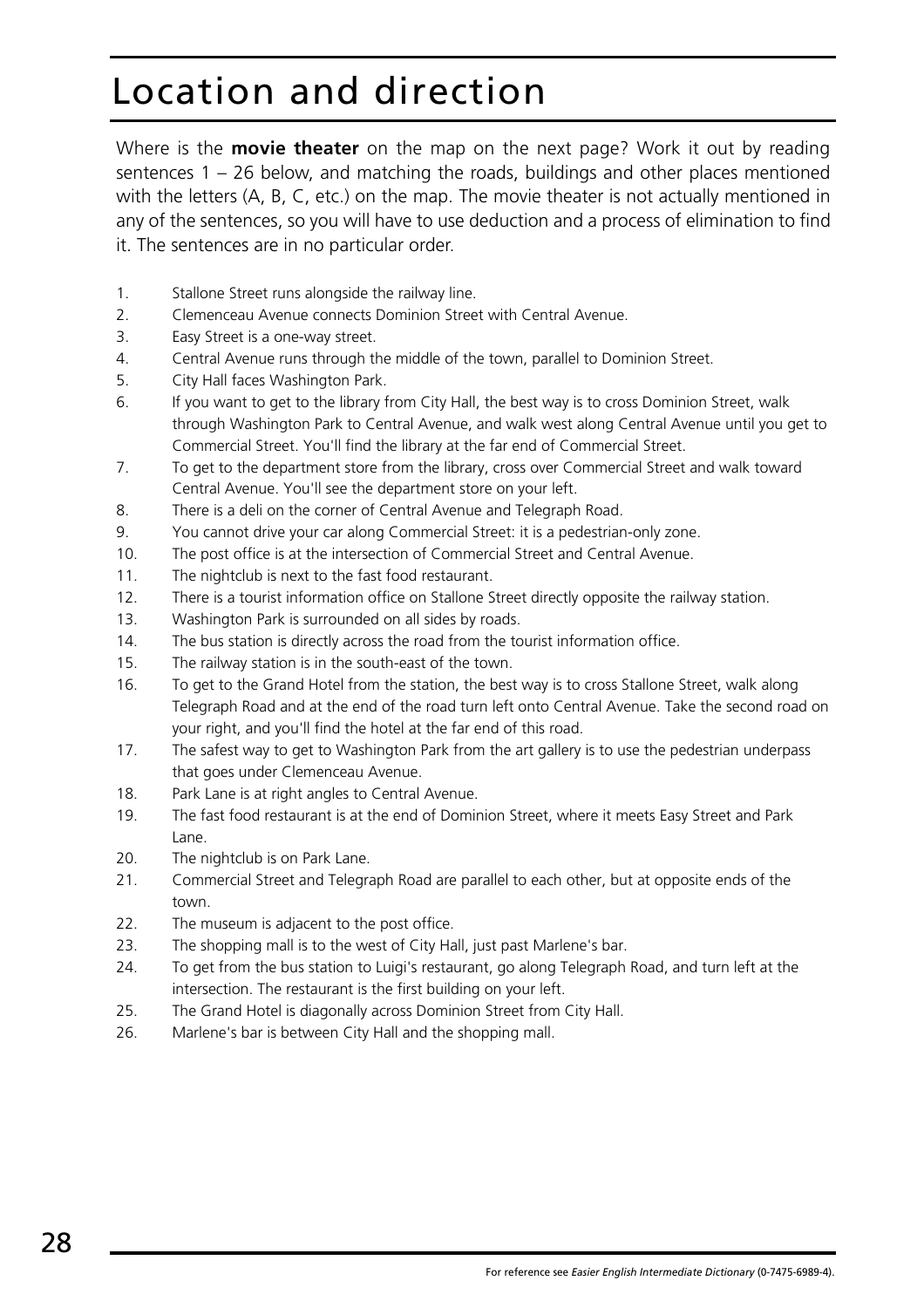

#### ┽┽┽┽┽┽┽┽┽┽┽┽┽┽ ┿┿┿



Look at sentences 1 – 26 again, and underline or *highlight* the key words and expressions of *location* and *direction* that helped you to navigate your way around the map. Make a note of these words and expressions, and try to make them an active part of your vocabulary.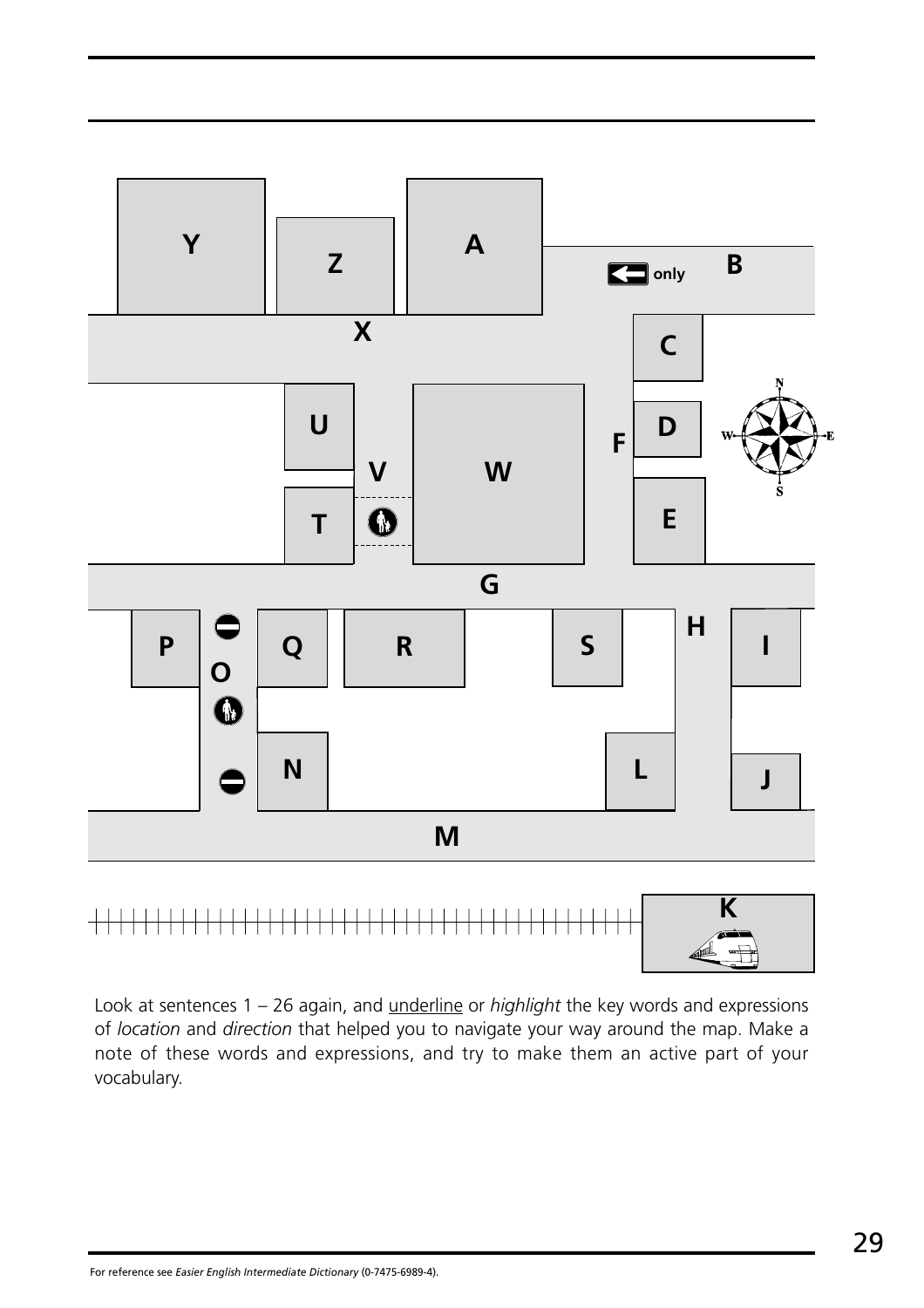### Meetings and presentations

Look at this opening address from a company's Annual Meeting and fill in the gaps with words from the box. The first letter of each word is already in the text.

-articipants -atters -bjectives -chedule -chieve -ddress -ecommendations -elcoming -eport -et through -genda -hair -inutes -larification -loor -loses -nterrupt -oals -oints -omplaints -ontribute -otes -pen -pen-floor -pinions -ringing up -riority -rogress -ssues -ttendance -uestions -ummarizing -upporting

#### *Mr. Roberts:*

I'd like to (1) **o**\_\_\_\_\_\_\_\_ this meeting by (2) **w**\_\_\_\_\_\_\_\_ you all. It's good to see so many (3) **p\_\_\_\_\_\_** here today – in fact, this is probably the best (4) **a**\_\_\_\_\_\_\_ we've had at a meeting for a long time – and I'd like to thank you all in advance for (5) **s**\_\_\_\_\_\_\_\_ me.

Well, we've got a lot on the (6) **a** and I want to make as much (7) **p** as possible in the next two hours or so. If we stick to the main (8) **s**\_\_\_\_\_\_\_\_, we should (9) **g**\_\_\_\_\_\_\_\_ everything and (10) **a** all of our (11) **g** and (12) **o**  $\blacksquare$ . I will (13) **c** the meeting, as usual, but I really hope that you will all have something to (14) **c**\_\_\_\_\_\_\_\_, and if anything needs (15) **c**\_\_\_\_\_\_\_\_, please don't hesitate to (16) **i**\_\_\_\_\_\_\_\_ me (although not too often, I hope: the more (17) **i**\_\_\_\_\_\_\_\_ we can (18) **a**\_\_\_\_\_\_\_\_ today the better).

I'll be (19) **b**\_\_\_\_\_\_\_\_ several important (20) **m**\_\_\_\_\_\_\_\_ during the meeting, beginning with those that I feel should take (21) **p**\_\_\_\_\_\_\_\_, before (22) **s**\_\_\_\_\_\_\_\_ the main (23) **p**\_\_\_\_\_\_\_\_ and making (24) **r**\_\_\_\_\_\_\_\_. This will be followed by an (25) **o**\_\_\_\_\_\_\_\_ session where you can give me your

(26) **o**\_\_\_\_\_\_\_\_. And I'm sure you will all be delighted to hear that after the meeting (27) **c**\_\_\_\_\_\_\_\_, there will be drinks and snacks for everyone.

Mr. Barker will be taking (28) **n**\_\_\_\_\_\_\_\_ and keeping the (29) **m**\_\_\_\_\_\_\_\_ of the meeting, and I will be using these to write my (30) **r**\_\_\_\_\_\_\_ afterwards, so if anyone has any (31) **c**\_\_\_\_\_\_\_, I suggest you talk to him and not to me!

Now, before I get going, are there any (32) **q**\_\_\_\_\_\_\_\_ from the (33) **f**\_\_\_\_\_\_\_\_?

*Everyone else at the meeting:*

<span id="page-34-0"></span>Zzzzzzzzz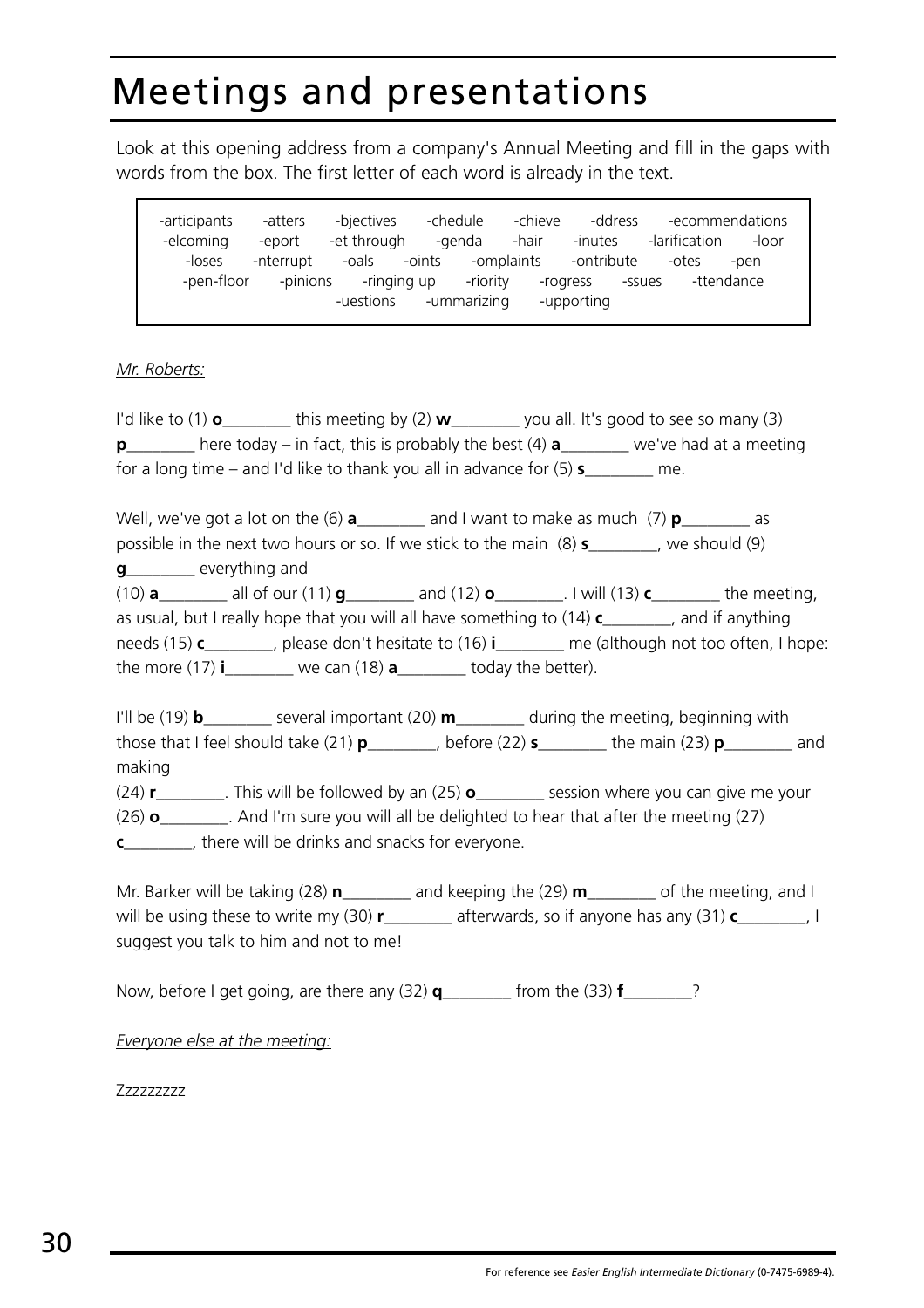## Money matters 1

#### Exercise 1:

Explain the differences between the words and expressions in **bold** in the following groups.

- 1. To **lend** and to **borrow**
- 2. **Inflation** and **deflation**
- 3. A **discount** and a **refund**
- 4. **Income** and **expenditure**
- 5. To be **insolvent** and to be **bankrupt**
- 6. A bank **statement** and a bank **balance**
- 7. To be **in the red** and to be **in the black**
- 8. An **invoice** and a **receipt**
- 9. To make a **profit** and to make a **loss**
- 10. **Gross** profit and **net** profit
- 11. To be **undercharged** and to be **overcharged**
- 12. Something which is **overpriced** and something which is **exorbitant**
- 13. To **save** money and to **invest** money
- 14. A **wage** and a **salary**
- 15. **Extravagant** and **economical**
- 16. A **loan** and a **mortgage**
- 17. A **loan** and an **overdraft**
- 18. **Shares** and **stocks**
- 19. **Commission** and **interest**
- 20. Something which is **worthless** and something which is **priceless**
- 21. To **credit** and to **debit**
- 22. A **pension** and **redundancy pay**
- 23. A **dividend** and a **royalty**
- 24. **Tax** and **duty**
- 25. To **deposit** money and to **withdraw** money
- 26. A **bill** and a **check**

#### Exercise 2:

Complete these paragraphs with appropriate words or expressions from Exercise 1. In some cases you will need to change the form of the word, and in some cases more than one answer may be possible.

- 1. The store is happy to exchange faulty goods, but it can only offer customers a \_\_\_\_\_\_\_\_ on production of a valid
- 2. Customer: Excuse me, waiter. I think you've a me. This says that my pizza cost \$30.50.

Waiter: That's correct sir. It's \$25, plus a service charge of 10%, and government of 12%.

Customer: Well I think that's an \_\_\_\_\_\_\_\_ price to pay for a pizza!

- 3. This month's bank \_\_\_\_\_\_\_\_ shows that we have an \_\_\_\_\_\_\_ of \$800. We can't afford to be \_\_\_\_\_\_\_\_ to such a large amount. It's time we reduced our \_\_\_\_\_\_\_\_.
- 4. Our sales representatives receive a basic \_\_\_\_\_\_\_\_ (pre-tax) annual \_\_\_\_\_\_\_ of \$20,000, plus a 10% for each item they sell. On average, their (post-tax) is around \$45,000 a year.
- 5. The company was declared \_\_\_\_\_\_\_\_ after it was unable to pay off all its debts. Many people who lost their jobs as a result did not receive \_\_\_\_\_\_\_, and those who were about to retire lost half of their \_\_\_\_\_\_\_\_. People who had \_\_\_\_\_\_\_\_ heavily in the company saw their \_\_\_\_\_\_\_\_ become completely \_\_\_\_\_\_\_\_.

<span id="page-35-0"></span>Also see *Money matters 2* on pages 32 and 33, *Earnings, rewards and benefits* on pages 16 and 17, and *Shopping and consumerism* on pages 47 and 48.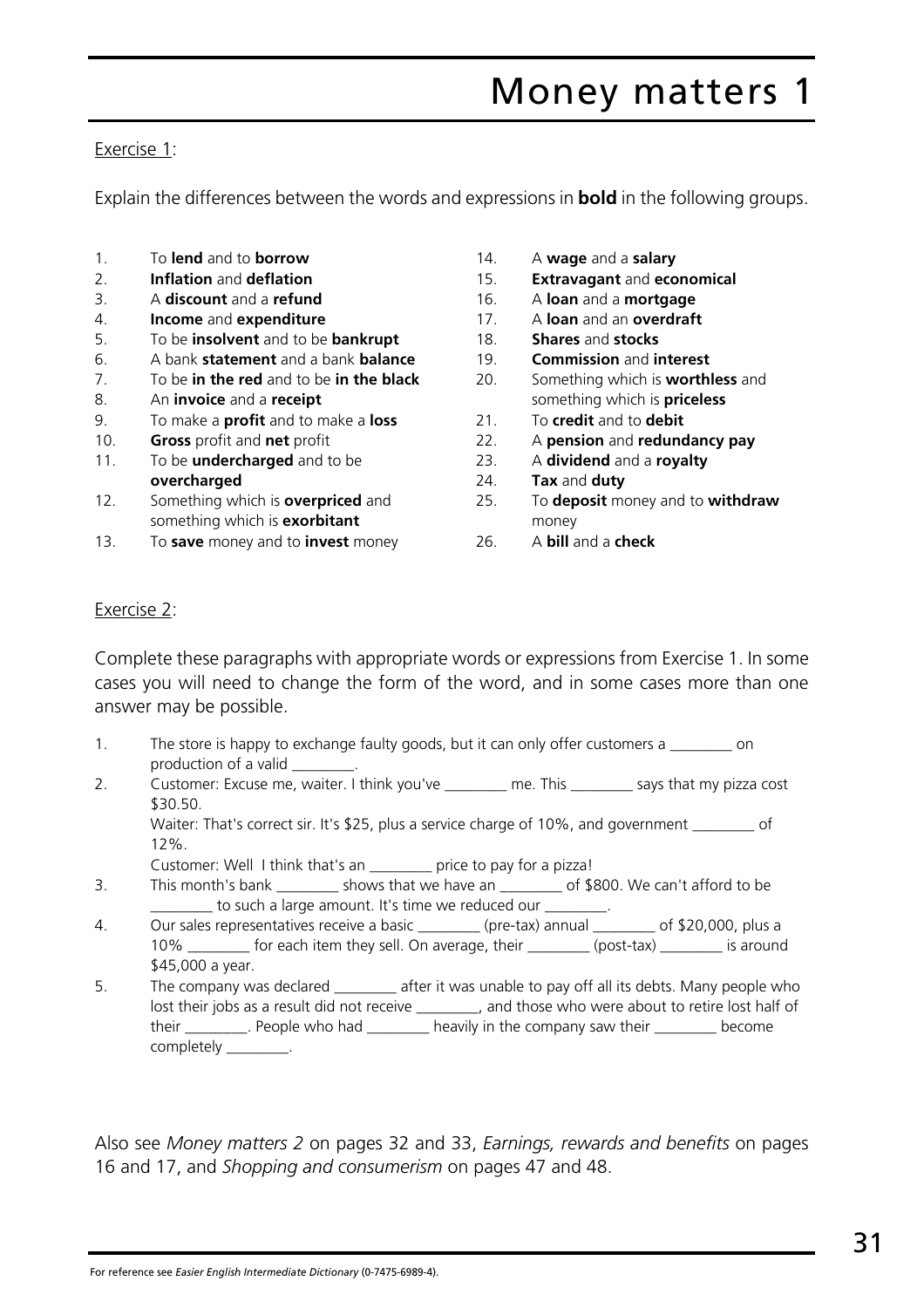## Money matters 2

Complete sentences 1 – 28 with a word or expression related to money, and write your answers in the crossword grid on the next page. Some of the letters have already been put into the crossword grid. However, to make it more challenging for you, there are no numbers in the grid, and the sentences below are in no particular order!

Note that in some cases, more than one answer may be possible, but only one will fit into the accompanying space in the crossword grid.

- 1. The US dollar is very weak at the moment, so fewer people can \_\_\_\_\_\_\_\_ to take a vacation overseas.
- 2. Payment can be made by cash, once or credit card.
- 3. The company \_\_\_\_\_\_\_\_\_ the bank almost \$2 million, which it is currently unable to pay back.
- 4. Thank you for your order. Your goods have been despatched, and the sum of \$17.50 will be \_\_\_\_\_\_\_\_ from your account within the next five days.
- 5. Last year we paid too much tax (over \$10,000 too much in total), so this year we hope to get a for the same amount.
- 6. Aviva Ltd is happy to offer new customers interest-free \_\_\_\_\_\_\_\_ for the first six months. After that, an interest rate of 18% will apply.
- 7. The sale begins next week. Customers can expect some fantastic \_\_\_\_\_\_\_\_, including a flat-screen home cinema package for less than \$500.
- 8. Most people who lose their jobs end up on end although many say they are too embarrassed to receive government handouts.
- 9. The \_\_\_\_\_\_\_\_ of living goes up every year. This is partly due to inflation, and partly due to increased taxation.
- 10. The city hopes to start building a new library next year, provided it can get government \_ to begin the project. The minimum amount it hopes to receive is \$750,000.
- 11. The US dollar is a hard \_\_\_\_\_\_\_ and can be easily exchanged for those from other countries.
- 12. The company's \_\_\_\_\_\_\_\_ are handled by an accountant from the one of the city's biggest financial firms.
- 13. The company has lost a lot of money recently, and may be forced to sell some of its \_\_\_\_\_\_\_, including the company jet and two office blocks in Manhattan.
- 14. The airline will offer passengers up to \$500 \_\_\_\_\_\_\_\_ for lost luggage or damage to personal property.
- 15. Before you start your own company, it is essential to have enough \_\_\_\_\_\_\_\_ to start it up and keep it running until it begins to make a profit.
- 16. The city has an excellent public transport system which is \_\_\_\_\_\_\_\_ by local government so that it can keep its fares low.
- 17. The latest art exhibition to be shown at the Metropolitan is a collection of photographs and paintings of chocolate. Not surprisingly, it is being \_\_\_\_\_\_\_ by the country's biggest chocolate manufacturer, Hoggychocs.
- 18. We have invested over \$2 million in the company, but unfortunately the \_\_\_\_\_\_\_\_ has been very low and we are considering selling our stocks.
- 19. I didn't think the project would make us much money, but in fact it was extremely \_\_\_\_\_\_\_, and we made over \$30,000!
- 20. My job doesn't pay very well. In fact, my \_\_\_\_\_\_\_ are not enough to pay the rent.
- 21. Many people think that all writers make a \_\_\_\_\_\_\_ from their books, but unfortunately this is rarely true.
- 22. The computer costs \$1500, but you do not need to pay for it all at once: you can make a \_\_\_\_\_\_\_ (*2 words*) of \$200, and pay for the rest later.
- 23. We have increased our publicity by \$600,000, giving us a total of over \$3 million to spend on advertising.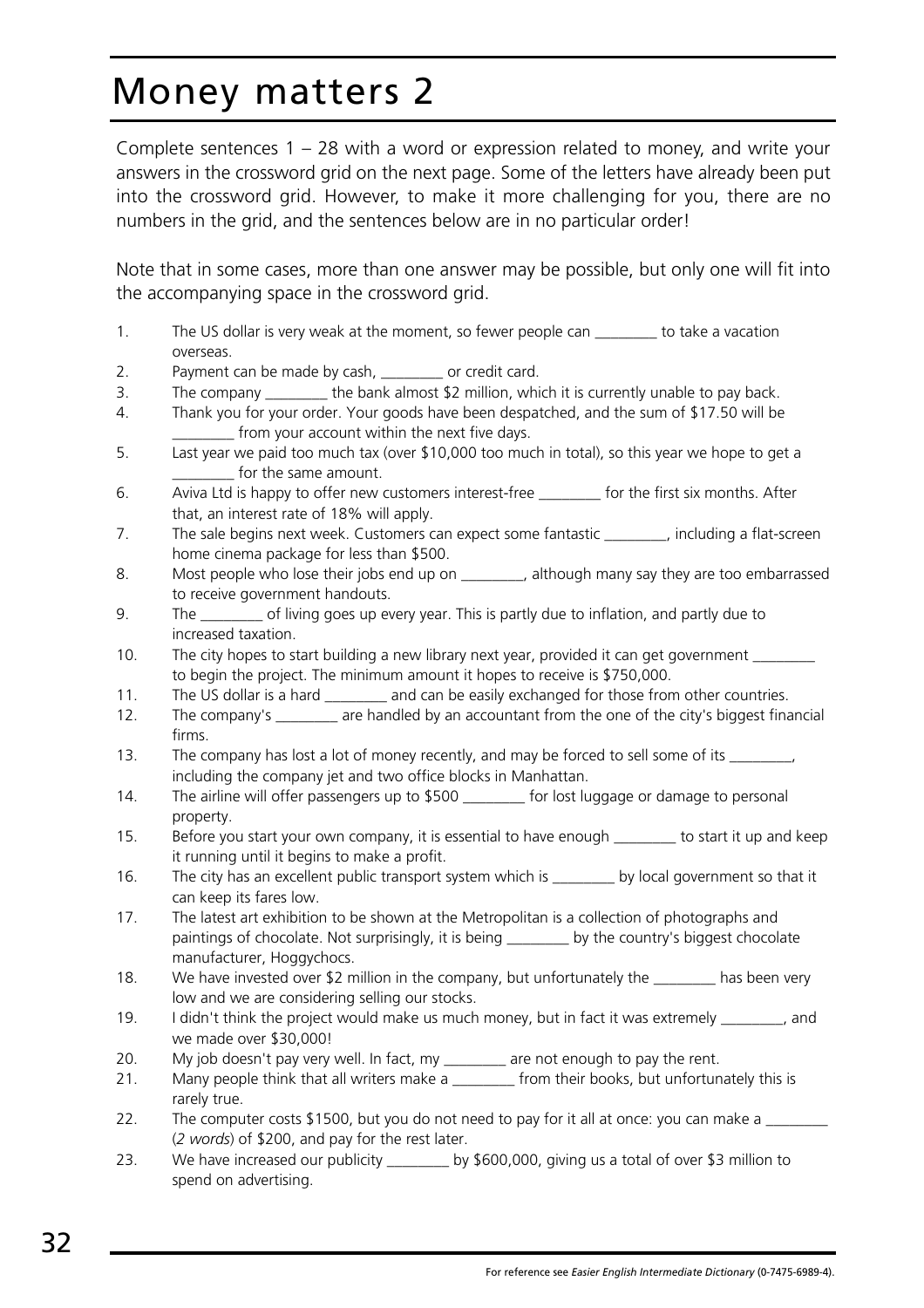- 24. Every year the company's accounts are checked carefully for any mistakes. This annual \_\_\_\_\_\_\_\_ also helps us to identify areas where we could improve our sales record.
- 25. Our \_\_\_\_\_\_\_\_ are rapidly increasing. Last month they were \$20,000, and this month they are \$32,000. I don't know how we're going to pay them off.
- 26. If your order costs over \$50, delivery is free of \_\_\_\_\_\_\_.
- 27. If you make a reservation in advance, the hotel can offer you a special \_\_\_\_\_\_\_ of \$65 a night, including breakfast.
- 28. When the dollar is strong it can buy more foreign \_\_\_\_\_\_\_\_, which means that more people are inclined to travel abroad.



Also see *Money matters 1* on page 31, *Earnings, Rewards and benefits* on pages 16 and 17, and *Shopping and Consumerism* on pages 47 and 48.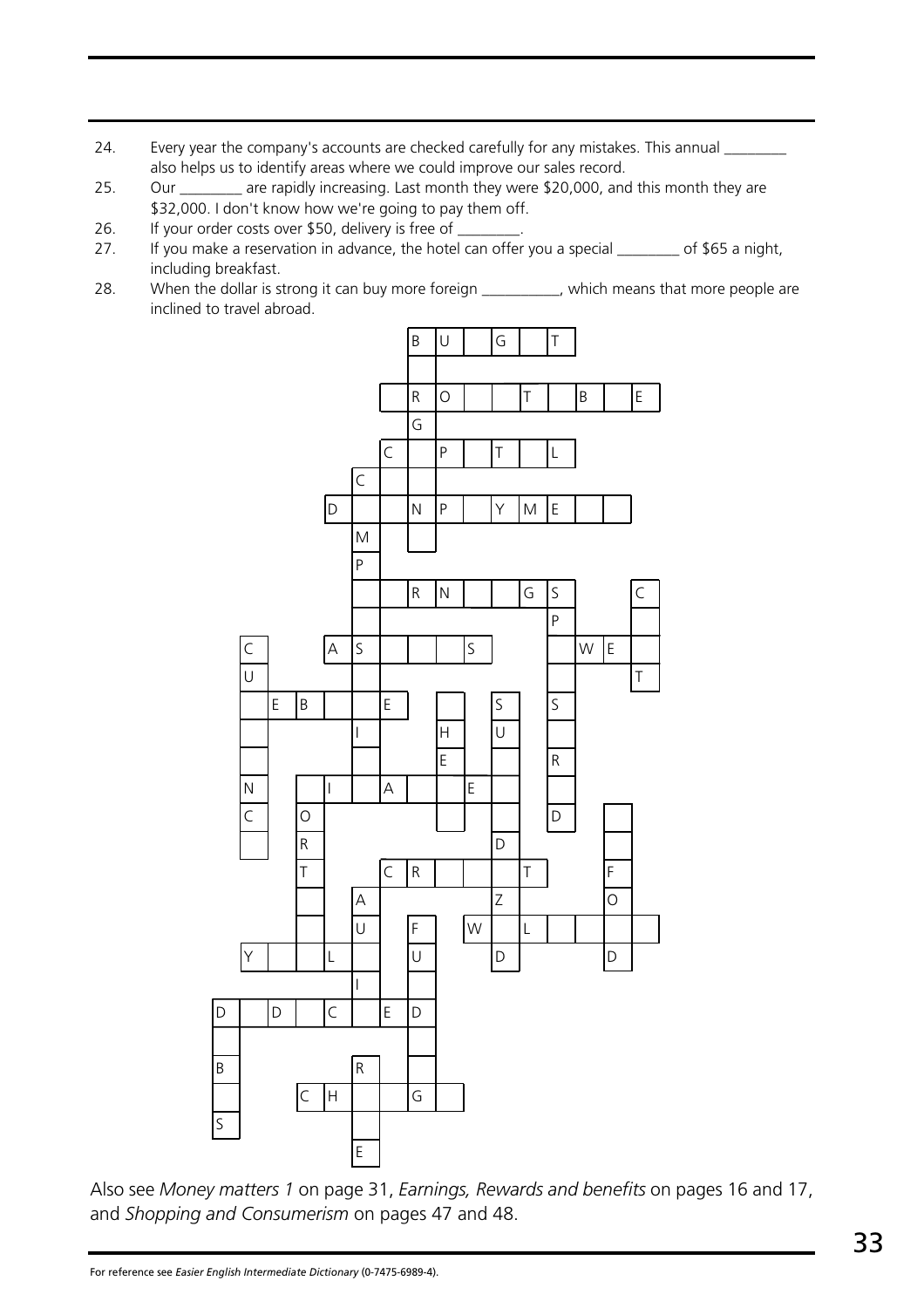# Obligation and option

Complete sentences  $1 - 17$  with a suitable word from the box. More than one answer is possible in some cases.

alternative compelled compulsory entail essential exempt forced have liable mandatory must need obligation obliged optional required voluntary

- 1. A valid passport and visa are  $\qquad \qquad$  by all visitors to the country. Unless you have these, you will not be allowed in.
- 2. The wearing of helmets and safety clothing on site is The You may not enter the site without these.
- 3. Note to hire car drivers: all passengers \_\_\_\_\_\_\_\_ wear seatbelts. This includes rear-seat passengers. Your insurance will be invalid if you fail to comply.
- 4. There are no direct flights between London and New Orleans. Passengers flying between these cities \_\_\_\_\_\_\_\_ to change in New York or Washington.
- 5. All companies are **Lack and State and Safety of their employees while on company** premises, and can face heavy financial penalties if they fail to comply.
- 6. Because of the recession, several companies in the area have been to close.
- 7. Books, clothes and food are currently \_\_\_\_\_\_\_\_ from government tax, as they are considered necessities rather than luxuries.
- 8. **Example 2. Example 2. A** safety inspections are carried out twice a year. Companies should allow government safety inspectors complete access to all areas.
- 9. Entrance to the museum is free, but visitors are asked to make a \_\_\_\_\_\_\_\_ donation of \$5.
- 10. There is no service charge in this restaurant, but we do ask that groups of 8 or more pay an \_\_\_\_\_\_\_\_ 10% extra.
- 11. Unless you make prompt repayments, we will have no \_\_\_\_\_\_\_ but to reclaim the property from you.
- 12. Manufacturers of packaged foods are \_\_\_\_\_\_\_ to list all the ingredients clearly on the box or package. This should include any artificial colorings and additives
- 13. You are under no \_\_\_\_\_\_\_\_ to work overtime, but we hope that you would be prepared to work late at least once a week.
- 14. When Mr. Smith made a mistake that cost his company over \$100,000, he felt to leave and look for work elsewhere.
- 15. The project is very exciting, but everyone realizes that it will set allot of work.
- 16. You can order our latest software programs by phone or online. And the great thing is, there's no to pay until you've received your purchases.
- 17. It is absolutely \_\_\_\_\_\_\_\_ that deliveries are made on time, otherwise we will start to lose customers.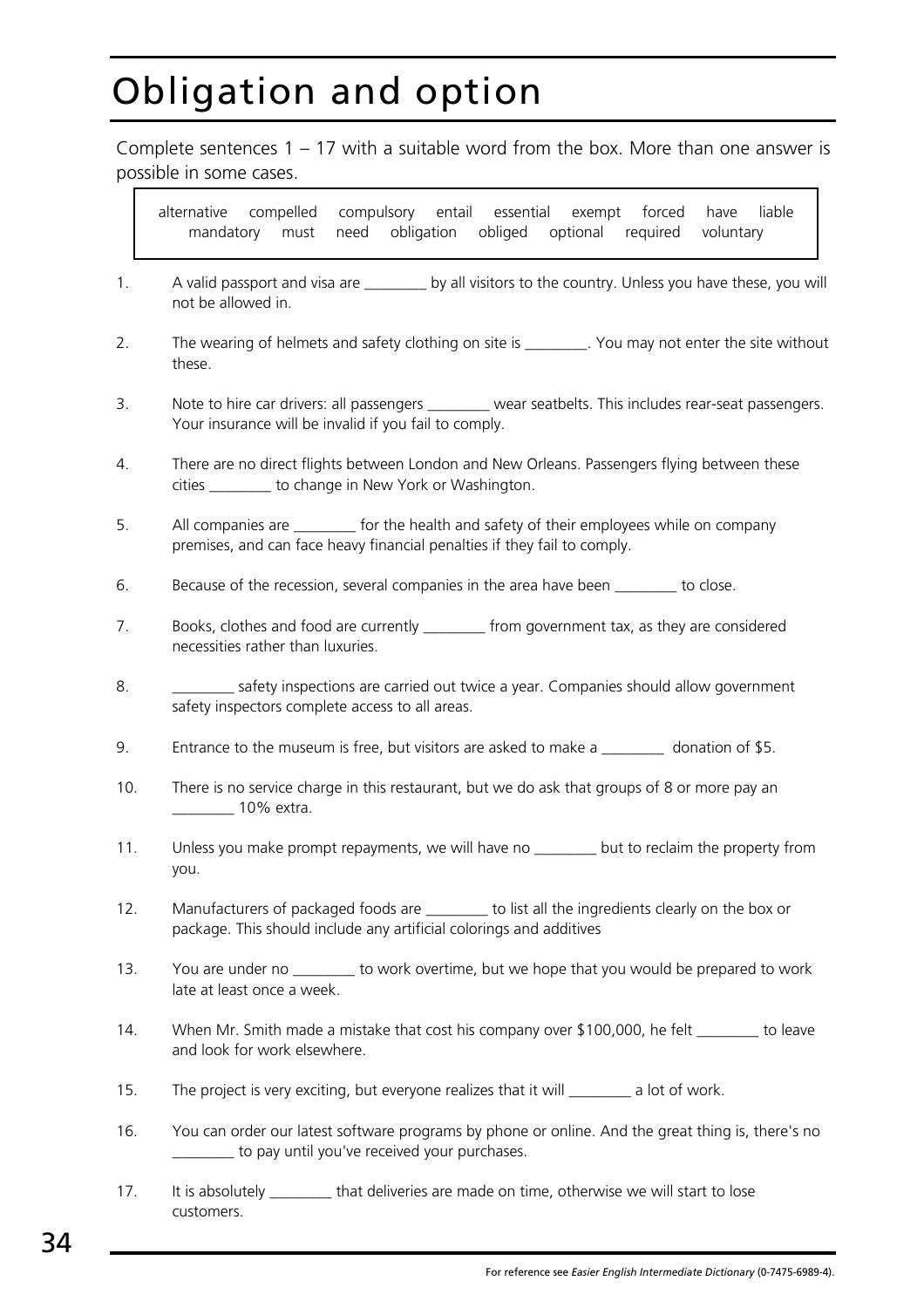# Opposites 1: verbs and adjectives

Complete the sentences below with an opposite of the verb or adjective in **bold**, then write the words in the appropriate space in the table. If you do this correctly, you will reveal two more words in the shaded vertical strips that are opposites of each other. (Note that in some cases, more than one answer may be possible, but only one will fit into each space in the table.)

- 1. A project can **fail** or it can
- 2. An object can be **solid** or it can be
- 3. A job can be **temporary** or it can be
- 
- 4. A metal edge (on a knife, for example) can be **blunt** or it can be \_\_\_\_\_\_\_\_\_\_\_<br>5. You can **reward** somebody for good behavior, or you can You can **reward** somebody for good behavior, or you can \_\_\_\_\_\_\_\_\_\_ them for bad behavior.
- 6. There are some things you can say in **private** that you should never say in \_\_\_\_\_\_\_\_\_\_.
- 7. A surface can be **rough** or it can be
- 8. Calculations can be **exact** or they can be
- 9. You can **lend** something to somebody, or you can \_\_\_\_\_\_\_\_\_\_ it *from* somebody.
- 10. In a court of law, a person can be found **innocent** or they can be found \_\_\_\_\_\_\_\_\_\_.
- 11. You can **postpone** a meeting to a *later* date, or you can \_\_\_\_\_\_\_\_\_\_ it to an *earlier* date.
- 12. In an accident, you might suffer from a **major** injury or a \_\_\_\_\_\_\_\_\_\_ one.
- 13. A pool of water can be **deep** or it can be
- 14. **Professional** sports people can make a lot of money, but \_\_\_\_\_\_\_\_\_\_ ones do it for fun or pleasure.
- 15. Some students in the class were **absent**, but most of them were
- 16. Some foods contain **natural** flavorings, but many contain \_\_\_\_\_\_\_\_\_\_ ones.
- 17. You can either \_\_\_\_\_\_\_\_\_\_ or **reject** an offer.
- 18. You can **create** something or you can \_\_\_\_\_\_\_\_\_\_ it.
- 19. You can **admit** doing something wrong, or you can \_\_\_\_\_\_\_\_\_\_ it.

| $\overline{2}$ |  |  |  |  |  |  |
|----------------|--|--|--|--|--|--|
| 3              |  |  |  |  |  |  |
| $\overline{4}$ |  |  |  |  |  |  |
| 5              |  |  |  |  |  |  |
| 6              |  |  |  |  |  |  |
| ⇁              |  |  |  |  |  |  |
| $\overline{8}$ |  |  |  |  |  |  |
| 9              |  |  |  |  |  |  |
| 10             |  |  |  |  |  |  |

| 11 |  |  |  |  |  |  |  |
|----|--|--|--|--|--|--|--|
| 12 |  |  |  |  |  |  |  |
| 13 |  |  |  |  |  |  |  |
| 14 |  |  |  |  |  |  |  |
| 15 |  |  |  |  |  |  |  |
| 16 |  |  |  |  |  |  |  |
| 17 |  |  |  |  |  |  |  |
| 18 |  |  |  |  |  |  |  |
| 19 |  |  |  |  |  |  |  |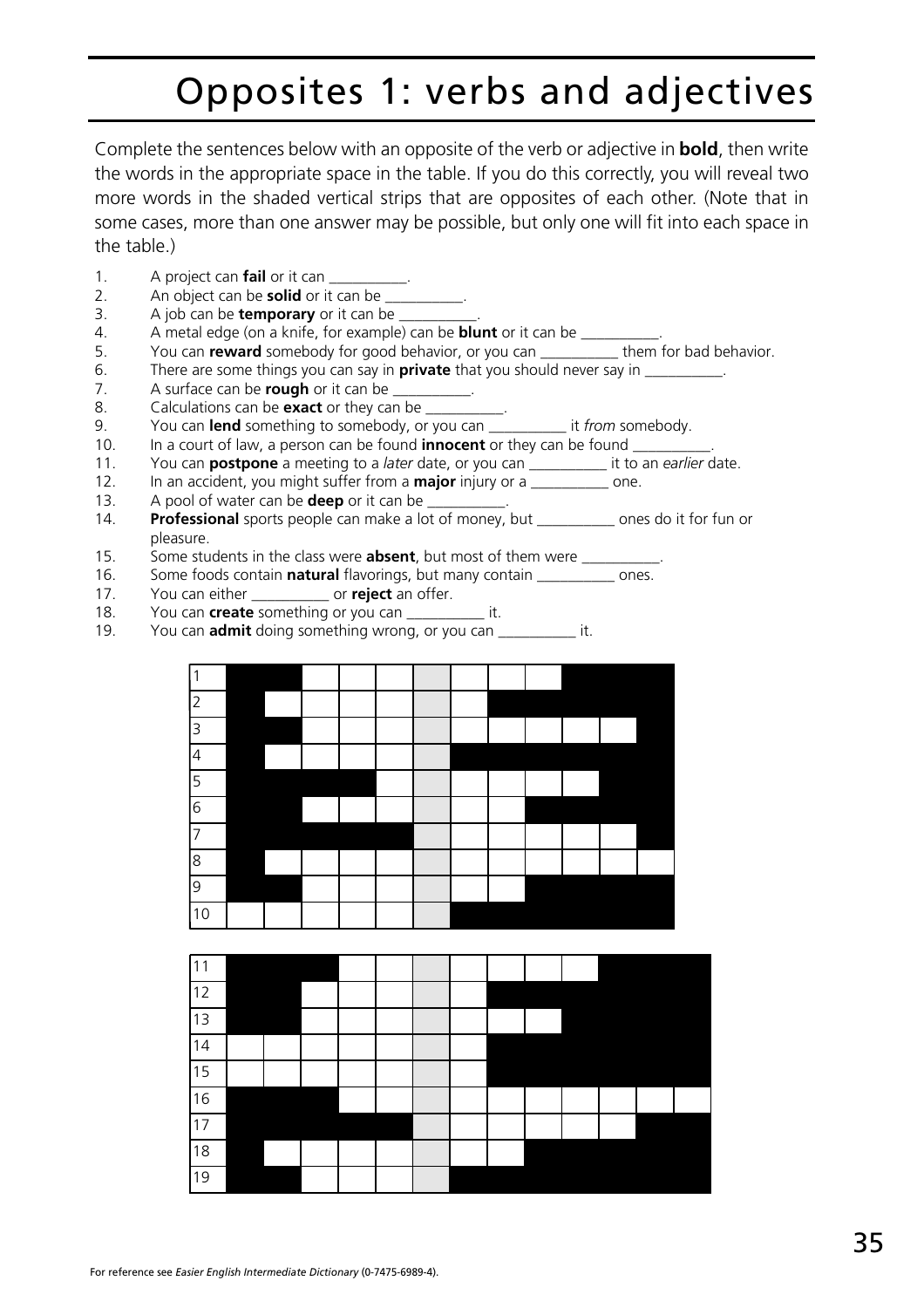# Opposites 2: Adjective prefixes

A lot of adjectives can be made into their opposite form by adding a *prefix* (*un-, in-, dis-, il-*, etc.) to the beginning of the word.

Task 1: Decide which of the prefixes from the first box can be used to make opposites of the words in the second box.

dis- il- im- in- ir- un-

acceptable accurate adequate advantaged agreeable attractive authorized avoidable believable certain comfortable competent complete conscious contented convincing correct curable even fair fashionable honest inclined legal limited literate logical married mature moral mortal obedient organized patient perfect personal possible proper pure qualified rational regular relevant replaceable resistible resolute responsible satisfactory satisfied sufficient welcome

Task 2: Without looking at your answers to Task 1, look at the following sentences and paragraphs. In each one there is one word which has been given the wrong prefix. Decide which word is wrong and correct it.

- 1. He is a very (A) disagreeable man and he makes visitors feel very (B) unwelcome, but the management think he's (C) irreplaceable and are (D) uninclined to fire him.
- 2. Insider dealing is not only  $(A)$  immoral and  $(B)$  inhonest, but also  $(C)$  illegal: companies are legally bound to take the strongest possible action against such (D) unacceptable behavior by their employees.
- 3. It is an (A) unavoidable fact, but in a competitive job market, those who are (B) unqualified or who have (C) imsufficient work experience will find themselves seriously (D) disadvantaged.
- 4. She was described by her boss as being (A) unresponsible, (B) incompetent and (C) immature, which she considered extremely (D) unfair.
- 5. In return for an increased investment, the company offered (A) unlimited returns for their investors. While many found such an offer (B) irresistible, some thought the promises were (C) innconvincing and were (D) uncomfortable about parting with so much money.
- 6. He had clearly given his presentation (A) disadequate preparation, and many in the audience challenged the points he made, saying they were  $(B)$  inaccurate and  $(C)$  illogical. Despite this, he remained (D) irresolute in his views, although the only person he managed to convince was himself.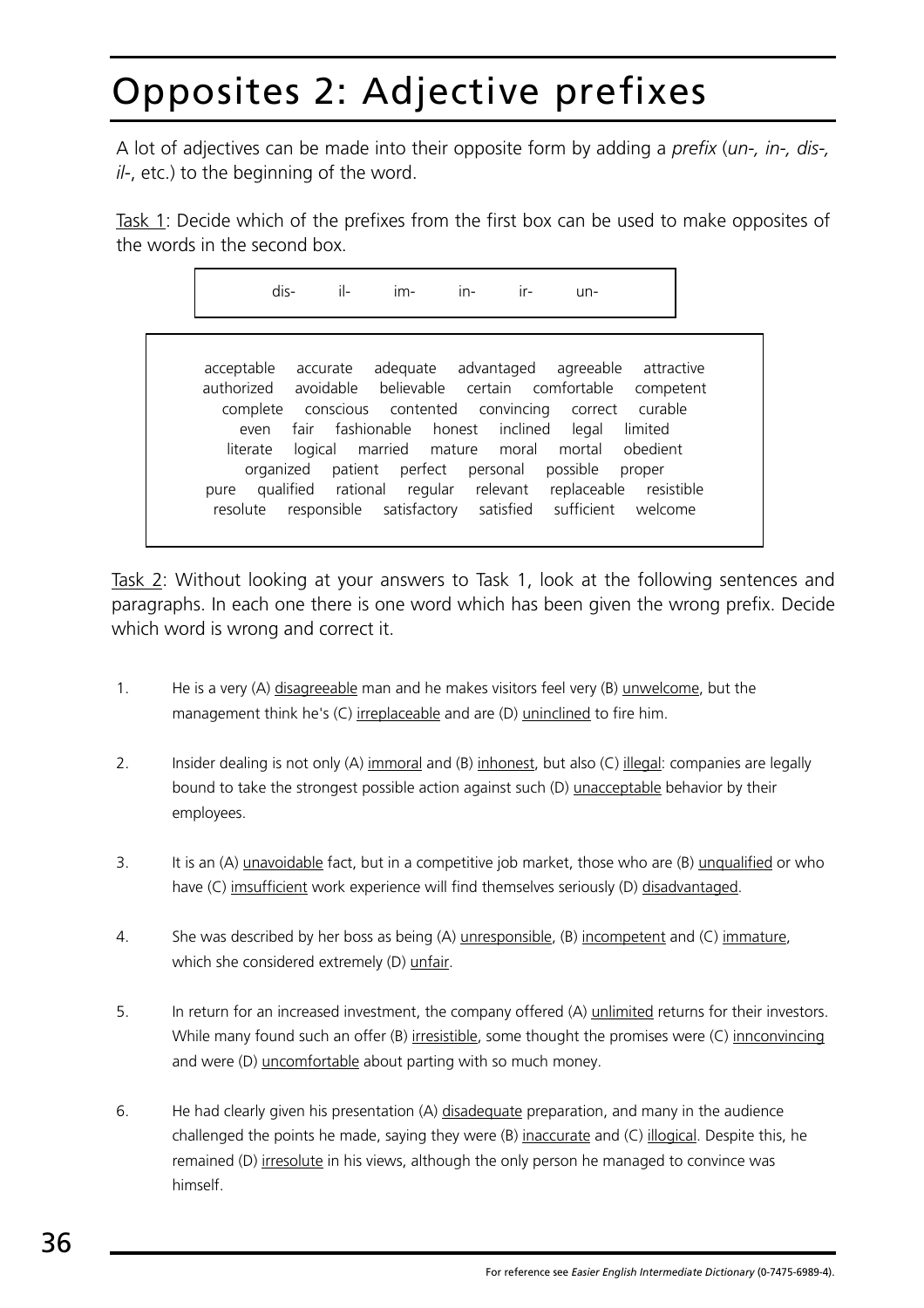# Opposites 3: verb prefixes

Some verbs can be made into their opposite form, or otherwise modified, by the addition of the prefixes *dis-, im- mis-* or *un-*.

Complete each of the sentences below with one of the prefixes above and the *most appropriate* verb from the box. In most cases, you will also need to change the end of the verb (by adding *-s, -ed, -ing*, etc., and in some cases by also removing a letter). Use your answers to complete the crossword on the next page.

agree allow approve behave calculate connect continue cover diagnose fold judge like load lock obey place please prove qualify quote represent trust understand use

Across

2. The press have once again \_\_\_\_\_\_\_\_\_ the President: he said that women were 'America's hope for the future', and not 'America's hopeless future'.

3. The National Patients' Association is calling on Senators around the country to make doctors legally responsible for an illness.

6. Despite recent rumors in the press, Kaput Computers is pleased to announce that it will *not* be \_\_\_\_\_\_\_\_ its popular line of budget laptops.

8. The press deliberately tried to \_\_\_\_\_\_\_\_ our company, wrongly suggesting that we plan to sell arms abroad.

10. Deliveries need to be **the statube from the truck as soon as they arrive, and placed in the storeroom on** the first floor.

12. If any employee \_\_\_\_\_\_\_\_ with the new working regulations, they should speak to their line manager.

13. If any employee \_\_\_\_\_\_\_\_ the company computers (eg, by sending personal emails or for accessing undesirable websites), they will be instantly dismissed.

14. Getting nowhere in your job? Then \_\_\_\_\_\_\_\_ the secrets to business success with our new book, 'The Only Way is Up!'.

16. As the full extent of the company's financial problems \_\_\_\_\_\_\_\_, the management decided to take drastic action.

20. Employers have every right to **which interview candidates who are not able to provide adequate** references or show proof of their qualifications.

22. The management \_\_\_\_\_\_\_\_\_ of employees smoking during working hours.

23. Some staff members have expert several directives regarding punctuality, and can expect to be disciplined.

## Down

1. We completely \_\_\_\_\_\_\_\_ the time we had for the project, and unfortunately we were unable to finish on time.

2. Overseas business deals sometimes fail when one party \_\_\_\_\_\_\_\_\_ the other's intentions, usually as a result of linguistic or cultural differences.

4. It is dangerous to remove paper jams in the photocopier without first \_\_\_\_\_\_\_\_ the copier from the power supply.

5. New government legislation has been criticized for offering compensation to people who have been \_\_\_\_\_\_\_\_ from driving and who have lost their jobs as a result.

7. The lack of progress has \_\_\_\_\_\_\_\_\_ the management, and in view of this they plan to review working procedures.

9. The salesman accidentally \_\_\_\_\_\_\_\_ the discount due to us, so we hardly broke even on the deal.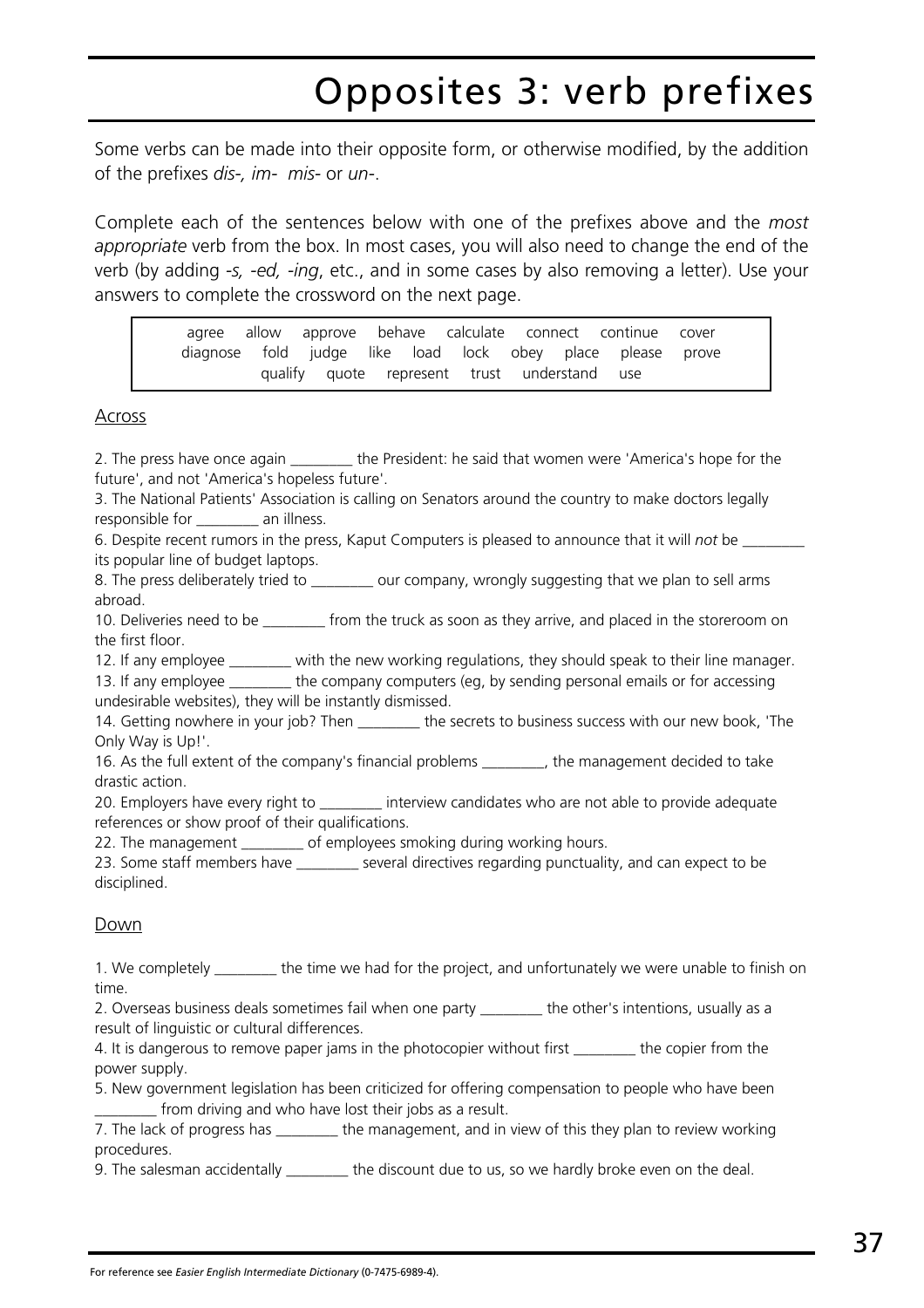11. It is a sad fact of office life that when the manager is away some employees feel free to \_\_\_\_\_\_\_\_.

15. The company claimed \$20,000 for fire damage, but the claim was \_\_\_\_\_\_\_\_ because proper safety procedures had not been observed.

17. We regret that our trust in your company was sadly \_\_\_\_\_\_\_, and therefore we will not be dealing with you in the future.

18. A recent company investigation has \_\_\_\_\_\_\_\_ several cases of unauthorized Internet use during office hours.

19. The huge increase in exports recently has \_\_\_\_\_\_\_\_ the argument that the world has stopped buying American goods.

21. Unfortunately, many of our employees \_\_\_\_\_\_\_\_ the new uniform, claiming it is old-fashioned and uncomfortable.

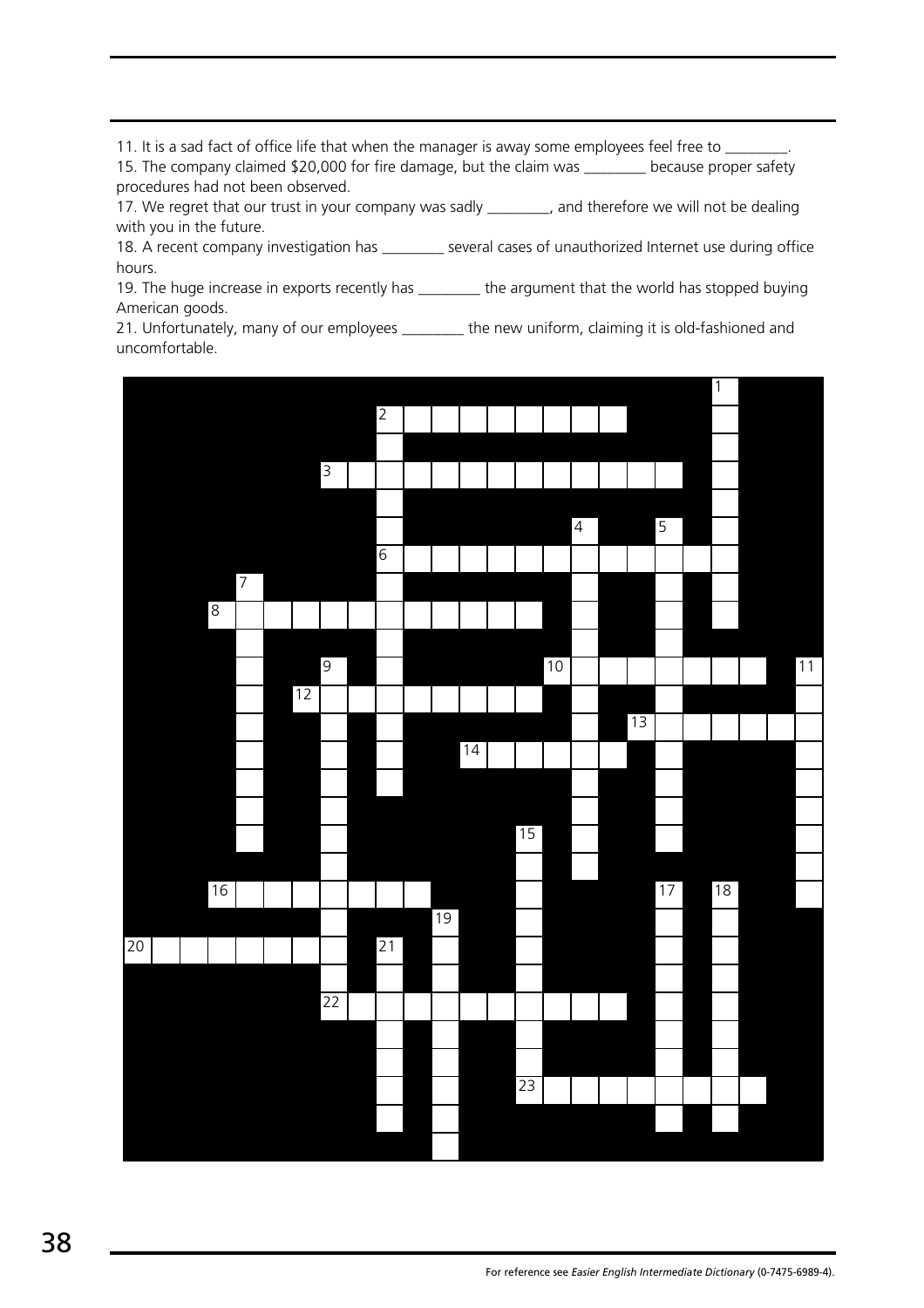## Ownership, giving, lending and borrowing

Rearrange the capital letters in **bold** in these sentences to make nouns and verbs related to ownership, giving, lending and borrowing. Write these words in the grid. If you do this correctly, you will reveal a word in the shaded vertical strip that can be used to complete the sentence at the bottom of the page.

- 1. **ROTPEPYR** prices in the city center have doubled in the last five years. As a result, many companies are choosing to set up in the suburbs, where land and buildings cost up to 40% less.
- 2. Calling all **RDOLDLSAN**! Do you have houses and apartments that are still empty? Do you want to fill these with reliable, trustworthy city workers and get a decent price? Then call 'Rooftops' agency today!
- 3. Our department has been **COALTELAD** \$5,000 to buy new furniture and computers.
- 4. Employees will be **VOPDRIED** with a uniform, which they should wear at all times when dealing with members of the public.
- 5. When you buy real estate you will need to take out a **GMTOERAG**, unless you have enough money to pay for it.
- 6. Entrance to the museum is free, but we ask visitors to make a small voluntary **ATIDNONO** of two or three dollars to help pay for its upkeep.
- 7. Guests are reminded that the hotel is not responsible for the loss of or damage to their personal **ISSSSSEPONO**, and are advised to keep any valuables in the hotel safe.
- 8. Our company doesn't actually own the building we operate from. It's owned by Bigbucks Holdings Ltd, and we're just the **NETSNAT**.
- 9. Before we could start trading, we had to get a \$100,000 **ONAL** from the bank to pay for the license and begin our advertising campaign.
- 10. Food at the party was free, but everyone was asked to **TIRCNUTOEB** \$5 to pay for the drinks.
- 11. The shop is owned by the city council, but it is **ESEADL** to a British company which sells sports equipment.



The word you should reveal in the shaded vertical strip can be used to complete this sentence:

of small, independent stores in towns and cities often complain that they are unable to compete with major stores and malls in the suburbs.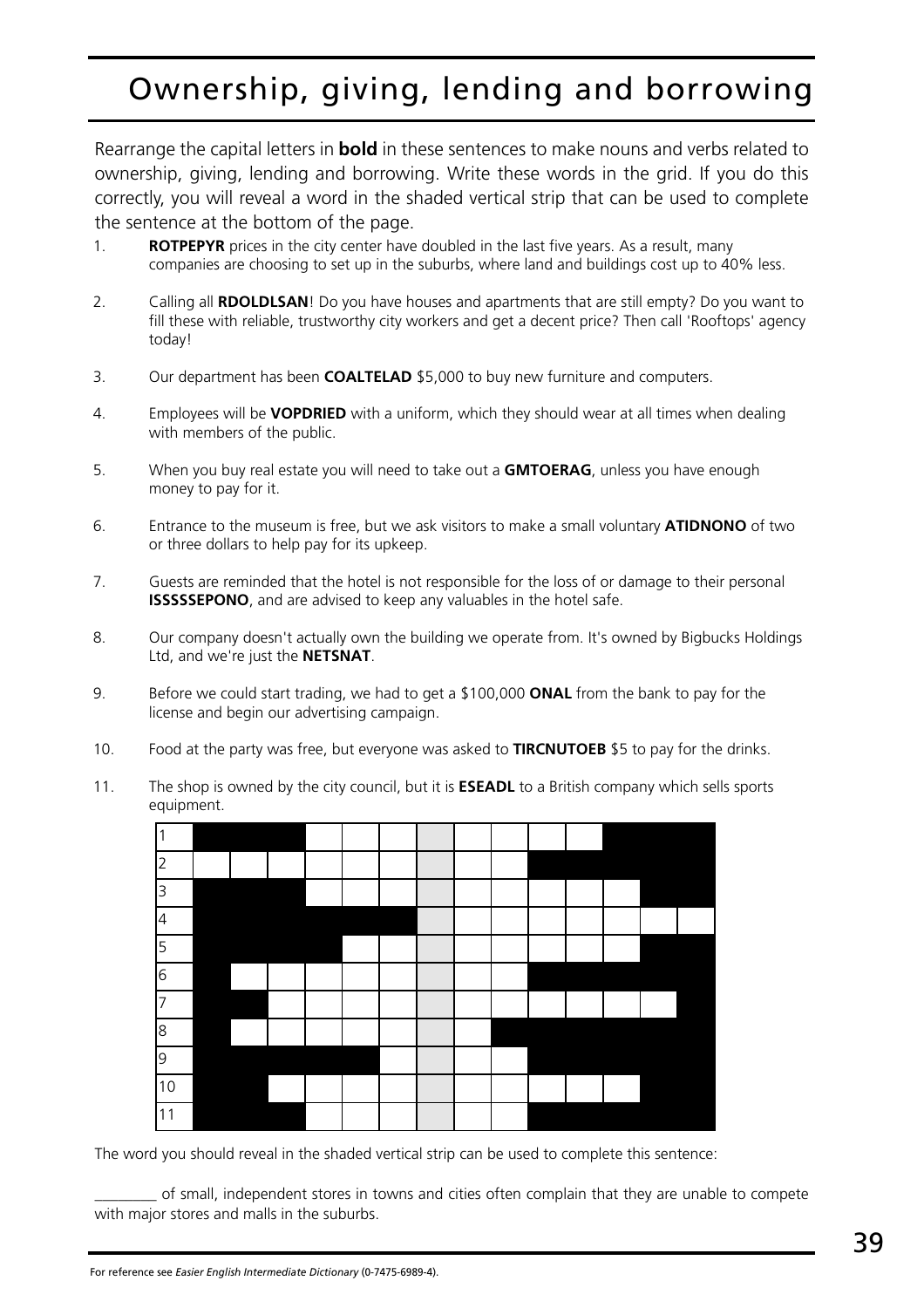# Phrasal verbs 1

Phrasal verbs are very common in English, and should be learnt like any other item of English vocabulary. They may appear at any stage in the TOEIC®. The exercises on the next 3 pages give you practice in some of the most common and useful phrasal verbs.

Complete the sentences below with a phrasal verb comprising a *verb* and *one or two particles* from the box. The meaning of the phrasal verb is explained in parentheses at the end of each sentence. In some cases, you will need to change the form of the verb (eg, to past simple, present continuous, third-person 's', etc.). In each sentence, the phrasal verb has one more letter than the previous sentence (ie, the phrasal verb in number 1 has 4 letters, in number 2 it has 5 letters, in number 3 it has 6 letters, etc.).

against away call come cut fill do end forward get go (x2) look of off  $(x2)$  out  $(x2)$  pull run subject through  $(x3)$  to  $(x3)$  up  $(x3)$  with  $(x2)$ 

- 1. Prices are expected to \_\_\_\_\_\_\_\_\_\_ by 20% next year. (*to rise / increase*)
- 2. Unless we reduce the amount of energy we use, we'll \_\_\_\_\_\_\_\_\_\_\_\_\_ getting a huge bill at the end of the next quarter. (*to finish in a certain situation without wanting or intending to*)
- 3. We were in the middle of negotiations on the phone when we were suddenly \_\_\_\_\_\_\_\_\_\_. (*to have a phone call stopped before it is finished*)
- 4. When you \_\_\_\_\_\_\_\_\_\_ the application form, don't forget to include a daytime telephone number. (*to write information in the empty spaces on an official document*)
- 5. Unless we act soon, we'll \_\_\_\_\_\_\_\_\_\_ options. (*to have nothing left*)
- 6. When the chairman heard about the deal, he \_\_\_\_\_\_ it \_\_\_\_\_\_. (*to decide not to do something*)
- 7. If the country decides to \_\_\_\_\_\_\_\_\_\_\_\_\_ customs inspections for goods from Canada, it may lead to the market being flooded with surplus goods. (*to get rid of something / remove something*)
- 8. The company was \_\_\_\_\_\_\_\_\_\_\_\_ a lot of very difficult questions regarding its operating methods. (*to make somebody or something experience something unpleasant*)
- 9. We had to \_\_\_\_\_\_\_\_\_\_ them the importance of keeping a proper filing system. (*to make someone understand – usually with difficulty – something important*)
- 10. A lot of companies complain that they often \_\_\_\_\_\_\_\_\_\_\_\_ unnecessary bureaucracy and red tape when dealing with foreign companies. (*to have to deal with something difficult, often without expecting it*)
- 11. The economic recession almost destroyed a lot of smaller businesses, but thanks to government funding, many are now \_\_\_\_\_\_\_\_\_\_. (*to recover*)
- 12. After looking carefully at the potential advantages and disadvantages of a merger, the directors eventually \_\_\_\_\_\_\_\_\_\_ it. (*to do something you have planned to do*)
- 13. We are very much \_\_\_\_\_\_\_\_\_\_ doing business with you. (*to be happy about something that will happen in the future*)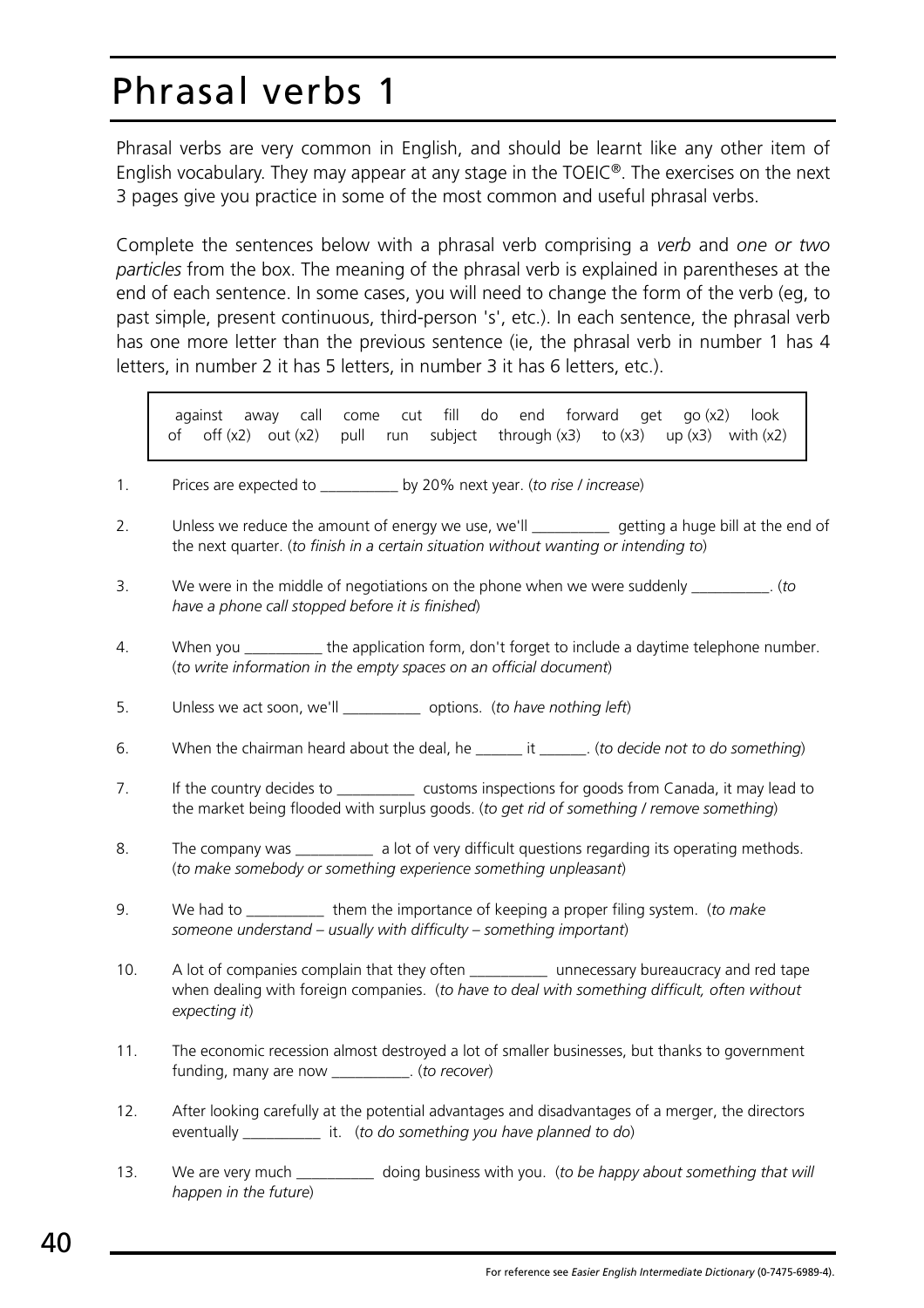# Phrasal verbs 2

Complete the phrasal verbs in **bold** below with appropriate particles (in, out, up, etc.). In each sentence, the particles you need are the same. Each of the phrasal verbs in number 10 needs 2 particles.

- 1. We are **counting** \_\_\_\_\_ you for your support, and we are also **relying** \_\_\_\_\_ you to keep us informed of the latest developments, otherwise we are not sure we will be able to **go** \_\_\_\_\_ working with you.
- 2. At the meeting, the manager **pointed** \_\_\_\_\_ that after he had **worked** \_\_\_\_\_ the overall cost of the project, he had **figured** \_\_\_\_\_ we would need to **pull** \_\_\_\_\_ of the deal.
- 3. While attempting to **set** \_\_\_\_\_ its Miami department and **build** \_\_\_\_\_ its customer base in the area, the company **ran** \_\_\_\_\_ debts of almost \$20 million.
- 4. Global Travel Ltd cannot afford to **put** \_\_\_\_\_ the issue of redundancy any longer: the international economic recession has **set** \_\_\_\_\_ a series of problems, and the travel industry has **come** \_\_\_\_\_ particularly badly.
- 5. Before AVC Motors **took** \_\_\_\_\_ the running of Varsie's Autos, it **went** \_\_\_\_\_ its list of assets very carefully, but it failed to **look** \_\_\_\_\_ the business premises.
- 6. When management-union talks **broke** \_\_\_\_\_ and the production lines had to be **shut** \_\_\_\_\_ as a result, the people who had worked so hard to make the negotiations a success felt they had been badly **let** \_\_\_\_\_.
- 7. During the union dispute, the management said that they would rather **hand** \_\_\_\_\_ their notice than **give** \_\_\_\_\_ to union demands, but in the end they decided to **call** \_\_\_\_\_ an independent arbitrator to deal with the unrest.
- 8. If enough people **show** \_\_\_\_\_ at tomorrow's meeting, I would like to **bring** \_\_\_\_\_ the subject of pay increases: business has **picked** \_\_\_\_\_ a lot recently, and I think it is only fair that our staff our rewarded.
- 9. The company **ran** \_\_\_\_\_ some unexpected financial difficulties, and when the accounts department **looked** \_\_\_\_\_ the problem carefully, they discovered that a computer hacker had **broken** \_\_\_\_\_\_ their files and stolen almost \$2 million.
- 10. In order to **catch** \_\_\_\_\_ \_\_\_\_\_ our competitors and **keep** \_\_\_\_\_ \_\_\_\_\_ market developments, we will need to **put** \_\_\_\_\_ \_\_\_\_\_ increased production costs.

Now try using the phrasal verbs above in some of your own sentences.

Make sure you use the phrasal verb in its correct form, paying particular attention to the tense of your sentence (for example, present continuous, past simple, present perfect, etc.).

Don't forget to keep a written record of any new phrasal verbs you learn, and try to review and use them regularly so that they become an active part of your vocabulary.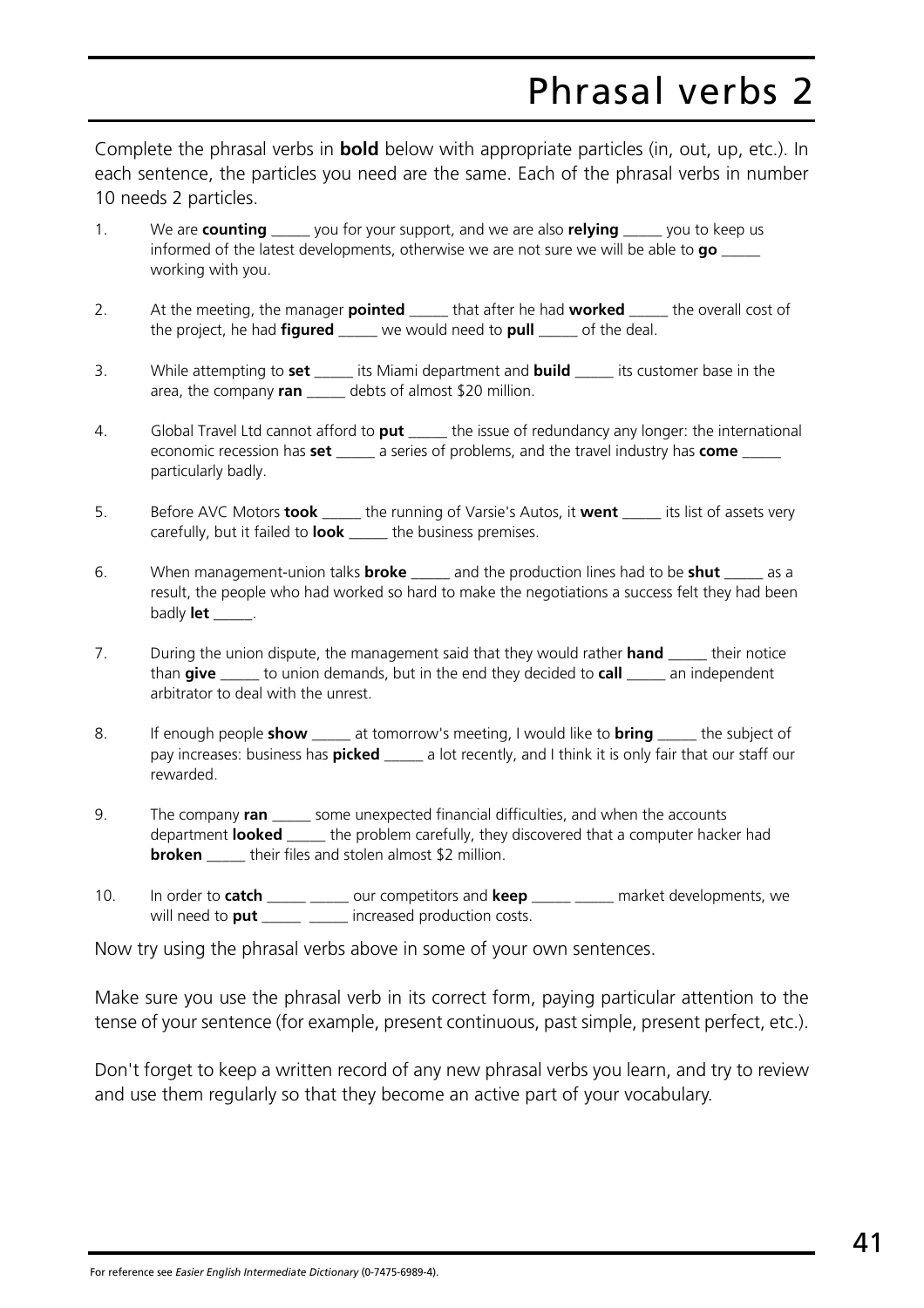# Phrasal verbs 3

Each of the following paragraphs uses 4 phrasal verbs in **bold**. However, one phrasal verb in each paragraph is incorrect because the wrong particle (*in, out, on*, etc.) has been used. Identify and correct that particle in each case.

- 1. I **came across** the plans while I was **going up** some old files. I wanted to **throw them out**, but my boss told me to **hold on to** them in case they might be useful in the future.
- 2. The flight departure was **held up** because a group of tourists were late **checking into**, and by the time we eventually **took off**, it was **getting on for** 11 o'clock.
- 3. We need to **tighten up** security in the workplace, so over the next few months a series of new security measures will be gradually **phased in**. We're **bringing in** a firm who specialize in this field, and we're hoping they will **come up to** a workable program.
- 4. The company is **looking into** the possibility of opening a department in China to **deal with** the growing market for our products in the country. If we **go ahead** with this, we will then need to **build about** a reliable network of suppliers and carriers in the region.
- 5. We might have to **face up to** the fact that the deal with Automart might **fall up**. I've asked the committee to **check out** other options available to us if this happens, but we might have to **fall back on** our original plan.
- 6. The company is going to **bring apart** some of the best minds in the industry to **carry out** a survey looking at the possibility of expanding the company into Europe. They will then **put together** a series of measures and options available to us. Our main concern at the moment is how to **get round** the inevitable bureaucracy that will be involved.
- 7. I expect there will be a few problems, but these can probably be **smoothed out** without much difficulty. I must **put across** to everyone my view that we have no intention of **dropping in of** the project at this stage, and I suggest we **go about** this exciting challenge with enthusiasm and determination.
- 8. Because of economic difficulties, the company has **come under** severe financial pressure. This means that we need to **cut back on** staff in several departments, and so over the next two years, several positions will be gradually **phased out**. The unfortunate task of informing those who will have to leave **falls for** Ms. Bailey, our Human Resources manager.
- 9. We hold regular staff training and development sessions after work which all employees have to **take part in**. Nobody can **opt out of** these unless they have work commitments. And the management become very suspicious if employees try to **get out of** any of the sessions by suddenly **coming through** with mystery 'illnesses'!
- 10. Although he **came in** a lot of money when his father died, he decided to **carry on** working for the company. He enjoyed his work so much that he **turned down** the offer of promotion. However, he decided to leave when he **fell out** with his boss over plans to make several of his colleagues redundant.
- 11. The staff all **look up to** the company Director: he's efficient, he's approachable and he's friendly. He **looks after** them like they were his own children, and is always happy to **sort out** any problems that they might have. In that respect, he **takes to** his father, who started the company in 1987.
- 12. When she didn't **turn round** for work for the third day in a row, we decided to **find out** what the problem was. It **turned out** that she was unhappy in her job because she felt the boss was always **picking on** her and making her life difficult.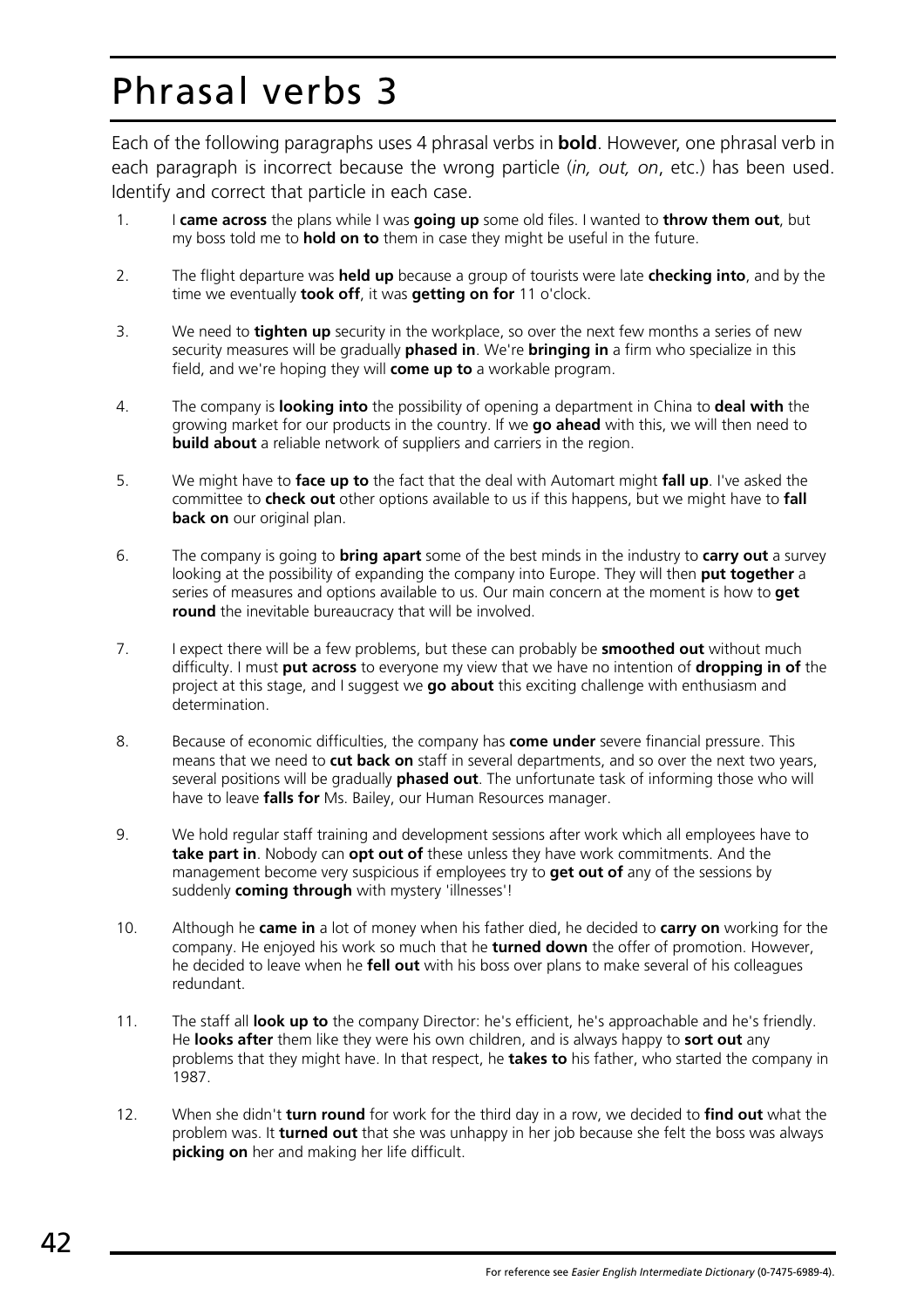# Prepositions 1

Each of the sentences below contains a missing preposition. Four possible answers follow the sentence. Choose the best answer in each case.

| 1.  | The next monthly meeting is ______ 2 April.<br>$(A)$ on $(B)$ at $(C)$ in $(D)$ with                                                                                          |
|-----|-------------------------------------------------------------------------------------------------------------------------------------------------------------------------------|
| 2.  | Your completed application form must arrive _______ 2 October at the latest.<br>$(A)$ in $(B)$ at $(C)$ during $(D)$ by                                                       |
| 3.  | The company has been running its Houston office _____ the beginning of 2003.<br>$(A)$ for $(B)$ at $(C)$ since $(D)$ in                                                       |
| 4.  | Mrs. Lebrowski is my boss: I've worked ____ her for five years.<br>(A) over (B) between (C) through (D) under                                                                 |
| 5.  | Traveling ______ Europe by train is a wonderful and unique experience.<br>$(A)$ by $(B)$ across $(C)$ at $(D)$ on                                                             |
| 6.  | The hotel is happy to provide its guests _____ soap, shampoo and other toiletries free of charge.                                                                             |
| 7.  | $(A)$ with $(B)$ for $(C)$ under $(D)$ during<br>The average commuter journey _____ work takes 47 minutes.                                                                    |
| 8.  | $(A)$ by $(B)$ to $(C)$ at $(D)$ on<br>The duty manager is responsible _____ dealing with any problems that customers have.<br>$(A)$ about $(B)$ with $(C)$ against $(D)$ for |
| 9.  | All office paperwork has to be filed: don't throw anything _____.<br>$(A)$ down $(B)$ out $(C)$ up $(D)$ over                                                                 |
| 10. | The night train ______ Washington, D.C. arrives in Miami early the next morning.<br>$(A)$ by $(B)$ with $(C)$ at $(D)$ from                                                   |
| 11. | Commuters rely _____ a punctual, comfortable and safe public transport service to get them to<br>work.                                                                        |
|     | $(A)$ on $(B)$ for $(C)$ about $(D)$ to                                                                                                                                       |
| 12. | The seminar has been moved from Wednesday _____ Friday.<br>$(A)$ until $(B)$ for $(C)$ to $(D)$ by                                                                            |
| 13. | Employees who are repeatedly absent _____ work for no reason will have their wages reduced.<br>$(A)$ about $(B)$ with $(C)$ at $(D)$ from                                     |
| 14. | I always have a big evening meal, but for some reason I always wake up hungry ______ the middle<br>of the night.<br>$(A)$ at $(B)$ on $(C)$ in $(D)$ to                       |
| 15. | The quickest way to get from New York to Chicago is _____ air.<br>$(A)$ by $(B)$ on $(C)$ in $(D)$ through                                                                    |
| 16. | Your pay claim has to be approved ______ the financial comptroller before she can give you any<br>money.<br>$(A)$ at $(B)$ for $(C)$ to $(D)$ by                              |
| 17. | The shopping mall has been running a very popular car valet service ______ two months.<br>$(A)$ before $(B)$ for $(C)$ since $(D)$ in                                         |
| 18. | I was so tired that I slept _____ most of the movie.<br>$(A)$ through $(B)$ in $(C)$ between $(D)$ to                                                                         |
| 19. | The manager is on a training course in Denver and will be back _____ a few days.<br>$(A)$ in $(B)$ at $(C)$ since $(D)$ until                                                 |
| 20. | Most Americans would rather stay home and watch TV _____ the evening than go out.<br>$(A)$ on $(B)$ in $(C)$ at $(D)$ to                                                      |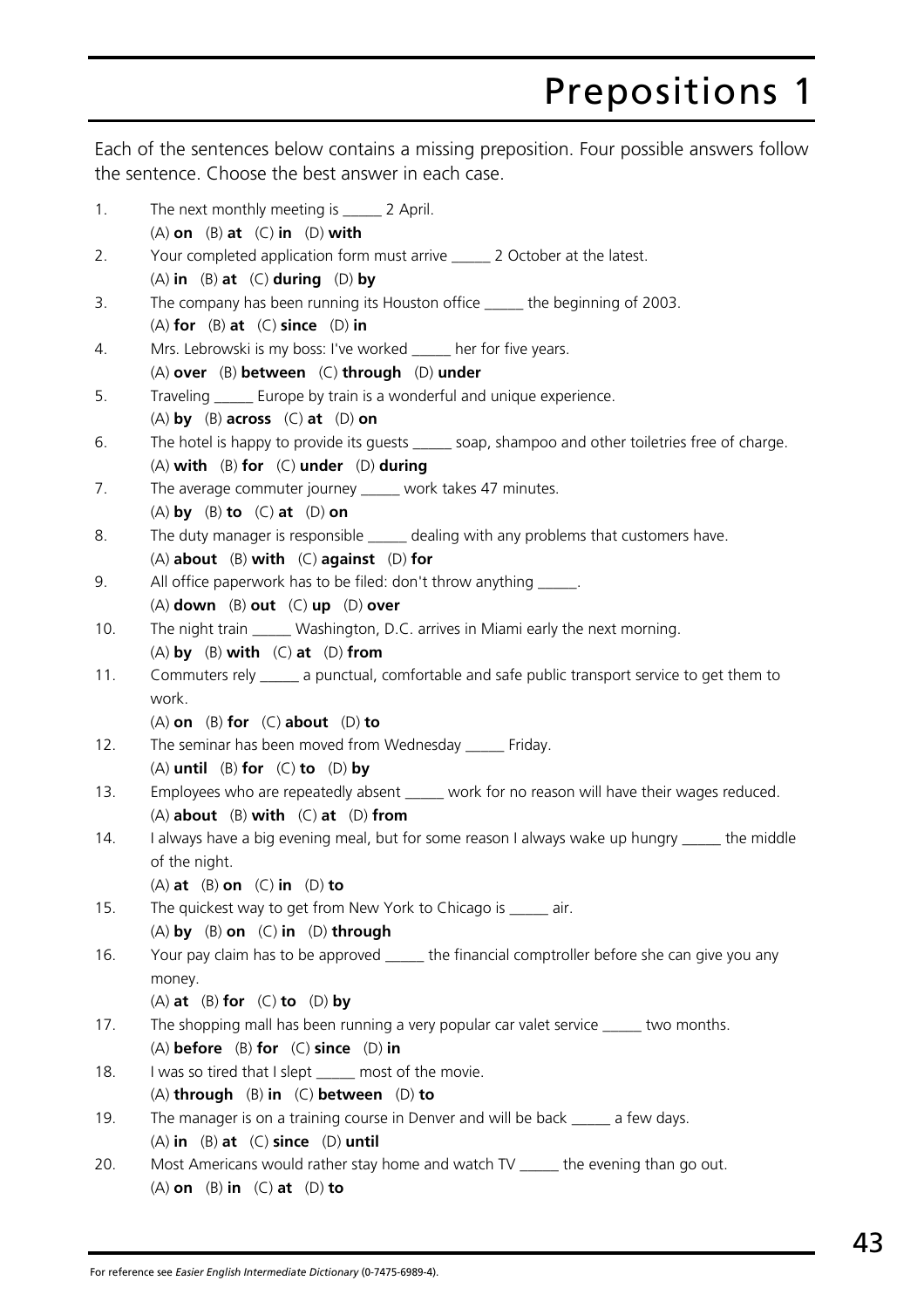# Prepositions 2

The sentences below each contain four *underlined* prepositions. One of the prepositions is not correct. *Identify* and *correct* that preposition in each sentence.

- 1. Your new job will require you to travel all (A) over the world (B) with business, and you will have to work (C) with some difficult people (D) in some very boring places.
- 2. The seminar, which will be held (A) from 9 o'clock and midday (B) in the Lincoln Conference Hall, will be presented  $(C)$  by Adam Klaus, an expert  $(D)$  on recent IT trends.
- 3. Following a series of advertisements (A) in the local paper, over 100 people applied (B) on the position of Exports Coordinator, and the Manager set himself the task of personally replying (C) to every one (D) by the end of the week.
- 4. We're meeting (A) with a very important client (B) in half an hour, so I'm afraid I'm (C) over a lot of pressure (D) at the moment.
- 5. The office is open Monday (A) through Friday (B) from 8.30 a.m. (C) to 5.30 p.m., but it is closed (D) at Wednesday afternoons.
- 6. The report is due (A) on Monday morning, but it doesn't have to be presented (B) to the board of directors (C) by Wednesday afternoon, when they arrive (D) for the annual meeting.
- 7. The flight doesn't arrive (A) in Los Angeles (B) until midnight, so once passengers have collected their luggage (C) from the luggage reclaim and gone (D) up customs and immigration, public transportation will have stopped running for the night.
- 8. He complimented me (A) on my hard work, thanked me (B) for the help I had given him, wrote his email address (C) at the back of one of my business cards and asked me (D) to contact him when I got home.
- 9. Most workers go (A) with bus or subway (B) from the suburbs (C) to the city center, but sometimes it is quicker to go (D) on foot.
- 10. The chairman sat (A) between the manager and the union leader and did his best to answer questions (B) from the workers, although there were several angry employees (C) among them who did their best to prevent him  $(D)$  for speaking.
- 11. The airline apologized (A) for the extended delay, told the passengers they were grateful (B) about their patience, and offered  $(C)$  to return part of their fare or give them a discount  $(D)$  on their next flight.
- 12. The city is famous (A) for its beautiful architecture, is rich (B) in history and culture, and has a population who are justifiably proud (C) for their heritage and who always offer a warm welcome (D) to visitors.
- 13. If guests are not satisfied (A) with the service they receive any time (B) during their stay, they should speak (C) to a customer advisor, or alternatively discuss their problems (D) at the duty manager.
- 14. International travelers often suffer (A) from minor stomach upsets when they are (B) on vacation, but this is usually the result of a sudden change (C) for their diet rather than poor standards of hygiene  $(D)$  in the kitchen.

Note that in the error recognition section of the TOEIC®, you are required to *recognize* the error in each sentence, but unlike the exercise above you do not have to correct it.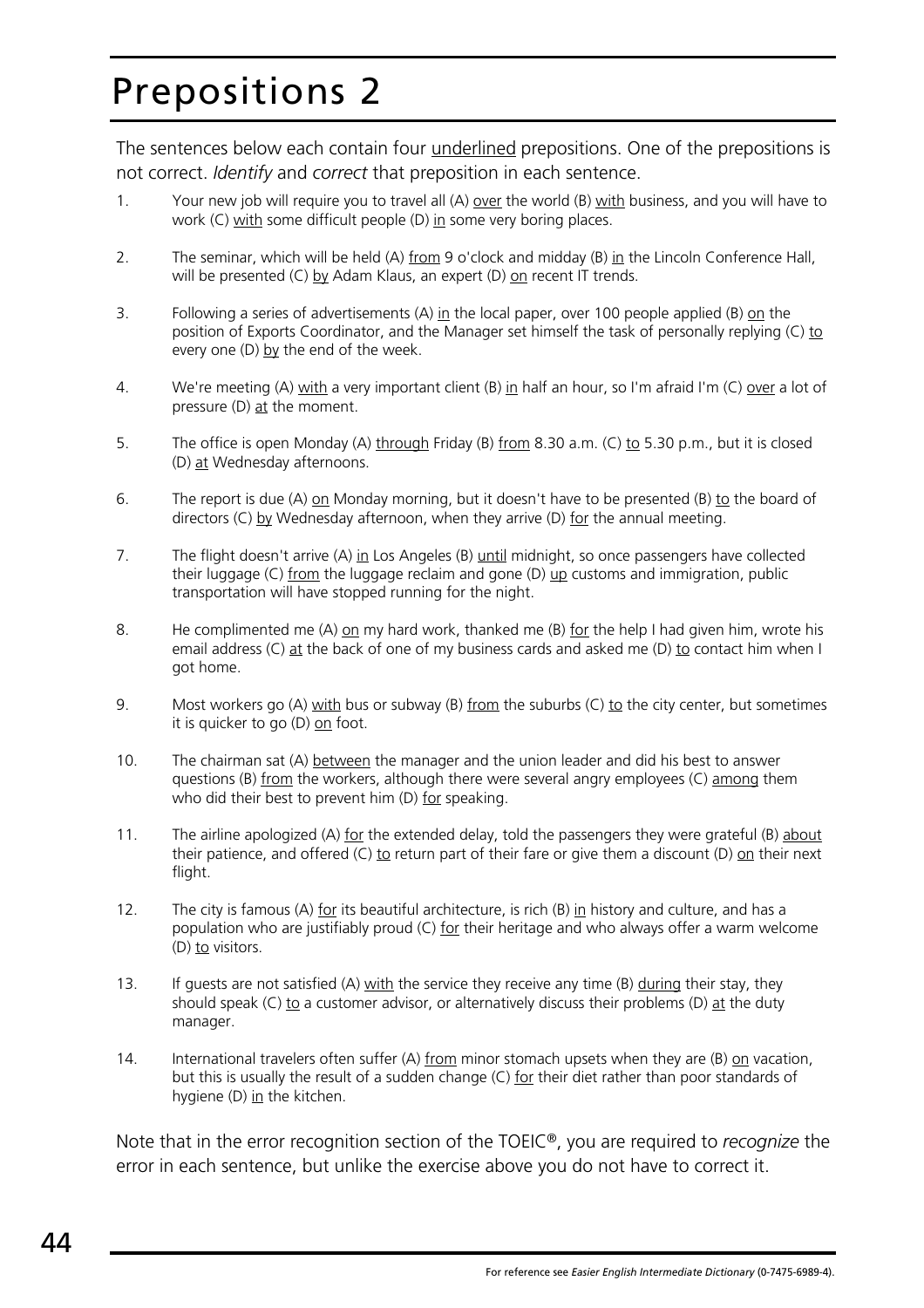# Sales and marketing

## Exercise 1:

In the following sentences, the owner of a cell phone company is telling people about his company's latest model of cell phone. However, each sentence contains a spelling mistake. Identify and correct the word in each case.

- 1. Everybody says that the market for cell phones is very cowded, and there is no more room or demand for new products.
- 2. However, we believe we've found a nich in the market for something a little bit different: a cell phone that lets you smell the person you're talking to! Wow!
- 3. We call it the '*Smell-O-Phone*®', and you can find it in our latest brocure, along with some of our other models.
- 4. It's the ultimate must-have opmarket accessory.
- 5. We made the decision to start making it after extensive reserch into what people wanted from a cell phone in the 21st century.
- 6. Of course, we won't sell many without a great deal of advertiseing.
- 7. As a result, we're launching a major campain to let the public know all about it.
- 8. We're going to premote the *Smell-O-Phone*® any way we can.
- 9. There are going to be comercials on all of the main radio stations and television channels.
- 10. And advertisments in all the daily newspapers and major magazines.
- 11. You won't be able to walk down the street without seeing one of our giant billyboards.
- 12. And you won't even be able to visit the Internet without our plop-ups coming up on your screen all the time!
- 13. We're also going to send mailshoots to everyone who has ever bought one of our phones in the past.
- 14. And naturally we'll be making some sponsership deals with some of the country's major sporting teams.
- 15. If we're lucky, we might even get a famous rock star, actor or sports personality to endoarse it for us.
- 16. There will also be big posters at every pont of sale (including department stores and music stores).
- 17. In fact, there probably won't be a single major retale outlet anywhere in the country that doesn't sell the *Smell-O-Phone*®!
- 18. Our expert salesmen will be there to give potential customers their pich and persuade them that the *Smell-O-Phone*® is just what they need.
- 19. There will be lots of special offers, including disconts on phone and talk-time packages.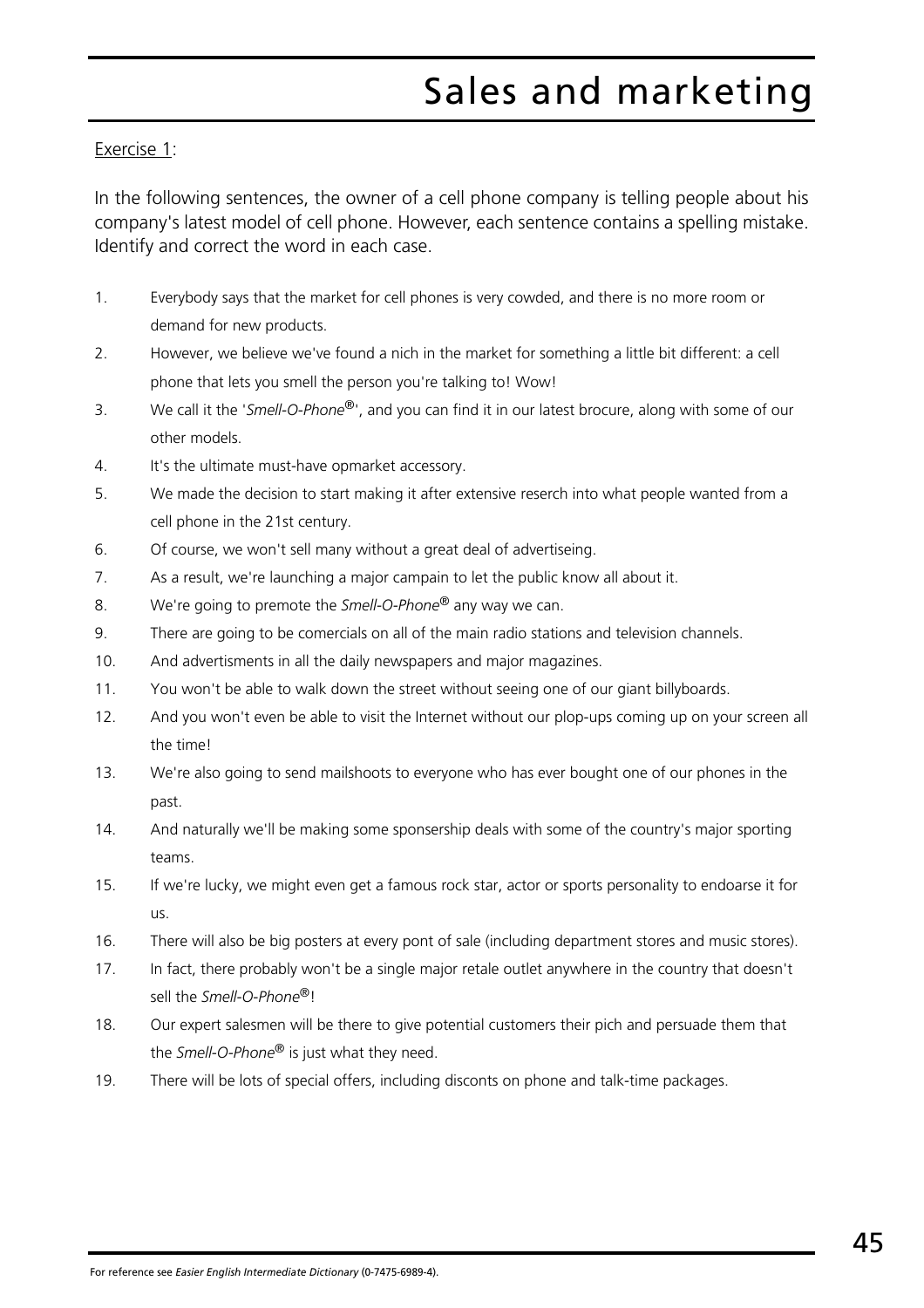- 20. There will also be lots of giveways: free hands-free kits, free phone covers, free ring tones, and so on.
- 21. Sales won't just be limited to the dommestic market.
- 22. We believe that the *Smell-O-Phone*® will really catch on in the expot market as well.
- 23. In fact, our overseas raps are already packing their suitcases and booking their flight tickets.
- 24. Eventually we hope to have the *Smell-O-Phone*® made under franshise in Europe, the Far East and South America.
- 25. You might also like to know that in addition to the phone itself, there will be a whole range of *Smell-O-Phone*® merchantising, including *Smell-O-Phone*® T-shirts, *Smell-O-Phone*® trainers and even *Smell-O-Phone*® candy!
- 26. They will all carry the famous *Smell-O-Phone*® brant.
- 27. And come in a unique *Smell-O-Phone*® pakaging.
- 28. Check out our latest cattalog to see the whole range!
- 29. We think it's the best invention since the microchip, although obviously some people will tell you that it's just hyp, and we're making a lot of fuss about nothing.
- 30. They'll say that the *Smell-O-Phone*® is nothing more than a fat, and that this time next year nobody will want one!
- 31. However, I just know it will sell well, and I bet our competiton is getting really worried!
- 32. Perhaps I can canvince you to buy one? Go on! You know it's just what you've always wanted!
- 33. Hmm, I can see you're somebody who is going to need a lot of perswading!

## Exercise 2:

Match these dictionary definitions with some of the key words in exercise 1. These key words will be the ones that you corrected.

- 1. A detailed list of products or services, often with pictures, prices, etc.
- 2. To say publicly that you support something or approve of it.
- 3. The box or packet that a product is sold in.
- 4. The place where a product or service is sold directly to the public.
- 5. The things that somebody says to encourage you to buy something.
- 6. Something that is very popular for a short time.
- 7. An excessive claim in advertising.
- 8. The people or companies who sell a similar product or service as you, and who want to do better than you.
- 9. The name of a well-known product (for example, Nike, McDonald's, etc.)
- 10. A reduction in price on a product or service.
- 11. Giving money to a group or organization in exchange for the right to advertise at events, on clothes, etc.
- 12. Information that a company sends by post to lots of people who might want to buy their product or service.
- 13. More expensive, appealing to the wealthy section of the market.
- 14. Send goods abroad / to another country.

Also see *Shopping and consumerism* on pages 47 and 48.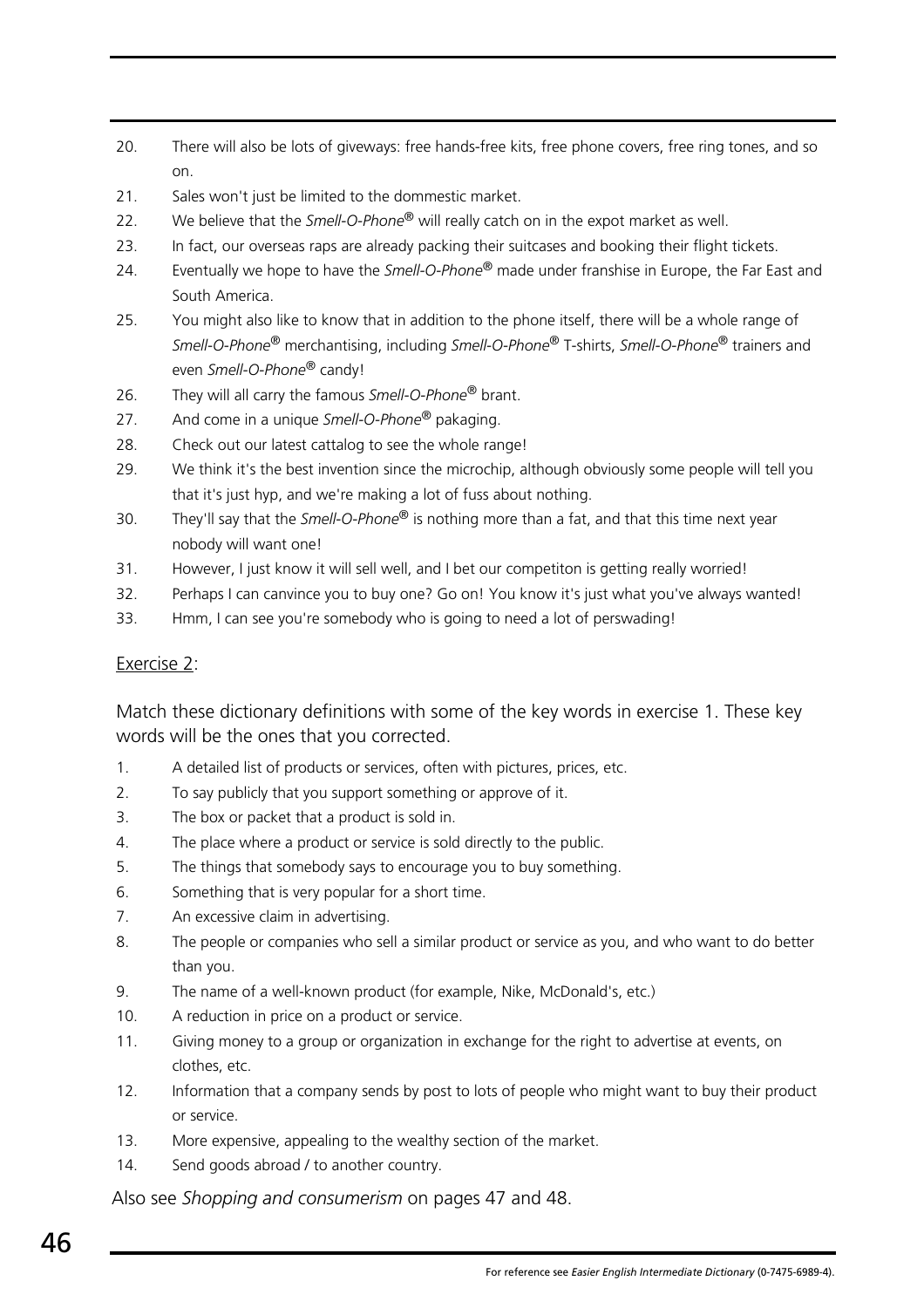# Shopping and consumerism

Complete these sentence pairs with the most appropriate word or expression in **bold**. In several cases you will need to change the form of the word (for example, by making it plural or changing the tense).

## 1. **chain** / **concession**

(A) We don't have our own stores, but we operate \_\_\_\_\_\_\_\_\_\_ in several major department stores across the state.

(B) I. B. Conningyou is the most successful \_\_\_\_\_\_\_\_\_\_ store in the state, with almost 30 outlets in 12 cities.

## 2. **consumer** / **customer**

(A) The store is very popular and is always full of

(B) Electronic \_\_\_\_\_\_\_\_\_\_ goods such as hi-fi's, televisions, computers and cameras can be bought very cheaply on the Internet.

## 3. **cost** / **charge**

(A) Despite a fall in oil prices, some gas stations are still \_\_\_\_\_\_\_\_\_\_ drivers too much for their gas. (B) Many people are surprised to learn that it doesn't \_\_\_\_\_\_\_\_\_\_ a lot to set up your own website.

## 4. **spend** / **pay**

(A) A lot of people too much money on fast food when there are far healthier options available in the stores.

(B) The company \_\_\_\_\_\_\_\_\_\_ a lot for its new computers, but believes it has been worth the investment.

## 5. **credit** / **debit**

(A) The store is happy to offer regular customers instant at an attractive APR of only 13.5%.

(B) Thank you for buying your camera from EasyCameras.com. The sum of \$220 will be from your account within 5 working days.

### 6. **offer** / **discount**

(A) Prices in most stores are fixed, but it is often possible to ask for a  $/$  an  $\_$ (B) Would you like a brand-new laptop for only \$300? If you want to take advantage of this amazing \_\_\_\_\_\_\_\_\_\_\_, then hurry to PCPerfect now!

### 7. **exchange** / **change**

(A) Please check your \_\_\_\_\_\_\_\_\_\_ carefully before leaving the store, as mistakes cannot be rectified later.

(B) Jade Furnishings Ltd will only \_\_\_\_\_\_\_\_\_\_ damaged goods if they were damaged before they left the store.

## 8. **price** / **cost**

(A) It is usually cheaper to buy electronic goods on the Internet, where \_\_\_\_\_\_\_\_\_\_ are generally lower than in the stores.

(B) A lot of stores have been forced out of business because their \_\_\_\_\_\_\_\_\_\_ (including rent, electricity and staffing) is too high.

## 9. **retail** / **wholesale**

(A) The disks usually cost 50 cents each in the stores, but we buy them direct from the manufacturers for 20 cents each.

(B) If you go to the store, the \_\_\_\_\_\_\_\_\_\_ price is \$250, but it can be up to 40% cheaper if you buy online.

### 10. **for sale** / **on sale**

(A) The building is \_\_\_\_\_\_\_\_\_\_ for \$600,000. (B) For all your office equipment needs, come to Berkshire and Hunt, where you will find a large range of products \_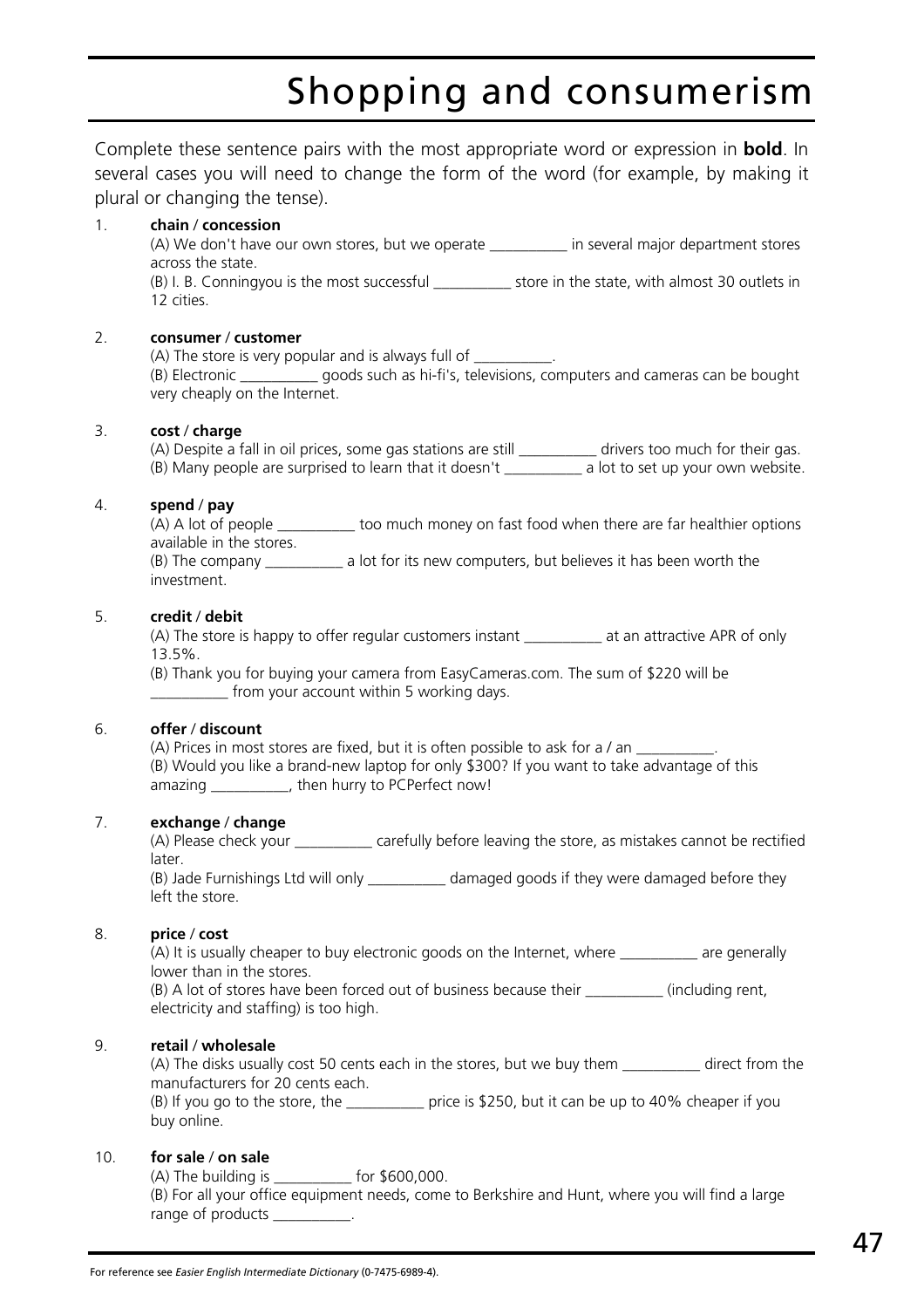| 11. | receipt / bill<br>(A) When you pay, make sure that the shop gives you a __________: you will need this if you have<br>to return goods at a later date.                                                                                                                                            |
|-----|---------------------------------------------------------------------------------------------------------------------------------------------------------------------------------------------------------------------------------------------------------------------------------------------------|
|     | (B) Customers are reminded that all ___________ must be paid within 5 working days.                                                                                                                                                                                                               |
| 12. | check / bill<br>(A) That meal was delicious! Shall we ask the waiter for the __________ now?<br>(B) Can I pay you with a \$50 _________? I'm sorry I don't have anything smaller.                                                                                                                 |
| 13. | charge / check<br>(A) You can pay by cash or ___________.<br>(B) The advantage of paying with a ____________ card is that you don't have to pay for your goods<br>immediately.                                                                                                                    |
| 14. | economic / economical<br>(A) Buying something in large quantities direct from the manufacturer is much more ________<br>than buying from a store.<br>(B) Because of the ongoing __________ situation, we regret that we will cease trading on 15<br>March.                                        |
| 15. | supply / stock<br>(A) The item you have requested is currently out of __________, and we do not expect any further<br>deliveries for two weeks.<br>(B) Hanratty's Food Stores are a major chain who ___________ the catering industry with the finest<br>and freshest meat, fruit and vegetables. |
| 16. | serve / service<br>(A) The manager was unhappy when he learnt that some of his customers had to wait 15 minutes<br>to be $\_\_$ .<br>(B) Fordley and Mantle are very proud of the quality of ___________ they offer their customers.                                                              |
| 17. | demand / supply<br>(A) Prices often go up when ____________ for a product rises.<br>(B) Prices often come down when ____________ of a product increases.                                                                                                                                          |
| 18. | purchase / merchandise<br>(A) The store has a large range of designer ___________ available to the public at very low prices.<br>(B) Although New York is a popular shopping destination, visitors tend to limit their ___________ to<br>one or two major items.                                  |
| 19. | return / refund<br>(A) We regret to announce that we can only ___________ 75% of the original price of your goods if<br>you are unhappy with them.<br>(B) If you need to __________ anything to us, please make sure it is well-wrapped and you have<br>paid sufficient postage.                  |
| 20. | team / staff<br>(A) If you have a query, please ask a member of ___________.<br>(B) The store has done well because it has an excellent management __________.                                                                                                                                    |
| 21. | make / do<br>(A) Nowadays, most people ___________ their shopping in large malls outside the city.<br>(B) The company ____________ so much money that it was able to set up a chain of stores across the<br>country.                                                                              |
|     | Also see Sales and marketing on pages 45 and 46.                                                                                                                                                                                                                                                  |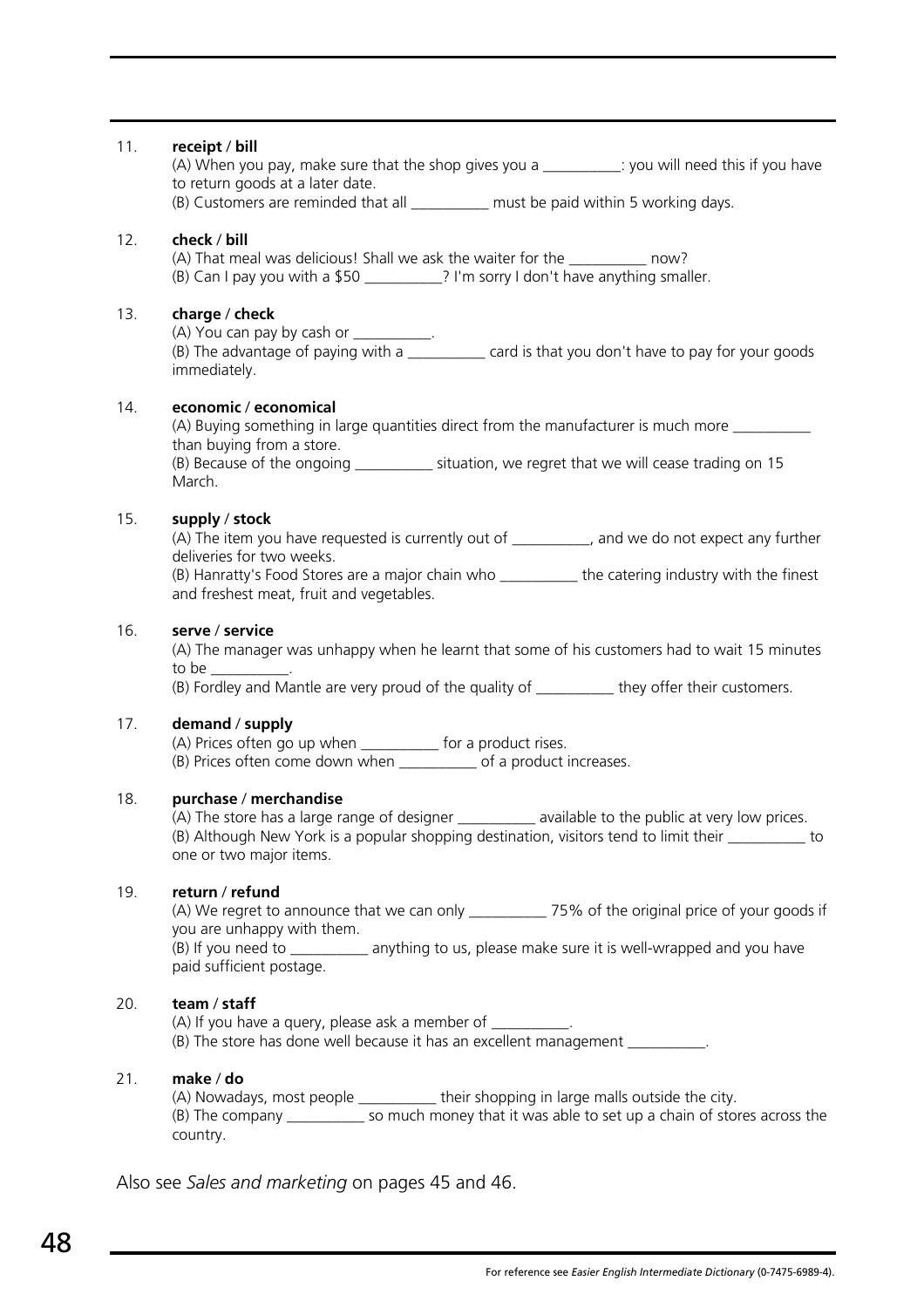# Similar meanings 1: nouns

Being familiar with words and expressions which have a similar (or the same) meaning to each other will give you a big advantage in the TOEIC®, especially in the Reading Comprehension section. The exercises on the next 6 pages give you practice with some of the most common and useful examples of these.

Exercise 1: Look at sentences  $1 - 15$ . These can either be completed with a word from box A *or* a word with a similar meaning from box B. Identify both the words that could be used. In many cases, you will need to add an -*s* to one or both of the words when you put them into the sentence.

| accommodation agenda appointment       | advantage client closeness decline |
|----------------------------------------|------------------------------------|
| assistance benefit customer discipline | defect employment evidence help    |
| discount drop fault opposition         | housing meeting order prerequisite |
| proof proximity requirement work       | resistance reduction schedule      |

- 1. We have a very busy and today, so I suggest we start as soon as possible.
- 2. The company provides free  $\frac{1}{2}$  /  $\frac{1}{2}$  for its staff.
- 3. We need to maintain \_\_\_\_\_ / \_\_\_\_\_ on the factory floor at all times, otherwise there are increased risks of an accident occurring.
- 4. Thank you for your kind \_\_\_\_\_ / \_\_\_\_\_: I couldn't have done it without you.
- 5. There has been a sharp \_\_\_\_\_ / \_\_\_\_\_ in the number of people attending the staff development sessions.
- 6. The latest computer program has several \_\_\_\_\_\_\_ / \_\_\_\_\_\_ which need to be sorted out before it can be put onto the market.
- 7. There has been a lot of  $\frac{1}{2}$  /  $\frac{1}{2}$  to the new compulsory overtime plan.
- 8. There is no \_\_\_\_\_\_ / \_\_\_\_\_ to show that standards of living have improved.
- 9. Repeated orders are eligible for a 10% and wholesale prices.
- 10. The hotel is popular with business people because of its \_\_\_\_\_ / \_\_\_\_\_ to the central business district.
- 11. I can't see you this afternoon because I have a / an  $\frac{1}{2}$  with the Board of Directors.
- 12. A lot of our \_\_\_\_\_ / \_\_\_\_\_ say that they are unhappy with the speed of our service.
- 13. When the company begins operations, it hopes to provide \_\_\_\_\_\_\_ / \_\_\_\_\_ for 300 people.
- 14. There are several \_\_\_\_\_ / \_\_\_\_\_ to working from home: you save on travel costs, for one thing.
- 15. If you want the job, a working knowledge of German is one of the main \_\_\_\_\_ / \_\_\_\_\_.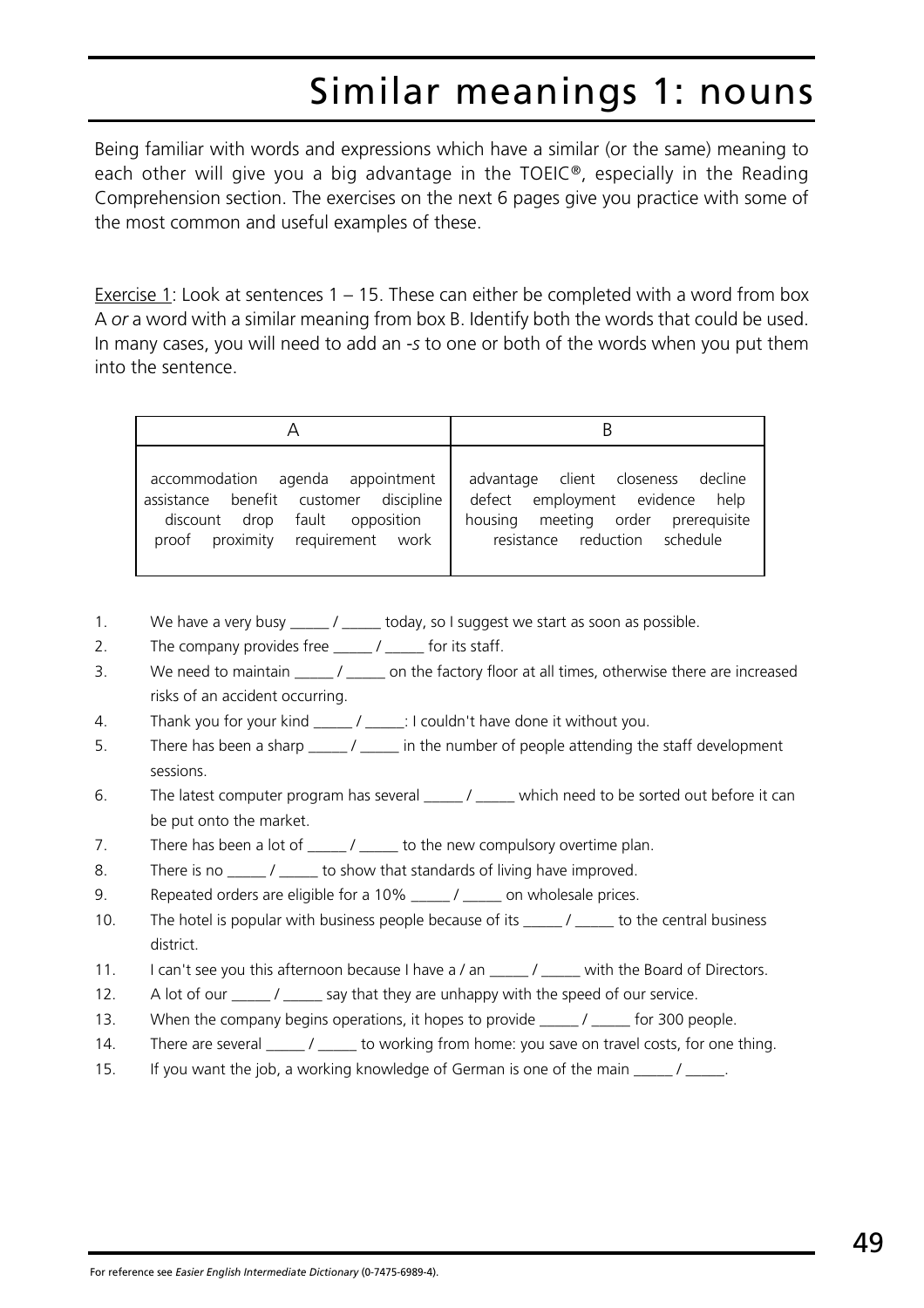## Exercise 2: Instructions as above

| acclaim choice code cooperation<br>customer liability outlet overview<br>problem question revision<br>priority<br>staff strategy<br>term | change collaboration complication<br>condition (short) description option<br>patron personnel plan praise<br>precedence query responsibility<br>rule store |
|------------------------------------------------------------------------------------------------------------------------------------------|------------------------------------------------------------------------------------------------------------------------------------------------------------|

- 1. His latest film has received widespread \_\_\_\_\_ / \_\_\_\_\_ and is expected to become a major box office success.
- 2. The company \_\_\_\_\_ / \_\_\_\_\_ state(s) that no employee can leave his or her work station without asking for permission.
- 3. The hotel accepts no \_\_\_\_\_ / \_\_\_\_\_ for any damage to vehicles in the car park.
- 4. There are two \_\_\_\_\_ / \_\_\_\_\_ available to us: close the company or move to another locality.
- 5. Our latest brochure provides a / an  $\frac{1}{2}$  of our latest products and a brief history of the company.
- 6. All \_\_\_\_\_ / \_\_\_\_\_ are requested to attend tomorrow's meeting, which will begin at 2 o'clock.
- 7. Thanks to our \_\_\_\_\_ / \_\_\_\_\_ with several affiliated companies, we have increased our turnover by 37%.
- 8.  $\frac{1}{2}$  /  $\frac{1}{2}$  are requested not to smoke in the restaurant.
- 9. We advise you to read the \_\_\_\_\_ / \_\_\_\_\_ of the contract carefully, and contact us if you disagree with any of the points covered.
- 10. If you have any \_\_\_\_\_ / \_\_\_\_\_, please ask a member of staff.
- 11. Selfwood's operates several \_\_\_\_\_ / \_\_\_\_\_ where you can buy a selection of our own goods along with a large range of branded varieties.
- 12. We had hoped that everything would run smoothly, but unfortunately there have been several \_\_\_\_\_ / \_\_\_\_\_.
- 13. Our \_\_\_\_\_\_ / \_\_\_\_\_ is to wait for prices to fall before putting the product onto the market.
- 14. Advertising is currently our main concern, and it should take \_\_\_\_\_ / \_\_\_\_\_ over everything else.
- 15. Is it necessary to make any \_\_\_\_\_ / \_\_\_\_\_ to the plan, or should we keep it as it is?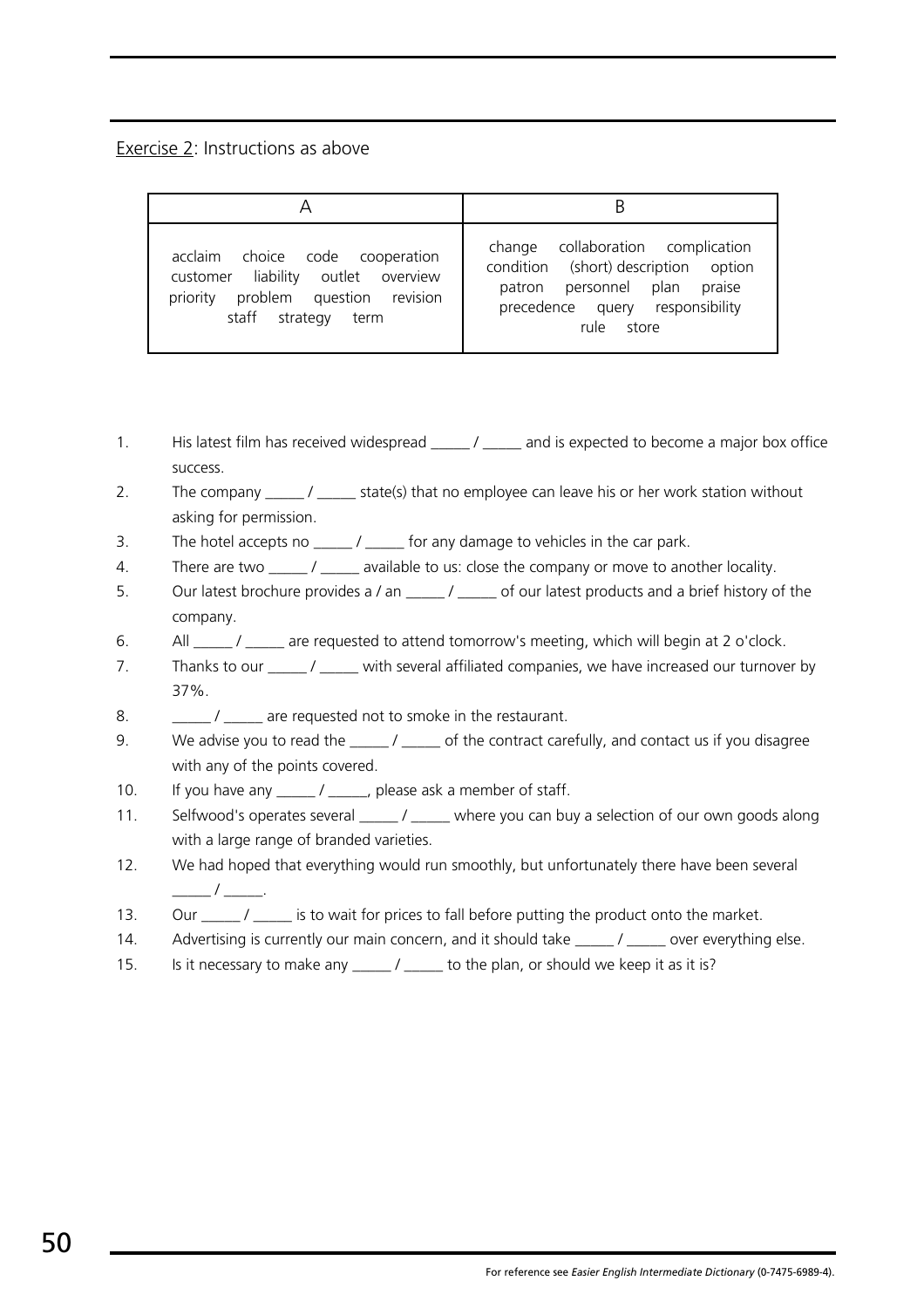Exercise 3: Instructions as above

| achievement advertising assignment      | accomplishment (personal) appeal   |
|-----------------------------------------|------------------------------------|
| caliber category charisma               | classification difference earnings |
| disparity                               | expert final demand idea           |
| ending entitlement notion               | intellect and ability job          |
| proceeds                                | publicity                          |
| proficiency review specialist ultimatum | right skill termination write-up   |

- 1. The restaurant has received several good  $\frac{1}{2}$  in the press, and is a firm favorite with visitors to the city.
- 2. Our latest model is excellent, but without adequate \_\_\_\_ / \_\_\_\_, we won't sell enough to cover production costs.
- 3. We believe that the new manager's lack of  $\overline{a}$  will have a negative effect on sales.
- 4. The hotel has several room \_\_\_\_\_ / \_\_\_\_\_, including five family rooms and two honeymoon suites.
- 5. Poor long-term sales figures resulted in the \_\_\_\_\_ / \_\_\_\_\_ of the contract and the closure of two offices.
- 6. If you leave the company, you will lose your  $\frac{1}{\sqrt{2}}$  to a share of the profits.
- 7. We would very much appreciate having somebody of your \_\_\_\_\_ / \_\_\_\_\_ working for us: you would be of great benefit to the company.
- 8. We called in a health and safety \_\_\_\_\_ / \_\_\_\_\_ to examine the building for any potential problems.
- 9. He was given the  $\frac{1}{2}$  of dealing with the press and keeping the public informed about new developments.
- 10. The new manager has a strange \_\_\_\_\_ / \_\_\_\_\_ that all employees are potentially dishonest.
- 11. She hasn't reached the required level of \_\_\_\_\_ / \_\_\_\_\_ in typing, and will have to repeat that section of the training course.
- 12. His promotion to director was a remarkable \_\_\_\_\_\_ / \_\_\_\_\_ for someone so young.
- 13. The bank gave us a / an \_\_\_\_\_ / \_\_\_\_\_: pay back the money or face immediate closure.
- 14. Despite several changes to the pay structure, there is still a  $\frac{1}{\sqrt{2}}$  in pay between graduate trainees and non-graduates.
- 15. All \_\_\_\_\_ / \_\_\_\_\_ from the sale of the building will be re-invested in the company.

When you keep a written record of words that you learn, you might find it useful to put them into related groups. This would include putting words with the same or a similar meaning together. Remember that you should also record words in context (you should show how they work in a sentence with other words).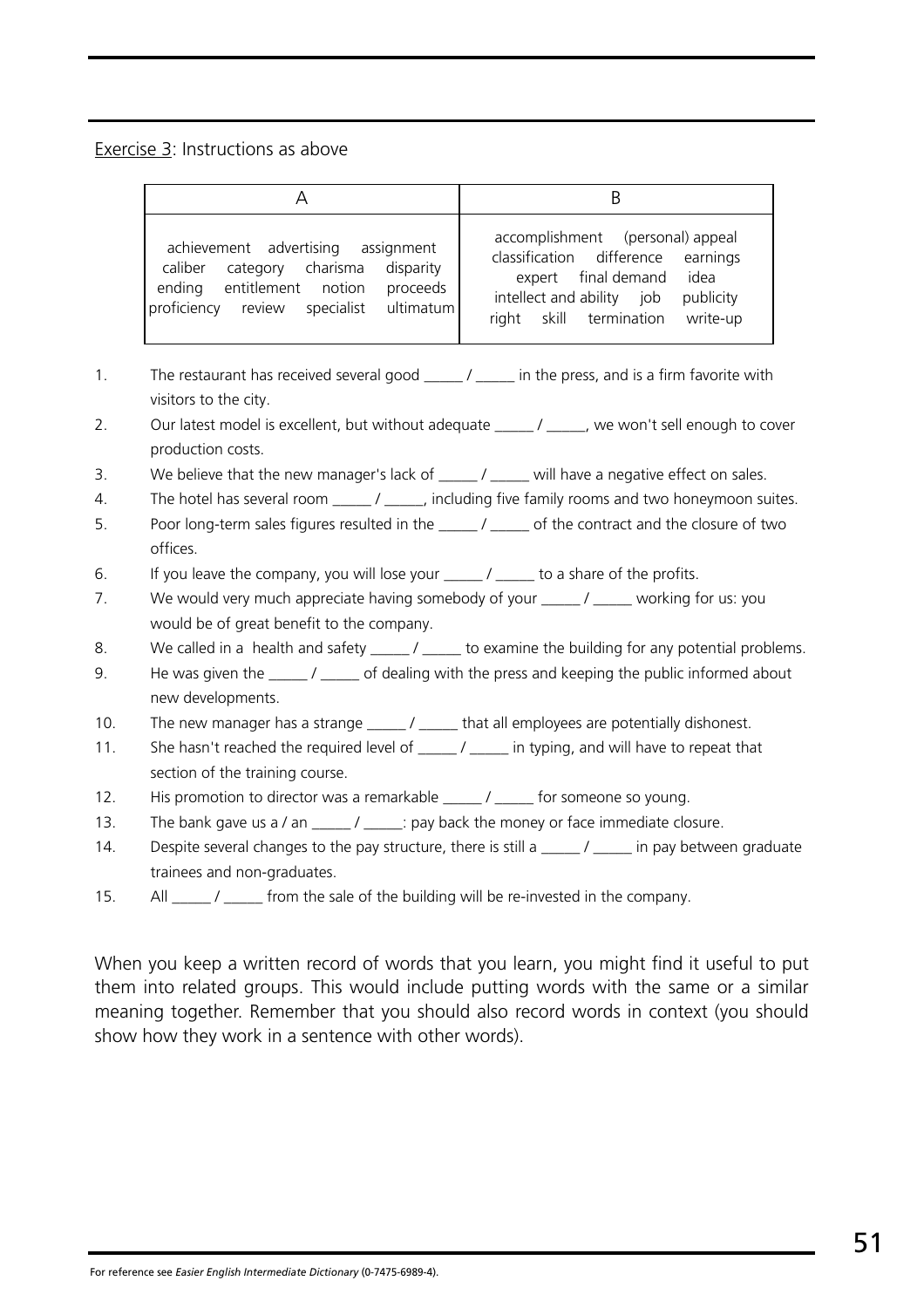# Similar meanings 2: verbs

Look at the words and expressions in **bold**, and think of a word which has the same or a similar meaning *in the same context*. Use these words to complete the crossword on the next page. In some cases, more than one answer may be possible, but only one will fit into the crossword.

## Across **Down**

- 1. **Examine** accounts
- 2. **Account for** something that has happened
- 5. **Recover** lost money or property
- 6. **Advertise** a product
- 9. **Help** a customer
- 11. **Use up** all your resources
- 15. **Firmly state** your opinion
- 17. **Prevent** a strike from taking place
- 18. **Firmly tell** somebody your terms and conditions
- 19. **Acquire** or **get** information
- 21. **Have an effect on** someone or something
- 22. **Manage** or **organize** a department
- 24. **Produce** or **make** good sales of a product
- 25. **Choose** something
- 27. **Understand** or **achieve** something
- 29. **Tell** somebody about an event that has happened
- 31. **Quantify** the effect of something
- 34. **Forbid** smoking in a public place
- 35. **Give** information or instructions to your staff
- 36. **Confirm** something is true
- 38. **Widen** your area of operations
- 40. **Ask** somebody for advice
- 41. **Approve** of a decision
- 42. **Oblige** somebody to do something
- 43. **Give** or **take** a message to somebody
- 44. **Remove** something from a sum of money

- 1. **Speak** to an audience
- 2. **Take** on new staff
- 3. **Give** a contract to a company
- 4. **Interrupt** somebody at work
- 7. **Check** facts to see if they are true
- 8. **Collect** information
- 10. **Replace** something with something similar
- 12. **Make** a process **go faster**
- 13. **Deal with** a problem
- 14. **Control** a process or activity
- 16. **Come to** an interview
- 20. **Make up for** something you have done wrong
- 23. **Book** a restaurant table
- 26. **Keep** something for future use
- 28. **Suggest** something without saying it directly
- 29. **Disclose** information to somebody
- 30. **Make** something **clearer**
- 32. **Examine** information in detail
- 33. **Settle** an argument or disagreement
- 37. **Finish** making plans for something
- 39. **Agree** to do something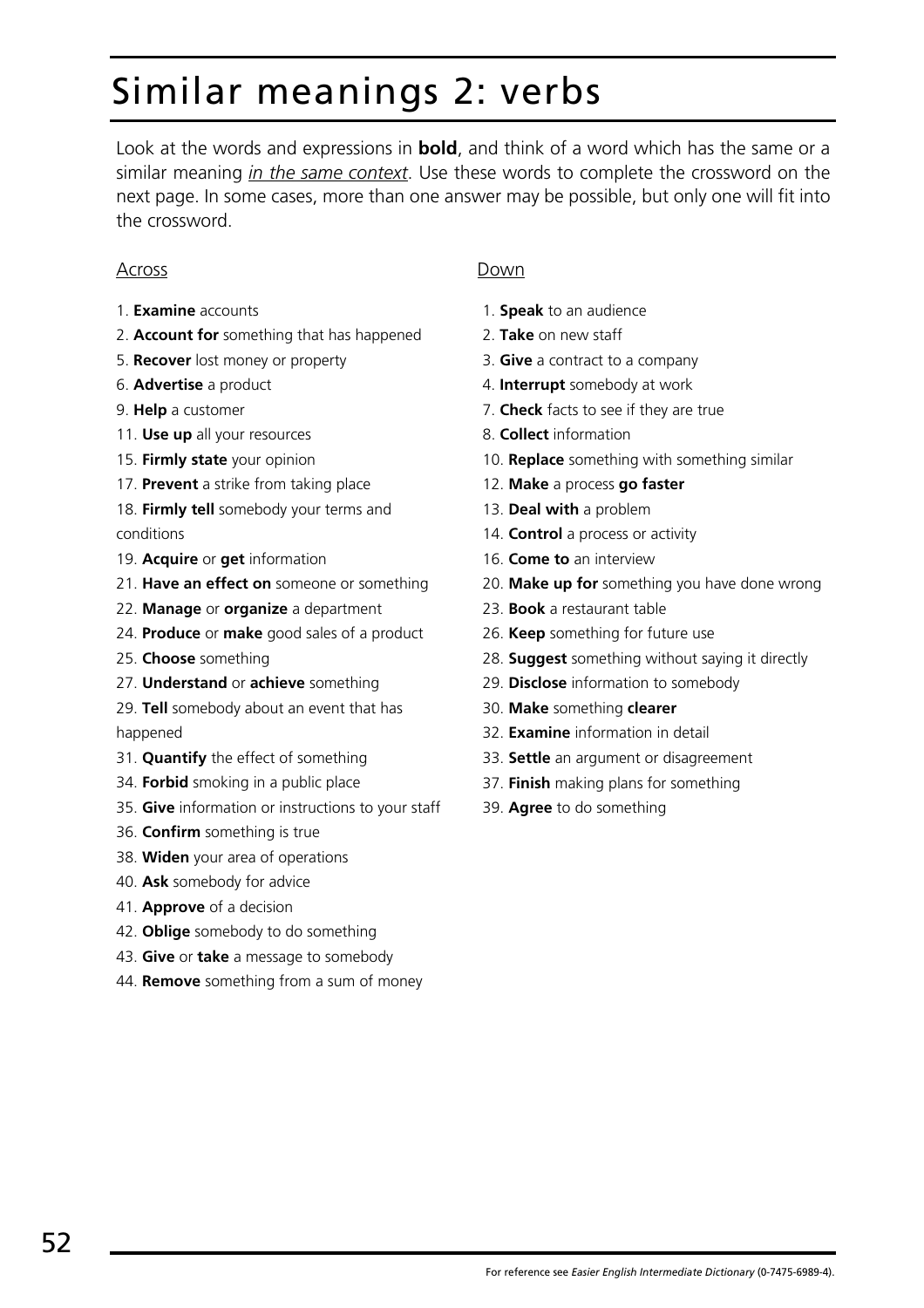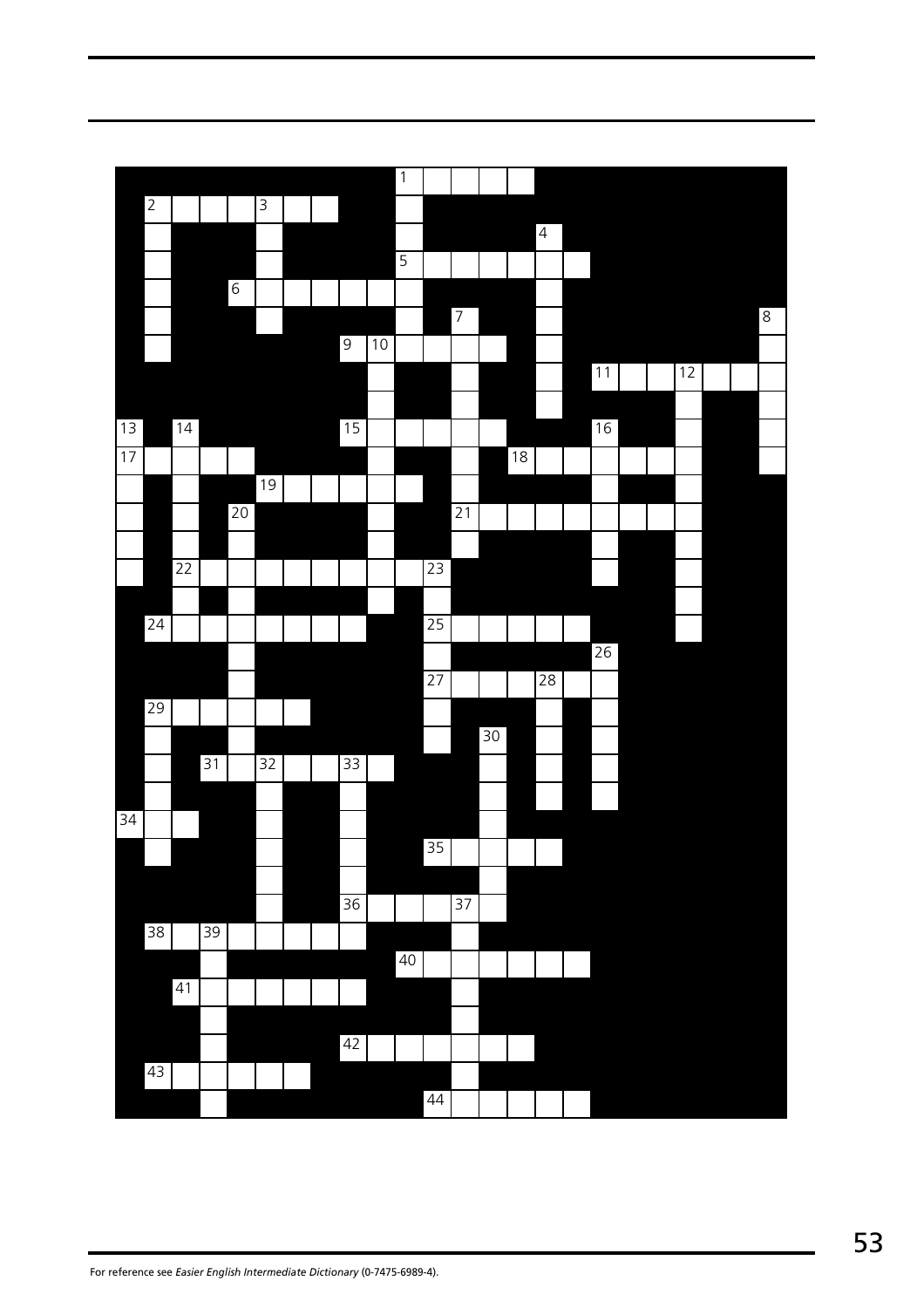# Similar meanings 3: adjectives

Exercise 1: Match the words or expressions in **bold** in 1 – 24 with words from the box which have a similar meaning. You should use each word from the box *once only*.

|  |  | compatible disciplinary disparate diverse efficient exceptional flexible important |  |
|--|--|------------------------------------------------------------------------------------|--|
|  |  | industrious integral inventive legitimate lengthy mandatory modern nominal         |  |
|  |  | obligatory perceptive profitable prosperous punctual steady tedious voluntary      |  |

- 1. **Compulsory** safety inspections 2. A **very important** part of something 3. A **well-run and productive** department 4. Two **well-suited** organizations 5. **Compulsory** attendance at a meeting 6. A **long** meeting
- 7. A **creative** idea
- 8. A **significant** event
- 9. A collection of **unrelated** objects
- 10. A **wealthy** town
- 11. A **valid** reason for doing something
- 12. An **optional** dress code
- 13. A **constant and continuous** price rise
- 14. An **outstanding** performance
- 15. A **varied** program of events
- 16. **Easily changeable** working hours
- 17. A **lucrative** venture
- 18. **Punitive** action
- 19. A **boring** and **repetitive** job
- 20. A **prompt** start to a meeting
- 21. A **small** membership fee
- 22. An **observant** young man
- 23. A course of **contemporary** world studies
- 24. A **hardworking** staff member

Exercise 2: Instructions as above

abrupt abundant adequate crucial discourteous enduring extensive inconsistent inflexible luxurious narrow outdated overall prospective relevant resolute restricted risky rudimentary scrupulous simple thorough thriving vibrant

- 1. A **lively** office atmosphere
- 2. A **basic** menu
- 3. A **determined** effort
- 4. **Very comfortable** accommodation
- 5. A **likely or possible** job applicant
- 6. **Limited and controlled** access to a building
- 7. A **flourishing** tourist industry
- 8. A product's **lasting** appeal
- 9. A **comprehensive** search
- 10. **Basic** knowledge
- 11. A **pertinent** question
- 12. **Enough** information
- 13. A **sudden** change of plan
- 14. **Old-fashioned** working practices
- 15. The **general** idea
- 16. A financially **dangerous** plan
- 17. **Plenty of** opportunities
- 18. A **small** profit margin
- 19. **Erratic** behavior
- 20. A **rigid** schedule
- 21. A **very important** meeting
- 22. A **full or very detailed** investigation
- 23. An **impolite** shop assistant
- 24. An **honest and fair** dealer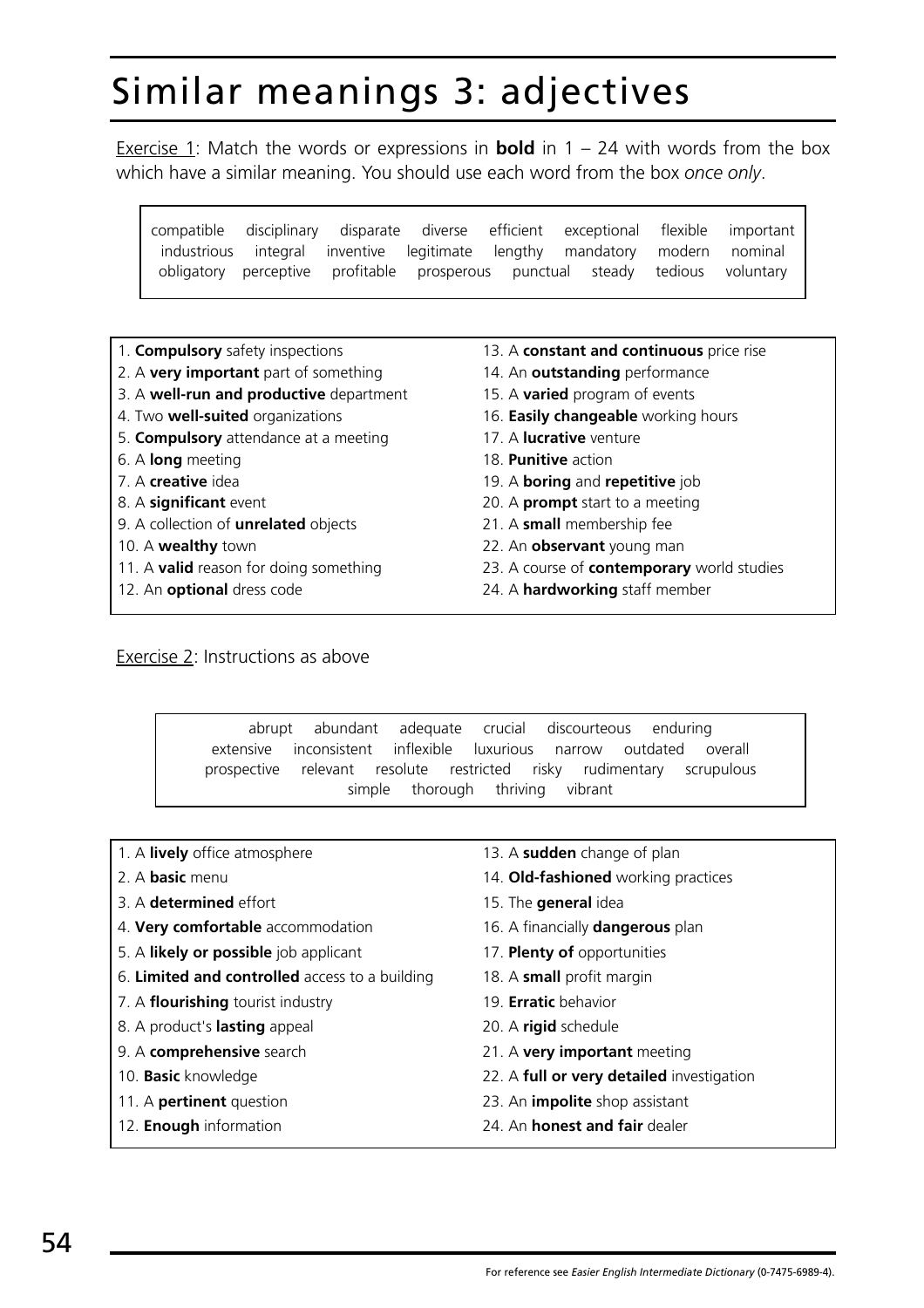# Starting and stopping

The box below contains 37 words and phrasal verbs related to *starting* or *stopping* something. You will find these by reading horizontally left to right  $(\Rightarrow)$  and vertically down  $(\vartheta)$  only. Try to find as many of these as possible, then use them to complete sentences 1 – 24. In many cases, these sentences can be completed with more than one of the words / expressions. In the case of the verbs, you will need to change the form of some of them (for example, by adding -*ed* to the end).

Note that in the case of phrasal verbs, the verb and the particle can be found directly next to each other (for example, *take off* will appear in the box as *TAKEOFF*).

| D                       | $\overline{A}$ | B              | O            |              | $\perp$      | S.           |                |              |                |                |           | H A S E T O F F |              |                | B            | C            | D            | E        | $-F$         | G              | D       |
|-------------------------|----------------|----------------|--------------|--------------|--------------|--------------|----------------|--------------|----------------|----------------|-----------|-----------------|--------------|----------------|--------------|--------------|--------------|----------|--------------|----------------|---------|
|                         | $\mathbf{I}$   | N              | $\mathsf{C}$ | E            | P            | $\top$       | $\perp$        | $\circ$      | N              | C L            |           | $O_S$           |              | $\cup$         | $\mathsf{R}$ | E            | H            | $\Box$   | $\perp$      | K.             | - E     |
| S                       | T              | $\top$         | $\circ$      | D            | M T          |              | U              | $\mathsf{R}$ | N              | D              |           | O W N           |              | N              | Q            | $\cup$       | A S          |          | H            | $\Omega$       | $\top$  |
| S                       | P              | A              | - U          | $\perp$      | Q R          |              |                | E S T        |                | $\mathbb{R}^n$ | D         | $\pm 1$         | $\mathsf{S}$ | M              | $\Box$       | S            | S            | $\cup$   | V            | P              | E       |
| $\cup$                  | $\mathsf{T}$   | K              | $\mathsf{T}$ | S            |              | W K S        |                |              |                |                | X Y N Z S |                 | U            | S              | $\mathsf{P}$ | Ε            | N            | D        | $\mathsf{A}$ | $\cup$         | R       |
| Α                       | A              | - E            | B            | $\mathsf{C}$ | $A \mid$     |              | T C            |              | D              | $\Box$ E       |           | S               | H            | U              | $\top$       | D            | $\circ$      | W        | $\mathsf{N}$ | $\perp$        | - C     |
| D                       | K              | $\circ$        | $\mathsf{R}$ | $\circ$      | $\top$       | $\mathsf{C}$ | A S            |              |                | B T R          |           | E               | $F-E$        |                | M            | B            | A            | R        | K            | $\perp$        | - E     |
| E                       | E              | $\mathsf{F}$   | E            | N            | E            | K            | $\overline{B}$ | U            | $\mathsf{A}$   | $\mathbb{R}^n$ | A G       |                 | H            | $\sim 1^\circ$ | J            | -F           | $\mathsf{R}$ | К        | $\mathsf{L}$ | $\circ$        | A       |
| P                       | $\cup$         | -F             | A T          |              | $\mathsf{R}$ | $\circ$      | - L            | P            | $\overline{C}$ | A D            |           | $\Box$          | M            | R              | N            | $\perp$      | $\mathbf{L}$ | $\Omega$ | P            | $\cup$         | -S      |
| H                       | P              | C              | K            | $\Box$       | M F          |              | $\mathbf{L}$   | P            | K T            |                | $\Box$ E  |                 | $F - E$      |                | <sub>S</sub> | R            | S            | Q        | R            | T              | E       |
| $\overline{\mathsf{A}}$ | <sub>S</sub>   | $\mathsf{A}$   | U            | $\mathsf{N}$ | $\Box$ F     |              | S              | $\mathsf{R}$ | O E            |                | C L       |                 | $\mathsf{R}$ | $\top$         | E            | E            | E            | O        | $\vee$       | W X            |         |
| S                       | Y              | N              | Z            | U            | N            | Y            | H              | E            | $\cup$         |                | O A E     |                 | E            | $\Box$         | T            | $\mathsf{L}$ | A            | U        | <sup>N</sup> | <sup>-</sup> C | H       |
| E                       | $\cup$         | <sup>-</sup> C | A E          |              | A            | R            | E.             | S            | $\top$         | A T            |           | $\top$          | E            | R              | U            | B            | $\perp$      | $\perp$  | T.           | $\Omega$       | - F     |
|                         | $\Delta$       | - E            | $\top$       | $\circ$      | $\top$       | S.           | S              | S            | E              | $\mathsf{R}$   | E         | E               | Z            | E              | P            | A            | N            | $\top$   | D            | Y              | $\circ$ |
| N                       | $\cup$         | $\Box$         | W            | $\mathbf{I}$ | E            | $\mathsf F$  | $\mathsf{R}$   | E S          |                | $\pm 1$        | G         | N               | E            | P              | H            | A            | <sub>S</sub> | E        | $\Omega$     | $\cup$         | $\top$  |

- 1. We \_\_\_\_\_\_\_\_\_\_\_\_\_\_\_\_\_ the contract with our suppliers when they repeatedly failed to deliver on time.
- 2. I can't find the document anywhere on my computer. I must have accidentally \_\_\_\_\_\_\_\_\_\_\_\_\_\_\_\_\_\_ it.
- 3. We had to cancel the project when the bank \_\_\_\_\_\_\_\_\_\_\_\_\_\_\_\_\_\_\_\_\_ and refused to lend us any more money.
- 4. Because of an \_\_\_\_\_\_\_\_\_\_\_\_\_\_\_\_\_\_\_\_ of food poisoning recently, the staff cafeteria will be closed until further notice.
- 5. The company was **the company was** in 2002, but had to **the less than a year later.**
- 6. Before \_\_\_\_\_\_\_\_\_\_\_\_\_\_\_ on a long journey, it is very important to make sure you have everything you need.
- 7. Several of the airline's crews told the press that they were concerned about the safety of its aircraft, but the airline's owner managed to \_\_\_\_\_\_\_\_\_\_\_\_\_\_\_\_\_the story before it went public.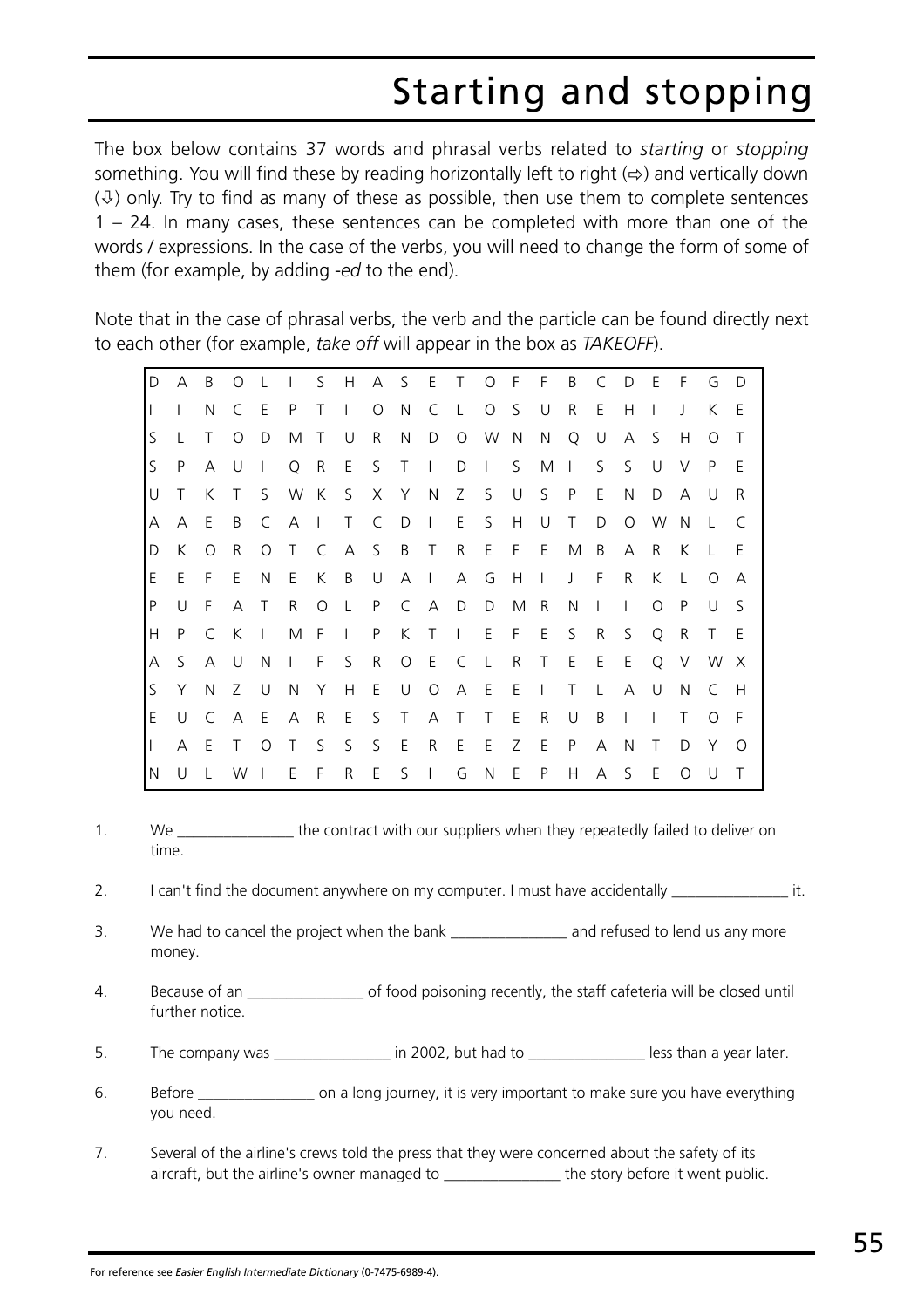| 8.  | As a result of increased security and a bigger police presence, crime has been almost completely                                                                                          |
|-----|-------------------------------------------------------------------------------------------------------------------------------------------------------------------------------------------|
| 9.  | The store installed security cameras to _____________________shoplifters, but without much success.                                                                                       |
| 10. | We tried to ______________________the manager from making changes to the company structure, but he<br>said he had already ___________________the first stage of the plan.                 |
| 11. | Our latest mobile phone will be __________________ onto the market next month, and we are<br>confident that sales will rapidly _______________.                                           |
| 12. | Following a series of minor workshop accidents, production was temporarily ____________<br>while the machinery was checked for faults.                                                    |
| 13. | photography as a hobby when I was 13, but by the time I was 15, I had already<br>decided to make it my career.                                                                            |
| 14. | The new regulations will not all begin at once: they will be gradually ________________ over the<br>next two years. Meanwhile, the old overtime system will be gradually _______________. |
| 15. | Between its ___________________ in 1925 and its eventual __________________ in 2002, World Film<br>Studios made over 300 movies.                                                          |
| 16. | The company ___________________trading in 2004 because of poor sales and consequent financial<br>troubles.                                                                                |
| 17. | Mr. Vettriano is 64, so I guess he'll be _________________ soon. I think he'll miss working here,<br>though.                                                                              |
| 18. | Secretary: "That's it! I've had enough of this place. I ________________!"<br>Manager: "Oh really? Well, I'm not going to give you the chance. You're ________________ !"                 |
| 19. | They made an excellent offer, but we were obliged to _________ it ________ because we were<br>working on too many other projects.                                                         |
| 20. | Prices have risen rapidly over the last year, but last week the company announced a price<br>: they have promised no more increases until April next year.                                |
| 21. | Banana Computers no longer make the Banana 127V printer: it's been ______________                                                                                                         |
| 22. | When Congress _____________________the old tax laws, smaller companies suddenly found<br>themselves much better off.                                                                      |
| 23. | We have a lot of things to discuss at this meeting, so I suggest we _____________ immediately<br>with a report on last year's sales.                                                      |
| 24. | Several problems have ________________ recently as a result of moving our distribution warehouse:<br>one of these is the slow despatch time for overseas orders.                          |

Also see *Continuing, repeating and starting again* on pages 10 and 11.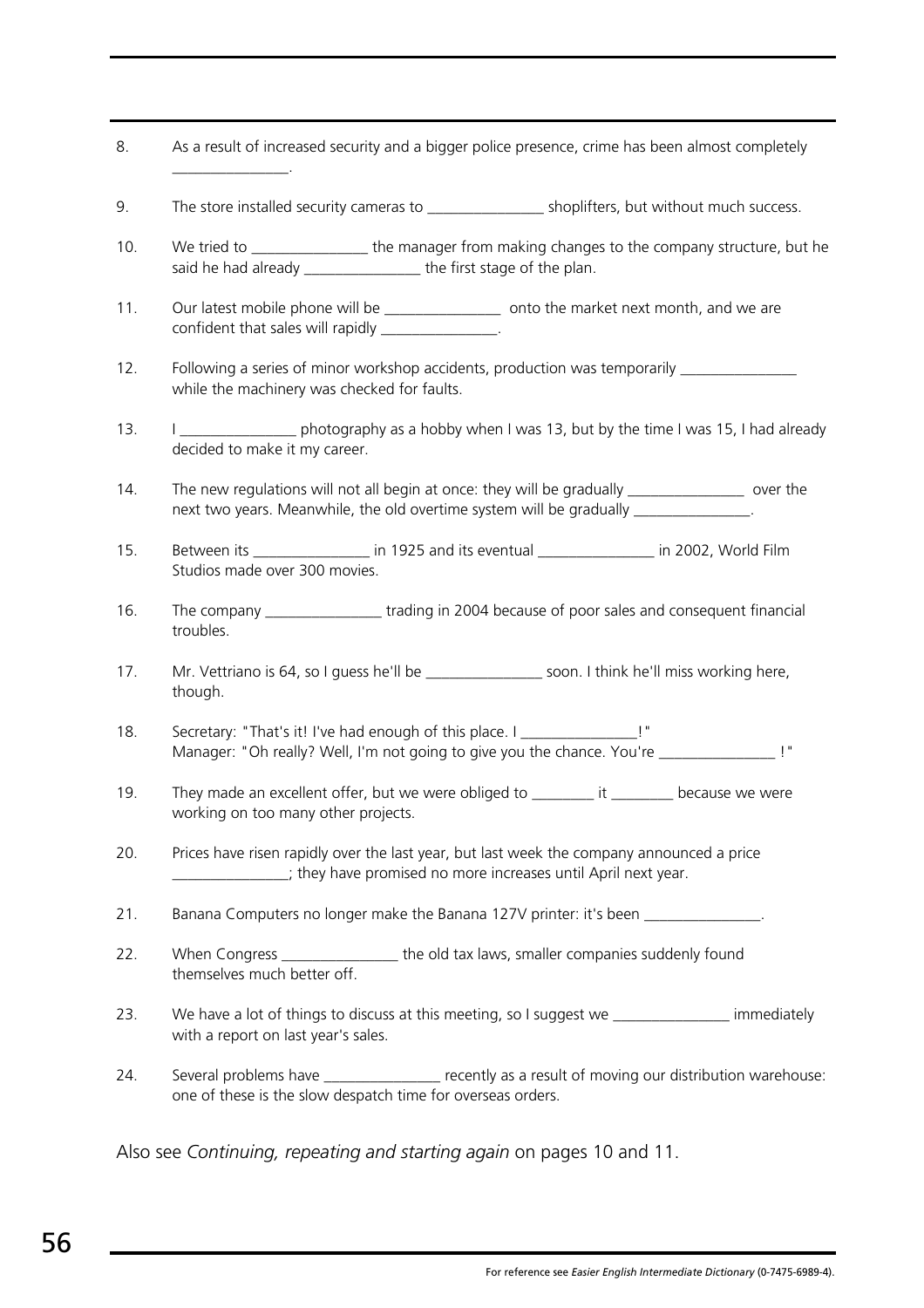Exercise 1:

Read this extract from a magazine article about travel, and choose the correct words or expressions in **bold**. Some of the words / expressions are wrong, some have the wrong form, and some have been spelt incorrectly. Note that in some cases, both answers are possible.

More people are traveling (1) **abroad** / **aboard** in the 21st century than ever before. Going away for a week or two's (2) **vacating** / **vacation** has never been easier, and the age of (3) **mass** / **massive** tourism has truly arrived! If you prefer the comforts of home and have never been away before, here's how it works.

If you enjoy the convenience of a (4) **packing** / **package** tour (where you pay for your flights, (5) **transfers** / **transits** to and from the airport, and (6) **acommodations** / **accomodations** / **accommodations** in advance), you simply go to the travel (7) **operator** / **agency**, pick up a (8) **brochure** / **catalog** or two, find a (9) **destiny** / **destination** and (10) **itinerary** / **itinerant** that suits you, and (11) **reserve** / **book** it. You then (12) **pay a deposit** / **make a down payment**, and pay the (13) **remainder** / **balance** closer to your travel date. Just before you (14) **leave** / **depart**, your tickets arrive and then you're away.

If you are an (15) **independence** / **independent** traveler who prefers more freedom and (16) **flexibleness** / **flexibility**, log on to the Internet, find a website that sells cheap flights, choose your (17) **departure** / **departing** date and return date, then pay the (18) **airfee** / **airfare**. You will then automatically have an (19) **a-ticket** / **e-ticket** logged with the airline. If you choose a hotel at the same time, your chosen hotel will automatically be informed of your (20) **booking** / **reservation**. You should also receive (21) **consternation** / **confirmation** of everything by email. Closer to the date of your (22) **trip** / **excursion**, some airlines will even let you (23) **check in** / **check-in** online, to save you from waiting in line for ages at the airport (24) **terminus** / **terminal**. (25) **Ticketless** / **Ticketfree** travel has eliminated the need for piles of unnecessary paperwork. It's all so easy!

Or is it? Here are just a few things that you ought to consider (and remember, this all has to be done before you even get to the airport!).

First of all, you will need to check your passport: have you got one, for a start, and is it still (26) **validated** / **valid**? Most countries will not let you in if your passport (27) **runs out** / **expires** within six months. Secondly, what about a (28) **visa** / **visor**? More and more countries require you to have one, and this will cost you money (and time and effort, too: in some cases, you have to present yourself in person at the country's (29) **emmbassy** / **embassy**). Thirdly, you will need to get (30) t**raveler's checks** / **traveling checks** and / or foreign (31) **currancy** / **currency**: if you choose the latter, you need to check the (32) **exchange** / **changing** rate to make sure you are getting a favorable (33) **deal** / **bargain**, and then in most cases you will need to pay (34) **comission** / **commission** / **commision** to the bank who supplies it. Finally, have you got adequate (35) **insurence** / **insurance** / **insureance** cover, are your (36) **vaccinations** / **vaccinnations** / **vacinations** up to date, will your mobile phone work abroad, and have you made (37) **arrangments** / **arangements** / **arrangements** for someone to look after your cat and dog, and water your plants, while you are away? (*continued on page*…)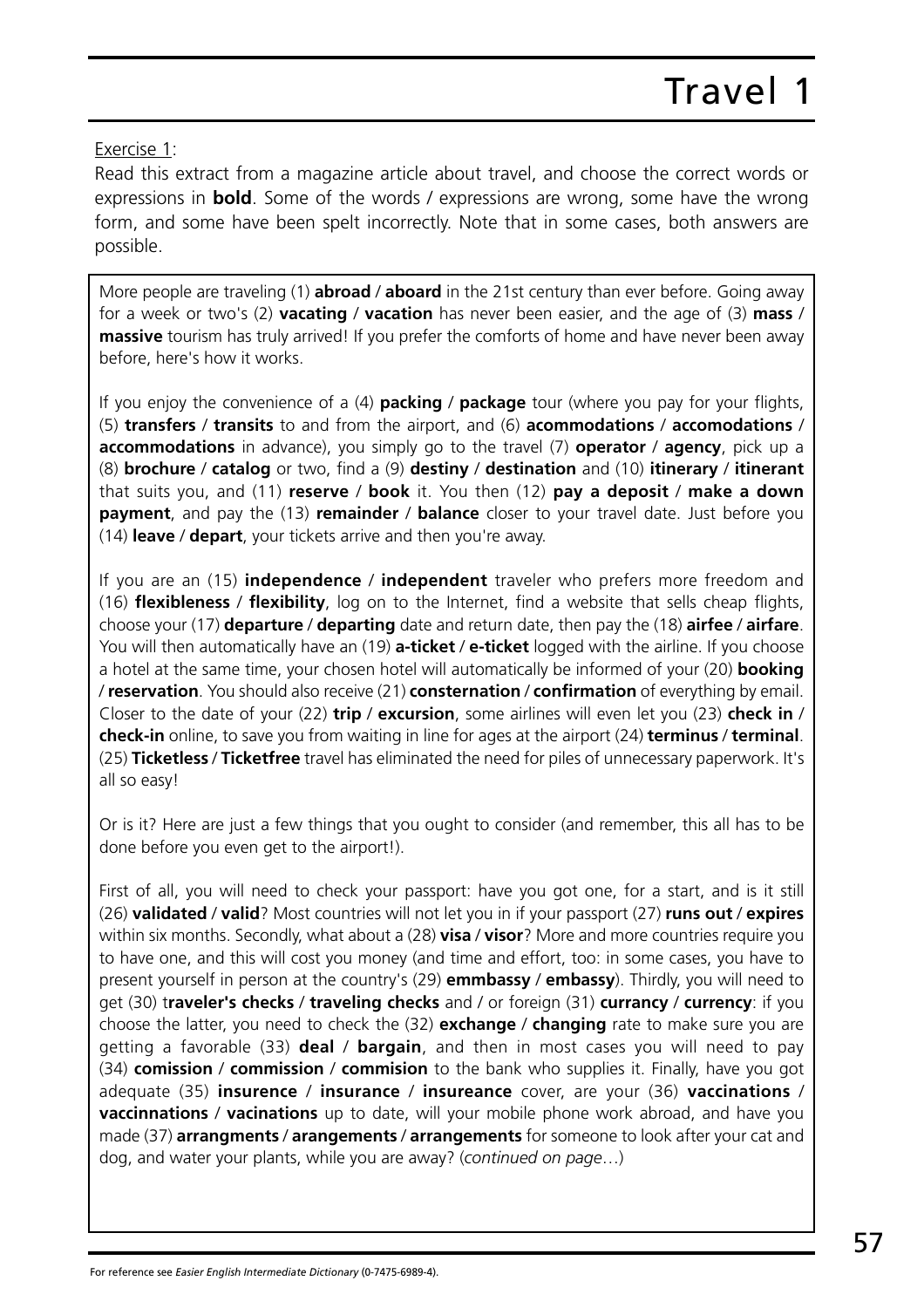## Exercise 2:

Without looking back at Exercise 1, complete these definitions with words from that exercise.

- 1. A traveler who makes his / her own travel arrangements without needing help or advice from a travel agency is known as an traveler.
- 2. A ticket for a journey that is stored on a computer and not given to the passenger is called an \_\_\_\_\_\_\_\_\_.
- 3. The money you pay for a flight is called an  $\blacksquare$
- 4. \_\_\_\_\_\_\_\_\_\_ is a word that means 'in another country'.
- 5. When large numbers of tourists visit a popular destination, this is called \_\_\_\_\_\_\_\_\_\_ tourism.
- 6. \_\_\_\_\_\_\_\_\_\_ is money that you pay a bank or exchange bureau for changing your currency into another currency.
- 7. The rate at which one currency can be exchanged for another currency is called the rate.
- 8. A can injection or other form of medical treatment which protects you from dangerous or unpleasant illnesses and diseases.
- 9. A \_\_\_\_\_\_\_\_\_\_ is a building at an airport where planes arrive or depart.
- 10. A \_\_\_\_\_\_\_\_\_\_ vacation is a vacation where you pay for your flight, hotels, etc., in one go and before you leave.
- 11. When you \_\_\_\_\_\_\_\_\_, you show you are ready to get on a flight by giving your ticket to someone at the airport.
- 12. \_\_\_\_\_\_\_\_\_\_ is an adjective which means that a document is legal and can be used.
- 13. A \_\_\_\_\_\_\_\_\_\_ or \_\_\_\_\_\_\_\_\_\_ is an arrangement you make for a room in a hotel, a table in a restaurant, etc.
- 14. A case is a general word for a journey (usually for a short period of time).
- 15. When somebody tells you that something is certain (for example, they tell you that you definitely have a room in their hotel), we say that they send you \_\_\_\_\_\_\_\_\_\_\_.

Also see *Travel 2* on page 59 and *Hotels* on pages 21 and 22.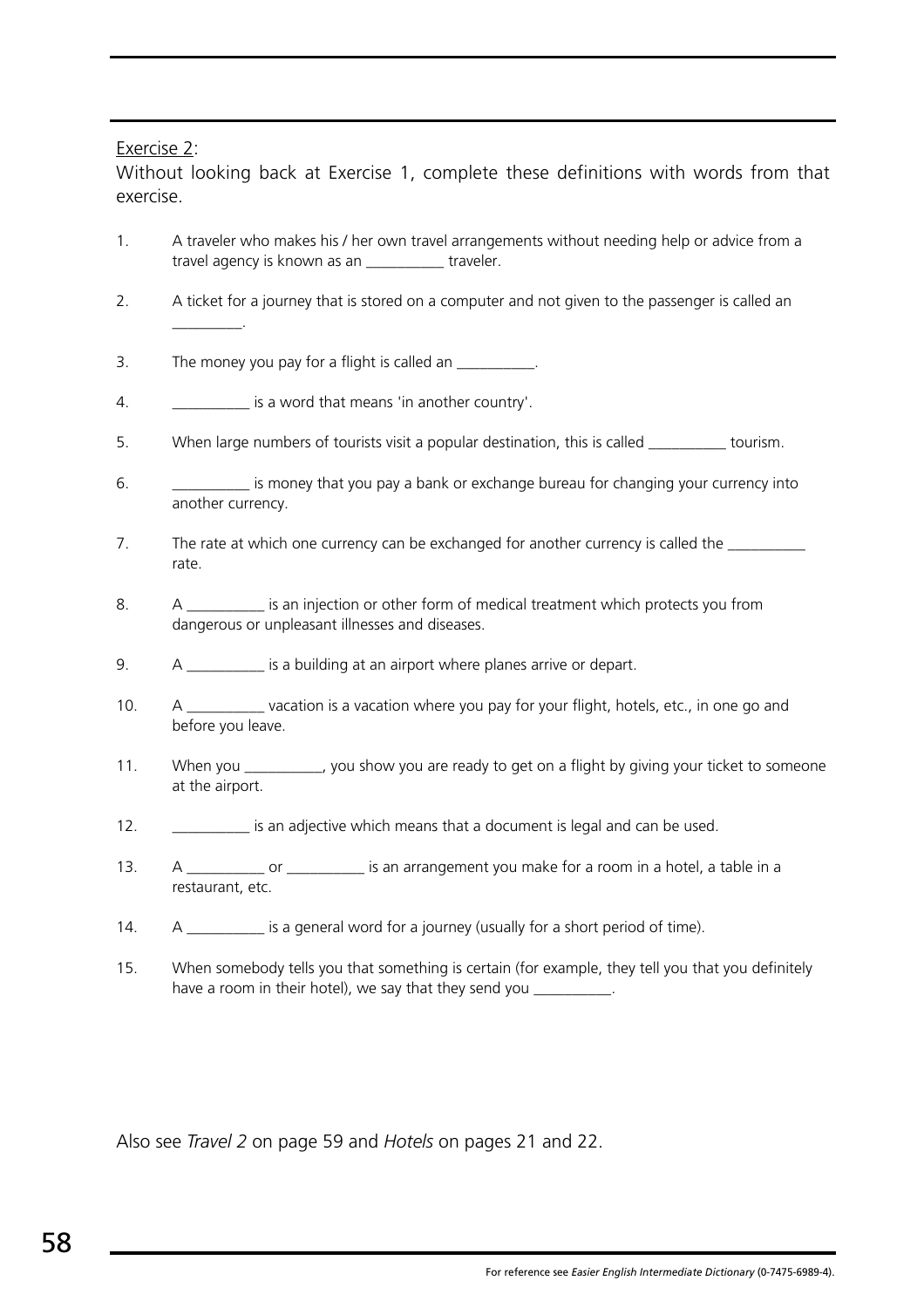Complete these sentences with the most appropriate word or expression in **bold**. In some cases, more than one answer is possible.

- 1. (*At the airport. A check-in assistant is talking to a passenger*) I'm afraid your flight has been **canceled** / **delayed** / **crashed** / **bumped**. It won't be leaving for another two hours.
- 2. (*At the airport. An angry passenger is talking to her colleague*) I don't believe it. The airline has **diverted** / **overbooked** / **rerouted** / **postponed** our flight and have told me there are no more seats available for us. We'll have to wait for the next one.
- 3. (*A business executive is explaining why he prefers to fly business class*) Flying business class is much more expensive than flying **tourist** / **coach** / **economy** / **club** class, but it's much more comfortable and the food is better.
- 4. (*An announcement is being made at the port*) The ship will soon be ready for **embarkation** / **disembarkation** / **boarding** / **climbing**. Would passengers please ensure they have their tickets ready and proceed to the gate.
- 5. (*At the airport, an announcement is being made to passengers arriving on a flight*) Welcome to Heathrow Airport. Could we remind **transition** / **transitive** / **transitory** / **transit** passengers to wait in the lounge until their next flight is ready.
- 6. (*At the airport, an assistant is helping a passenger to find the right terminal for her flight from New York to Boston*) Terminal 1 is the terminal for international flights. You need terminal 2 for **domesticated** / **domestic** / **domesticity** / **domicile** flights.
- 7. (*At the station, a clerk is explaining ticket prices to a passenger who wants to visit a town and return on the same day*). A one-way ticket to Harrington costs \$27.50. A **triangle-trip** / **round-trip** / **circle-trip** / **square-trip** ticket will cost you \$42.
- 8. (*At the bank, a clerk is telling a customer why he can't take out any more money with his American Express card*). I'm really sorry, sir, but you have already exceeded your **profit margin** / **loyalty points** / **credit limit** / **commission rates**.
- 9. (*On an aircraft, the captain is talking to his passengers*) If you need anything during the flight, please do not hesitate to ask one of our cabin **staff** / **gang** / **team** / **crew**.
- 10. (*A radio announcement is being made for people traveling to a city for their job*) Bad news for **expatriates** / **commuters** / **immigrants** / **migrants**, I'm afraid. Traffic on the freeway is locked solid for 12 miles.
- 11. (*An article in a magazine is talking about air travel*) In a recent survey, Albion International Air Ltd was voted the world's favorite **carrier** / **airline** / **airliner** / **airways** for its punctuality, comfort, quality of in-flight catering and, of course, its standards of safety.
- 12. (*A travel agent is explaining insurance policies to a customer*) We advise you to take out our **comprehensive** / **adhesive** / **apprehensive** / **defensive** insurance policy which will cover you against all risks that are likely to happen.
- 13. (*A tour operator is announcing its new range of environment-friendly holidays*) **Eco-tourism** / **Environmental tourism** / **Responsible tourism** / **Green tourism** has become so popular recently that we have added this to our range of holidays.
- 14. (*A car hire clerk is helping a customer choose a vehicle*) The roads here are so bad and so full of holes that we very much recommend you hire a / an **MPV** / **sedan** / **SUV** / **station wagon**.

Also see *Travel 1* on pages 57 and 58.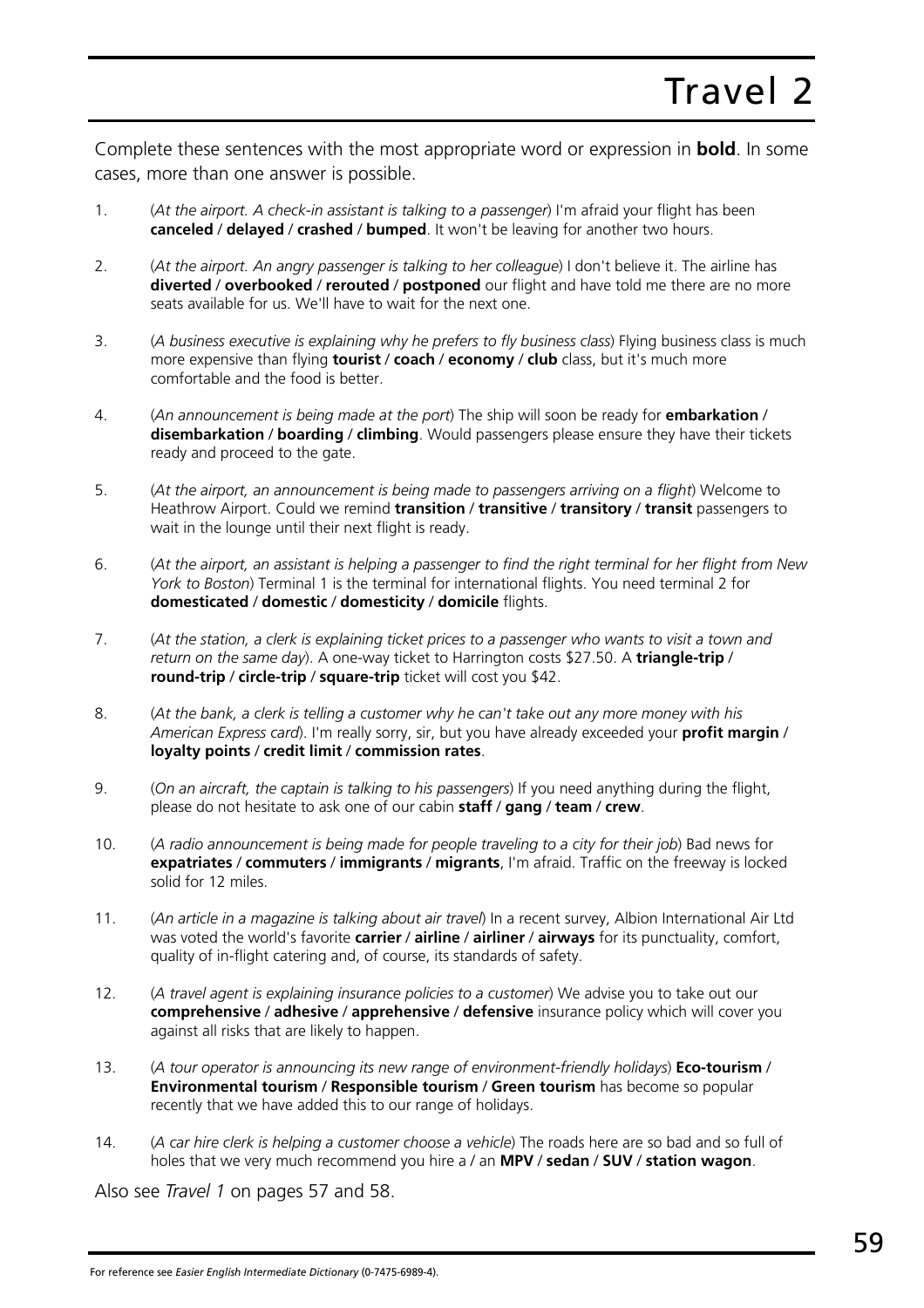# Word forms 1: nouns from verbs

## Exercise 1:

The verbs in the top box can all be made into nouns by removing and / or adding letters. Decide on the noun form of each verb, and then write it (in its noun form) in the appropriate section of the table, depending on the changes that are made to it. There are five words for each section of the table, and there are 10 words that do not fit into any section of the table.

consume negotiate provide expose choose supervise qualify admire persuade fail sign argue permit refuse apply solve emphasize subscribe disturb scrutinize attend justify expect identify require coincide criticize recognize warn survive acquire assure intervene abolish arrive manage expand lose recommend maintain determine rehearse respond suggest prohibit consult decide notify relax produce prefer imply behave compete promote

| Remove 2 letters, then add<br>4 letters: | (Example: conclude → conclude → conclusion)                                 |
|------------------------------------------|-----------------------------------------------------------------------------|
| Remove 1 letter, then add 7<br>letters:  | (Example: verify $\rightarrow$ verify $\rightarrow$ verification)           |
| Remove 1 letter, then add 5<br>letters:  | (Example: examine → examine → examination)                                  |
| Remove 1 letter, then add 4<br>letters:  | (Example: reduce $\rightarrow$ reduce $\rightarrow$ reduction)              |
| Remove 1 letter, then add 3<br>letters:  | Example: concentrate $\rightarrow$ concentrate $\rightarrow$ concentration) |
| Remove 1 letter, then add 2<br>letters:  | (Example: disperse → disperse → dispersal)                                  |
| Add 3 letters:                           | (Example: depart → departure)                                               |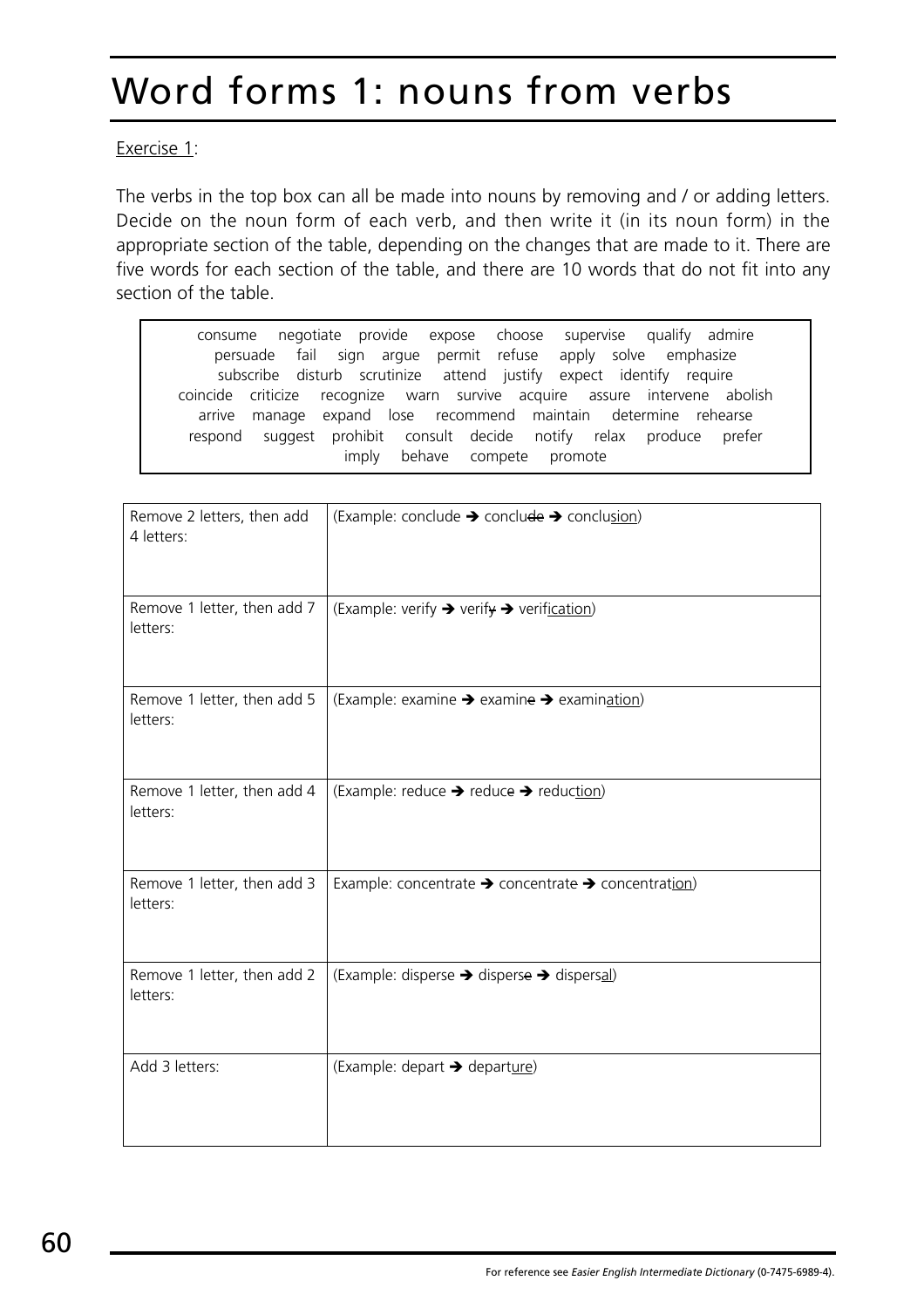| Add 4 letters: | (Example: improve $\rightarrow$ improvement) |
|----------------|----------------------------------------------|
| Add 5 letters: | (Example: confirm → confirmation)            |

## Exercise 2:

Now take the verbs from the box that did *not* fit into any of the sections above, change them into nouns and write them in the grid below (in the same order that they appear in the box). If you do this correctly, you will reveal a word in the shaded vertical strip that can be a verb and a noun *without changing its form*.



Now try using some of the words from this exercise in sentences of your own.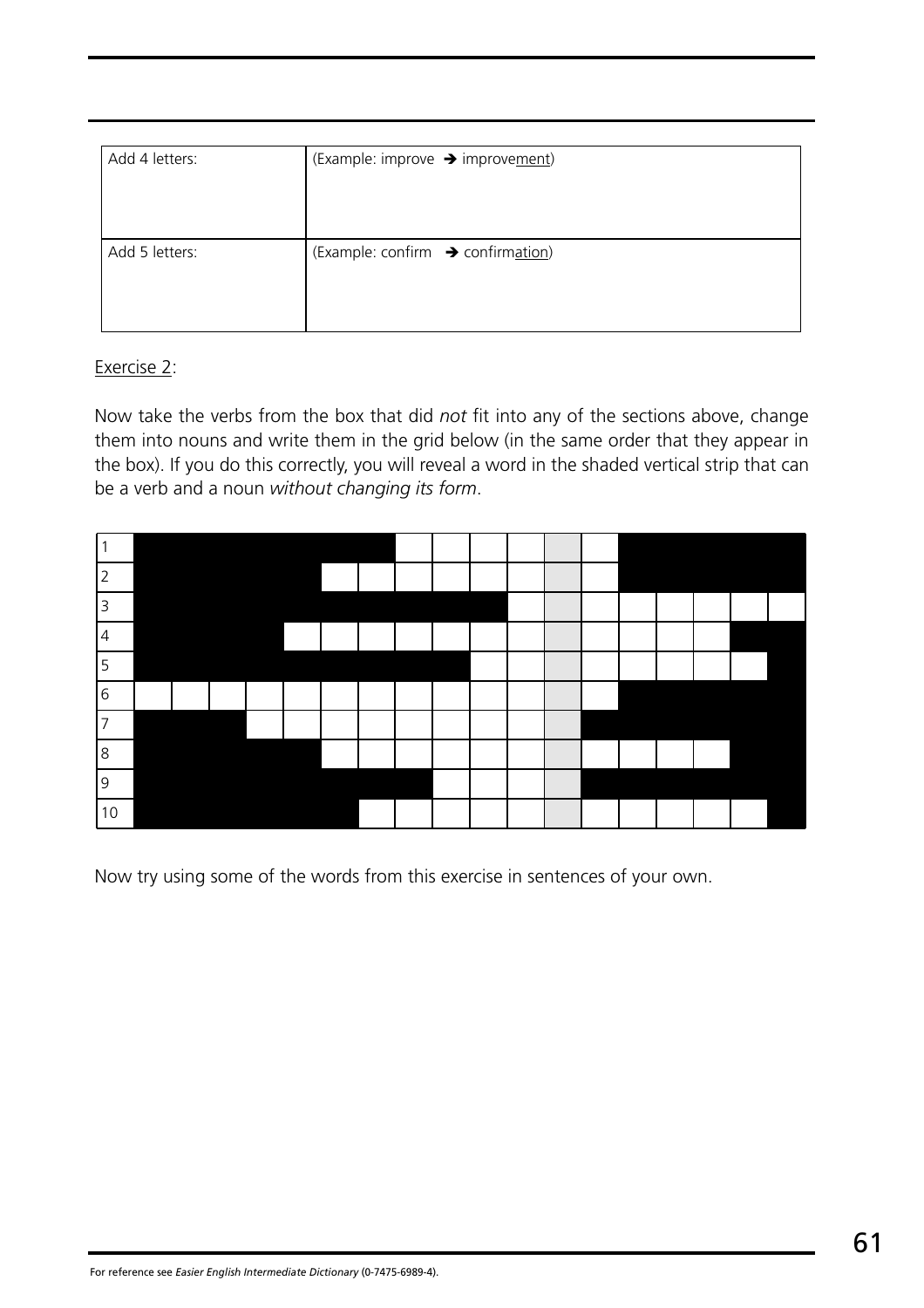# Word forms 2: nouns from adjectives

## Exercise 1:

Look at these sentences and decide if the words in **bold** are the correct *noun* form of the *adjectives* which you will find at the end of each sentence. Correct those which are wrong. Look at the meaning of the whole sentence before you make any changes, and don't forget to check the spelling.

- 1. Items of **valuability** can be left in the hotel safe overnight. (*valuable*)
- 2. *La Poubelle d'Or* is the only restaurant in town for those with real **taste**! (*tasteful*)
- 3. Do you have a **thirstiness** for knowledge? Then why not enrol on one of our evening college courses? (*thirsty*)
- 4. It is often said that '**honestly** is the best policy', which is why AZ Enterprises have adopted it as their company motto. (*honest*)
- 5. It can often be lack of **confidence** that prevents an employee performing well at work. (*confident*)
- 6. Many people who start up their own company are unaware of the **expensiveness** involved. (*expensive*)
- 7. Seniors can travel free on public transportation between 9 in the morning and 4 in the afternoon, although some **restrictions** apply. (*restricted*)
- 8. There are a few **similarties** between our old TZ18b model and the new TZ20. (*similar*)
- 9. The management are unable to say with any **certainence** when the new changes will be implemented. (*certain*)
- 10. Unnecessary **absentism** from work is costing American companies millions of dollars a year. (*absent*)
- 11. Please complete the form and return it at your earliest **convenientcy**. (*convenient*)
- 12. The union has questioned the **necessaryness** of downsizing, but the management insist it is the only way to keep the company going. (*necessary*)
- 13. Despite a **relaxation** of company rules regarding dress, many still prefer to wear a suit to work. (*relaxed*)
- 14. Sometimes in business, rules have to be changed according to needs: **flexiblence** is the key to success. (*flexible*)
- 15. Health and **safety** issues should be a priority with any organization. (*safe*)
- 16. The management accepts no **responsibleness** for items lost or stolen in the workplace. (*responsible*)
- 17. In advertising, **accurateness** is very important when it comes to identifying the target market. (*accurate*)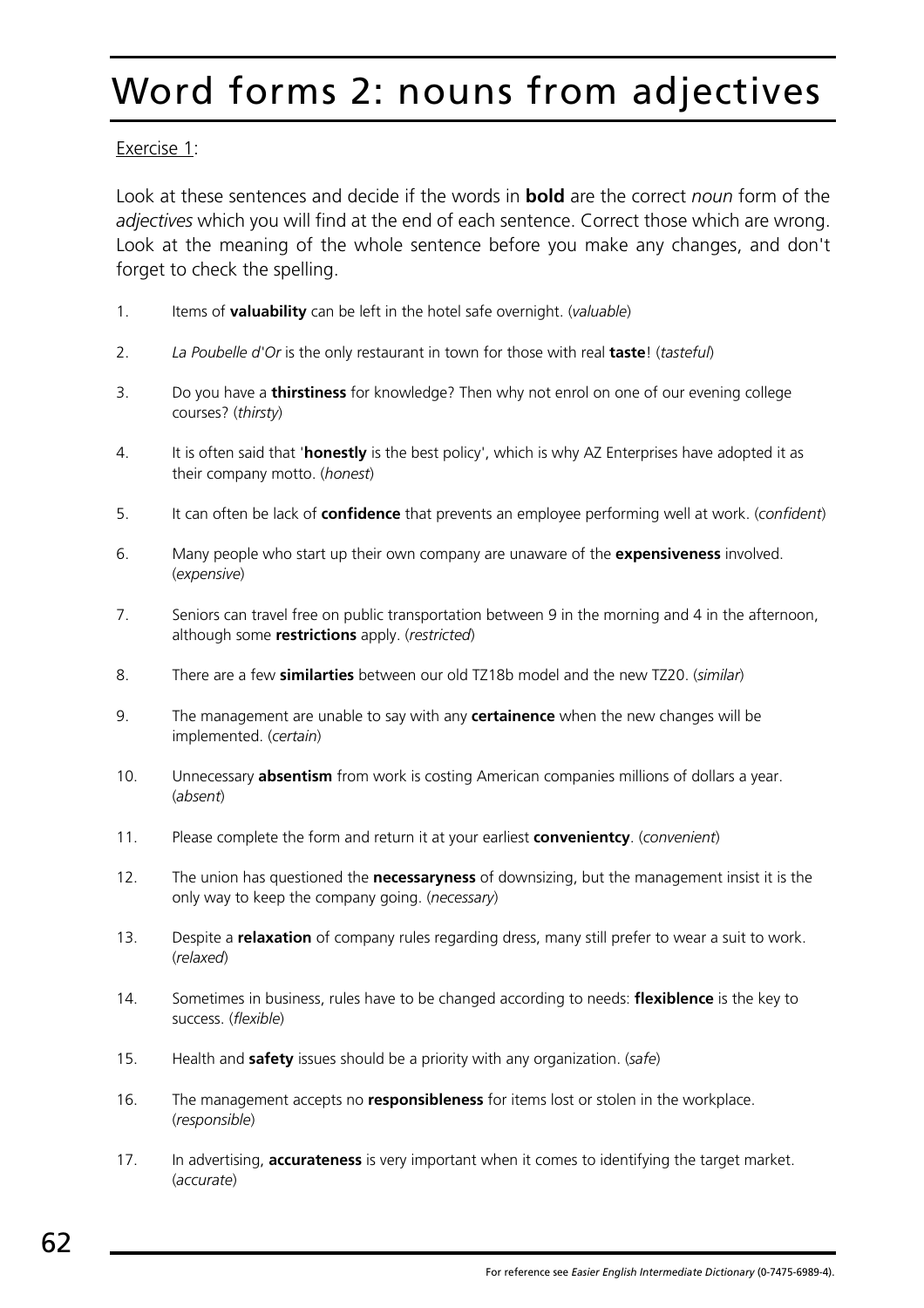- 18. The legal **profession** is often criticized for concentrating on making money instead of upholding the law. (*professional*)
- 19. There have been unforeseen **complicatenesses** with our new building proposal owing to opposition from environmental groups. (*complicated*)
- 20. Do you know the **differents** between net profit and gross profit? Is *overtime* the same as *allowed time*? If you answered 'no' to the first and 'yes' to the second, it's time you joined our 'Business for Basics' course! (*different*)

## Exercise 2:

Change the adjectives in the box into nouns following the instructions in the table. Each instruction relates to  $\frac{3}{5}$  of the adjectives in the box.

able aggressive appreciative available aware bored comfortable compatible confused considerate convenient creative deep familiar fashionable functional high hot logical long loyal mature optimistic optional pessimistic popular punctual realistic secure serious strong sufficient systematic true warm weak

| Remove 4 letters:            |  |
|------------------------------|--|
|                              |  |
|                              |  |
| Remove 3 letters, then add 5 |  |
| letters:                     |  |
| Remove 3 letters, then add 1 |  |
| letter:                      |  |
| Remove 2 letters, then add 5 |  |
| letters:                     |  |
| Remove 2 letters, then add 3 |  |
| letters:                     |  |
|                              |  |
| Remove 2 letters, then add 2 |  |
| letters:                     |  |
| Remove 2 letters:            |  |
|                              |  |
|                              |  |
| Remove 1 letter, then add 3  |  |
| letters:                     |  |
| Remove 1 letter, then add 2  |  |
| letters:                     |  |
|                              |  |
| Add 2 letters:               |  |
|                              |  |
| Add 3 letters:               |  |
|                              |  |
| Add 4 letters:               |  |
|                              |  |
|                              |  |

Try to use some of the words above in some of your own sentences.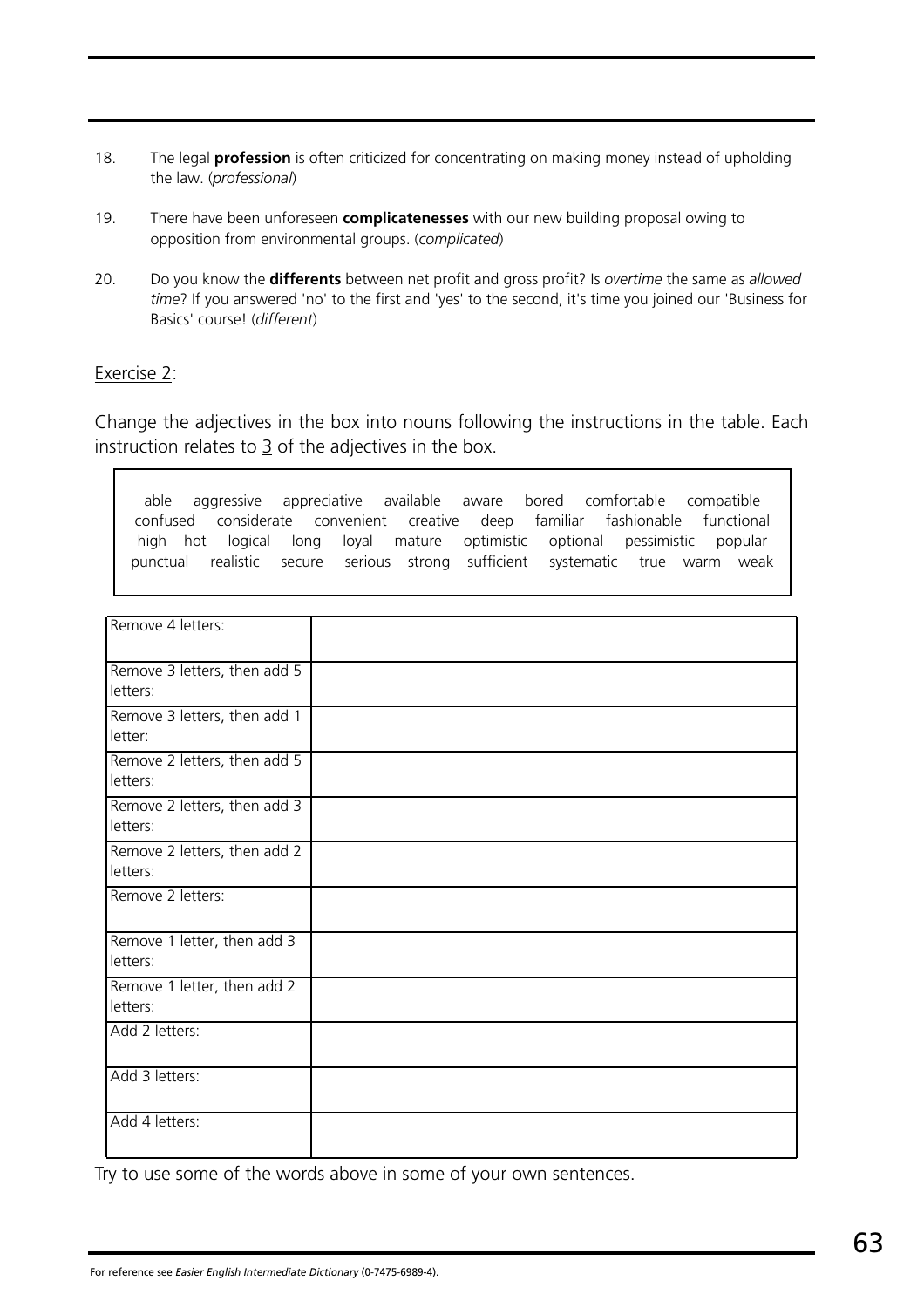# Word forms 3: adjectives from verbs

Change the verbs in **bold** into their correct adjective form so that they are grammatically correct in the context of the sentences.

- 1. At the meeting we were shown a lot of **promote** material, but it wasn't very **inspire**.
- 2. Recently there have been some **innovate** and **impress** plans to change the working environment.
- 3. In the interests of the environment, our office staff need to change their **waste** habits, so we are introducing an **oblige** code for recycling and cutting down on waste.
- 4. The job was very **repeat** and as a result it quickly became very **bore**.
- 5. Everybody was very **excite** when we were offered the contract, but I was a little **doubt** it would go ahead.
- 6. Our new director isn't very **decide** and needs to play a more **act** role in the day-to-day running of the company.
- 7. Computer software designers need to be far more **invent** if they want to keep up with a changing and **change** market.
- 8. The photocopier has stopped working five times this week, and the air-conditioning hasn't been working for a month: these **continue** copier breakdowns, coupled with the **continue** heat, have resulted in a lot of short tempers.
- 9. The financial comptroller isn't very **approach**: in fact, some employees find him a little bit **frighten**!
- 10. Her argument wasn't very **convince**, and several of her colleagues were extremely **criticize** of her suggestions.
- 11. The market for all-**include** holidays (in which customers pay for their flight, accommodations, meals are drinks in advance) has become very **compete**.
- 12. Our boss is very **help** and **support**, but unfortunately he isn't very **depend**.
- 13. The mistake was easily **rectify**, but it would have been far more **prefer** if it hadn't happened in the first place.
- 14. Prices are non-**negotiate**, and you will need to pay a non-**refund** deposit of \$500 before we can dispatch the goods.
- 15. There is **restrict** access to the building, and all visitors will need to show a **validate** pass and some form of ID.
- 16. Participation in the evening training seminars is entirely **volunteer**, but we hope that everyone will attend these highly **construct** sessions.
- 17. The accident was **avoid**, and it wouldn't have happened if you hadn't been so **care**.
- 18. He's a very **create** and **imagine** manager, and his track record is **admire**.
- 19. When you apply for a job, it is very important to be **specify** about your **occupy** qualifications, and any previous experience.
- 20. The job is full-time, and offers an **attract** salary and other **excel** benefits, including a company car and free healthcare package.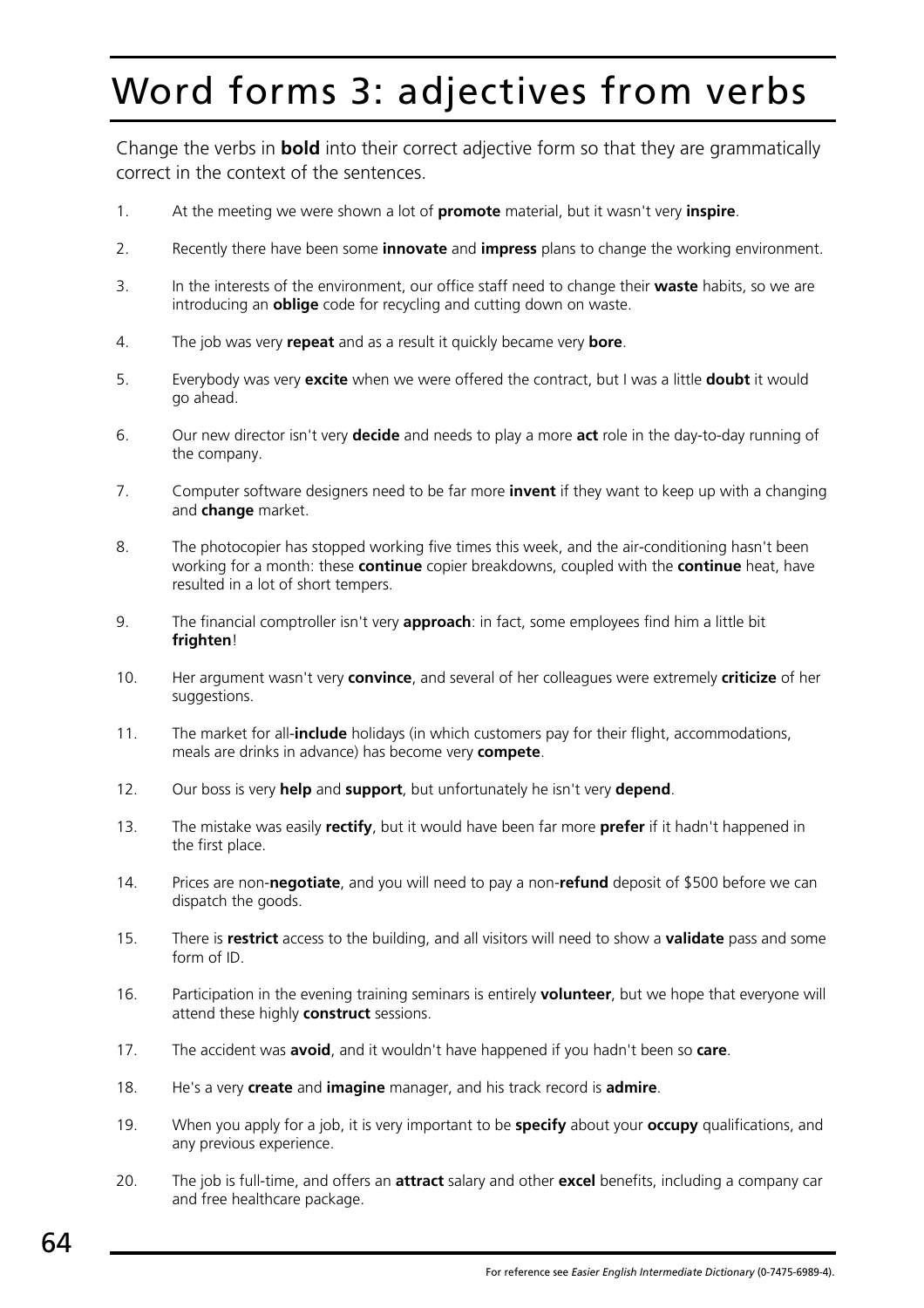# Workplace problems

In the following sentences and paragraphs, one of the words in each of the word pairs in **bold** is wrong and one is right. Identify the most appropriate word in each case. You will find this easier to do if you read each paragraph through first so that you have a better idea of what it is about. (Note that the wrong words are real English words, but do not fit into the context of the sentence / paragraph.)

## Paragraph (A)

If there is a (1) **despite** / **dispute** between the management and the union in a company which cannot be (2) **restored** / **resolved**, and as a result a (3) **strike** / **stroke** looks likely, a third party might be called in to (4) **abdicate** / **arbitrate**.

### Paragraph (B)

Poor (1) **timekeeping** / **timeserving**, persistent (2) **abstentions** / **absenteeism** and general (3) **misconception** / **misconduct** at work have lost us over \$200,000 this year.

## Paragraph (C)

Three managers have been accused of (1) **fraught** / **fraud**, (2) **dissemination** / **discrimination**, (3) **bullying** / **bumbling**, (4) **racy** / **racial** (5) **obtuse** / **abuse** and (6) **sectional** / **sexual** (7) **harassment** / **arrestment**. As a result two of them have been (8) **fried** / **fired** and one has been (9) **suspected** / **suspended** without pay. The first two are claiming (10) **unfair** / **unfaithful** (11) **dismissive** / **dismissal** and plan to (12) **appeal** / **appall**. The third has applied for a job with the government.

### Paragraph (D)

We would like to point out that there have been several (1) **breaches** / **beaches** of the company's 'No smoking' policy. We also have proof that several factory floor workers have been (2) **neglecting** / **negotiating** their duties, and there have also been several incidences of (3) **insurrection** / **insubordination** towards senior managers and intentional (4) **damning** / **damage** of company property. If this happens again, those responsible will be taken before a (5) **disconcerting** / **disciplinary** (6) **broad** / **board** and could face (7) **instant** / **instance** (8) **dismal** / **dismissal**.

### Paragraph (E)

The management are fully aware that because of staff (1) **shortness** / **shortages** we are all (2) **overstretched** / **oversubscribed** at the moment, Mr. Harrington, but we suggest that if you have a (3) **grievance** / **grievous**, you put it to us in writing rather than encourage your colleagues to hold a sudden (4) **walkout** / **walkabout**. We'd like you to treat this as a (5) **verbal** / **verdant** (6) **warming** / **warning**: the next time it happens, we will be obliged to ask for your (7) **notice** / **note**.

### Paragraph (F)

What a terrible month! Sales have (1) **droned** / **dropped** by 40%, six employees have been made (2) **recumbent** / **redundant**, two senior managers have (3) **resigned** / **resided**, our main supplier has gone (4) **bankrolled** / **bankrupt**, someone has (5) **haggled** / **hacked** into the company website and given us a (6) **virus** / **viscous** (with the result that the entire computer system has (7) **crashed** / **cracked**), and the donut machine is *still* out of (8) **odor** / **order**.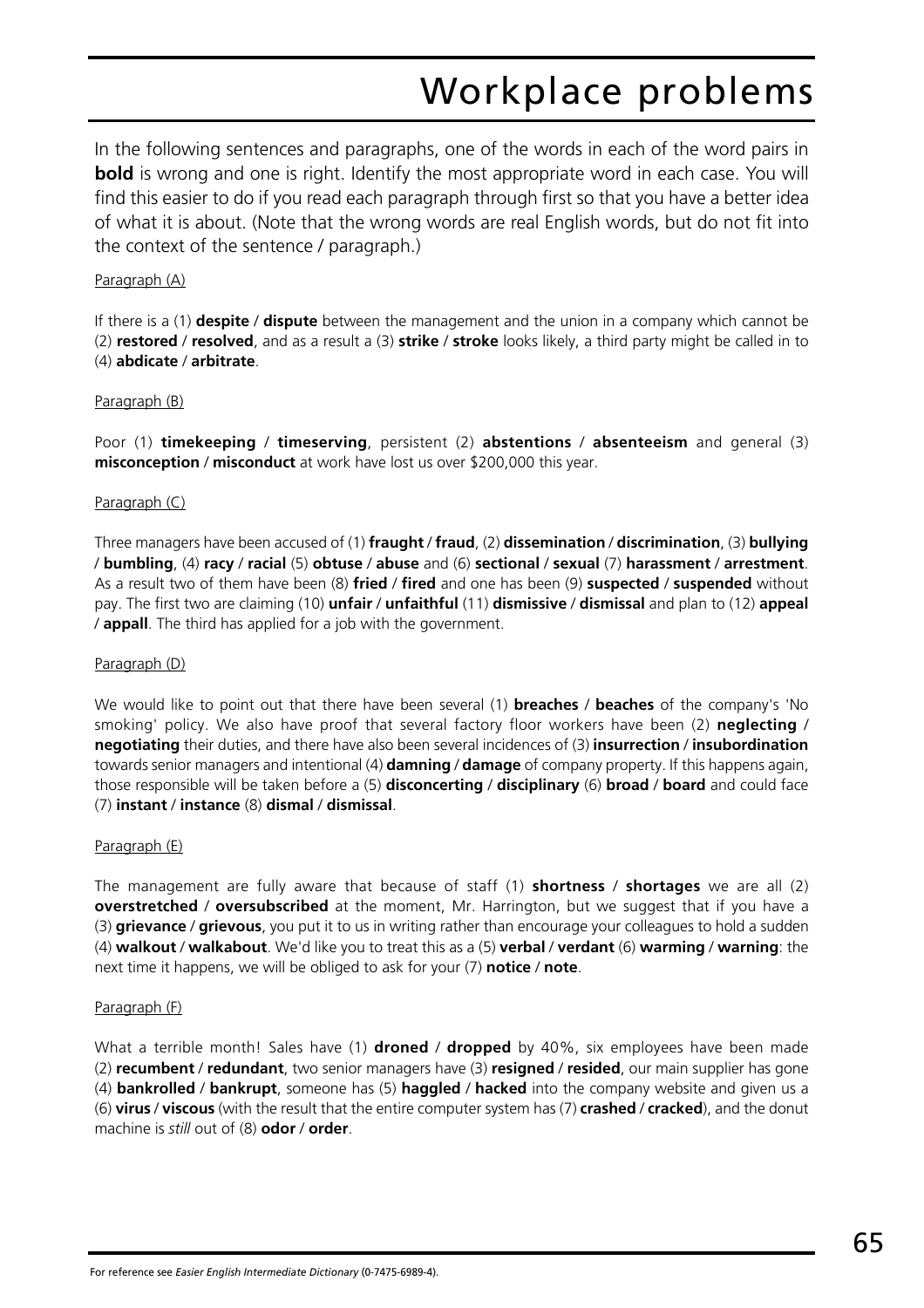## Answers

### Changes 1 (pages  $1 - 2$ )

1. widening 2. sharp decline / fall 3. general improvement 4. expansion 5. strengthening 6. tightening up 7. constant rise 8. dramatic increase 9. steady decrease 10. phased out 11. build up 12. cuts 13. deterioration 14. considerable growth 15. upward trend 16. marked progress 17. broaden (*to broaden your horizons* is an idiomatic expression which means to increase your ideas, knowledge and experience) 18. upgrade 19. streamline 20. Downsizing 21. slipped 22. fluctuated 23. amended 24. restructure

### Changes 2 (page 3)

### The words in the box are:

adapt replace expand increase promote reduce transform switch renovate exchange demote alter disappear vary raise lower extend enlarge heighten lengthen widen deepen shorten stretch revise fall outsource

1. exchanged 2. adapt 3. outsourced *or* switched (if you *outsource* a part of a company, you move part of the company operations from your home country to another country) 4. transformed 5. renovated 6. switched 7. vary 8. expanded 9. demote 10. revised (*revised* prices are usually increased, but they can also go down, as in this example)

#### Comparing and contrasting (page 4)

1. contrast 2. differ 3. differentiate 4. characteristics 5. distinction 6. Compared 7. comparison 8. resemble 9. similarities 10. In the same way 11. Likewise 12. By way of contrast 13. Nevertheless / Even so / However (*Even so* is more common in spoken than in written English) 14. discrepancy 15. whereas

### Computers and information technology (I.T.) (pages  $5 - 6$ )

#### Exercise 1:

1. desktop 2. laptop 3. components 4. CPU 5. hard drive 6. hard disk 7. memory 8. software 9. word processing 10. spreadsheet 11. DTP 12. load (we can also say *install*) 13. CD drive 14. USB port 15. flash-drive 16. monitor 17. keyboard 18. printer 19. scanner 20. mouse

#### Exercise 2:

1. Internet (sometimes also called *the World Wide Web*,or just *the Web*) 2. provider (also called an *Internet Service provider*, or *ISP*) 3. access 4. browser 5. download (if you transfer information from your computer to, for example, a website, you *upload* the information) 6. chatrooms 7. website 8. log on 9. pop-up 10. search engine 11. keywords 12. links 13. homepage 14. online (we often talk about *online shopping*) 15. log out 16. bookmark (it) 17. email (sometimes written *e-mail*, *Email* or *E-mail*. The *e* is short for *electronic*) 18. spam 19. delete 20. attachment 21. virus 22. crashing 23. upgrade (it)

#### Condition and requirement (page 7)

1. As long as 2. Unless 3. on condition that (*that* = optional) 4. providing that (*that* = optional. We can also say *provided that*) 5. precondition 6. In case of (note that in this particular expression, we do not say *In case of a fire*. In other situations, an article or pronoun would be needed after *in case of*) 7. In the event of 8. stipulation 9. unconditional 10. Assuming that (*that* = optional) 11. on the assumption that (*that* = optional) 12. prerequisites 13. terms / conditions 14. requirement 15. Failing that (*that* is needed here, as it refers back to the previous sentence. *Failing that* means that if the first option – *telephoning us* – is not possible, you should try the second option – *send us an email*) 16. otherwise

### Confusing words (pages 8 – 9)

1. d 2. a 3. b 4. c 5. a 6. a 7. d 8. b 9. a 10. a 11. b 12. d 13. c 14. d 15. d 16. b 17. c 18. a 19. b 20. b 21. a 22. d 23. c 24. a 25. a 26. c 27. a 28. d 29. b 30. c

### Continuing, repeating and starting again (pages  $10 - 11$ )

#### Exercise 1:

1. " 2. resume (*restart* could also be used here) 3. " 4. revert 5. maintain 6. continual (Not *continuous*, as the computer sometimes works and sometimes doesn't. *Repeated* and *constant* could also be used here) 7. continuous (not *continual*, as the tone makes one long noise without stopping) 8. √ 9. √ 10. persevere (*press on* could also be used here) 11. perpetuate 12. √ 13. reopen 14. keep up (*carry on* could also be used here) 15. persist 16. ongoing 17. " (*continuous* could also be used here. A noise can also be described as *persistent* if it is repeated all the time: *the persistent ringing of a telephone*) 18. " (*progress* could also be used here) 19. steady 20.  $\checkmark$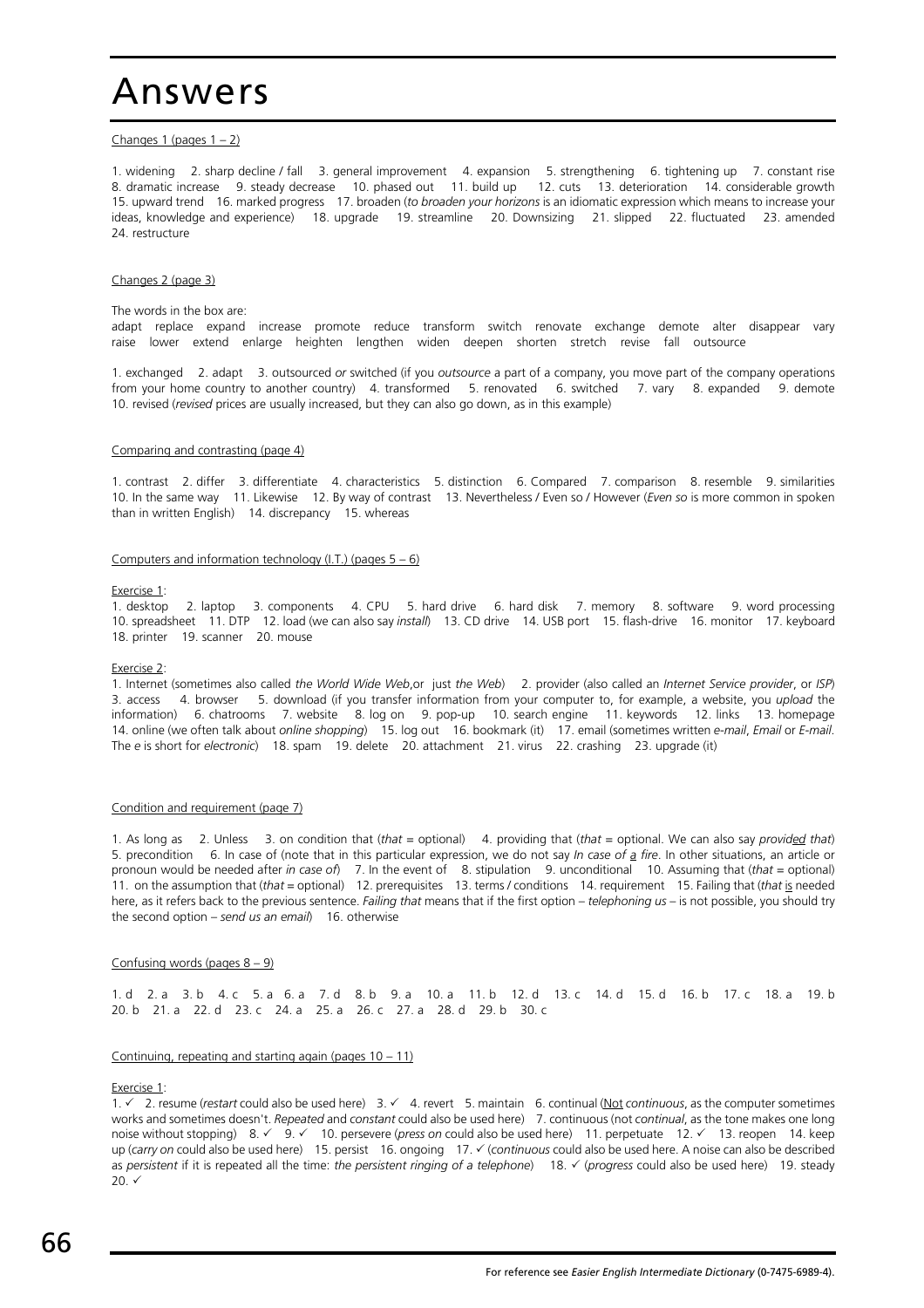### Exercise 2:

1. repeatedly 2. continually 3. persists / carries on / continues 4. resume / restart 5. persevere 6. maintain 7. progressing / continuing 8. constant / continual / persistent 9. revert 10. Keep...up

### Contracts (pages 12 – 13)

- $1.$  1. parts = parties 2. False 3. C
- 2. 1. terminator = termination 2. True 3. obligated / required  $\overline{3}$ . 1. un-negotiable = non-negotiable 2. True (amend = change
- 3. 1. un-negotiable = non-negotiable 2. True (*amend* = change or alter. The noun is *an amendment*. You can *make an*
- *amendment*) 3. oral / spoken / implied / understood (Note that if a contract is on paper, it is called a *written contract*)
- 4. 1. in beach of = in breach of (*breach* can also be a verb: *to breach a contract*) 2. abide by (in paragraph 1) 3. False (they have only breached one of the *clauses*, or *parts*, of the contract)
- $5.$  1. period of notification = period of notice 2. agreement 3. True
- 6. 1. anointment = appointment 2. False (*amalgamation* comes from the verb *to amalgamate*: to join and become one. We can also say *merger*, from the verb *to merge*) 3. False (he is not allowed to have a *controlling interest* in the company, so his ability to buy stocks is restricted) 4. None (*third parties* are people or groups other than Mr. Wiley and the amalgamation of AKL Publishing and Berryhill Books)

### Different situations (pages 14 – 15)

1. The speaker is explaining how to write a business / transactional letter. 2. They are at a conference. 3. Ms. Akkabar is a dentist. 4. False. He believes that *personnel training* and *development* are important (in order to maximize his employees' potential in the workplace 5. He's talking to someone (probably a receptionist) on the telephone: he wants her to connect him to another person in the building. 6. The speaker is talking about his company's *staff appraisal* program. 7. The speaker has a (very) bad boss! 8. Ms. Collins is explaining Mr. Sheppard's *duties* and *responsibilities* at work. 9. Mr. Sagala is a doctor (when we ask somebody how they *make their living*, we want to know what their job is). 10. They are looking at a bill or invoice for something.

### Earnings, rewards and benefits (pages  $16 - 17$ )

1. salary 2. remuneration 3. overtime 4. increment 5. deduction 6. minimum wage 7. double time 8. pension plan 9. raise 10. advance 11. payslip 12. bonus 13. payroll 14. package 15. weighting (for example, a job advertisement might offer an annual salary of \$40000 + \$5000 New York *weighting*) 16. leave (or *vacation*) entitlement 17. income / expenditure 18. satisfaction (often called *job satisfaction*) 19. commission 20. stock options 21. incentive plans 22. rate 23. redundancy pay 24. discount 25. relocation allowance 26. profit sharing 27. gross 28. net 29. index-linked 30. performance related 31. commensurate (for example, *Your salary will be commensurate with your experience and qualifications*) 32. golden handshake (some companies also give new employees a *golden hello* when they accept a job with the company)

#### Entertainment, art, sports and the media (pages  $18 - 19$ )

(A) (The speaker is talking about a **newspaper** or a **current affairs magazine**) 1. circulation / readership 2. readership / circulation 3. coverage 4. events 5. features / articles 6. articles / features 7. researched 8. current 9. objective 10. lively 11. editor 12. journalists 13. Press

(B) (The speaker is talking about a **television news broadcast**) 1. technical 2. studio 3. anchor / reporter 4. reporter / anchor 5. off-screen 6. on air 7. live 8. network 9. complaints 10. broadcasting 11. break

(C) (The speaker is talking about a **novel**) 1. works 2. writer (*author* has a similar meaning) 3. literature 4. plot 5. character 6. set 7. action 8. biographical 9. recommend 10. issued 11. anthology 12. copy

(D) (The speaker is talking about a **movie**) 1. director 2. box-office 3. Award (an *Academy Award* is also known as an *Oscar*) 4. actors 5. performance 6. effects 7. scenery / cinematography 8. cinematography / scenery 9. soundtrack 10. critics 11. release (we can also say *nationwide release*)

(E) (The speaker is talking about a **play**) 1. opening (we can also say *first night*) 2. audience 3. curtain 4. lights 5. stage 6. half 7. performance (a 'part' of a play is called an *act,* so would also call the second half of a play the *second act*) 8. auditorium 9. cast (= *actors* in a film or play) 10. rehearsed 11. lines 12. dialog 13. scenery 14. backers 15. scriptwriter

(F) (The speaker is talking about a **museum**) 1. galleries 2. exhibits 3. ancient 4. acquired 5. collector (or collection) 6. art 7. collection 8. portraits 9. accomplished 10. artists 11. exhibitions 12. Admission 13. contribution (we could also say *donation*) (G) (The speaker is talking about an **album** of **rock music**) 1. recordings 2. groups 3. note 4. track 5. fans / crowd 6. band 7. repertoire 8. hits 9. variations 10. studio 11. astute 12. crowd / fans 13. singer 14. compilation

(H) (The speaker is talking about a **sporting event** – in particular a **ball game** such as **soccer**) 1. supporters / spectators 2. stadium 3. players / teams 4. pitch 5. win 6. triumph / win 7. beat 8. opponents 9. captains 10. referee 11. cheerleaders 12. teams / players 13. spectators / supporters 14. coaches 15. encouragement 16. score 17. draw

#### Food and eating out (page 20)

1. (a) Customers / Diners (give yourself ½ point if you answered *Guests*) (b) asked (c) not (d) restaurant (e) want / would like (f) go 2. Food should not be *high* in cholesterol (1 point) It should be *low* in cholesterol (1 point). The best way of preparing meat and vegetables

For reference see *Easier English Intermediate Dictionary* (0-7475-6989-4).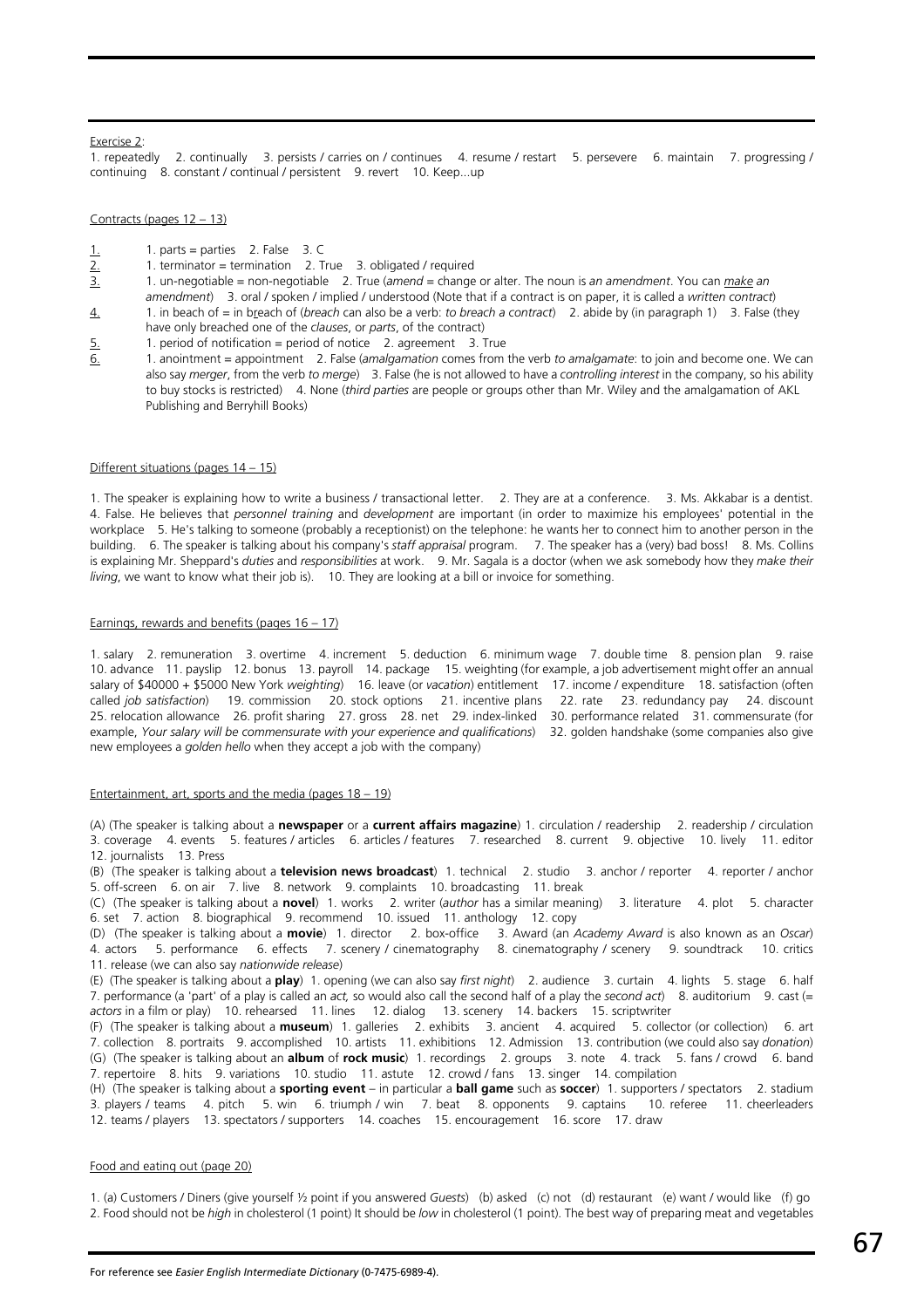is not by frying it (1 point): Steaming, boiling, and grilling (1 point for any of these words) are considered to be much healthier. 3. (a) goodness (or *vitamins* and *minerals*) (b) ingredients (c) rich in / high in (d) minimum (e) retain (we could also say *preserve*) (f) Wholesome (g) preparing (although you do not always need to *cook* food to prepare it) (h) free from (i) artificial (j) way

4. vegetarian / vegan / teetotaler 5. (a) to (b) on / of (c) down on / out (If you *cut down* on something you eat less of it. If you *cut out* something (from your diet) you stop eating it completely) (d) up (e) off (f) for / with

6. ranger = range / organism = organic / additions = additives / modification = modified / fat = fast (*fast food* is also sometimes called *junk food* because it is not very good for you)

7. recommend / reservation / service / waiting / portions / diet / undercooked / rare / well-done / burnt\* / check / overcharged / service charge / tip (we can also use the more formal word *gratuity*)

\*Meats such as steak and lamb are usually cooked *rare*, *medium-rare*, *medium, medium to well done* or *well-done*.

The maximum possible score in this quiz is 50 points. Add up your total score. If you scored over 40, well done! If you scored less than 30, look at the answers again, make a note of them, and try to review them on a regular basis so that they become a part of your 'active' vocabulary.

# Hotels (pages 21 – 22)

1. rates 2. single 3. twin 4. double 5. occupancy 6. supplement 7. family 8. suite 9. en-suite 10. rates 11. quote 12. facilities 13. safety deposit 14. pay-to-view 15. Internet 16. amenities 17. residents 18. non-residents 19. room service 20. pool 21. business and conference 22. options 23. self-catering 24. bed and breakfast (B+B) 25. half-board 26. full-board 27. all-inclusive 28. peak period (we can also say *peak season*) 29. advance 30. reservations 31. vacancies 32. check-in 33. check-out 34. vacated 35. guests 36. charged 37. shuttle 38. transfer 39. chain 40. website 41. staff 42. experience 43. training 44. competitive 45. uniform 46. chambermaids 47. housekeeping 48. receptionists 49. waiters / waitresses 50. waitresses / waiters (note that we often say *waiting staff* for men and women) 51. chefs 52. cashiers

## Job advertising (pages 23 – 24)

## Exercise 1:

1. G 2. S 3. O 4. N 5. X 6. I 7. T 8. B 9. F 10. W 11. L 12. D 13. V 14. Q 15. U 16. C 17. J 18. A 19. R 20. E 21. K 22. H 23. P 24. M

# Exercise 2:

1. leading 2. vacancy 3. post (we can also say *position* or *job*) 4. commencing 5. application (the verb is *to apply*) 6. candidate (we can also say *applicant*) 7. qualified 8. experience 9. team 10. drive 11. motivate (the noun is *motivation*, the adjective is *motivated*) 12. colleagues (we sometimes use the informal word *workmates*) 13. responsibilities (we can also say *duties*) 14. rewards package (we can also say *benefits package*) 15. basic salary (note that a *salary* is the money, or *pay*, you receive every month or year for doing your job; a *wage* is money you receive every day or week for doing a job: see the section on *Earnings, rewards and benefits* elsewhere in this book for more information) 16. commission 17. incentive 18. increment 19. relocation allowance 20. benefits (we can also say *rewards*) 21. advance 22. résumé (sometimes called a *curriculum vitae*, or *CV*, in British English. A résumé lists your qualifications and experience in detail, and also provides important personal information – name, age, contact details, etc.) 23. covering letter 24. interview (A person attending an interview is called an *interviewee*; a person conducting an interview is called an *interviewer*)

# Job recruitment (pages 25 - 26)

# Part 1

1. vacancy 2. hire or recruit 3. staff 4. advertises 5. post or position 6. internally 7. externally 8. agency 9. work (job is countable, and should be preceded by an article or pronoun) 10. description 11. applicant 12. applying 13. requirements 14. qualifications 15. experience 16. qualities (we can also say *attributes*) 17. practical 18. professional 19. rewards or remuneration 20. salary (a *wage* is paid daily or weekly) 21. rises / increments (with a slight difference in meaning: a pay *rise* might be the result of promotion or hard work, an *increment* is usually automatic and based on length of time with the company. ) 22. benefits 23. leave or vacations (leave is more formal) 24. package (we often use the expression a *rewards and benefits package*) 25. commensurate

# Part 2

1. résumé (this is a French word, so it is considered more correct to put the accent on both e's) 2. cover (in American English) covering (in British English) 3. fill in or fill out (we can also say *complete*) 4. application 5. submit or send (*submit* is more formal) 6. shortlist 7. attend 8. reject or turn down 9. unsuitable 10. candidates or applicants 11. potential 12. appearance 13. disposition 14. skills or abilities 15. interests or hobbies 16. background (we can also say *circumstances*) 17. medical 18. suits or matches (although *matches* is the best word) 19. profile or criteria 20. offered 21. references (the *referees* in this situation are the people who write the references) 22. employer (although if you have come from a managerial position in another company, one of your employees might be asked to say what you are like as a manager) 23. colleague or co-worker (we can also use the less-formal *workmate*) 24. induction 25. temporary 26. trial or probationary 27. permanent 28. appraisal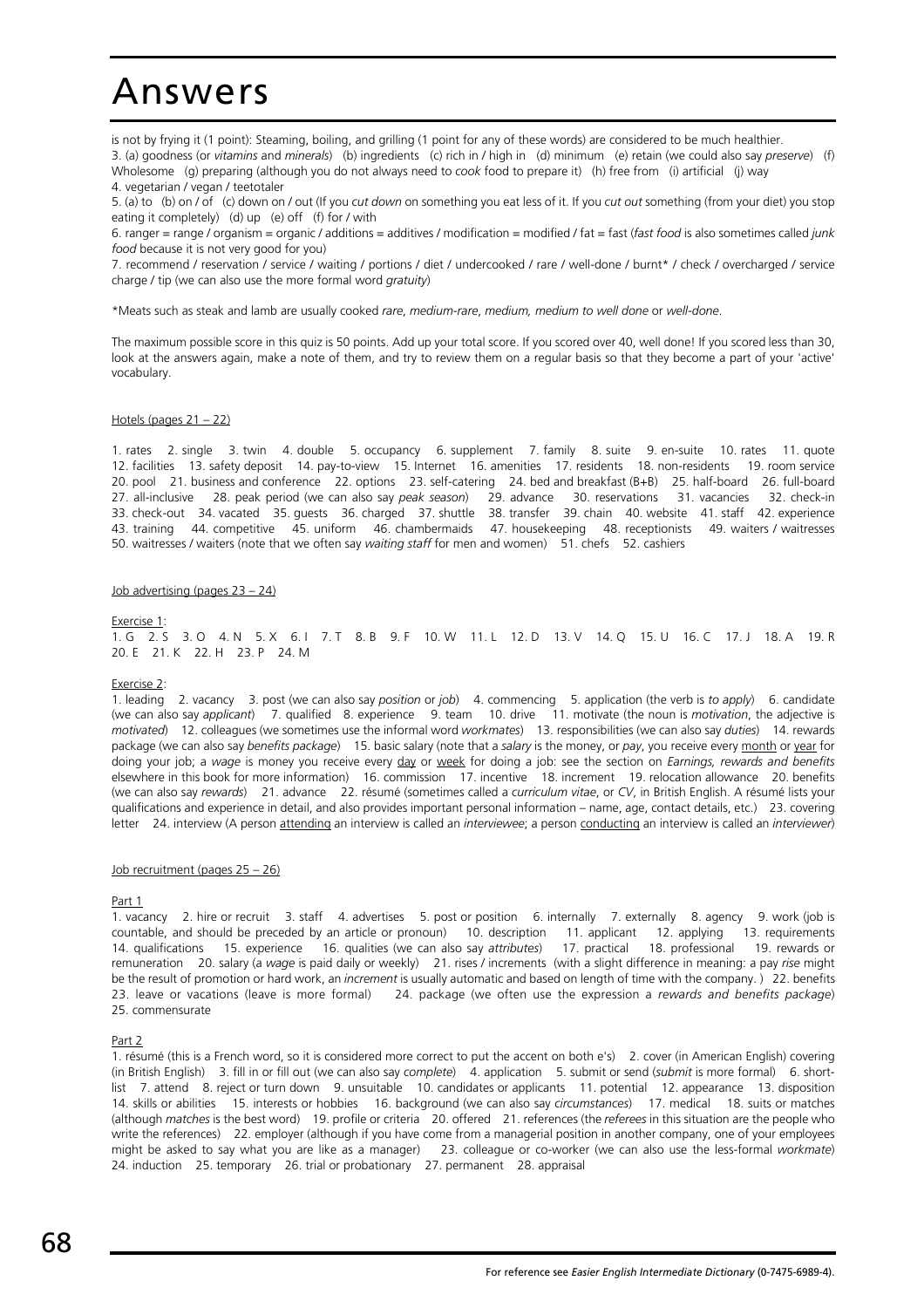## Joining ideas together: addition, equation and conclusion (page 27)

1. B, C, D (*Therefore* cannot be used because the second sentence is not a result of the first) 2. A, C, D 3. A, B, D (*Along with* needs to be followed by a noun or an -ing verb) 4. A, D (*Likewise* cannot be used because the second sentence is a result of the first sentence. *Because of* needs to be followed by a noun or adjective + noun: *Because of a drop in sales, we had to close the department down*) 5. A (*In brief* is used to summarize what the speaker thinks, and usually follows a list of facts) 6. C (*Together* would also be correct if it was followed by *with*: *…together with half the sales staff*) 7. A, B (the second sentence is a result of the first sentence) 8. A, B, C, D (these expressions are usually followed by a noun or an adjective + noun) 9. D (an informal expression, which you would normally only use in spoken English) 10. A, B (*also* is usually used before a verb and is not usually used at the end of a sentence) 11. A, C (*However* and *Nevertheless* are not usually used before a verb) 12. A, D (The second sentence recommends action as a result of the first sentence)

## Location and direction (pages 28 – 29)

Language relating to location and direction is particularly useful if you take the TOEIC Test of Spoken English, where you may be required to describe where places are on a map, and explain how to get to them.

A. City Hall B. Easy Street C. fast food restaurant D. nightclub **E. The movie theater** F. Park lane G. Central Avenue H. Telegraph Road I. deli J. tourist information office K. railway station L. bus station M. Stallone Street N. library O. Commercial Street P. department store Q. post office R. museum S. Luigi's restaurant T. art gallery U. Grand Hotel V. Clemenceau Avenue W. Washington Park X. Dominion Street Y. shopping Mall Z. Marlene's bar

## Meetings and presentations (page 30)

1. open 2. welcoming 3. participants 4. attendance 5. supporting 6. agenda 7. progress 8. schedule 9. get through 10. achieve 11. goals 12. objectives 13. chair (we can also say preside over) 14. contribute 15. clarification 16. interrupt 17. issues 18. address (= discuss / talk about) 19. bringing up 20. matters 21. priority 22. summarizing 23. points 24. recommendations 25. open floor 26. opinions 27. closes 28. notes 29. minutes 30. report 31. complaints 32. questions 33. floor

#### Money matters 1 (page 31)

#### Exercise 1:

1. If you **lend** money, you let someone use your money for a certain period of time. If you **borrow** money, you take someone's money for a short time (usually paying *interest* – see number 19) and then repay it. (Note that you *lend* money to someone, and you *borrow* money from someone).

2. **Inflation** is a state of economy where prices and wages increase (= *go up*). **Deflation** is a reduction of economic activity.

3. A **discount** is the percentage by which a full price is reduced in a shop (if the reduction is very big, we can say that it is a *bargain*). A **refund** is money paid when, for example, returning something to a shop (you will normally need to show a *receipt* when getting a refund – see number 8). Note that *refund* can also be a verb: *to refund money*.

4. **Income** is the money you receive (your *wage* or *salary* is part of your income). **Expenditure** is money you spend. Most people would like their income to be greater than their expenditure.

5. If a company is **insolvent**, it has lost all its money. If a company is **bankrupt**, it has lost all its money , it has also borrowed a lot, and it cannot pay back its *debts* (= money it owes). Being bankrupt is a very serious financial situation for a company to be in. (Note that a company *goes* bankrupt, or is *declared bankrupt* in a court of law. *Bankrupt* can also be a verb: *the current economic situation has bankrupted us*)

6. A bank **statement** is a detailed written document from a bank showing how much money has gone into and come out of a bank account. A **balance** is the amount of money you have in your bank account.

7. If your bank account is **in the red**, your *expenditure* has been greater than your *income* (see number 4), and so you have less than \$0 in your bank account. If your account is **in the black**, you have more than \$0 in your bank account.

8. An **invoice** is a note, or *bill*, sent to you to ask for payment for goods or services (it can also be a verb: *to invoice* someone for something). A **receipt** is a note (from a shop, for example) which shows how much you have paid for something.

9. When you make a **profit**, you gain money from selling something which is more than the money you paid for it. When you make a **loss**, you have spent money which you have not gotten back.

10. **Gross** profit is the profit you make *before* money is taken away to cover costs of production, labor, tax, etc. **Net** profit is the money you are left with *after* costs, taxes, etc., have been taken away (money which is taken away is called a *deduction*).

11. If you have been **undercharged**, you have paid less than you should have for goods or services. If you have been **overcharged**, you have paid too much.

12. Something which is **overpriced** is too expensive. Something which is **exorbitant** costs much more than its true value (we can also use the more informal word *extortionate*).

13. If you **save** money, you keep it so that you can use it later. If you **invest** money, you put it into property, stocks, etc., so that it will increase in value (the noun is *investment*).

14. A **wage** and a **salary** are both money you receive for doing a job, but a wage is usually paid *daily* or *weekly* and a salary is usually paid *monthly*.

15. **Extravagant** describes someone who spends a lot of money. **Economical** (= *frugal*) describes someone who is careful with money.

16. A **loan** is money that you borrow to buy something. A **mortgage** is a special kind of loan used to buy a house or other building over a period of time.

17. A **loan** is money you borrow from a bank, and a formal arrangement has been made with the bank for this. An **overdraft** is the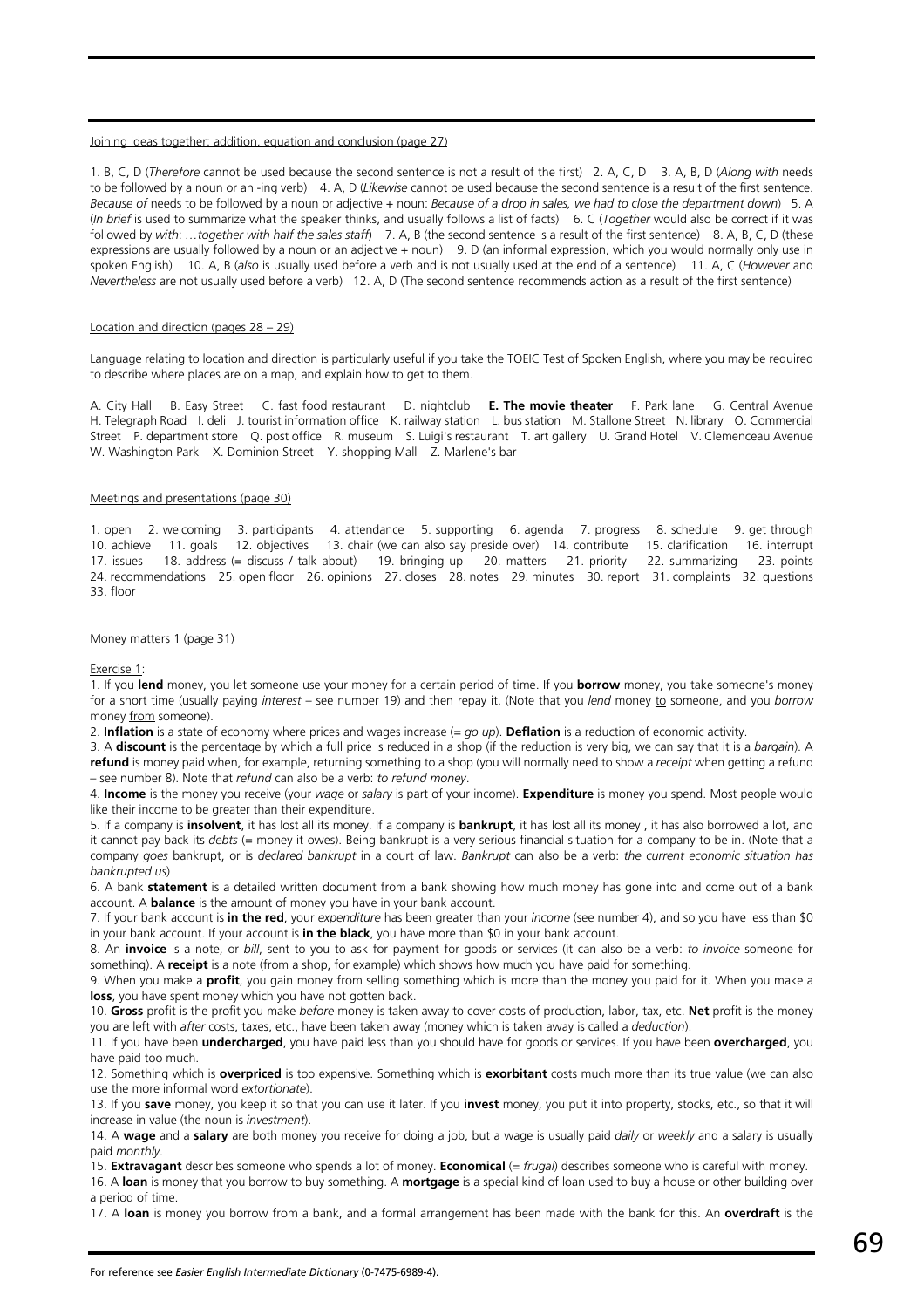amount of money you withdraw from your bank, which is more than there is your account. It is usually done *without* making an arrangement with the bank (although many banks offer their customers automatic *overdraft facilities*).

18. A **share** is one of the many equal parts into which a company's *capital* (= money that is invested in the company) is divided. People who buy them are called *shareholders*. A **stock** is an investment in a company represented by shares. (Note that in the United Kingdom, stocks are shares which are issued by the government).

19. **Commission** is the percentage of sales value given to a sales person in a company. **Interest** is the percentage that is paid to someone for lending money.

20. A **worthless** (= *valueless*) object is something which has no value. A **priceless** object is an extremely valuable object.

21. When you **credit** an account, you put money into it. When you **debit** an account, you take money out of it.

22. A **pension** is the money that someone continues to receive after they have retired from a job. **Redundancy pay** is the money that is given to someone to compensate then for losing their job when a company makes them *redundant* (= no longer needed). (Note that if you lose your job and cannot find another one, you can receive *welfare* (= money from the government)).

23. A **dividend** is part of a company's profits shared out among shareholders (see number 18). A **royalty** is money paid to the author of a book, an actor, a rock star, etc., as a percentage of sales (it is usually plural: *Royalties are paid twice each year*).

24. **Tax** is money taken by the government from incomes, sales, etc., to pay for government services. **Duty** is a special tax that has to be paid for bringing goods into a country (it is often called *import duty*).

25. If you **deposit** money in an account, you put money into the account. If you **withdraw** money, you take it out of your account.

26. A **bill** is a piece of paper showing the amount of money that you have to pay for goods or services (for example, an electricity bill). A **check** is a bill that you receive in a restaurant.

# Exercise 2:

1. refund / receipt 2. overcharged / check / tax / exorbitant 3. statement *or* balance / overdraft / in the red / expenditure 4. gross / salary / commission / net / income *or* salary 5. bankrupt / redundancy pay / pension / invested / stocks *or* shares / worthless

# Money matters 2 (pages 32 – 33)

1. afford 2. check 3. owes 4. deducted 5. rebate 6. credit 7. bargains (we can also say *offers* or *reductions*) 8. welfare 9. cost 10. funding 11. currency 12. finances 13. assets 14. compensation 15. capital 16. subsidized 17. sponsored 18. yield (we can also say *returns* or *dividends*) 19. profitable (we can also say *lucrative*) 20. earnings 21. fortune 22. down payment (we can also say *deposit* or advance payment) 23. budget 24. audit 25. debts 26. charge 27. rate 28. currency

See the opposite page for how the completed crossword grid should look.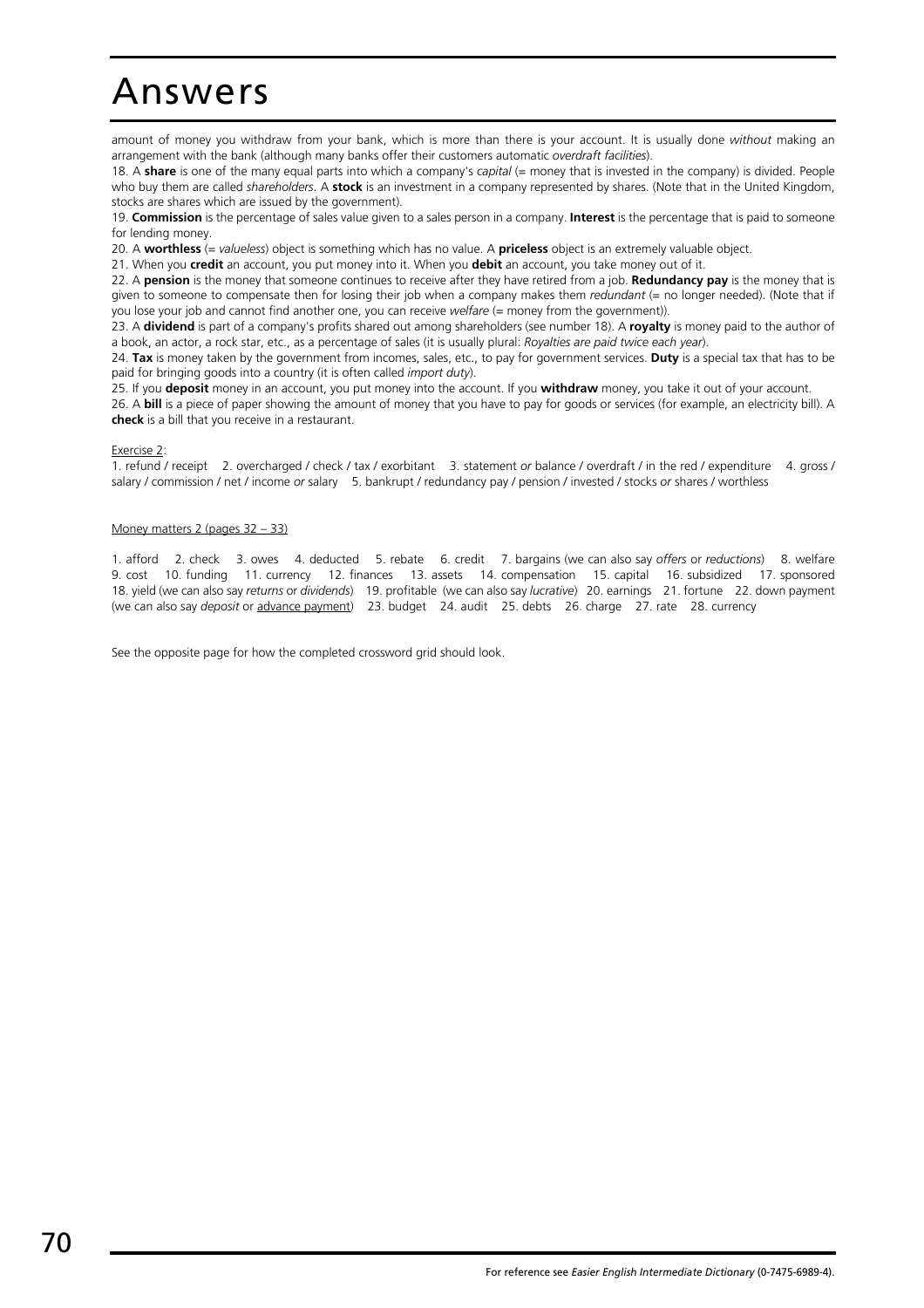

# Obligation and option (page 34)

1. required (not *mandatory* or *compulsory*, as these cannot be followed with *by*) 2. compulsory (*mandatory* could also be used if the helmet and equipment must be worn because of a law) 3. must (not *have*, as this must be followed with *to*) 4. have / need 5. liable (not *obliged* or *compelled*, as these must be followed with *to*) 6. forced (this is better than *obliged* or *compelled*, as it is stronger and suggests that the company has no other choice. Also, *obliged* and *compelled* are usually used when somebody makes somebody else do something) 7. exempt 8. Mandatory (this is better than *Compulsory*, as it suggests the checks must be carried out because of a law: see 2 above) 9. voluntary (not *optional*, as the gap is preceded by *a*, not *an*) 10. optional (not *voluntary*, as the gap is preceded by *an*) 11. alternative (used as part of an expression: *We have no alternative but to…*) 12. obliged / required 13. obligation (note the adjective form of obliged / obligation = *obligatory*) 14. compelled (in other words, he felt that people were putting pressure on him to make him leave. We could also use *obliged*) 15. entail (we can also say *involve*) 16. need (use here as a noun) 17. essential (*vital* or *imperative* could also be used)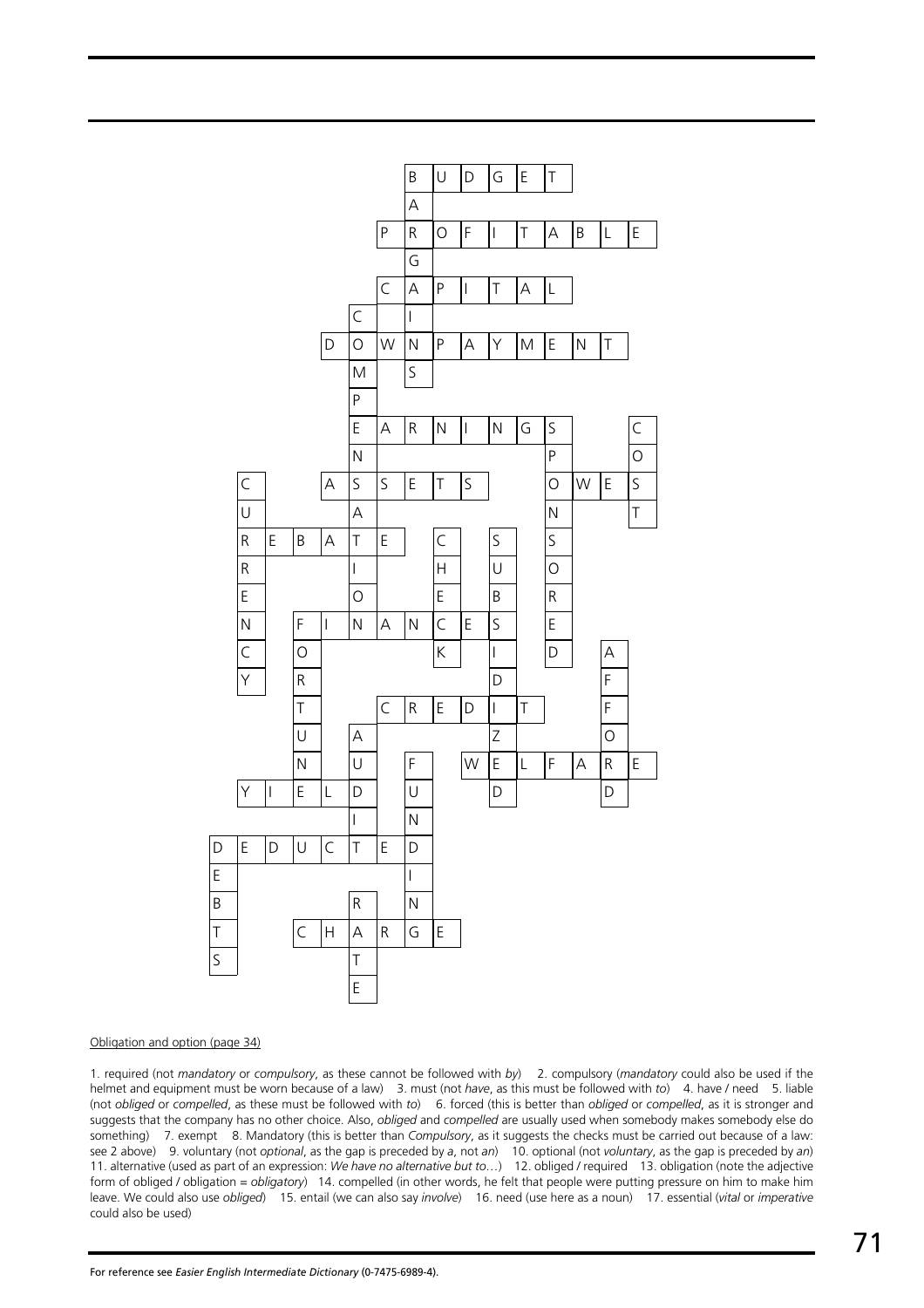# Opposites 1: verbs and adjectives (page 35)

1. succeed 2. hollow 3. permanent 4. sharp 5. punish 6. public 7. smooth 8. approximate 9. borrow 10. guilty 11. advance 12. minor 13. shallow 14. amateur 15. present 16. artificial 17. accept 18. destroy 19. deny

The words in the shaded vertical strip are *compulsory* (= *obligatory*) and *voluntary*.

# Opposites 2: adjective prefixes (page 36)

# Task 1:

unacceptable inaccurate inadequate disadvantaged disagreeable unattractive unauthorized unavoidable unbelievable uncertain uncomfortable incompetent incomplete unconscious discontented unconvincing incorrect incurable uneven unfair unfashionable dishonest disinclined illegal unlimited illiterate illogical unmarried immature immoral immortal disobedient disorganized impatient imperfect impersonal impossible improper impure unqualified (*disqualified* is a verb which means to make someone not able to do something: *He was disqualified from driving for a year*) irrational irregular irrelevant irreplaceable irresistible irresolute irresponsible unsatisfactory dissatisfied insufficient unwelcome

Note that adjectives which end with -*ful* are usually made into their opposite form by changing -*ful* to -*less* (*thoughtful* = *thoughtless*, *useful* = *useless*, etc.). Helpful is one exception to this rule (the opposite is *unhelpful*. *Helpless* has a different meaning, and means not able to do anything)

Task 2:

1. D (= disinclined) 2. B (= dishonest) 3. C (= insufficient) 4. A (= irresponsible) 5. C (= unconvincing) 6. A (= inadequate)

# Opposites 3: verb prefixes (pages 37 – 38)

Across: 2. misquoted 3. misdiagnosing 6. discontinuing 8. misrepresent 10. unloaded 12. disagrees 13. misuses 14. unlock 16. unfolded 20. distrust or mistrust 22. disapproves 23. disobeyed Down: 1. misjudged 2. misunderstands 4. disconnecting 5. disqualified 7. displeased 9. miscalculated 11. misbehave 15. disallowed 17. misplaced 18. uncovered (not *discovered*) 19. disproved 21. dislike

# Ownership, giving, lending and borrowing (page 39)

1. Property 2. landlords 3. allocated 4. provided 5. mortgage 6. donation (the verb is to *donate*) 7. possessions 8. tenants 9. loan (this can also be a verb: *to loan*) 10. contribute 11. leased (the noun is *lease*: *to sign a lease*)

The word in the shaded vertical strip is *proprietors* (= owners of a business)

# Phrasal verbs 1 (page 40)

1. go up 2. end up 3. cut off 4. fill out (*fill in* has the same meaning) 5. run out of 6. called off 7. do away with 8. subjected to 9. get through to 10. come up against 11. pulling through 12. went through with 13. looking forward to

# Phrasal verbs 2 (page 41)

1. on 2. out 3. up 4. off 5. over 6. down 7. in 8. up 9. into 10. up with

# Phrasal verbs 3 (page 42)

1. going up = going through 2. checking into = checking in (you *check into* a hotel, but you *check in* for a flight) 3. come up to = come up with 4. build about = build up 5. fall up = fall through 6. bring apart = bring together 7. dropping in of = dropping out of 8. falls for = falls to 9. coming through with = coming down with 10. came in = came into 11. takes to = takes after 12. turn round = turn up

# Prepositions 1 (page 43)

1. on\* (note that the date in sentence 1 is spoken '*the second of April*' or '*April the second*') 2. by (= no later than) 3. since 4. under 5. across (*around* could also be used in this sentence) 6. with 7. to 8. for 9. out (*away* could also be used in this sentence) 10. from 11. on 12. to 13. from 14. in 15. by 16. by 17. for 18. through (*for* and *throughout* could also be used in this sentence) 19. in 20. in

\* When we talk about times and dates: *on* is used for days and specific dates (*on Monday / on September 15 / on Monday September 15*); *in* is used for months, years, seasons and periods of the day (*in September / in 2005 / in summer / in the evening*); *at* is used for specific times (*at 7.30 p.m*.).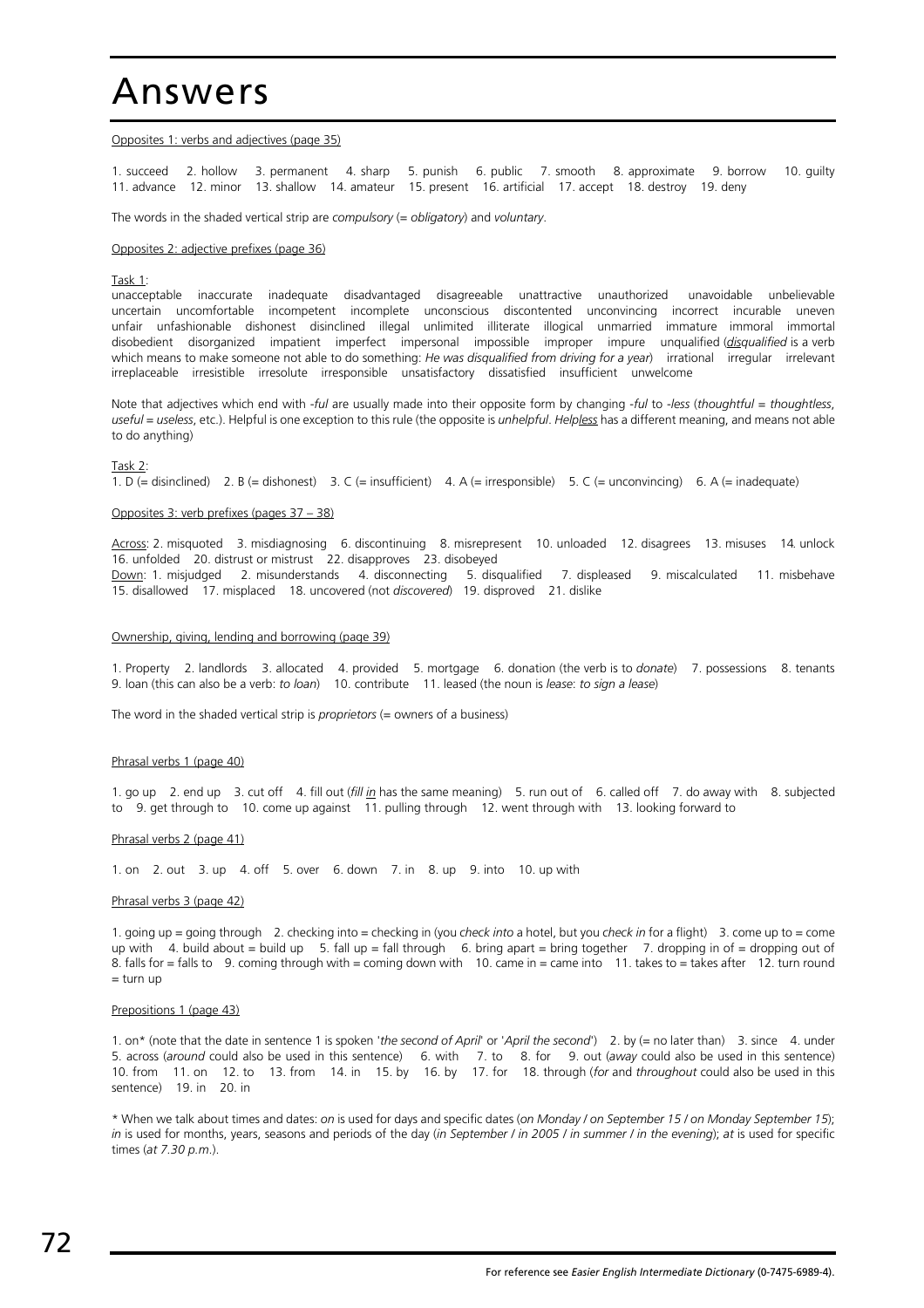## Prepositions 2 (page 44)

The correct preposition is shown in brackets.

1. B (on) 2. A (between) 3. B (for) 4. C (under) 5. D (on) 6. C (until *or* before) 7. D (through) 8. C (on) 9. A (by) 10. D (from) 11. B (for) 12. C (of) 13. D (with) 14. C (in)

## Sales and Marketing (pages  $45 - 46$ )

#### Exercise 1:

1. cowded = crowded 2. nich = niche 3. brocure = brochure 4. opmarket = upmarket 5. reserch = research 6. advertiseing = advertising 7. campain = campaign 8. premote = promote 9. comercials = commercials 10. advertisments = advertisements 11. billyboards = billboards 12. plop-ups = pop-ups 13. mailshoots = mailshots 14. sponsership = sponsorship 15. endoarse = endorse 16. pont = point 17. retale = retail 18. pich = pitch 19. disconts = discounts 20. giveways = giveaways 21. dommestic = domestic 22. expot = export 23. raps = reps (a short form of sales representatives) 24. franshise = franchise 25. merchantising = merchandising 26. brant = brand 27. pakaging = packaging 28. cattalog = catalog (or *catalogue*) 29. hyp = hype 30. fat = fad 31. competiton = competition 32. canvince = convince 33. perswading = persuading

#### Exercise 2:

1. catalog (or *brochure*) 2. endorse 3. packaging 4. point of sale 5. pitch 6. fad 7. hype 8. competition 9. brand (often called *branded goods*) 10. discount 11. sponsorship 12. mailshot 13. upmarket (the opposite is *downmarket*) 14. export

# Shopping and consumerism (pages 47 – 48)

1. (A) concessions (we can also say *franchises*) (B) chain 2. (A) customers (B) consumer 3. (A) charging (B) cost 4. (A) spend (you *spend* money *on* something) (B) paid (you *pay* money *for* something) 5. (A) credit (B) debited 6. (A) discount (B) offer (we can also say *bargain*) 7. (A) change (B) exchange 8. (A) prices (B) costs (also often called *overhead*) 9. (A) wholesale (we can also say *in bulk*. You *make a bulk purchase* of something) (B) retail 10. (A) for sale (B) on sale 11. (A) receipt (B) bills 12. (A) check (B) bill (note the difference in meaning of *bill* in 11 and 12) 13. (A) check (note the difference in meaning of *check* in 12 and 13. Also note that you usually only ask for a check in a restaurant or bar) (B) charge (a *charge card* is also called a *credit card*) 14. (A) economical (B) economic 15. (A) stock (B) supply 16. (A) served (B) service 17. (A) demand (B) supply 18. (A) merchandise (B) purchases 19. (A) refund (B) return 20. (A) staff (B) team 21. (A) do (note that people *go shopping* or they *do their shopping*) (B) made

#### Similar meanings 1: nouns (pages 49 – 51)

#### Exercise 1:

1. agenda / schedule 2. accommodation / housing 3. discipline / order 4. assistance / help 5. drop / decline (*fall* could also be used) 6. faults / defects 7. opposition / resistance 8. proof / evidence 9. discount / reduction 10. proximity / closeness 11. appointment / meeting 12. customers / clients 13. work / employment 14. benefits / advantages 15. requirements / prerequisites

#### Exercise 2:

1. acclaim / praise 2. code / rules 3. liability / responsibility 4. choices / options 5. overview / (short) description 6. staff / personnel (*employees* could also be used) 7. cooperation / collaboration 8. Customers / Patrons 9. terms / conditions (often used as one expression: *the terms and conditions of the contract*) 10. questions / queries 11. outlets (often called *retail outlets*) / stores 12. problems / complications 13. strategy / plan 14. priority / precedence 15. revisions / changes

#### Exercise 3:

1. reviews / write-ups 2. advertising / publicity 3. charisma / (personal) appeal 4. categories / classifications 5. ending / termination 6. entitlement / right 7. caliber / intellect and ability 8. specialist / expert 9. assignment / job 10. notion / idea 11. proficiency / skill 12. achievement / accomplishment 13. ultimatum / final demand 14. disparity / difference 15. proceeds / earnings

#### Similar meanings 2: verbs (pages 52 – 53)

# Across:

1. audit 2. explain 5. reclaim 6. promote 9. assist 11. exhaust 15. assert 17. avert 18. dictate 19. obtain 21. influence 22. administer 24. generate 25. select 27. realize 29. relate 31. measure 34. ban 35. brief 36. verify 38. increase 40. consult 41. endorse 42. require 43. convey 44. deduct

#### Down:

1. address 2. employ 3. award 4. disturb 7. ascertain 8. gather 10. substitute 12. accelerate 13. handle 14. regulate 16. attend 20. compensate 23. reserve 26. retain 28. imply 29. reveal 30. clarify 32. analyze 33. resolve 37. finalize 39. consent

Note that using a word with a similar meaning to another word does not always mean using that word in exactly the same way structurally or lexically. For example: you can '*prevent a strike from taking place*' or you can '*avert a strike*' (not '*avert a strike from taking place*'); you can '*suggest something without saying it directly*' or you can '*imply something*' (not '*imply something without saying it directly*'). In these examples, the words at the end are not necessary because their meaning is carried in the main verb. This is one reason why you should always record words in context, and with an example that shows how they are used, so that when you use them yourself, you use them correctly.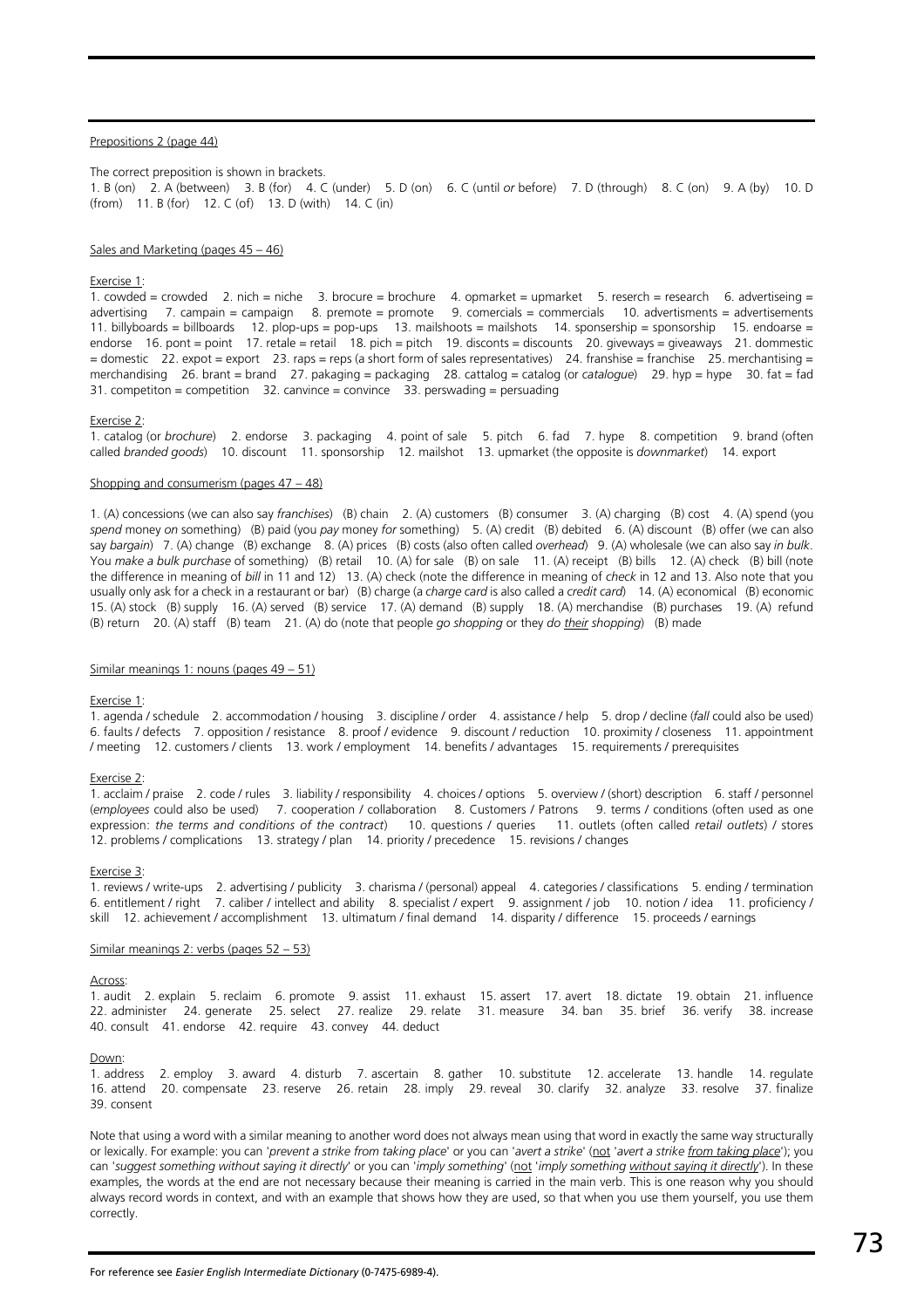Also note that some of these verbs can be used in more than one way. For example, you can *convey a message to someone*, or you can *convey goods from one place to another*.

# Similar meanings 3: adjectives (page 54)

## Exercise 1:

1. mandatory 2. integral 3. efficient 4. compatible 5. obligatory 6. lengthy 7. inventive 8. important 9. disparate 10. prosperous 11. legitimate 12. voluntary 13. steady 14. exceptional 15. diverse 16. flexible 17. profitable 18. disciplinary 19. tedious 20. punctual 21. nominal 22. perceptive 23. modern 24. industrious

## Exercise 2:

1. vibrant 2. simple 3. resolute 4. luxurious 5. prospective 6. restricted 7. thriving 8. enduring 9. extensive 10. rudimentary 11. relevant 12. adequate 13. abrupt 14. outdated 15. overall 16. risky 17. abundant 18. narrow 19. inconsistent 20. inflexible 21. crucial 22. thorough 23. discourteous 24. scrupulous

## Starting and stopping (pages 55 – 56)

1. terminated *or* canceled 2. deleted 3. backed out *or* pulled out 4. outbreak 5. set up *or* established / shut down 6. embarking *or* setting off 7. suppress *or* quash 8. eradicated 9. deter 10. dissuade / initiated 11. launched / take off 12. suspended 13. took up 14. phased in / phased out 15. inception / closure 16. ceased 17. retiring 18. quit (= informal) *or* resign / fired (= informal) or dismissed 19. turn…down 20. freeze 21. discontinued 22. abolished 23. kick off (= informal) 24. arisen

## Travel 1 (pages  $57 - 58$ )

# Exercise 1:

1. abroad 2. vacation (note that in British English, people say *holiday*. A holiday in American English is a day when people do not have to go to work: for example, Thanksgiving, Labor Day, etc.) 3. mass 4. package 5. transfers 6. accommodations (note that in British English, *accommodations* can also be singular: *accommodation*) 7. travel agency (we can also say *travel agent's*. A *travel operator*, or *tour operator*, is a company that arranges tours and usually sells them through a travel agency) 8. brochure 9. destination 10. itinerary 11. both words can be used, but *book* is more common 12. both expressions are correct 13. both words are correct 14. both words are correct (*depart* is more formal) 15. independent 16. flexibility 17. departure 18. airfare 19. e-ticket 20. both words are correct 21. confirmation (from the verb *to confirm*) 22. trip (an excursion is usually a day trip somewhere as part of a vacation) 23. check in (*check-in* is a noun or adjective: *He arrived at the check-in five minutes too late* / *Go to the check-in desk two hours before your flight*) 24. terminal (a *terminus* is a place where a train or bus ends its journey) 25. Ticketless 26. valid 27. both are correct (expires is more formal) 28. visa (note that there are different types of visa, including *entry visas*, *transit visas*, *work visas*, etc.) 29. embassy 30. traveler's checks 31. currency 32. exchange 33. deal (*bargain* sounds strange when preceded by *favorable*) 34. commission 35. insurance 36. vaccinations (The verb is *to vaccinate*. We can also say *inoculations* or *immunizations*) 37. arrangements

#### Exercise 2:

1. independent 2. e-ticket 3. airfare 4. abroad 5. mass 6. commission 7. exchange 8. vaccination 9. terminal 10. package 11. check in 12. valid 13. booking / reservation 14. trip 15. confirmation

#### Travel 2 (page 59)

1. delayed 2. overbooked 3. tourist / coach (*economy* is used in British English) 4. embarkation / boarding 5. transit 6. domestic (we can also say *internal* for flights that go between airports in the same country) 7. round-trip (= *return* in British English. A *one-way ticket* is called a *single* in British English) 8. credit limit 9. *crew* (although *team* might also be used as a more informal alternative) 10. commuters (note that a *mile* is a measurement of distance equivalent to 1.61 kilometers) 11. carrier / airline 12. comprehensive 13. All of these are correct (although *eco-tourism* and *environmental tourism* often involve the tourist in actually doing something to help the environment while he / she is in the host country) 14. SUV (= *sport utility vehicle*, often called an *off-roader*, or a *4X4* (*four by four*) in British English)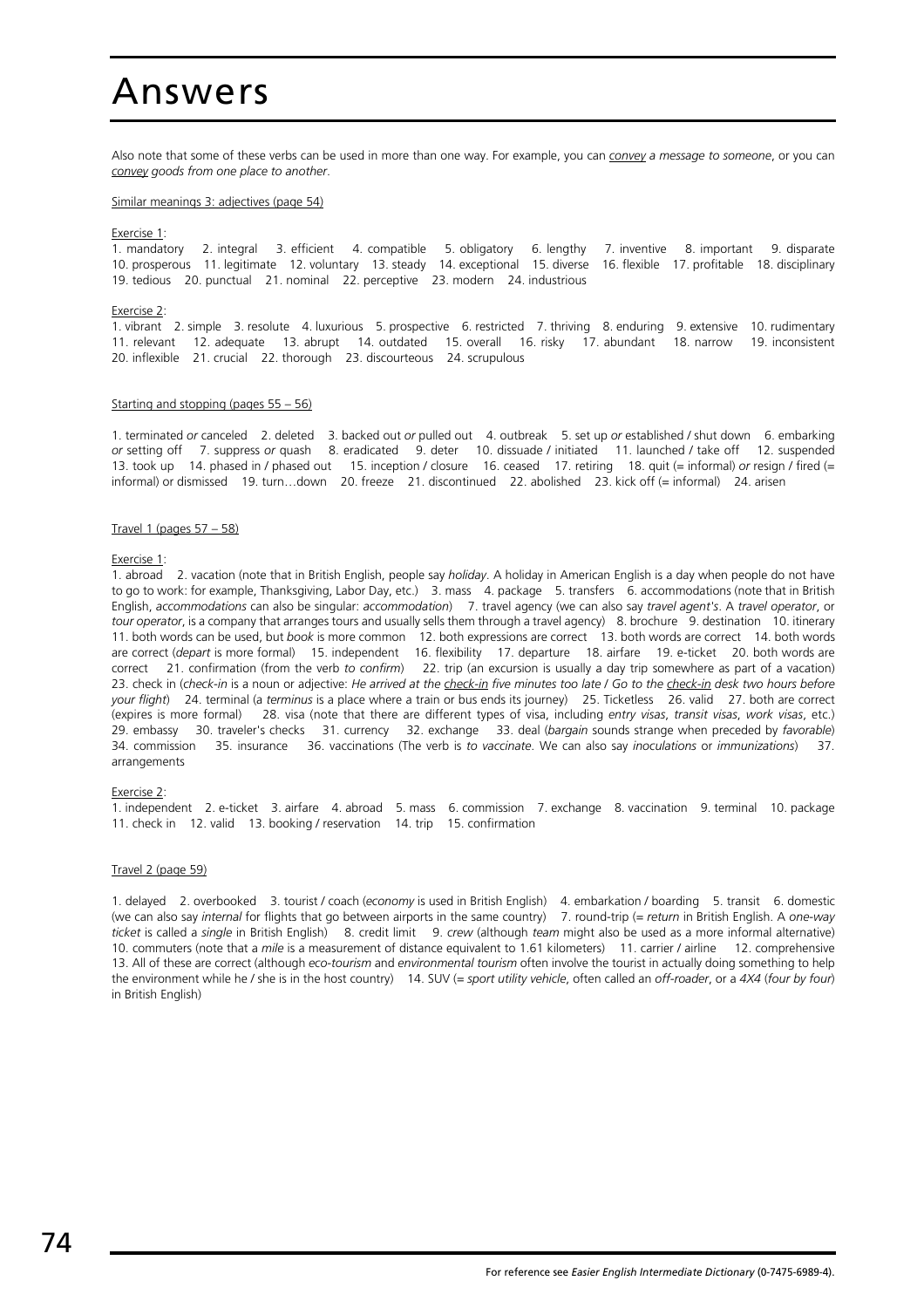Word forms 1: nouns from verbs (pages 60 – 61)

# Exercise 1:

| Remove 2 letters, then add 4<br>letters: | provide = provision persuade = persuasion recognize = recognition abolish =<br>$abolition$ decide = decision                                                                                |
|------------------------------------------|---------------------------------------------------------------------------------------------------------------------------------------------------------------------------------------------|
| Remove 1 letter, then add 7 letters:     | qualify = qualification apply = application identify = identification notify =<br>$notification$ imply = implication                                                                        |
| Remove 1 letter, then add 5 letters:     | consume = consumption admire = admiration permit = permission determine =<br>determination compete = competition                                                                            |
| Remove 1 letter, then add 4 letters:     | $argue = argument$ assure = assurance intervene = intervention expand = expansion<br>$produce = production$                                                                                 |
| Remove 1 letter, then add 3 letters:     | $negotiate = negotiation$ expose = exposure supervise = supervision (supervisor, a<br>person who supervises, could also go in the section below) behave = behavior<br>$promote = promotion$ |
| Remove 1 letter, then add 2 letters:     | $refuse = refusal$ survive = survival (or survivor, somebody who survives) arrive = arrival<br>$rehearse = rehearsal$ respond = response                                                    |
| Add 3 letters:                           | $fail = failure$ coincide = coincidence warn = warning suggest = suggestion<br>prohibit<br>$=$ prohibition                                                                                  |
| Add 4 letters:                           | $disturb = disturbance$ attend = attendance require = requirement manage =<br>management (a manager is somebody who manages, eg, a company or department)<br>$prefer = preference$          |
| Add 5 letters:                           | recommend = recommendation<br>$sign = signature \quad expect = expectation$<br>$constult =$<br>$constant$ relax = relaxation                                                                |

# Exercise 2:

1. choice (from *choose*) 2. solution ( from *solve*) 3. emphasis (from *emphasize*) 4. subscription (from *subscribe*) 5. scrutiny (from *scrutinize*) 6. justification (from *justify*) 7. criticism (from *criticize*) 8. acquisition (from *acquire*) 9. loss (from *lose*) 10. maintenance (from *maintain*)

The verb / noun in the shaded strip is *compromise*.

# Word forms 2: nouns from adjectives (pages 62 – 63)

Exercise 1:

1. value 2. " 3. thirst 4. honesty 5. " 6. expense 7. " 8. similarities 9. certainty 10. absenteeism (or absence) 11. convenience 12. necessity 13. √ 14. flexibility 15. √ 16. responsibility 17. accuracy 18. √ 19. complications 20. difference